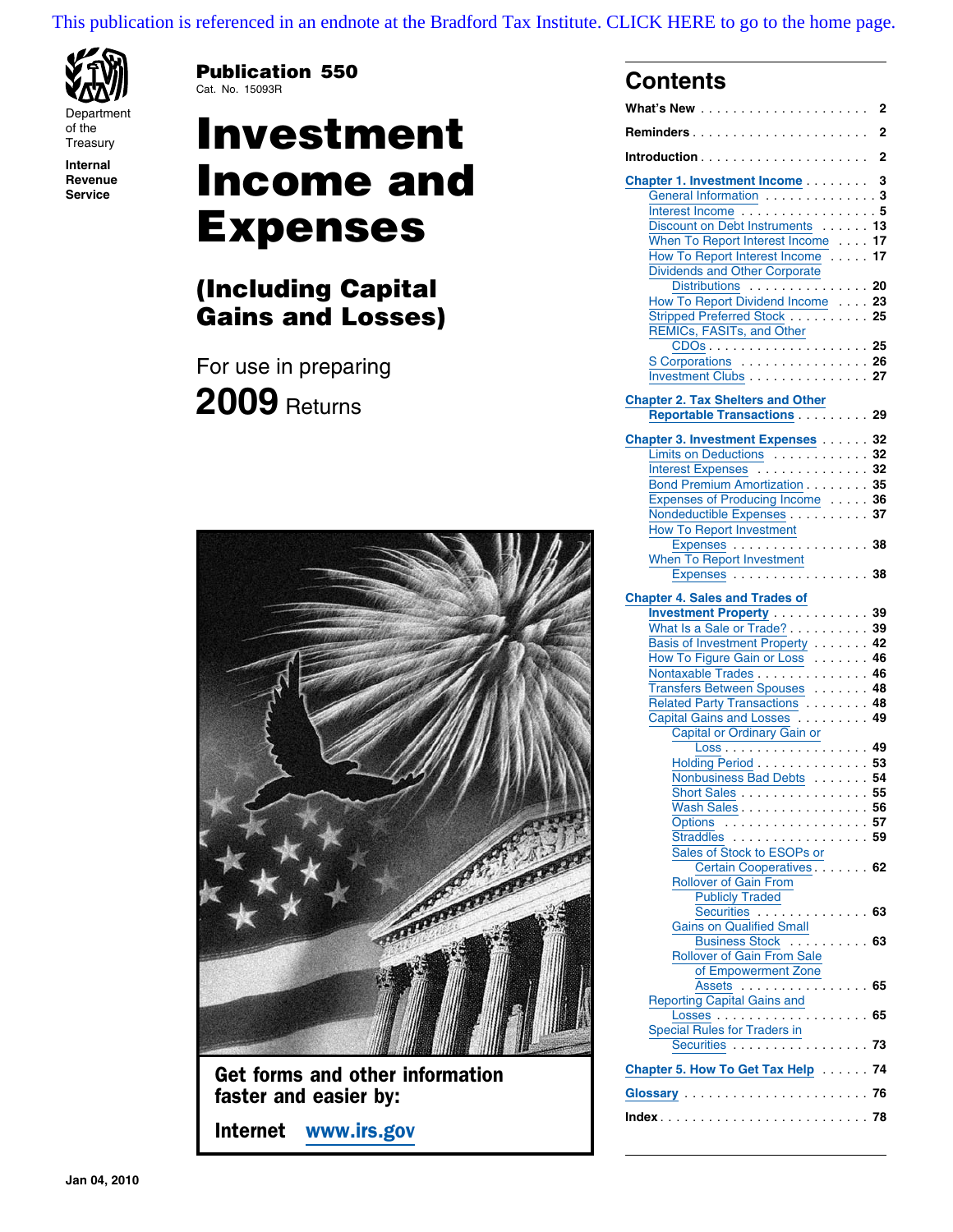Value activity bonds issued in 2009 and 2010 Millions. If you already have an ITIN, enter it where<br>not be treated as a tax preference item for AMT ever an SSN is requested on your tax return.<br>purposes. For details, see Qua sued in 2009 or 2010 under Taxable Interest in

**business stock.** The percentage exclusion for qualified small business stock sold is infor qualified small business stock sold is in-<br>creased from 50% to 75% for stock acquired complete Part III of Schedule B (Form 1040A or<br>after February 17, 2009, and before January 1, 1040) if you:<br>2011. Also, the 60% excl 2011. Also, the 60% exclusion for certain em-<br>powerment zone business stock does not apply  $\bullet$  Had a foreign account, or investment property. to stock acquired after February 17, 2009. See <br>Section 1202 Exclusion under Gain on Qualified arantor of or a transferor to a foreign

son. If you acquire a U.S. real property inter-<br>est from a foreign person or firm, you may have<br>to withhold income tax on the amount you pay<br>for the property (including cash, the fair market<br>for the property (including cas

citizen with investment income from sources help bring these children home by looking at the contract portering forms and publications. Visit outside the United States (foreign income), you photographs and calling 1-800-TH

**number (ITIN).** If you are a nonresident or and report gains and losses on the disposition of questions sent to either of the above addresses.

ble to get a social security number (SSN), you Alternative minimum tax (AMT) for private must apply for an ITIN. For details on how to do<br>activity bonds. Tax-exempt interest on pri-<br>vate activity bonds issued in 2009 and 2010 will the strap of the strap of the terms us

Chapter 1.<br>Chapter 1. School of gain on sale of qualified small and the security benefits or change your<br>letter the security benefits or change your **Investment income.** This generally includes<br>**Exclusion of gain on sale o** 

- Had a foreign account, or
- 

**Reminders Reminders Reminders Reminders Enterprise Zone** (DC Zone) **Reminders Reminders Enterprise Zone (DC Zone) Internal Revenue Service** years will qualify for a special tax benefit. If you Individual Forms and Publications Branch **U.S. property acquired from a foreign per-** sell or trade a DC Zone asset at a gain, you may SE:W:CAR:MP:T:I<br>**son.** If you acqu

more information, see Publication 515, With-<br>holding of Tax on Nonresident Alians and Eor-<br>holding of Tax on Nonresident Alians and Eor-<br>holding of Tax on Nonresident Alians and Eor-<br>National Center for Missing and Exploit holding of Tax on Nonresident Aliens and For-<br>dren. Photographs of missing children selected ally to each email, we do appreciate your<br>by the Center may appear in this publication on feedback and will consider your comment **Foreign source income.** If you are a U.S. pages that would otherwise be blank. You can we revise our tax products.

## from the foreign payer.<br>**Internal Revenue Service**<br>**Internal Revenue Service**<br>Moton **Internal Revenue Service**<br>Moton **Internal Revenue Service**

**Employee stock options.** If you received an<br>option to buy or sell stock or other property as<br>payment for your services, see Publication 525,<br>Taxable and Nontaxable Income, for the special and what investment expenses are **Alien's individual taxpayer identification** your tax return. It also explains how to determine or call 1-800-829-1040. We cannot answer tax

**What's New** resident alien and do not have and are not eligi-<br>ble to get a social security number (SSN), you on property trades and tax shelters.



Section 1202 Exclusion under Gain on Qualified grantor of, or a transferor to, a foreign **Comments and suggestions.** We welcome First Stock in Chapter 4. your comments about this publication and your trust. suggestions for future editions.

Sale of DC Zone assets. Investments in Dis-<br>You can write to us at the following address: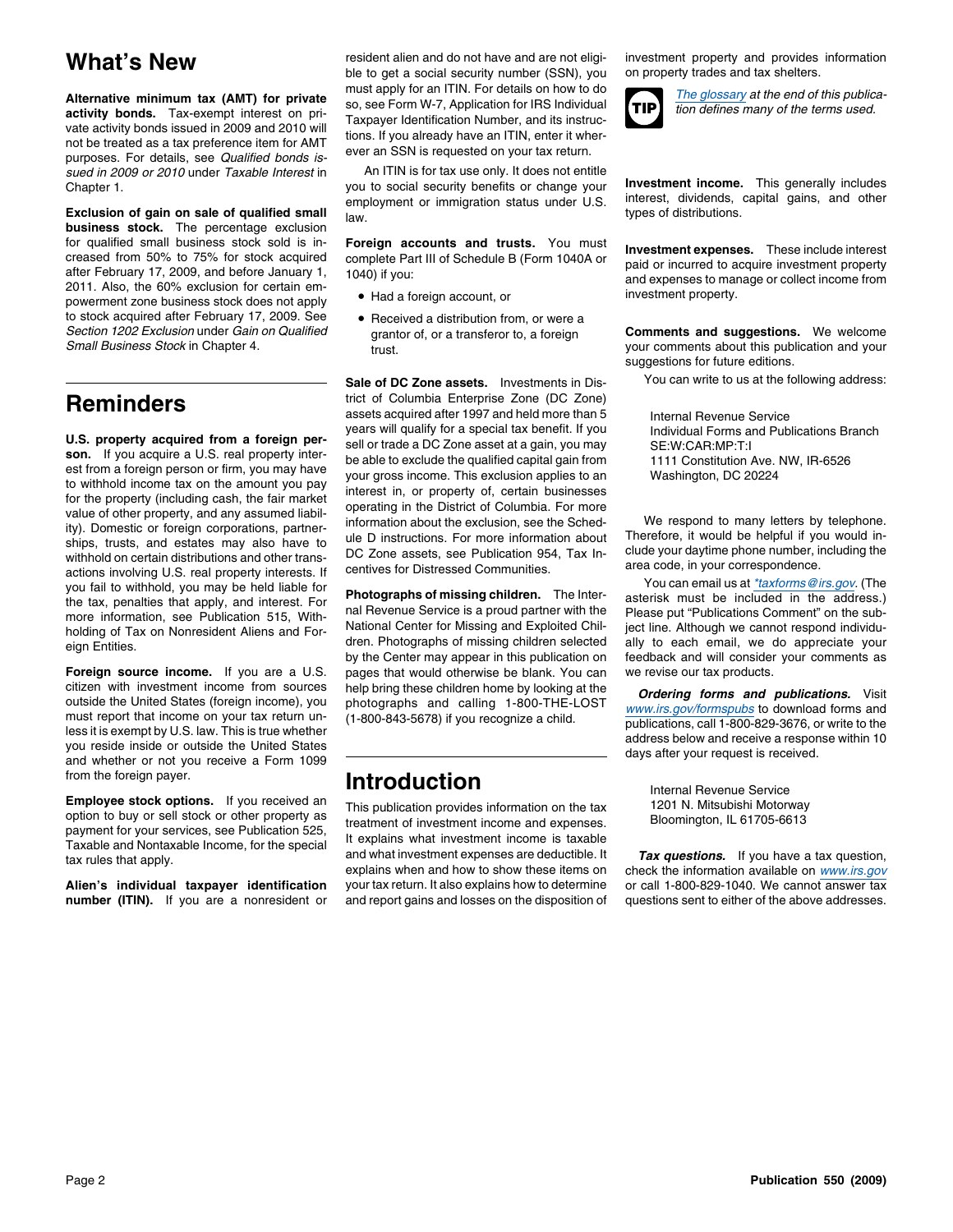- 
- 
- Real estate mortgage investment conduits
- 
- Investment clubs.

- 
- 
- 
- ❏ **590** Individual Retirement Arrangements
- ❏ **925** Passive Activity and At-Risk Rules
- 

- 
- 
- 
- 
- 
- 
- 
- 
- 
- 

for information about getting these publications or other document that relates to you. This in-<br>and forms of interest and dividends



- 
- 
- -
	- than half of the child's support, or •
- ❏ **<sup>525</sup>** Taxable and Nontaxable Income ment, or other document, c. A full-time student over age 18 and under age 24 at the end of 2009 and • Give your SSN to another person who has
	- alive at the end of 2009. The statement, or other document.
	-

on January 1, 1991, is considered to be age 19 was due<br>at the end of 2009: a child born on January 1. Peglect. <p>❑ <b>Schedule B (Form 1040A or 1040)</b></p>\n<p>❑ <b>1040A or 1040</b></p>\n<p>❑ <b>1040A or 1040</b></p>\n<p>❑ <b>1040A or 1040</b></p>\n<p>❑ <b>1040A or 1040</b></p>\n<p>❑ <b>1040A or 1040</b></p>\n<p>❑ <b>1040A or 1040</b></p>\n<p>❑ <b>1040A or 1040</b></p>\n<p>❑ <b>1040A or 1040</b></p>\n<p>❑ <b>1 1986, is considered to be age 24 at the end of If you fail to supply an SSN, you may also be ❏ **Schedule D (Form 1040)** Capital Gains 2009. subject to backup withholding.

If all of these statements are true, Form 8615<br>must be completed and attached to the child's must be completed and attached to the child's **Backup withholding.** Your investment in-<br>tax return. If any of these statements is not true, come is generally not subject to regular with-

❏ **<sup>8582</sup>** Passive Activity Loss Limitations ment income of children and the parents' elec- Backup withholding applies if: tion, see Publication 929, Tax Rules for Children

<p>■ 8615 Tax for Certain Children Who Have and Dependants.</p>\n<p>1. You do not give the payer your identification number (either a social security number) and the particular 1. You do not give the payer your identification number (either a social security number) and the particular 2. The internal Revenue Service (IRS) not interest and Dividends.</p>\n<p>2. The Internal Revenue Service (IRS) not interest.</p>\n<p>3814 Parents' Electronic Theory of an estate or trust is generally taxable income. You should receive a 2. The Internal Revenue Service (IRS) not interest.</p> ❏ **8815** Exclusion of Interest From Series Schedule K-1 (Form 1041), Beneficiary's Share fies the payer that you gave an incorrect EE and I U.S. Savings Bonds of Income, Deductions, Credits, etc., from the Issued After 1989 fiduciary. Your copy of Schedule K-1 and its<br>instructions will tell you where to report the in-<br>Redemption of Series EE and I come on your Form 1040.<br>or dividends because you have underre-<br>or dividends b

U.S. Savings Bonds Issued After **Social security number (SSN).** You must ported interest or dividends on your in-1989 give your name and SSN to any person required come tax return, or

See Ordering forms and publications above by federal tax law to make a return, statement, cludes payers of interest and dividends.

**SSN for joint account.** If the funds in a joint account belong to one person, list that person's **Investment** General Information **State on the account and give that person's** SSN to the payer. (For information on who owns A few items of general interest are covered here.<br>A few items of general interest are covered here.<br>Record keep a list account account contains combined<br>showing sources and amounts of in-<br>is listed first on the account. Th showing sources and amounts of in-<br>is listed first on the account. This is because only<br>vestment income that you receive dur-<br>one name and SSN can be shown on Form one name and SSN can be shown on Form

Interest income, income, income, income, income, income, income, income, income, income, income, income, income, income, income, income, income, income, income, income, income, income, income, income, income, income, incom Dividends and other corporate distribute<br> **Tax on investment income of certain chil-** longing to the child, list the child's name first on<br> **Conditional condition** divident Part of a child's 2009 investment income<br> **Part o** 

• Real estate mortgage investment conduits<br>
(REMICs), financial asset securitization in-<br>
vestment trusts (FASITs), and other collat-<br>
eralized debt obligations (CDOs),<br>
and other collat-<br>
1. The child had more than \$1,900 • S corporations, and ment income.<br>• S corporations, and ment income.<br>• you must give your child's SSN to the payer of 2. The child is required to file a tax return. dividends on stock owned by your child, even •though the dividends are paid to you as custo-<br>dian.

Useful Items<br>You may want to see: http://www.ilfab.org/commanary want to see:<br>b. Age 18 at the end of 2009 and did not be subject to a penalty if, when required, you fail<br>have earned income that was more to: to:

- Include your SSN on any return, state-
- <del>Give your SSN to another person who has did not have earned income that was and to include it on any return, statement, or **564** Mutual Fund Distributions more than half of the child's support.<br>
 564 Mutual Fund Distrib</del>
	- 4. At least one of the child's parents was Include the SSN of another person on any (IRAs)

The penalty is \$50 for each failure up to a maxi-<br> **1212** Guide to Original Issue Discount 2009.<br>
(OID) Instruments<br>
A child horn on January 1, 1992, is considered You will not be subject to this penalty if you

A child born on January 1, 1992, is considered You will not be subject to this penalty if you<br>to be age 18 at the end of 2009: a child born can show that your failure to provide the SSN **Form (and Instructions)** to be age 18 at the end of 2009; a child born can show that your failure to provide the SSN<br>On January 1, 1991, is considered to be age 19, was due to a reasonable cause and not to willful

Later of Forms tax return. If any of these statements is not true, come is generally not subject to regular with 1099, 1098, 3921, 3922, 5498, and Form 8615 is not required and the child's income holding. However, it may ❏ **<sup>3115</sup>** Application for Change in However, the parent can choose to include lected on the income. Under backup withhold-Accounting Method the child's interest and dividends on the parent's ing, the bank, broker, or other payer of interest,<br>
eligencian Missimum Transaction of interest return if certain requirements are met. Use Form original □ 6251 Alternative Minimum Tax – 8814 for this purpose.<br>
Individuals For more information about the tax on invest-<br>
For more information about the tax on invest-<br>
The state of the acception of children and the parents' el

- 
- 
- 
-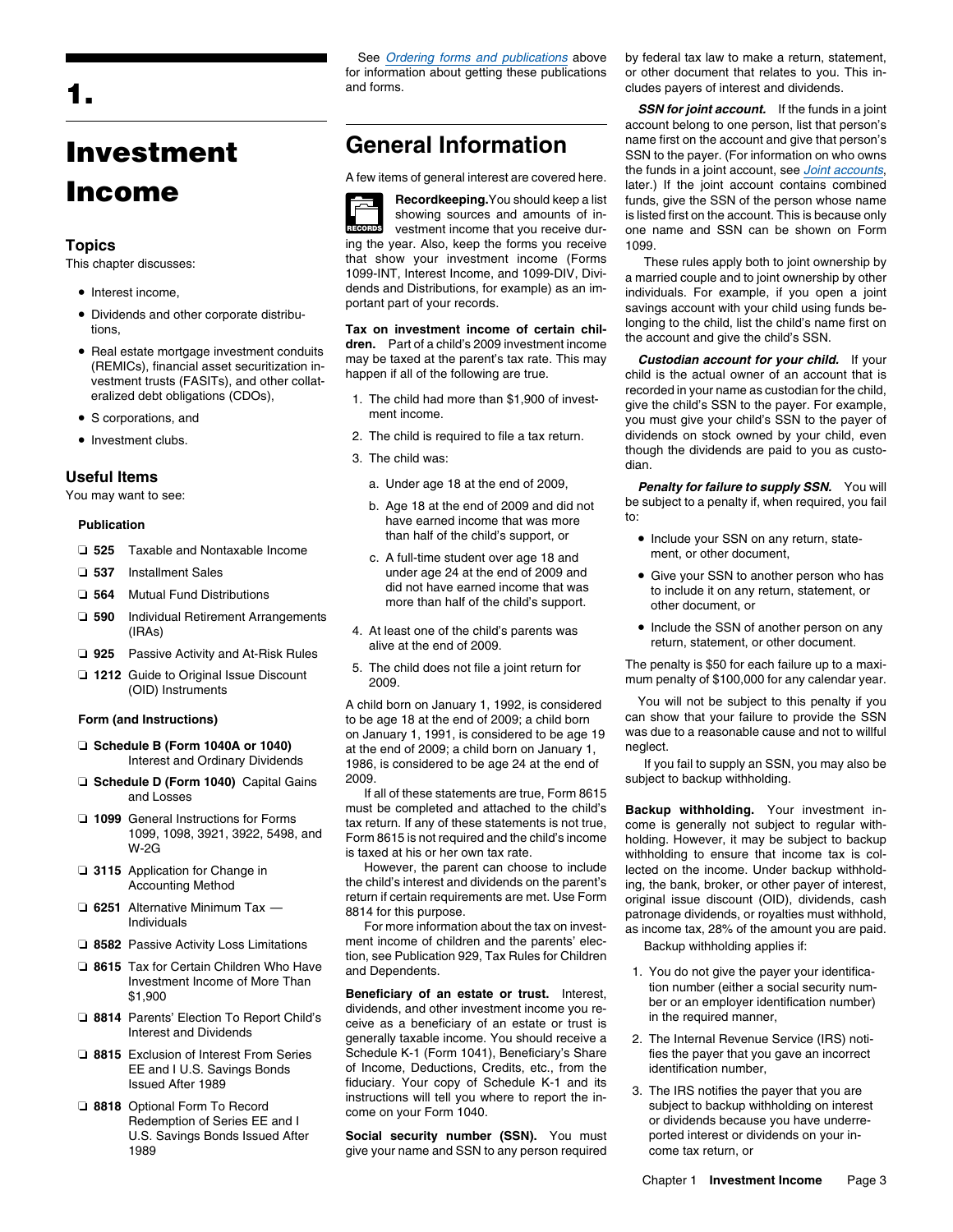4. You are required, but fail, to certify that *Certification.* For new accounts paying in- W-9, Request for Taxpayer Identification Numyou are not subject to backup withholding terest or dividends, you must certify under pen- ber and Certification, or similar form, to make<br>for the reason described in (3). The alties of periury that your social security nu alties of perjury that your social security number this certification. If you fail to make this certifica-<br>is correct and that you are not subject to backup tion, backup withholding may begin immediately withholding. Your payer will give you a Form on your new account or investment.

# **Investment Income** Keep for Your Records **Music mined for a tax year that:**



|  | Type of Income                                                              | If you file Form 1040,<br>report on                                                                                                                   | If you can file Form<br>1040A, report on                                          | If you can file Form<br>1040EZ, report on | • You were required to file a return and to<br>include a reportable interest or dividend<br>payment on that return, but you failed to                                                                                                                                                                                                              |
|--|-----------------------------------------------------------------------------|-------------------------------------------------------------------------------------------------------------------------------------------------------|-----------------------------------------------------------------------------------|-------------------------------------------|----------------------------------------------------------------------------------------------------------------------------------------------------------------------------------------------------------------------------------------------------------------------------------------------------------------------------------------------------|
|  | Taxable interest that<br>totals \$1,500 or less                             | Line 8a (You may need<br>to file Schedule B as<br>well.)                                                                                              | Line 8a (You may need<br>to file Schedule B as<br>well.)                          | Line 2                                    | file the return.<br>How to stop backup withholding due to                                                                                                                                                                                                                                                                                          |
|  | Taxable interest that<br>totals more than<br>\$1,500                        | Line 8a; also use<br>Schedule B                                                                                                                       | Line 8a; also use<br>Schedule B                                                   |                                           | underreporting. If you have been notified that<br>you underreported interest or dividends, you can<br>request a determination from the IRS to prevent<br>backup withholding from starting or to stop                                                                                                                                               |
|  | Savings bond interest<br>you will exclude<br>because of higher              | Schedule B; also use<br>Form 8815                                                                                                                     | Schedule B; also use<br>Form 8815                                                 |                                           | backup withholding once it has begun. You must<br>show that at least one of the following situations<br>applies.                                                                                                                                                                                                                                   |
|  | education expenses                                                          |                                                                                                                                                       |                                                                                   |                                           | • No underreporting occurred.<br>• You have a bona fide dispute with the IRS                                                                                                                                                                                                                                                                       |
|  | Ordinary dividends<br>that total \$1,500 or<br>less                         | Line 9a (You may need<br>to file Schedule B as<br>well.)                                                                                              | Line 9a (You may need<br>to file Schedule B as<br>well.)                          |                                           | about whether underreporting occurred.<br>• Backup withholding will cause or is caus-                                                                                                                                                                                                                                                              |
|  | Ordinary dividends<br>that total more than<br>\$1,500                       | Line 9a; also use<br>Schedule B                                                                                                                       | Line 9a; also use<br>Schedule B                                                   |                                           | ing an undue hardship, and it is unlikely<br>that you will underreport interest and divi-<br>dends in the future.                                                                                                                                                                                                                                  |
|  | Qualified dividends (if<br>you do not have to file<br>Schedule D)           | Line 9b; also use the<br>Qualified Dividends and<br>Capital Gain Tax<br>Worksheet                                                                     | Line 9b; also use the<br>Qualified Dividends and<br>Capital Gain Tax<br>Worksheet |                                           | • You have corrected the underreporting by<br>filing a return if you did not previously file<br>one and by paying all taxes, penalties, and<br>interest due for any underreported interest<br>or dividend payments.                                                                                                                                |
|  | Qualified dividends (if<br>you have to file<br>Schedule D)                  | Line 9b; also use the<br>Qualified Dividends and<br>Capital Gain Tax<br>Worksheet or the<br>Schedule D Tax<br>Worksheet                               | You cannot use Form<br>1040A.                                                     | You cannot use Form<br>1040EZ             | If the IRS determines that backup withholding<br>should stop, it will provide you with a certification<br>and will notify the payers who were sent notices<br>earlier.                                                                                                                                                                             |
|  | Capital gain<br>distributions (if you do<br>not have to file<br>Schedule D) | Line 13; also use the<br>Qualified Dividends and<br>Capital Gain Tax<br>Worksheet                                                                     | Line 10; also use the<br>Qualified Dividends and<br>Capital Gain Tax<br>Worksheet |                                           | How to stop backup withholding due to an<br>incorrect identification number. If you have<br>been notified by a payer that you are subject to<br>backup withholding because you have provided<br>an incorrect SSN or employer identification<br>number, you can stop it by following the instruc-                                                   |
|  | Capital gain<br>distributions (if you<br>have to file Schedule<br>D)        | Schedule D, line 13; also<br>use the Qualified<br>Dividends and Capital<br>Gain Tax Worksheet or<br>the Schedule D Tax<br>Worksheet                   |                                                                                   |                                           | tions the payer gives you.<br>Reporting backup withholding. If backup<br>withholding is deducted from your interest or<br>dividend income or other reportable payment,<br>the bank or other business must give you an                                                                                                                              |
|  | Gain or loss from sales Line 13; also use<br>of stocks or bonds             | Schedule D and the<br>Qualified Dividends and<br>Capital Gain Tax<br>Worksheet or the<br>Schedule D Tax                                               | You cannot use Form<br>1040A                                                      |                                           | information return for the year (for example, a<br>Form 1099-INT) that indicates the amount with-<br>held. The information return will show any<br>backup withholding as "Federal income tax with-<br>held."                                                                                                                                       |
|  |                                                                             | Worksheet                                                                                                                                             |                                                                                   |                                           | <b>Nonresident aliens.</b> Generally, payments<br>made to nonresident aliens are not subject to                                                                                                                                                                                                                                                    |
|  | Gain or loss from<br>exchanges of like-kind<br>investment property          | Line 13; also use<br>Schedule D, Form 8824,<br>and the Qualified<br>Dividends and Capital<br>Gain Tax Worksheet or<br>the Schedule D Tax<br>Worksheet |                                                                                   |                                           | backup withholding. You can use Form<br>W-8BEN, Certificate of Foreign Status of Benefi-<br>cial Owner for United States Tax Withholding, to<br>certify exempt status. However, this does not<br>exempt you from the 30% (or lower treaty) with-<br>holding rate that may apply to your investment<br>income. For information on the 30% rate, see |
|  |                                                                             |                                                                                                                                                       |                                                                                   |                                           | Publication 519 LLS Tax Guide for Aliens                                                                                                                                                                                                                                                                                                           |

tion, backup withholding may begin immediately

### *Underreported interest and dividends.* Table 1-1. **Where To Report Common Types of You will be considered to have underreported Common Types of Vour interest and dividends if the IRS has deter**your interest and dividends if the IRS has deter-

- 
- You were required to file a return and to

- No underreporting occurred.
- You have a bona fide dispute with the IRS about whether underreporting occurred.
- Backup withholding will cause or is caus-
- You have corrected the underreporting by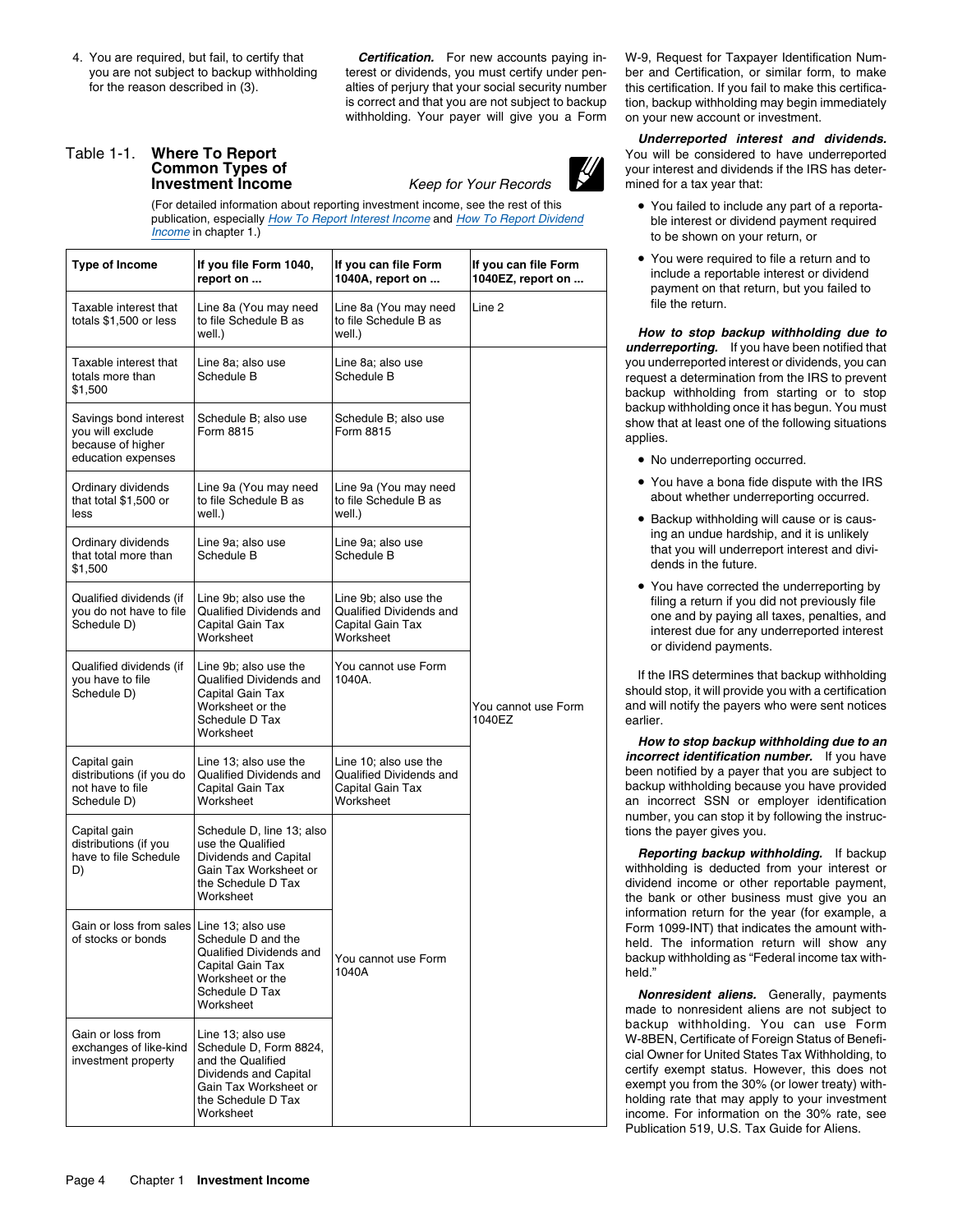The criminal penalty, upon conviction, is a fine of Private activity bond up to \$1,000, or imprisonment of up to 1 year, or **Interest on VA dividends.** Interest on insur-<br>both. ance dividends that you leave on deposit with

Uniform Gifts to Minors Act, or any similar law, Schedule K-1 (Form 1065) and Schedule K-1 becomes the child's property. (Form 1120S). becomes the child's property.  $(Form 1120S)$ .  $\bullet$  Cooperative banks,

Income from the property is taxable to the *Nominees.* Generally, if someone receives • Credit unions,

Interest income from a savings account opened amounts belonging to another person, see the Fed<br>for a child who is a minor, but placed in the pame discussion, on *Nominee distributions* later and for a child who is a minor, but placed in the name discussion on Nominee distributions, later, and subject to the order of the parents as trust- under How To Report Interest Income. • Mutual savings banks. and subject to the bild if, under the law of the<br>ees, is taxable to the child if, under the law of the<br>state in which the child resides, both of the<br>following are true.<br>following are true.

- The savings account legally belongs to the
- 

• The parents are order by non-tendant of the count.<br>
Legislated the security. An accuracy-related penalty. An accu-<br>
Legislated penalty and accuracy-related penalty. An accu-<br>
Legislated penalty of 20% can be charged for

The metal, any interest that you receive or<br>investment income. But, see the rest of this<br>publication for detailed information about report-<br>ing investment income.<br>ing investment income.<br>ing investment income.<br>the entered i

**Joint accounts.** If two or more persons hold<br>property (such as a savings account, bond, or<br>property (such as a savings account, bond, or<br>tendents, tenants by the entitiers on a traditional IRA is taxele-<br>stock) as joint t

must still report all of your taxable interest in-<br>come. For example, you may receive distributive distributions commonly called dividends are ac-**Income from property given to a child.** come. For example, you may receive distributive distributions commonly called dividends are ac-<br>Property you give as a parent to your child under shares of interest from partnership Property you give as a parent to your child under shares of interest from partnerships or S corpo- tually interest. You must report as interest the nations. This interest is reported to you on so-called "dividends" on depo the Model Gifts of Securities to Minors Act, the rations. This interest is reported to you on so-called "dividends" on the rations of the rations. This interest is reported to you on so-called "dividends in:

child, except that any part used to satisfy a legal **Notified Montries.** Generally, it sollied the economic except that any part used to satisfy a legal interest as a nominee for you, that person will<br>parent or guardian ha rent or guardian naving that legal obligation. <br>**Savings account with parent as trustee.** If you receive a Form 1099-INT that includes **COM COM COM COM COM** 

other incorrect information), you should ask the on Form 1099-INT. issuer for a corrected form. The new Form

Information-reporting requirement, next.) Ex- income when you actually receive it or are entiempt-interest dividends should be shown in box tled to receive it without paying a substantial<br>8 of Form 1099-INT. Sane is true for accounts that ma-

Accrual method<br> **Accrual method** requirement and does not change the ex-<br> **Relay method** empt-interest dividends into taxable income. *drawal***.** If you withdraw funds from a deferred

Forgone interest **the alternative minimum tax.** The ex- penalty. See Penalty on early withdrawal of savempt-interest dividends subject to the alterna- ings under How To Report Interest Income,<br>tive minimum tax are shown in box 9 of Form later, for more information on how to report the Interest 1099-INT. See Form 6251 and its instructions interest and deduct the penalty.

**Penalties.** There are civil and criminal pen- Nominee **For a state of the contract of the Contract** of the activalties for giving false information to avoid altiginal issue discount in the state or original issue discount backup withholding. The civil penalty is \$500. Local Government Obligations.

Where to report investment income. Table<br>1-1 gives an overview of the forms and sched-<br>1-1 gives an overview of the forms and sched-<br>1.1 gives an overted United States Government Life

- 
- 
- 
- 
- Federal savings and loan associations,
- 

child. 1099-INT you receive will be marked "Cor-<br>**The parents are not legally permitted to**<br>rected."<br>rected."<br>such as mutual funds and stock brokerage

**Interest Income**<br>
<sup>8 of Form 1099-INT.<br> **IFFORE**<br> **IFFORE**<br> **Example 19 of Form 1099-INT.**<br> **IFFORE**<br> **IFFORE**<br> **IFFORE**<br> **IFFORE**<br> **IFFORE**<br> **IFFORE**<br> **IFFORE**<br> **IFFORE**<br> **IFFORE**<br> **IFFORE**<br> **IFFORE**<br> **IFFORE**<br> **IFFORE**<br></sup>

empt-interest dividends into taxable income. *drawal.* If you withdraw funds from a deferred Below-market loan See How To Report Interest Income, later. interest account before maturity, you may have Cash method<br> **Cash method** to pay a penalty. You must report the total<br> **Note.** Exempt-interest dividends paid from amount of interest paid or credited to your ac-Note. Exempt-interest dividends paid from amount of interest paid or credited to your ac-<br>Demand loan specified private activity bonds may be subject count during the year, without subtracting the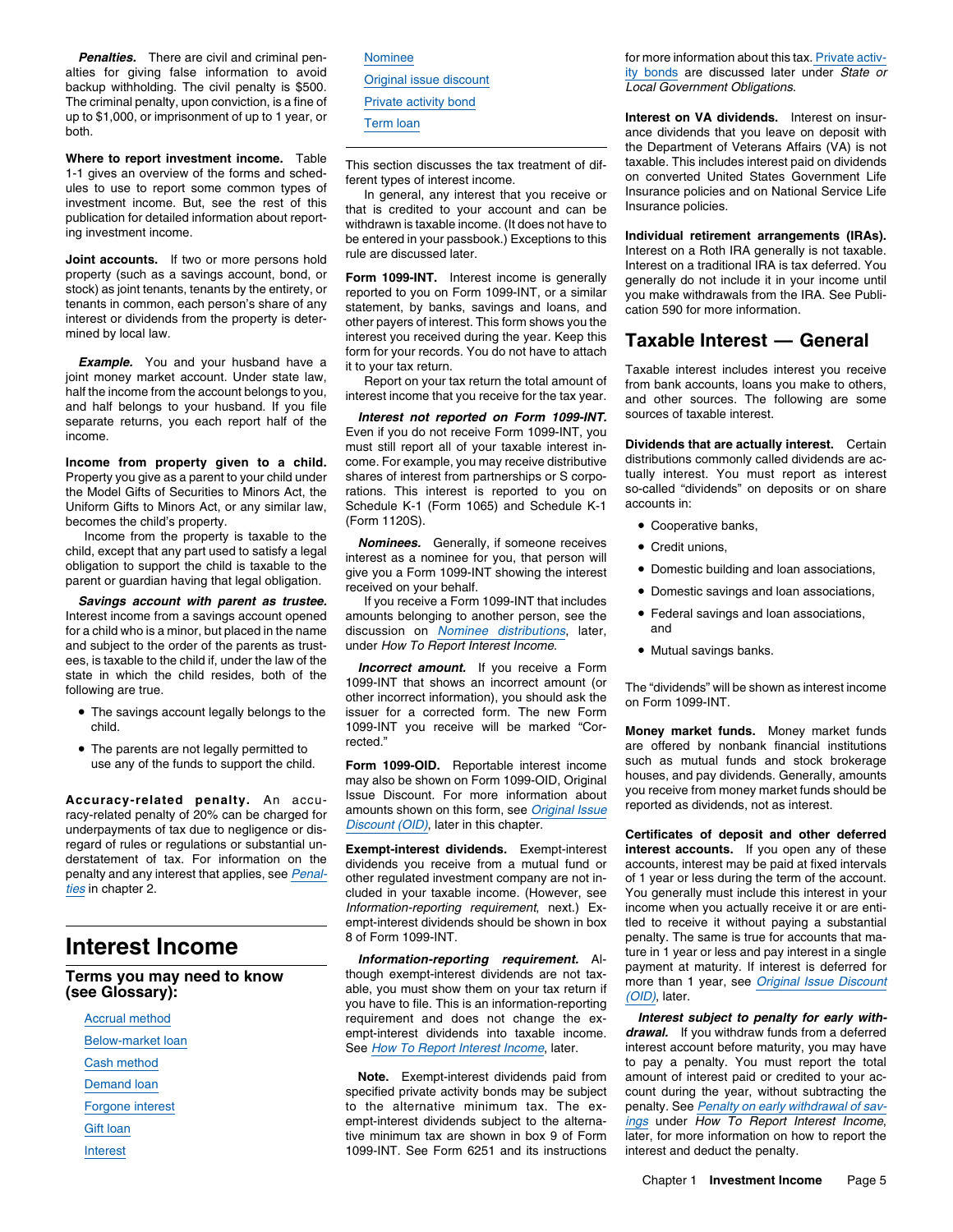*deposit.* The interest you pay on money bor-<br>rowed from a bank or savings institution to meet<br>deferred payments, it also usually provides for rowed from a bank or savings institution to meet deferred payments, it also usually provides for If you make a below-market gift or demand loan, the minimum deposit required for a certificate of interest payable with the d the minimum deposit required for a certificate of interest payable with the deferred payments. you must report as interest income any forgone deposit from the institution and the interest you That interest is taxable when earn on the certificate are two separate items. little or no interest is provided for in a deferred low-market loan rules and exceptions are de-<br>You must report the total interest you earn on payment contract, part of each You must report the total interest you earn on payment contract, part of each payment may be scribed in this section. For more information, the certificate in your income. If you itemize treated as interest. See *Unstated* deductions, you can deduct the interest you pay Original Issue Discount in Publication 537. and its regulations<br>as investment interest, up to the amount of your as investment interest, up to the amount of your<br>net investment income. See *Interest Expenses* **Interest on annuity contract.** Accumulated be able to deduct the forgone interest as well as

**Example.** You deposited \$5,000 with a **Loans subject to the rules.** The rules for be-<br>bank and borrowed \$5,000 from the bank to **Usurious interest.** Usurious interest is inter-<br>make up the \$10,000 minimum deposit required make up the \$10,000 minimum deposit required est charged at an illegal rate. This is taxable as<br>to buy a 6-month certificate of deposit. The cer-<br>interest unless state law automatically changes tificate earned \$575 at maturity in 2009, but you it to a payment on the principal.<br>received only \$265 which represented the \$575 received only \$265, which represented the \$575 you earned minus \$310 interest charged on your<br>
\$5,000 loan. The bank gives you a Form clude from your gross income interest on frozen • Corporation-shareholder loans, and<br>
1099-INT for 2009 showing the \$575 interest denos Tax avoidance loans, and 1099-INT for 2009 showing the \$575 interest deposits. A deposit is frozen if, at the end of the<br>you earned. The bank also gives you a state-<br>you earned. The bank also gives you a state-<br>you cannot you earned. The bank also gives you a state-<br>ment showing that you paid \$310 interest for posit because:<br>2009. You must include the \$575 in your in-<br>2009. You must include the \$575 in your in-The financial institution is bankrupt or in-<br>Come. If you itemize your deduct \$310, subject solvent, or ule A (Form 1040), you can deduct \$310, subject A pay-related loan is any below-market loan to the net investment income limit. • The state in which the institution is located

Gift for opening account. If you receive non-<br>cash gifts or services for making deposits or for<br>opening an account in a savings institution, you bankrupt or insolvent.<br>may have to report the value as interest.<br>For deposits

more, gifts or services valued at more than \$20 • The net amount you withdrew from these • The amount of interest that would be pay-<br>must be reported as interest. The value is deter-<br>eposits during the year, and

**Example.** You open a savings account at of the end of the year (not reduced by any was payable annually on December 31,<br>your local bank and deposit \$800. The account penalty for premature withdrawals of a minus<br>earns \$20 culator. If no other interest is credited to your If you receive a Form 1099-INT for interest in-<br>account during the year, the Form 1099-INT you come on deposits that were frozen at the end of

insurance dividends left on deposit with an in-<br>straince company that can be withdrawn annu-<br>to your account in the following year. You must surance company that can be withdrawn annu-<br>ally is taxable to you in the year it is credited to include it in income in the year you can withdraw annly to a helow-market loan, depend on ally is taxable to you in the year it is credited to include it in income in the year you can withdraw apply to a below-market loan depend on your account. However, if you can withdraw it it. only on the anniversary date of the policy (or term loan. the policy of term loan.

*Money borrowed to invest in certificate of* **Installment sale payments.** If a contract for **Below-Market Loans**

maturity date is taxable. example interest.

interest unless state law automatically changes  $\bullet$  Gift loans,

- The financial institution is bankrupt or in-
- 

- 
- $\bullet$  The amount you could have withdrawn as

account during the year, the Form 1099-INT you come on deposits that were frozen at the end of<br>receive will show \$35 interest for the year. You come on deposits under *How To Re-Applicable federal rate.* Applicable feder return. porting this interest income exclusion on your Internal Revenue Bulletin. Some IRS offices

it. However, it it is a gift loan, demand loan, or

other specified date), the interest is taxable in<br>the year that date occurs. wour frozen deposit during the year. You with-<br>**Prepaid insurance premiums.** Any increase the sum of the year was credited on<br>in the value of pre

able for you to withdraw.<br> **U.S. obligations.** Interest on U.S. obligations, discount when interest has been defaulted or<br>
such as U.S. Treasury bills, notes, and bonds, when the interest has accrued but has not been<br>
issu purposes. income and is not taxable as interest if paid later. • A loan to the borrower in exchange for a Interest on tax refunds. Interest you receive When you receive a payment of that interest, it is note that requires the payment of interest<br>on tax refunds is taxable income. <br>cost basis of your bond. Interest that accrues or tax returned is taxable income.<br>
Interest on condemnation award. If the con-<br>
demning authority pays you interest to compen-<br>
interest income for the year received or accrued.<br>
an amount equal to the forgone interest. sate you for a delay in payment of an award, the See Bonds Sold Between Interest Dates, later in The borrower is generally treated as transferring interest is taxable. This chapter. This chapter as the additional payment back to the lender as

That interest is taxable when you receive it. If interest (defined later) from that loan. The be-<br>little or no interest is provided for in a deferred in ow-market loan rules and exceptions are desee section 7872 of the Internal Revenue Code

be able to deduct the forgone interest as well as in chapter 3. **interest on an annuity contract you sell before its** any interest that you actually paid, but not if it is

- 
- 
- 
- 
- 

between an employer and an employee or be-

- The amount of interest that would be pay-<br>mined by the cost to the financial institution.<br>The amount you could have withdrawn as the loan at the applicable federal rate and<br>the loan at the applicable federal rate and
	- Any interest actually payable on the loan

Interest on insurance dividends. Interest on tax return.<br>insurance dividends left on denosit with an in-<br>The interest use such also tracted as exaliated chapter 5 for other ways to get this information.

- 
-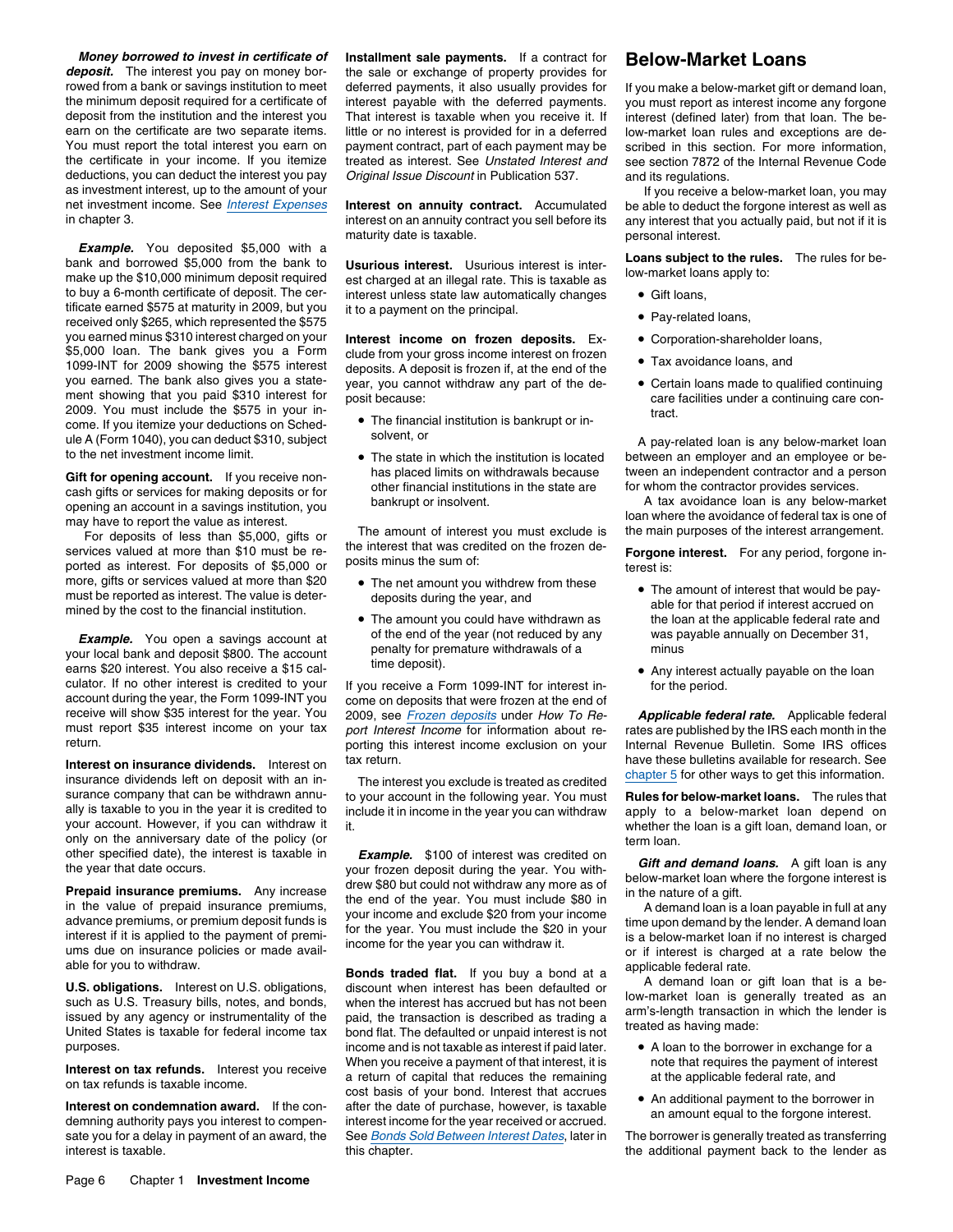The lender's additional payment to the bor-<br>
rower is treated as a gift, dividend, contribution<br>
to capital, pay for services, or other payment,<br>
depending on the substance of the transaction.<br>
The borrower may have to rep

nually, generally on December 31. The end of treaty, treaty, the end of the Series EE and I:

**Term loans.** A term loan is any loan that is 5. Gift loans to a charitable organization, con-<br>not a demand loan. A term loan is a be-<br>low-market loan if the amount of the loan is more total outstanding amount of loans bet

A lender who makes a below-market term 6. Other loans on which the interest arrange-<br>loan other than a gift loan is treated as transfer-<br>ring an additional lump-sum cash payment to effect on the federal tax liability of th the borrower (as a dividend, contribution to capi- lender or the borrower. tal, etc.) on the date the loan is made. The<br>amount of this payment is the amount of the loan is made. The<br>minus the present value, at the applicable fed-<br>real rate, of all payments due under the loan. An<br>eral rate, of all

Exceptions to the below-market loan rules.<br>
Exceptions to the below-market loan rules are<br>
discussed here.<br>
discussed here.<br>
Series HH bonds. These bonds were issued<br>
discussed here.<br>
Series HH bonds. These bonds were issu

**Exception for loans of \$10,000 or less.** • Any reasons other than taxes for structur-<br>The rules for below-market loans do not apply to<br>any day on which the total outstanding amount<br>of loans between the borrower and lender

- 
- 2. Pay-related loans or corpora-<br>
tion-shareholder loans if the avoidance of **Limit on forgone interest for gift loans of**<br>
tederal tax is not a principal purpose of the \$100,000 or less. For gift loans between indi-<br>
inte

general public on the same terms and con-<br>ditions that are consistent with the lender's **Series EE** bonds were first **Series I bonds.** Series I bonds were first

- interest. The lender must report that amount as 2. Loans subsidized by a federal, state, or For other information on U.S. savings interest income.<br>The leader's edditional pour ent to the best able under a program of general applica-<br>The leader's edditional pour ent to the best able under a program of general applica-
	-
	- These transfers are considered to occur an- empt from U.S. tax under an income tax
		-
		-

- Whether items of income and deduction
- The amount of these items,
- 
- Any reasons other than taxes for structur-

1. Gift loans between individuals if the gift structuring the transaction in that way is the they were last offered in August 2004. Before is used to buy or carry avoidance of federal tax, the loan will be consid- 1980, se loan is not directly used to buy or carry avoidance of federal tax, the loan will be consid-<br>income-producing assets, and ered a tax-avoidance loan and this exception will bonds are treated the same as series HH bonds. income-producing assets, and ered a tax-avoidance loan and this exception will bonds are treated the same as series HH bonds.<br>If you are a cash method taxpayer, you must

This exception does not apply to a term loan<br>described in (2) above that previously has been forgone interest to be included in income by the<br>subject to the below-market loan rules. Those<br>subject to the below-market loan r

effect. Loans are excluded from the be-<br>low-market loan rules if their interest arrange-<br>ments do not have a significant effect on the interest income on these bonds and how to treat<br>federal tax liability of the borrower o

- 
- 





may be able to deduct the OID as interest ex- method of accounting, as most individual tax- generated by the loan offset each other, payers do, you generally report the interest on pense. See Original Issue Discount (OID), later. U.S. savings bonds when you receive it. But see • The cost to you of complying with the be-<br> $\frac{Reporting options for cash method taxpayers, below.}{}$ 

cilities under continuing care contracts are not<br>subject to the rules for below-market loans for<br>the calendar year if the lender or the lender's<br>spouse is age 62 or older at the end of the year.<br>Frective dates. These rules

These loans include:<br>1. Loans made available by the lender to the viduals are the following.<br>1. Loans made available by the lender to the viduals are the following.<br>1. Loans made available by the lender to the viduals are

customary business practice, **•** Series I bonds **offered in 1998.** These are inflation-indexed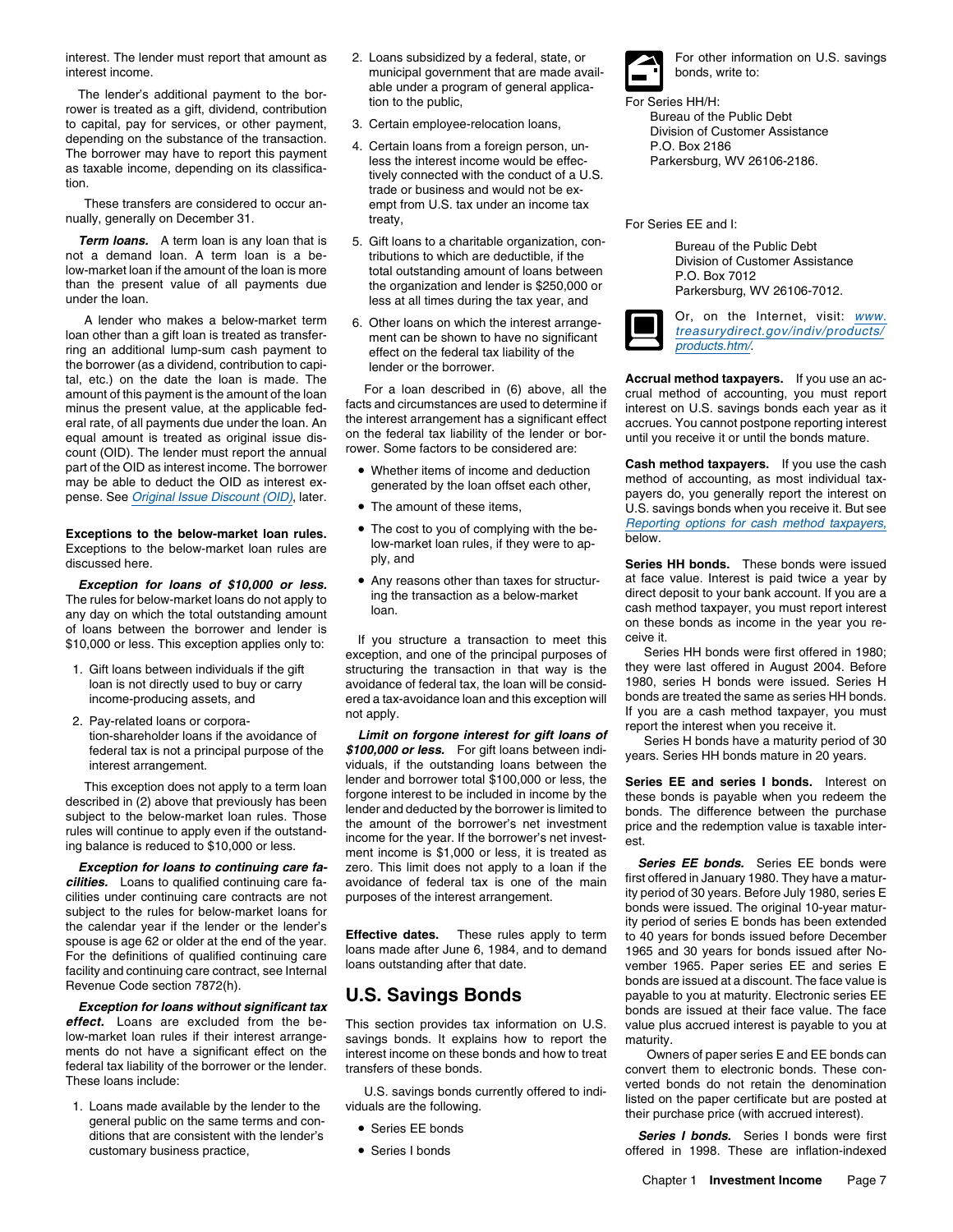## Table 1-2. **Who Pays the Tax on U.S. Savings** Table 1-2. **Who Pays the Tax on U.S. Savings** *Instead of filing this statement, you can re-*<br> **Instead of filing this statement, you can re-**<br> **Instead of filing this statemen**



| IF                                                                                                                          | THEN the interest must be reported by                                                                                        | follow the form instructions for an automatic<br>change. No user fee is required.                                                                                                           |  |  |  |
|-----------------------------------------------------------------------------------------------------------------------------|------------------------------------------------------------------------------------------------------------------------------|---------------------------------------------------------------------------------------------------------------------------------------------------------------------------------------------|--|--|--|
| you buy a bond in your name and the name of<br>another person as co-owners, using only your<br>own funds                    | Ivou.                                                                                                                        | <b>Co-owners.</b> If a U.S. savings bond is issued in<br>the names of co-owners, such as you and your<br>child or you and your spouse, interest on the                                      |  |  |  |
| you buy a bond in the name of another person, the person for whom you bought the bond.<br>who is the sole owner of the bond |                                                                                                                              | bond is generally taxable to the co-owner who<br>bought the bond.                                                                                                                           |  |  |  |
| you and another person buy a bond as<br>co-owners, each contributing part of the<br>purchase price                          | both you and the other co-owner, in proportion<br>to the amount each paid for the bond.                                      | One co-owner's funds used. If you used<br>your funds to buy the bond, you must pay the tax<br>on the interest. This is true even if you let the                                             |  |  |  |
| you and your spouse, who live in a community<br>property state, buy a bond that is community<br>property                    | you and your spouse. If you file separate<br>returns, both you and your spouse generally<br>report one-half of the interest. | other co-owner redeem the bond and keep all<br>the proceeds. Under these circumstances, the<br>co-owner who redeemed the bond will receive a<br>Form 1099-INT at the time of redemption and |  |  |  |

bonds issued at their face amount with a matur-<br>
ity period of 30 years. The face value plus all mumber at the top: "131." deemed the bond is a "nominee." See Nominee

accrued interest is payable to you at maturity.<br> **Reporting options for cash method tax-**<br> **Reporting options for cash method tax-**<br> **Reporting options for cash method tax-**<br> **Reporting options for cash method tax-**<br> **Repo** 



- 
- 
- 
- 
- -
	-

educational expenses, you may want year of change (excluding extensions) to file the or series I bonds, the interest on the bonds is educational expenses, you may hand year of change (excluding extending or the the search exclude the interest from your income. To learn ment, type or print "Filed pursuant to section bonds are cashed or disposed of or the year the learn the year the holds how. see Education Savings Bond Program. 301.9100-2." how, see Education Savings Bond Program, 301.9100-2." To get this extension, you must bonds mature, unless your child ch<br>later the port the interest income each year. have filed your original return for the year of the later.

**Bond Interest** Mexican Change Transformation Change from the Mexican Change from method 2 to the Keep for Your Records **Change of the Change from method 2 to** method 1 by filing Form 3115. In that case, follow the form instructions for an automatic change. No user fee is required.

One co-owner's funds used. If you used your funds to buy the bond, you must pay the tax on the interest. This is true even if you let the must provide you with another Form 1099-INT showing the amount of interest from the bond deemed the bond is a "nominee." See Nominee

following ways. 4. It identifies the savings bonds for which the other co-owner each contribute part of the other co-owner each contribute part of the vertex is quentifies the savings bonds for which the other co-owner eac

**1. Method 1.** Postpone reporting the interest until the earlier of the year you cash or dispose of the bonds or the year in which they mature. (However, see *Savings* and the particle in 2009. If you have used method 1, these bonds on your 2009 return.<br>b. Report all interest on the bonds ac-<br>quired before the year of change when est. For more information about community 2. **Method 2.** Choose to report the increase **of the interest is realized upon disposition**, est. For more information about community Property, see Publication 555, Community Property in redemption value as interest each

is earliest, with the exception of the in-<br>You must use the same method for all series EE,<br>series E, and series I bonds you own. If you do<br>Series E, and series I bonds you own. If you do

not choose method 2 by reporting the increase You must attach this statement to your tax Child as only owner. Interest on U.S. savings<br>in redemption value as interest each year, you return for the year of change, which you If you plan to cash your bonds in the You can have an automatic extension of 6 if you paid for the bonds and are named as  $\epsilon$  series E, series E, series E, series E, series E, series E, series E, series E, series E, seri same year that you will pay for higher months from the due date of your return for the beneficiary. If the bonds are series EE, series E, series E, series E, series E, series E, series E, series E, series E, series E, seri to use method 1 because you may be able to statement with an amended return. On the state-<br>exclude the interest from your income. To learn ment, type or print "Filed pursuant to section bonds are cashed or disposed of or t

**Change from method 1.** If you want to change by the due date (including extensions). **Choice to report interest each year**. The change your method of reporting the interest text of the original state-<br>
from method 1 to me

Once you choose to report the interest each being the series of this return.<br>
The year, you must continue to do so for all series and series and series and series bonds you own and for<br>
E. series E, and series I bonds you method 2 to method 1, you must request permis-<br>
Internal Revenue Service<br>
Internal Revenue Service<br>
Internal Revenue Service<br>
Internal Revenue Service<br>
Internal Revenue Service<br>
Internal Revenue Service<br>
Internal Internal sion from the IRS. Permission for the change is Attention: CC:IT&A under General Information. Neither you nor your<br>automatically granted if you send the IRS a (Automatic Rulings Branch) Room 5336 child can change the way y automatically granted if you send the IRS a (Automatic Rulings Branch) Room 5336 child can change the way you report the interest statement that meets all the following require-<br>1111 Constitution Avenue, NW and the system generals on from the IRS, as ments. **Washington, DC 20224** discussed earlier under Change from method 2.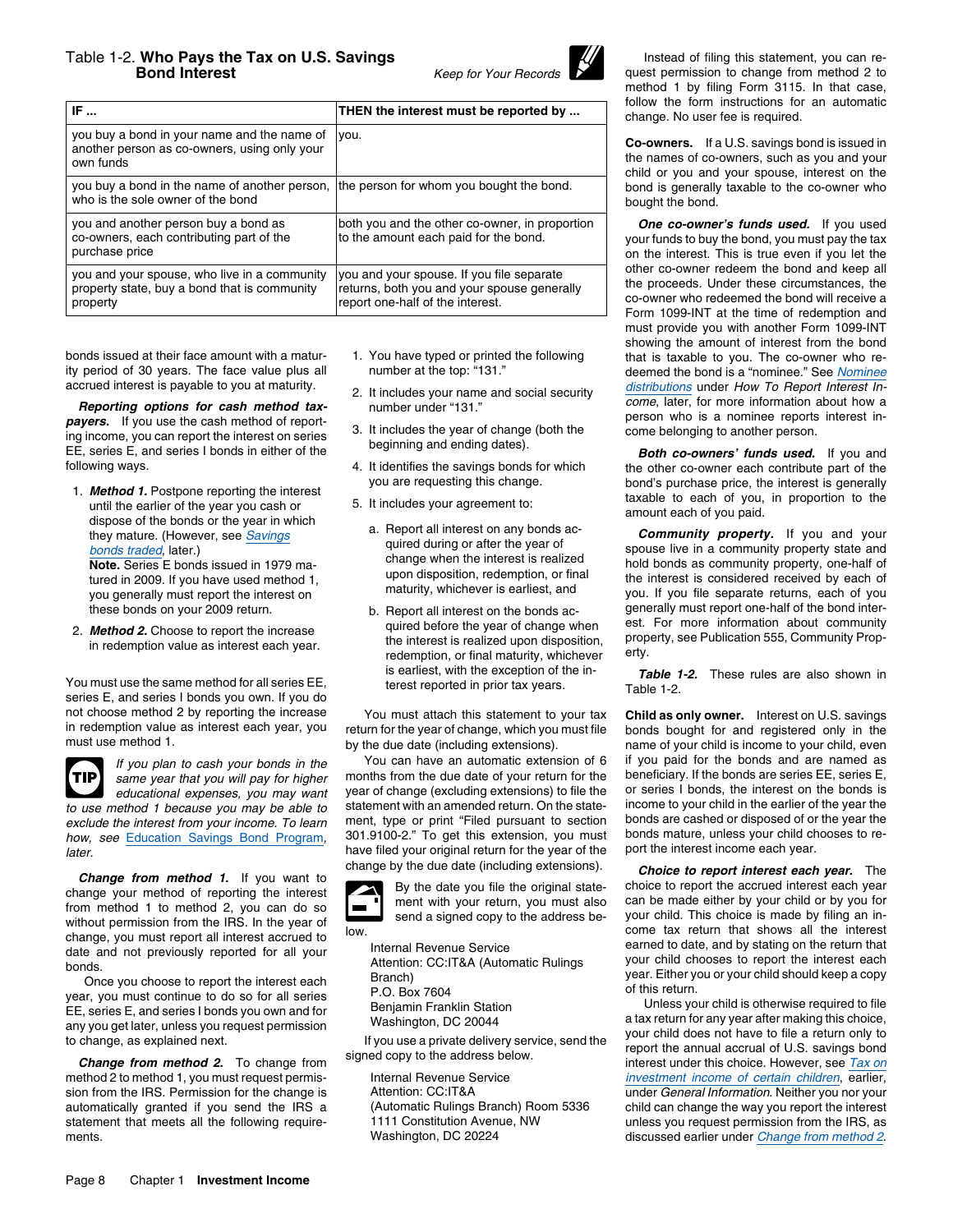own funds and had them reissued in your ered the owner of the trust and if the increase in the date of death, interest of \$200 had accrued co-owner's name or beneficiary's name alone, value both before and after the transfer contin- on the bond and its value of \$700 was included you must include in your gross income for the ues to be taxable to you, you can continue to in your uncle's estate. Your uncle's executor vear of reissue all interest that you earned on defer reporting the interest earned these bonds and have not previously reported. You must include the total interest in your in- your uncle's final income tax return. The \$200 is But, if the bonds were reissued in your name come in the year you cash or dispose of the income in respect of the decedent. alone, you do not have to report the interest bonds or the year the bonds finally mature, You are a cash method taxpayer and do not whichever is earlier.

**Example.** You bought series EE bonds en-<br>tirely with your own funds. You did not choose to<br>report the accrued interest each year. Later, you can be income on series EE bonds income on series E. See Savings bonds<br>transfer in your income in the year of transfer. Your **Decedent who reported interest each year.** in your uncle's final return, you would report only former spouse includes in income the interest on If the bonds transferred because former spouse includes in income the interest on If the bonds transferred because of death were \$300 as interest when you cashed the bond at<br>the bonds from the date of transfer to the date of owned by a person who used an the bonds from the date of transfer to the date of owned by a person who used an accrual maturity. \$300 is the interest earned after your<br>redemption.

**Purchased jointly.** If you and a co-owner chere the interest each of the interest earned in the year of death up to the **Example 3.** If, in *Example 1*, you make or EE, or series l bonds in buy series. Series date of dea

EE, or series I bonds and transfer them to a bonds distributed from a retirement or trust, giving up all rights of ownership, you must *Example 1.* Your uncle, a cash method tax- profit-sharing plan under How To Report Interest include in your income for that year the interest payer, died and left you a \$1,000 series  $EE$  *Income*, later.

**Ownership transferred.** If you bought series earned to the date of transfer if you have not bond. He had bought the bond for \$500 and had E, series EE, or series I bonds entirely with your already reported it. However, if you are consid- not chosen to report the interest each year. At defer reporting the interest earned each year.

This same rule applies when bonds (other The same rules apply to previously unre-<br>than bonds held as community property) are ported interest on series EE or series E bonds if maturity value of \$1,000, you report \$500 inter than bonds held as community property) are ported interest on series EE or series E bonds if maturity value of \$1,000, you report \$500 inter-<br>transferred between spouses or incident to di- the transfer to a trust consisted transferred between spouses or incident to di-<br>series H bonds you acquired in a trade for the yellie of \$1,000 and the original cost of \$500 series H bonds you acquired in a trade for the value of \$1,000 and the original cost of \$500.<br>series EE or series E bonds. See *Savings bonds* For that year, you can deduct (as a miscellane-

method, or who used the cash method and had uncle's death.

- 
- 

Transfer to a trust. If you own series E, series utors, and Administrators. The state of the bond, see Worksheet for savings

rued at that time.<br>This same rule applies when bonds (other and the same rules apply to previously unre- earned. If you cash the bond when it reaches

the interest earned after the transfer.<br>
If bonds the interest earned on the<br>
lighting are reissued to each of you separately in<br>
lighting are reissued to each of you separately in<br>
the same proportion as your contribution

in your rame and one in your spouse's name. At<br>the bonds. If that person uses the cash<br>that time neither you nor your spouse has to method and does not choose to report the interest each oreport<br>freport the interest each o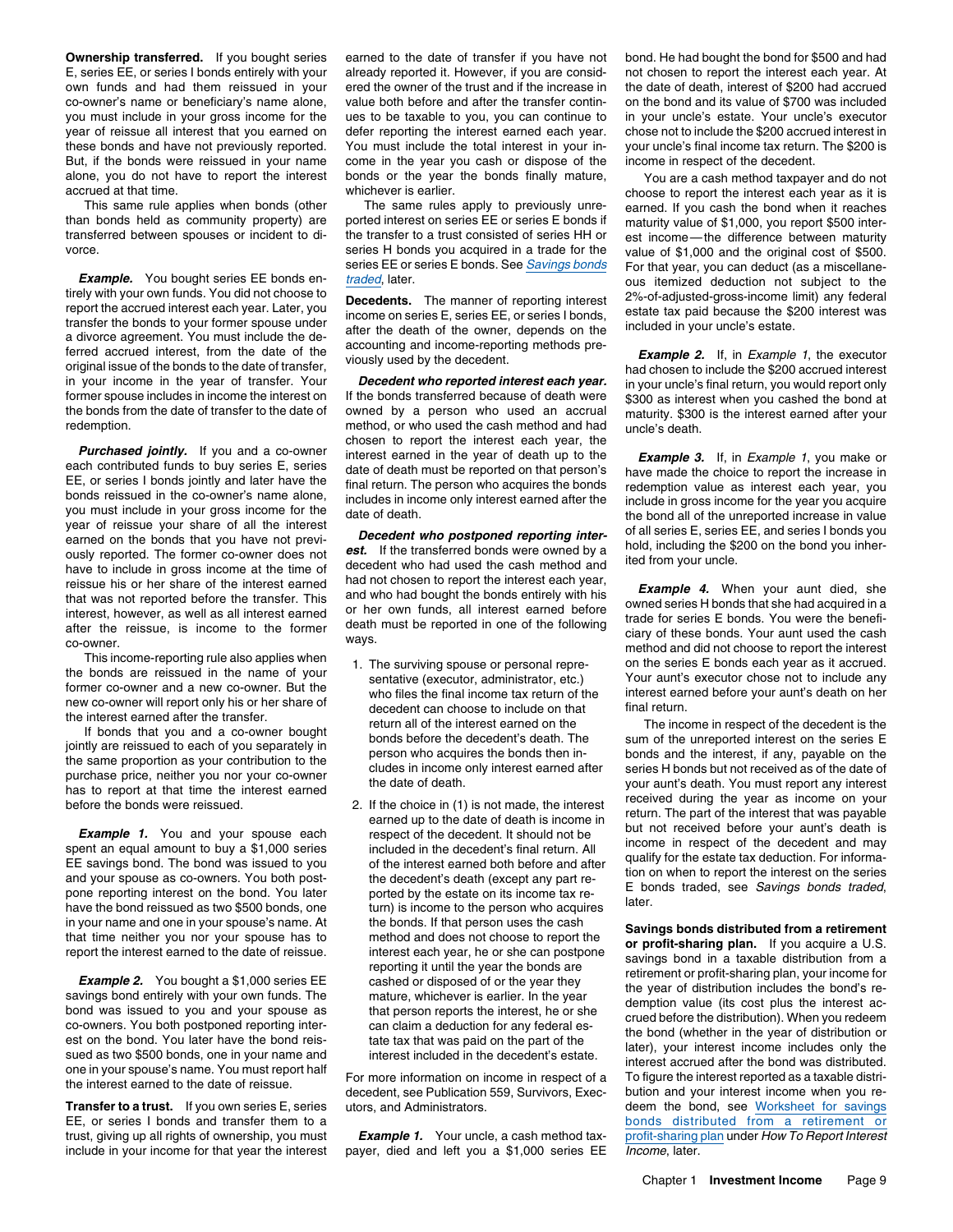**Savings bonds traded.** If you postponed re-<br>Form 1099-INT will not be reduced by the you claim an exemption) to attend an eligible porting the interest on your series EE or series E amount you received as nominee for the educational institution.<br>bonds, you did not recognize taxable income other co-owner. (See *Co-owners*, earlier in Qualified expenses bonds, you did not recognize taxable income when you traded the bonds for series HH or this section, for more information about you make to a qualified tuition program or to a series H bonds, unless you received cash in the the reporting requirements.) Coverdell education savings account. For infortrade. (You cannot trade series I bonds for se-<br>
Fou received the bond in a taxable distri-<br>
mation about these programs, see Publication is a setimate of the bond in a taxable distriction about these programs, see Publica Figure 1.1 The matter and the bond in a taxable distriction of the bond in a taxable distri-<br>
The History Courage of the bond in a taxable distriction form a retirement or profit-sharing Pans and the bond solone with a mou

**Example.** In 2004, you traded series EE for more information on including the correct Publication 970 for information on foreign<br>bonds (on which you postponed reporting the amount of interest on your return, see *U.S. sa* of the trade, the series EE bonds had accrued<br>interest of \$523 and a redemption value of **IIP** empt from state and local taxes. The 1. Tax-free part of scholarships and fellow-<br>\$2.723 You hold the series HH bonds until ma \$2,723. You hold the series HH bonds until ma- Form 1099-INT you receive will inditurity, when you receive \$2,500. You must report cate the amount that is for U.S. savings bonds 2. Expenses used to figure the tax-free por-<br>\$300 as interest income in the year of maturity. interest in box 3. Do not includ This is the difference between their redemption your state or local income tax return.<br>
value, \$2,500, and your cost, \$2,200 (the<br>
amount you paid for the series FF bonds). (It is amount you paid for the series EE bonds). (It is<br>also the difference between the accrued interest. Education Covince Bond Broarcom ............................

also the difference between the accrued interest<br>
of \$523 on the series EE bonds and the \$223<br>
can the series to mean of the interest you receive on the redemp-<br>
can converge to report interest in year of trade.<br>
You coul

**est.** When you cash a bond, the bank or other Issued After 1989, to figure your exclusion. At- Opportunity of the form to your Form 1040 or Form 1040 and Credits. payer that redeems it must give you a Form tach the form to your Form 1040 or Form 1040A. 1099-INT if the interest part of the payment you<br>
receive is \$10 or more. Box 3 of your Form **Qualified U.S. savings bonds.** A qualified lication 970.<br>
1099-INT should show the interest as the differ- U.S. savings bond is ence between the amount you received and the after 1989 or a series I bond. The bond must be **Amount excludable.** If the total proceeds (inamount paid for the bond. However, your Form issued either in your name (sole owner) or in terest and principal) from the qualified U.S. sav-<br>1099-INT may show more interest than you vour and your spouse's names (co-owners 1099-INT may show more interest than you your and your spouse's names (co-owners). ings bonds you redeem during the year are not have to include on your income tax return. For You must be at least 24 years old before the m have to include on your income tax return. For You must be at least 24 years old before the more than your adjusted qualified higher educa-<br>example, this may happen if any of the following bond's issue date. For example, a example, this may happen if any of the following bond's issue date. For example, a bond bought are true

- You chose to report the increase in the child under age 24 does not quality for the exclude only part of the interest.<br>
The interest signal was a controlled only be actual to the interest.<br>
The interest shown on your Fo
- 1099-INT will not be reduced by any inter-<br>est reported by the decedent before death, ual (including a child) as a beneficiary of the<br>or on the decedent's final return, or by the bond.<br>estate on the estate's income tax ret
- 
- You were named as a co-owner and the

**TIP**

**Form 1099-INT for U.S. savings bond inter-** terest From Series EE and I U.S. Savings Bonds 5. Any expense used in figuring the American est. When you cash a bond, the bank or other Issued After 1989 to figure your exclusi

U.S. savings bond is a series EE bond issued by a parent and issued in the name of his or her exclude all of the interest. If the proceeds are child under age 24 does not qualify for the exclu- more than the expenses, you may be able to • You chose to report the increase in the child under age 24 does not qualify for the exclu- more than the expenses, you redemption value of the bond each year sion by the parent or child.

**AUTION** previously included in income.<br>• You received the bond from a decedent. bond is the first day of the month in which it is<br>the month in which it is qualified higher educational expenses you paid<br>during the year. The denomi

- 
- 
- 
- -
	-
	-
- 

You received the bond from a decedent. The interest shown on your Form purchased.<br>The interest shown on your Form purchased. The interest shown on your Form of the fraction is the total proceeds you received

• Ownership of the bond was transferred. **Verification by IRS.** If you claim the exclu-<br>Frank interest shown an your Farm sion, the IRS will check it by using bond redemp-<br>The interest shown an your Farm • Ownership of the bond was transferred.<br>
The interest shown on your Form<br>
1099-INT will not be reduced by interest<br>
tion information from the Department of senting principal of \$5,000 and interest of<br>
that accrued before **Qualified expenses.** Qualified higher educa- education credit for that amount, and their other co-owner contributed funds to buy tional expenses are tuition and fees required for daughter does not have any tax-free educational the bond. The interest shown on your you, your spouse, or your dependent (for whom assistance. They can exclude \$1,538 (\$3,124  $\times$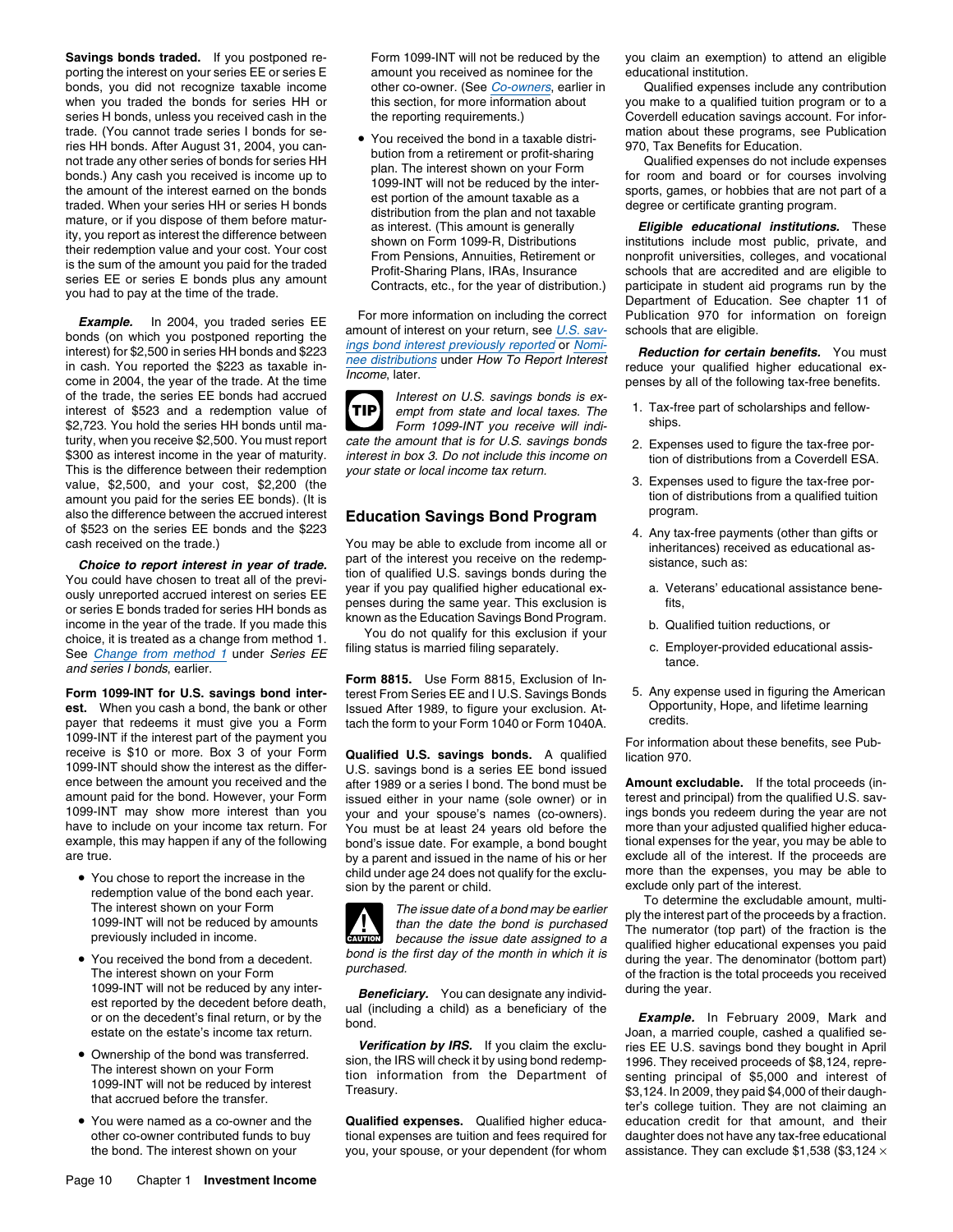must pay tax on the remaining \$1,586 (\$3,124 − amount on line 5 of the worksheet, and enter the any tax withheld) and the purchase price of the most re-<br>\$1.538) interest. However, you must re-<br>\$1.538) interest. However, y

**Figuring the interest part of the proceeds Royalties included in modified AGI.** Be-<br>**(Form 8815, line 6).** To figure the amount of cause the deduction for interest expenses due<br>interest to report on Form 8815, line 6, u



- 
- 
- 
- 
- 
- 
- 
- 

The interest exclusion is limited if your modified the serial number, issue date, face value, and<br>adjusted gross income (modified AGI) is: total redemption proceeds (principal and inter-<br>honds, write to:

- 
- 

You do not qualify for the interest exclusion if educational expenses during the year. your modified AGI is equal to or more than the upper limit for your filing status. **U.S. Treasury Bills,**

- 
- 
- 
- 
- 
- 
- 
- 

listed above (except items 6, 7, and 8), add the If you reinvest your Treasury bill at its matur-<br>amount of the exclusion or deduction (except ity in a new Treasury bill, note, or bond, you will interest accrued before the any deduction for tuition and fees, student loan receive payment for the difference between the When that interest is paid to you, treat it as a

(\$4,000 <sup>÷</sup> \$8,124)) of interest in 2009. They interest or domestic production activities) to the proceeds of the maturing bill (par amount less

Line 6 Worksheet in the Form 8815 instructions. your net investment income (see *Investment* **Treasury notes and bonds.** Treasury notes **Treasury notes** in chapter 3), you cannot figure the have maturity periods of more th If you previously reported any interest<br>from savings bonds cashed during<br>figured this exclusion of savings bond interest.<br>2009, use the Alternate Line 6 Work-<br>sheet below instead.<br>due to royalties and deductible on Schedul 1. Enter the amount from Form 8815, row royalty income included in your modified AGI. paid. When the notes or bonds mature, you can line 5 .................... You must figure deductible interest without re- redeem these securities for face value.

paper series EE bonds cashed in You can use a "dummy" Form 4952, Invest- tion. Two types of bids are accepted: competi-

result here and on Form 8815, line 6 **to be more than the face amount, the difference** est exclusion, you must keep a written is a premium. (See Bond Premium Amortization **Modified adjusted gross income limit.** bonds you r bonds you redeem. Your record must include total redemption proceeds (principal and inter- $\Box$  bonds, write to: est) of each bond. You can use Form 8818,<br>
est) of each bond. You can use Form 8818,<br>
Optional Form To Record Redemption of Series \$69,950 to \$84,950 for taxpayers filling sin-<br>gle or head of household, and<br>\$104,900 to \$134,900 for married taxpay-<br>\$104,900 to \$134,900 for married taxpay-<br>\$104,900 to \$134,900 for married taxpay-<br>\$106-70 • \$104,900 to \$134,900 for married taxpay- to record this information. You should also keep Parkersburg, WV 26106-7015 ers filing jointly, or for a qualifying bills, receipts, canceled checks, or other docuwidow(er) with dependent child. mentation that shows you paid qualified higher  $\Box$  Or, on the Internet, visit: http://www.

Treasury bills, notes, and bonds is subject to thes, see Inflation-Indexed Debt Instrum<br>1. Foreign earned income exclusion, federal income tax, but is exempt from all state under Original Issue Discount (OID), later.

program, **Treasury bills.** These bills generally have a 4-week, 13-week, 26-week, or 52-week maturity **Bonds Sold Between Interest**<br>6. Deduction for tuition and fees, period. They are issued at a discount in the **Dates**<br>7. Deduction for student loan interest, and amount of \$100 amount of \$100 and multiples of \$100. The dif-8. Deduction for domestic production activi-<br>ference between the discounted price you pay If you sell a bond between interest payment<br>for the bills and the face value you receive at dates, part of the sales price represent Use the worksheet in the instructions for line port this interest income when the bill is paid at part of the sales price as interest income for the 9, Form 8815, to figure your modified AGI. If you maturity. See *Discount* 9, Form 8815, to figure your modified AGI. If you maturity. See *Discount on Short-Term Obliga-* year of sale.<br>claim any of the exclusion or deduction items *tions* under *Discount on Debt Instruments*. later. If you buy

ity in a new Treasury bill, note, or bond, you will interest accrued before the date of purchase.

\$1,538) interest. total on Form 8815, line 9, as your modified AGI. new Treasury security. However, you must re-<br>Finance of the interest income on Presenting included in medified AGI. p. port the full amount of the interes

Alternate Line 6 Worksheet (Form 1040), you must make a special computa-<br>tion of your deductible interest to figure the net Generally, you report this interest for the year<br>the amount from Eorm 8815 royalty income included

2. Enter the face value of all post-1989 gard to this exclusion of bond interest. Treasury notes and bonds are sold by auc-<br>paper series EE bonds cashed in You can use a "dummy" Form 4952, Invest-<br>tion. Two types of bids a <sup>2009</sup> ..................... ment Interest Expense Deduction, to make the tive bids and noncompetitive bids. If you make a 3. Multiply line 2 above by 50% (.50) special computation. On this form, include in competitive bid and a determination is made that 4. Enter the face value of all electronic your net investment income your total interest the purchase price is less than the face value, series EE bonds (including income for the year from series EE and I U.S. you will receive a refund for the difference be- post-1989 series EE bonds savings bonds. Use the deductible interest tween the purchase price and the face value. converted from paper to electronic amount from this form only to figure the net This amount is considered original issue dis- format) and all series I bonds royalty income included in your modified AGI. count. However, the original issue discount rules cashed in 2009 .............. Do not attach this form to your tax return. (discussed later) do not apply if the discount is 5. Add lines 3 and 4 ............ After you figure this interest exclusion, use a less than one-fourth of 1% (.0025) of the face 6. Subtract line 5 from line 1 ....... separate Form 4952 to figure your actual deduc- amount, multiplied by the number of full years 7. Enter the amount of interest tion for investment interest expenses, and at- from the date of original issue to maturity. See reported as income in previous tach that form to your return. De minimis OID under Original Issue Discount years .................... 8. Subtract line 7 from line 6. Enter the **Record Keeping.** If you claim the inter-<br>result here and on Form 8815, line 6 **Record Keeping.** If you claim the inter-<br>result here and on Form 8815, line 6





**Modified AGI.** Modified AGI, for purposes **Notes, and Bonds Treasury inflation-protected securities** of this exclusion, is adjusted gross income<br>
(Form 1040A, line 21, or Form 1040, line 37) (obligations) of the U.S. Government.<br>
figured before the interest exclusion, and modi-<br>
(obligations) of the U.S. Government.<br>
that fied by adding back any: **Taxation of interest.** Interest income from deflation. For the tax treatment of these securi-<br>Treasury bills notes and bonds is subject to ties, see *Inflation-Indexed Debt Instruments* 

2. Foreign housing exclusion and deduction, and local income taxes. You should receive<br>3. Exclusion of income for bona fide residents (in box 3) that was paid to you for the year.<br>1. Form 1099-INT showing the amount of in 4. Exclusion for income from Puerto Rico, will be credited to your designated checking or<br>5. Exclusion for adoption benefits received<br>19. Treasury Direct ® system.<br>19. Treasury Direct & System.<br>19. Treasury Direct ® system

tions under Discount on Debt Instruments, later. If you buy a bond between interest payment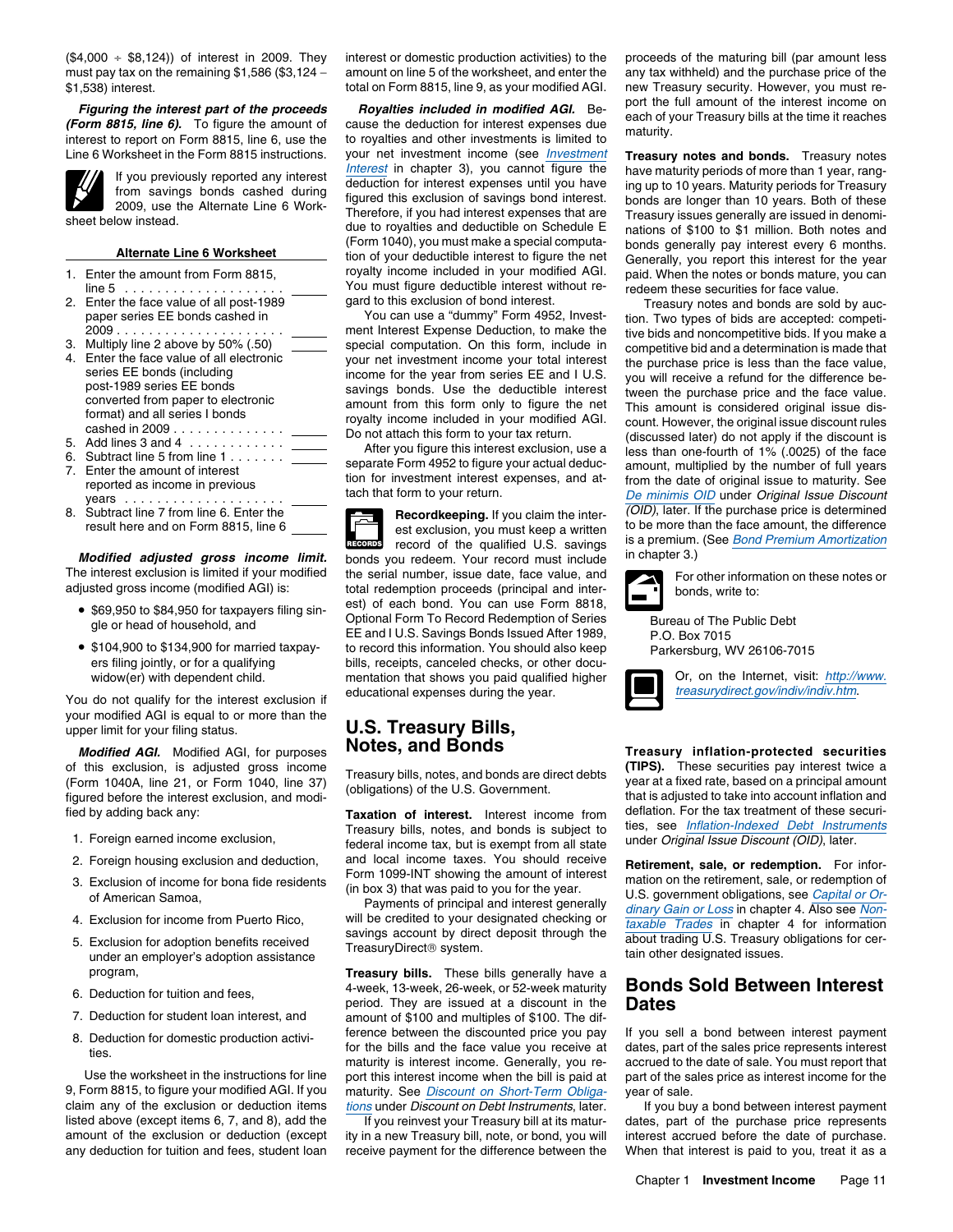return of your capital investment, rather than *Obligations that are not bonds.* Inter- made) and the bank must meet safety and interest income, by reducing your basis in the  $\llbracket \text{TIP} \rrbracket$  est on a state or local government obli-<br>soundness requirements.) bond. See Accrued interest on bonds under gation may be tax exempt even if the How To Report Interest Income, later in this obligation is not a bond. For example, interest on the chapter of the chapter of the chapter of the chapter of the chapter of the chapter of the chapter of the chapter of the ch chapter, for information on reporting the payment. The method of purchase and sale may be tax • Federal Housing Administration.

Life insurance proceeds paid to you as benefi-<br>ciary of the insured person are usually not tax-<br>able. But if you receive the proceeds in the June 30, 1983, generally must be in regis-<br>installments, you must usually report

**Annuity.** If you buy an annuity with life insur-<br>ance proceeds, the annuity payments you re-<br>ceive are taxed as pension and annuity income<br>from a nonqualified plan, not as interest income.<br>See Publication 939, General Rul and Annuities, for information on taxation of **Original issue discount**. Original issue dis-<br>pension and annuity income from nonqualified count (OID) on tax-exempt state or local govern-<br>plans. **and annuity income from non** 

Interest you receive on an obligation issued by a<br>state or local government is generally not tax-<br>able. The issuer should be able to tell you rules that apply to stripped tax-exempt obliga-<br>whether the interest is taxable. should also give you a periodic (or year-end) Original Issue Discount (OID), later.<br>statement showing the tax treatment of the obli-<br>gation. If you invested in the obligation through a<br>trust, a fund, or other organization,



issued by a state, the District of Columbia, a **Federally guaranteed bonds.** Interest on after April 24, 1979, is taxable unless the bonds<br>U.S. possession, or any of their political subdivi-<br>sions. Political subdivisions i

- Port authorities
- 
- Utility services authorities,
- Community redevelopment agencies, and
- Qualified volunteer fire departments (for

There are other requirements for tax-exempt must be made after July 30, 2008, in con-<br>bonds. Contact the issuing state or local govern-<br>nection with the original bond issue during bonds. Contact the issuing state or local govern- nection with the original bond issue during **Private activity bonds.** Interest on a private

**TIP** exempt. Also, interest paid by an insurer on • Federal National Mortgage Association. Federal National Mortgage Association. default by the state or political subdivision may **Insurance** be tax exempt. • Government National Mortgage Corpora-

each installment payment as interest income.<br>
For more information about insurance pro-<br>
For more information about insurance pro-<br>
Eebruary 17, 2009) are tracted as issued are bondholder is allowed an annual tax credit. T

For information on the treatment of OID **State or Local** when you dispose of a tax-exempt bond, see • Qualified zone academy bond.<br>**Government Obligations** *Tax-exempt state and local government bonds* **Government Obligations** Tax-exempt state and local government bonds • Qualified school construction bond. under Discounted Debt Instruments in chapter

must file a tax return, you are required to show would have been excluded from income under<br>any tax-exempt interest you received on your<br>have been excluded code section 103 zation should give you this information. any tax-exempt interest you received on your Internal Revenue Code section 103. Even if interest on the obligation is not<br>subject to income tax, you may have to<br>report capital gain or loss when you sell<br>to the subject to the interest under How To Benort Inter-

does not apply to interest on obligations guaran-

- 
- Department of Veterans Affairs.
- Federal home loan banks. (The guarantee issue in this manner.

- Federal Home Loan Mortgage Corpora-
- 
- 
- 
- 
- 

- 
- 
- 
- 
- 
- · Qualified energy conservation bond.
- 
- 

the point of the credit is the credit is the credit of the credit is the credit of the credit is the credit is<br>it. Estate, gift, or generation-skipping tax may est income, later in this chapter.<br>apply to other dispositions

**Taxable Interest**<br>Interest mess bonds. The proceeds of<br>Interest on a bond used to finance government<br>Interest on some state or local obligations is<br>Interest on a bond used to finance government<br>Interest on some state or l

 Port authorities, **Arbitrage bonds.** Interest on arbitrage bonds teed by the following U.S. Government agen- issued by state or local governments after Octo- cies. •tomather 9, 1969, is taxable. An arbitrage bond is a<br>■ Bonneville Power Authority (if the guaran-<br>bond any portion of the proceeds of which is Bonneville Power Authority (if the guaran-<br>tee was under the Northwest Power Act as expected to be used to buy (or to replace funds expected to be used to buy (or to replace funds in effect on July 18, 1984). The same agencies agencies agencies of the superpretation of the effect on July 18, 1984). bond is treated as an arbitrage bond if the issuer certain obligations issued after 1980).<br>• Federal home loan banks. (The guarantee issue in this manner.

the period beginning on July 30, 2008, and activity bond that is not a qualified bond (defined through 150 of the Internal Revenue Code and ending on December 31, 2010 (or a re-<br>the related regulations. https://www.is taxable. Generally, a private activity<br>newal or extension of a guarantee so bond is part of a state the related regulations. The related regulations. The related regulations of a guarantee so bond is part of a state or local government bond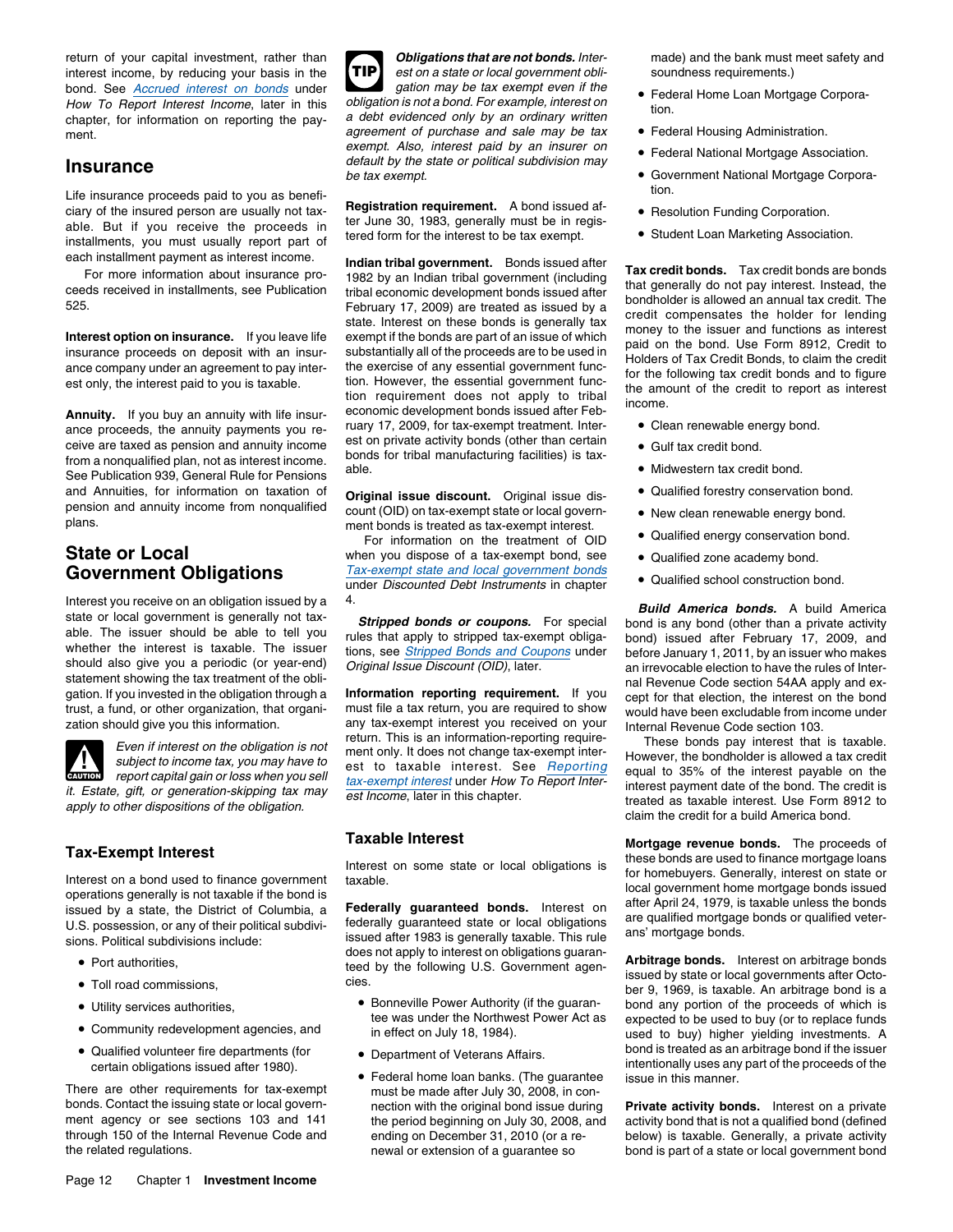- 
- -
	-

qualified bond is an exempt-facility bond (includ-<br>ing an enterprise zone facility bond, a New York<br>Liberty bond, a Nidwestern disaster area bond,<br>Liberty bond, a Midwestern disaster area bond,<br>a Midwestern disaster area b a Hurricane Ike disaster area bond, a Gulf Op- when you dispose of the bond.<br>14 portunity Zone Bond treated as an exempt facil- For more information on the treatment of strument with OID, see chapter 4. Fied small issue bond (including a tribal chapter 4.<br>
manufacturing facility bond), qualified redevel-<br>
opment bond, qualified mortgage bond (includ-<br>
ing a Gulf Opportunity Zone Bond, a Midwestern<br>
ing a Gulf Opportunity

Form 6251 and its instructions for more informa-<br>
Original issue discount (OID)<br>
The interest on the following bonds is not a<br>
Premium<br>
Premium<br>
Premium<br>
Premium<br>
Example 1. except that the bond was issued at

- 
- New York Liberty bonds.
- 
- Midwestern disaster area bonds
- 
- 
- Qualified mortgage bonds issued after
- Qualified veterans' mortgage bonds is-<br>• Certificates of deposit. The state of the instruments. sued after July 30, 2008. • • • • Notes between individuals.

The interest on any qualified bond issued in <br>2009 or 2010 is not a tax preference item and is <br>2009 or 2010 is not a tax preference item and is 2009 or 2010 is not a tax preference item and is<br>not subject to the alternative minimum tax. For The discount on these instruments (except mu-<br>this purpose, a refunding bond (whether a cur-<br>rent or advanced refunding) is t on the date the refunded bond was issued (or on taxable (but see State or Local Government 4. Obligations issued by an individual before the date the original bond was issued in the case Obligations, earlier, for exceptions). See also March 2, 1984.

issue that meets both of the following require- of a series of refundings). However, this rule REMICs, FASITs, and Other CDOs, later, for

1. More than 10% of the proceeds of the issued to refund any qualified bond that was<br>sue is to be used for a private business<br>the prime issued during 2004 through 2008.<br>**Enterprise zone facility bonds**. Interest on the reg

a. Secured by an interest in property to be<br>
used for a private business use (or pay-<br>
ments for this property), or<br>
b. Derived from payments for property (or<br>
b. Derived from payments for property (or<br>
bonds are bonds iss

activity bond if the amount of the proceeds to<br>be used to make or finance loans to persons<br>of the proceeds or \$5 million (whichever is<br>less).<br>**Calified bond.** Interest on a private activ-<br>income currently, as taxable inter **Qualified bond.** Interest on a private active income currently, as taxable interest. See Mar-<br>ity bond that is a qualified bond is tax exempt. A ket Discount Bonds under Discount on Debt The OID accrual rules generally do

ity bond, or any recovery zone facility bond market discount when you dispose of a<br>issued after February 17, 2009, and before Jan-<br>upred 1, 2011) qualified student leap bond quali menteupder Carital or Ordinary Gain or Los and the student loan bond, quali-<br>fied email issue, hand (including a tribol opportor 4 under Capital or Ordinary Gain or Loss in discuss that stated redemption price at maturity multi-

• Qualified 501(c)(3) bonds. The Must include the OID in income as it accrues note, debenture, or other evidence of indebted-<br>
note, debenture, or other evidence of indebted-<br>
over the term of the bond. ness, that bears no interest or bears interest at a **Debt instrument bought after original is-**<br>• Gulf Opportunity Zone bonds.<br>• Gulf Opportunity Zone bonds.<br>• issued at less than its face amount. This dis-<br>• **Sue.** If you buy a debt instrument with de issued at less than its face amount. This discount is, in effect, additional interest income. minimis OID at a premium, the discount is not<br>The following are some of the types of dis-<br>includible in income. If you buy a debt instrument • Hurricane Ike disaster area bonds. The following are some of the types of dis-<br>counted debt instruments.

- 
- Corporate bonds.
- 
- Certificates of deposit.
- 
- 
- 

ments. does not apply to any refunding bond that was<br>issued to refund any qualified bond that was in this section to the regular interest holder of a

disaster area bond, or a Hurricane Ike disaster<br>
area bond, treated as a qualified mortgage<br>
bond), qualified solid and issued at a maturity of \$1,000,<br>
qualified solid (c)(3) bond (a bond issued of or<br>
benefit of certain

The interest on the following bonds is not a<br>tax preference item and is not subject to the<br>alternative minimum tax.<br>alternative minimum tax.<br>alternative minimum tax.<br>alternative minimum tax.<br>alternative minimum tax.<br>altern

with de minimis OID at a discount, the discount • Exempt facility bonds issued after July 30, and streaming the market discount rules. See Exempt facility bonds issued after July 30, **•** U.S. Treasury bonds. Market Discount Bonds, later in this chapter.<br>2008. Market Discount Bonds, later in this chapter.

Qualified mortgage bonds issued after **Exceptions to reporting OID.** The OID rules<br>July 30, 2008. July 30, 2008. discussed here do not apply to the following debt

- 1. Tax-exempt obligations. (However, see Gualified bonds issued in 2009 or 2010. • Stripped bonds and coupons. Stripped tax-exempt obligations, later.)
	-
	-
	-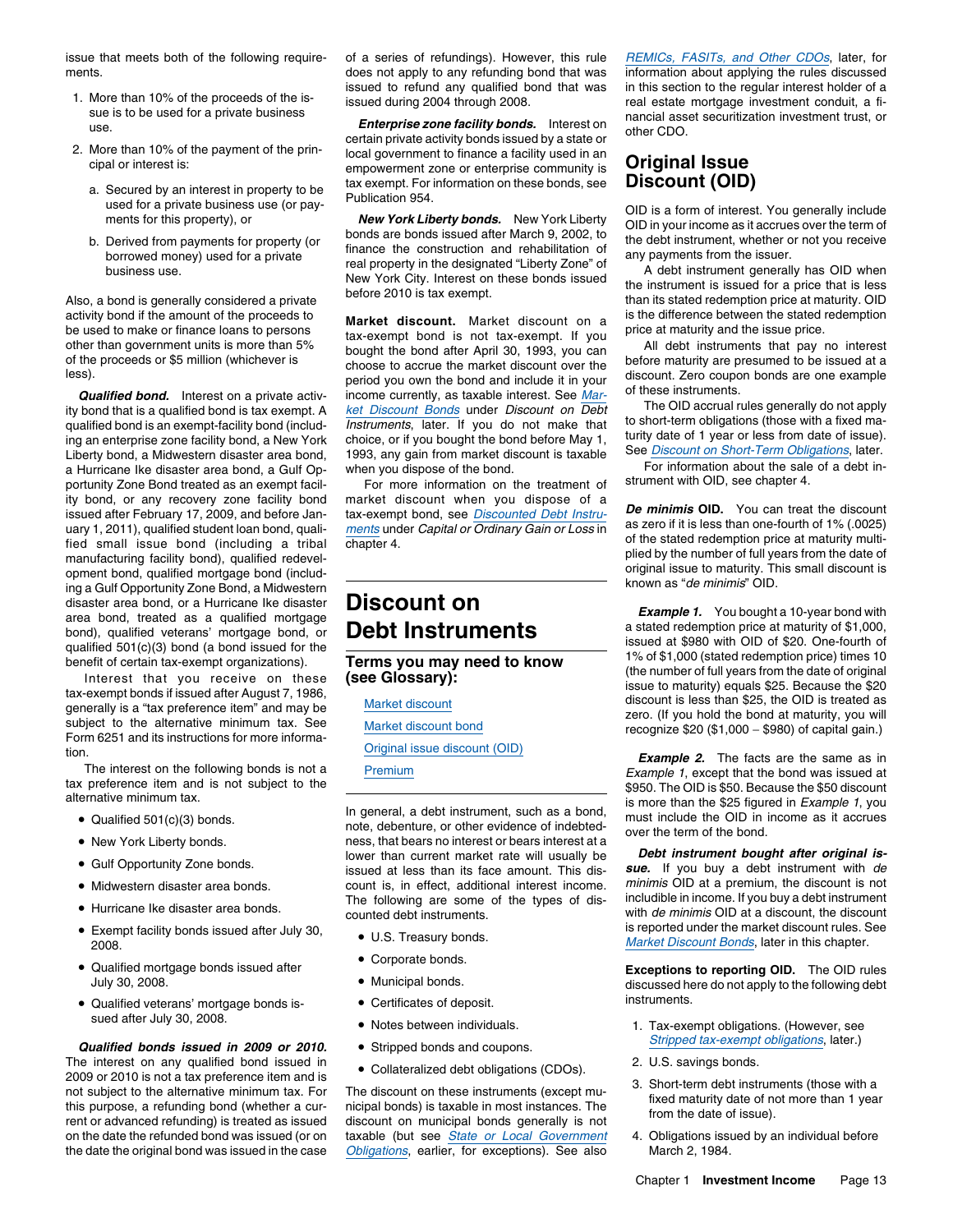- -
	- b. The amount of the loan, plus the premium, you generally do not have to report ment is increased by the amount of OID that you<br>amount of any outstanding prior loans any OID as ordinary income.<br>between the same individual
	-

ker, if you held the instrument through a broker) • The instrument's adjusted basis immedi-<br>should give you Form 1099-OID, Original Issue ately after purchase (including purchase at should give you Form 1099-OID, Original Issue ately after purchase (including purchase at **•** Time deposits, <br>Discount or a similar statement if the total OID original issue) was greater than its ad-Discount, or a similar statement, if the total OID original issue) was greater than its ad-<br>for the calendar vear is \$10 or more. Form justed issue price. This is the issue price • Bonus plans, for the calendar year is \$10 or more. Form justed issue price. This is the issue price<br>1099-OID will show, in box 1, the amount of OID plus the OID previously accrued, minus 1099-OID will show, in box 1, the amount of OID plus the OID previously accrued, minus • Savings certificates,<br>for the part of the year that you held the bond. It any payment previously made on the infor the part of the year that you held the bond. It any payment previously made on the in-<br>also will show, in box 2, the stated interest that strument other than qualified stated inter-<br>e Deferred income certificates, also will show, in box 2, the stated interest that strument include in your income A copy of Form est. you must include in your income. A copy of Form est. est. example a set of the set of the set of the set of the set of the set of the set of the set of the set of the set of the set of the set of the set of the set of the 1099-OID will be sent to the IRS. Do not file your

copy with your return. Keep it for your records.<br>
In most cases, you must report the entire<br>
amount in boxes 1 and 2 of Form 1099-OID as<br>
includible in your income. For information about<br>
figuring the correct amount of OID under How To Report Interest Income, later in **Refiguring periodic interest shown on Form** able from one individual to another.<br>this chapter, for more information. **1099-OID.** If you disposed of a debt instrument Banks mus

For the year but did not receive a Form year, see *Bonds Sold Between Interest Dates*.<br>
1099-OID, see the OID tables found at *http://* earlier, for information about the treatment of  $w w . i r s . g o v / f o r m s p u b s / a r t i c l e / 0.5$ <br>

- You bought the debt instrument after its interest income equals the following amount:
- The debt instrument is a stripped bond or coupon instruments). See Figuring OID<br>under Stripped Bonds and Coupons, later

a premium if its adjusted basis immediately after include in your gross income. The amount and the amount you paid for the contract

Page 14 Chapter 1 **Investment Income**

5. Loans between individuals, if all the follow- purchase was greater than the total of all **Debt instruments issued after 1984.** For

a. The lender is not in the business of est.<br>
lending money. If you bought an OID debt instrument at a *Effect on basis.* Your basis in the instru-<br>
b. The amount of the loan, plus the premium, you generally do not have to

- 
- 

**1099-OID.** If you disposed of a debt instrument Form 1099-OID not received. If you had OID or acquired it from another holder during the redeeming a bearer CD with a Form 1099-INT.<br>for the vear but did not receive a Form year, see *Bonds Sold Between Interest Dates*,

ment that belongs to you and receives a Form **Debt instruments issued after 1954 and** only at the end of the 5-year period. You must<br>1099-OID on your behalf, that person must give **before May 28, 1969 (before July 2, 1982,** you a Form 1099-OID. **government instrument).** For these instru-<br>If you receive a Form 1099-OID that includes<br>amounts belonging to another person, see <u>Nom-</u> you sell, exchange, or redeem the instrument. If<br>inee distributi inee distributions under How To Report Interest a gain results and the instrument is a capital<br>Income, later. If, before the asset, the amount of the gain equal to the OID is **Redemption before maturity.** If, before the<br>In

| <u>Unginal issue and paid a premium or an</u><br>acquisition premium. | Number of full months              | Original        | maturity, it is treated as a rede |
|-----------------------------------------------------------------------|------------------------------------|-----------------|-----------------------------------|
|                                                                       | you held the instrument            | Issue           | purchase of a new certificate. T  |
| The debt instrument is a stripped bond or                             | Number of full months from date of | <b>Discount</b> | gardless of the terms of renewal. |
| a stripped coupon (including certain zero                             | original issue to date of maturity |                 |                                   |

under *Stripped Bonds and Coupons*, later<br>in this chapter. **Calce Amount Certificates**<br>in this chapter. **(a)** adjustment<br>See *Original issue discount (OID) adjustment*<br>See *Original issue discount (OID) adjustment*<br>under

**Premium.** You bought a debt instrument at ment is increased by the amount of OID that you In general, the difference between the face

ing are true. amounts payable on the instrument after the these debt instruments, you report the total OID purchase date, other than qualified stated inter- that applies each year regardless of whether

the principal purposes of the loan. the issuer) at least annually at a fixed rate.<br>Acquisition premium. You bought a debt year, you must include in income each year a year, you must include in income each year a instrument at an acquisition premium if both of part of the total interest due and report it in the

**Form 1099-OID** the following are true. same manner as other OID.<br>• You did not pay a premium. This also applies to similar deposit arrange-<br>• You did not pay a premium. The issuer of the debt instrument (or your bro-<br>
Fine instrument's adjusted basis immedi-<br>
Figure 1000 hand the instrument through a broker) • The instrument's adjusted basis immedi-<br>
tions, etc., including:

- 
- 
- 
- 
- 
- Growth savings certificates.

**Nominee.** If someone else is the holder of the long-term debt instrument was issued. month for a period of 5 years. Interest will be record (the registered owner) of an OID instru-<br>ment that belongs to you and receives a Form **Debt instruments issued after 1954 and** only at the end of the 5-year period. You must

ordinary interest income. The rest of the gain is<br>
You must refiguring OID shown on Form 1099-OID.<br>
You must refigure the OID shown in box 1 or box<br>
6 of Form 1099-OID if either of the following<br>
in general, the entire los

original issue and paid a premium or an<br>acquisition premium.<br>you held the instrument the same of a new certificate of a new certificate. This is true re-<br>you held the instrument the same of a new certificate. This is true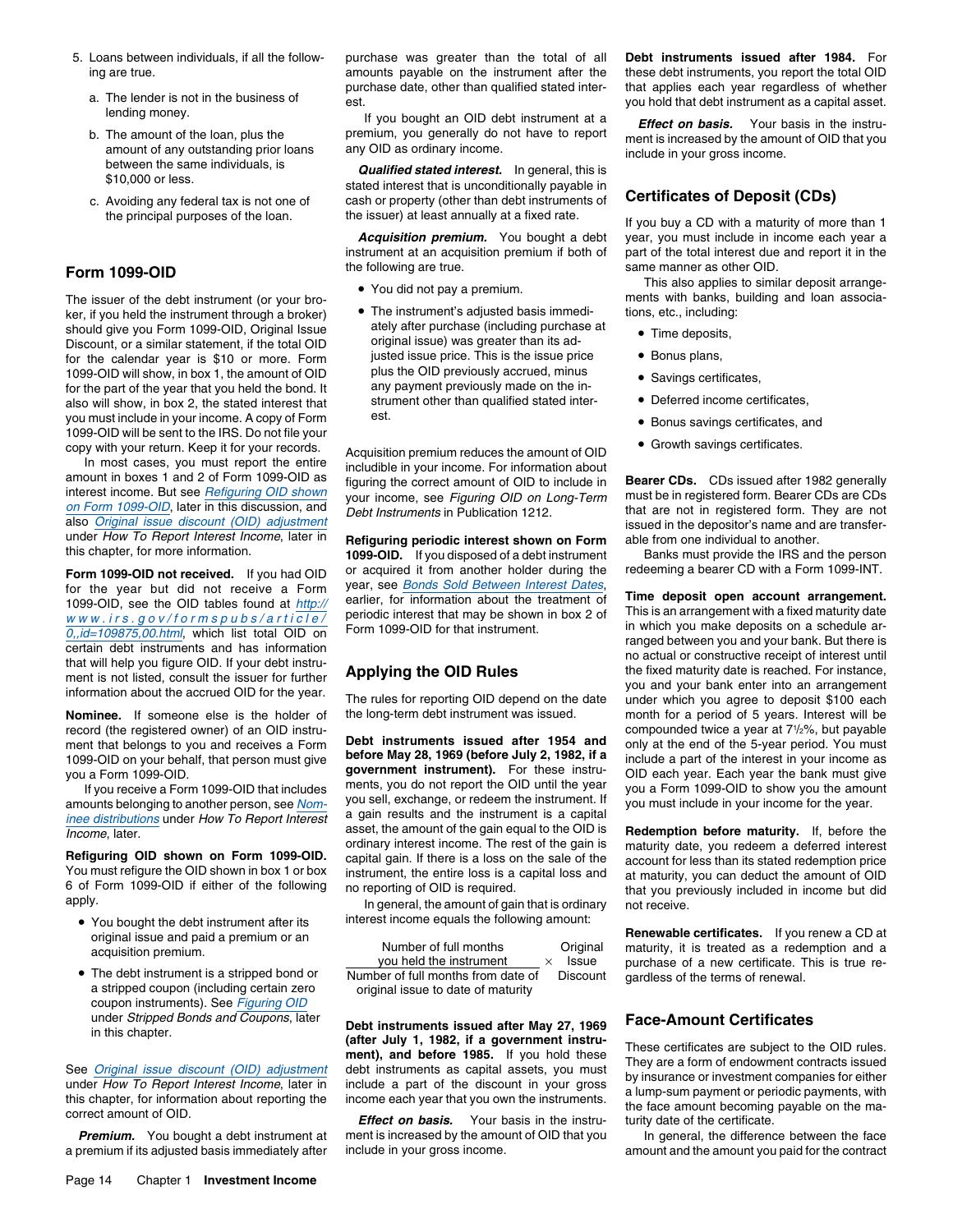If you hold an inflation-indexed debt instrument tion price at maturity over your purchase price. If alsocult a series I U.S. savings bond), you you buy a stripped coupon, treat as OID any ments under Capital Gains and Lo must report as OID any increase in the infla-<br>tion-adjusted principal amount of the instrument the coupon over your purchase price. tion-adjusted principal amount of the instrument the coupon over your purchase price. • You must treat any partial payment of prin-Fraction and the instrument diversion over your purchase price.<br>
the you must treat any partial payment of prin-<br>
the year. In general, an inflation-indexed debt<br>
instrument is a debt instrument on which the stripped bonds ties). You should receive Form 1099-OID from You must refigure the OID shown on the • If you borrow money to buy or carry the the paver showing the amount you must report Form 1099-OID you receive for a stripped bond bond, the payer showing the amount you must report Form 1099-OID you receive for a stripped bond bond, your deduction for interest paid on<br>as OID and any qualified stated interest paid to or coupon. For information about figurin as OID and any qualified stated interest paid to or coupon. For information about figuring the the debt is limited. See Limit on interest paid to verticle of the stated in the vear. For more information, see correct amount you during the year. For more information, see correct amount of OID on these instruments to deduction for market discount bonds<br>Publication 1212.<br>Publication 1212.

- Zero coupon instruments available • Zero coupon instruments available<br>through the Department of the Treasury's<br>Stripped tax-exempt obligations. You do<br>Separate Trading of Registered Interest<br>and Principal of Securities (STRIPS) pro-<br>gram and government-spo
- Instruments backed by U.S. Treasury services and bender the divergence to the adjusted<br>
in those securities, such as obligations<br>
backed by U.S. Treasury bonds that are<br>
backed by U.S. Treasury bonds that are<br>
on strippe

sell the bond or coupons, include in income the 1212. interest that accrued while you held the bond before the date of sale to the extent you did not **Market Discount Bonds** previously include this interest in your income. • The bond is issued in exchange for a mar-For an obligation acquired after October 22, A market discount bond is any bond having ket discount bond under a plan of reorgan-<br>1986 you must also include the market discount market discount except: ization. (This does n that accrued before the date of sale of the issued in exchange for a market discount<br>stripped bond (or coupon) to the extent you did<br>method is a mathematic date of un to 1 year from the bond issued before July 19, 1984, an

Add the interest and market discount that you include in income to the basis of the bond before May 1, 1993,<br>and coupons. Allocate this adjusted basis be-<br>turns the items usual to items usually a U.S. savings bonds, and **and** the items of two ways. tween the items you keep and the items you sell, based on the fair market value of the items. The • Certain installment obligations. difference between the sale price of the bond (or discount as accruing in equal daily installments coupon) and the allocated basis of the bond (or Market discount arises when the value of a during the period you hold the bond. Figure the

is OID. You must include a part of the OID in treat the amount of the redemption price of the When you buy a market discount bond, you your income over the term of the certificate. bond that is more than the basis of the bond as can choose to accrue the market discount over The issuer must give you a statement on the OID. If you keep the coupons, treat the the period you own the bond and include it in<br>Form 1099-OID indicating the amount you must amount payable on the coupons that is more your amount payable on the coupons that is more include in your income each year. than the basis of the coupons as the OID. do not make this choice, the following rules

**Buyer.** If you buy a stripped bond or stripped **Inflation-Indexed**<br> **Debt Instruments**<br> **Debt Instruments**<br>
If you hold an inflation-indexed debt instrument tion price at maturity over your purchase price. If<br>
If you hold an inflation-indexed debt instrument tion price

include in your income, see Figuring OID on Stripped Bonds and Coupons in Publication est in chapter 3. 1212. However, owners of stripped bonds and

ments. OID on stripped inflation-indexed debt bond).<br>
right to receive interest on the bond.<br>
Stripped bonds and stripped coupons in instruments is figured under the discount bond is a market discount bond also has OID. th Stripped bonds and stripped coupons in-<br>method. This method is described in Regula-

prises such as the Resolution Funding it after October 22, 1986, you must accrue OID<br>Corporation and the Financing Corpora-<br>tion, and it. See *Original issue discount (OID) on debt*<br>Instruments hacked by U.S. Treasury se-<br>

Bonds and Coupons under Figuring OID on nal issue can be a market discount bond if either **Seller.** If you strip coupons from a bond and *Stripped Bonds and Coupons* in Publication of the following is true.<br>sell the bond or coupons, include in income the 1212.

1986, market discount except: include the market discount except: include the market discount except:

- 
- Tax-exempt obligations that you bought
- 
- 

coupon) is your gain or loss from the sale. debt obligation decreases after its issue date. daily installments by dividing the market dis-Treat any item you keep as an OID bond Generally, this is due to an increase in interest count by the number of days after the date you originally issued and bought by you on the sale rates. If you buy a bond on the secondary mar- acquired the bond, up to and including its maturdate of the other items. If you keep the bond, ket, it may have market discount. ity date. Multiply the daily installments by the

generally apply.

- You must treat any gain when you dispose
- 
- 

**Stripped Bonds and Coupons**<br>
If you strip one or more coupons from a bond<br>
If you strip one or more coupons from a bond<br>
and sell the bond or the coupons, the bond and<br>
and sell the bond or the coupons, the bond and<br>
and ment. The holder of a stripped coupon has the *Stripped inflation-indexed debt instru-* full years to maturity (after you acquire the ment. The holder of a stripped coupon has the *Stripped inflation-indexed debt instru* 

clude:<br>clude: method. This method is described in Regula-<br>price and the total OID includible in the gross price and the total OID includible in the gross

- 
- stripped bond (or coupon) to the extent you did<br>not previously include this discount in your in-<br>not previously include this discount in your in-<br>come.<br>come.<br>the same.)

Ratable accrual method. Treat the market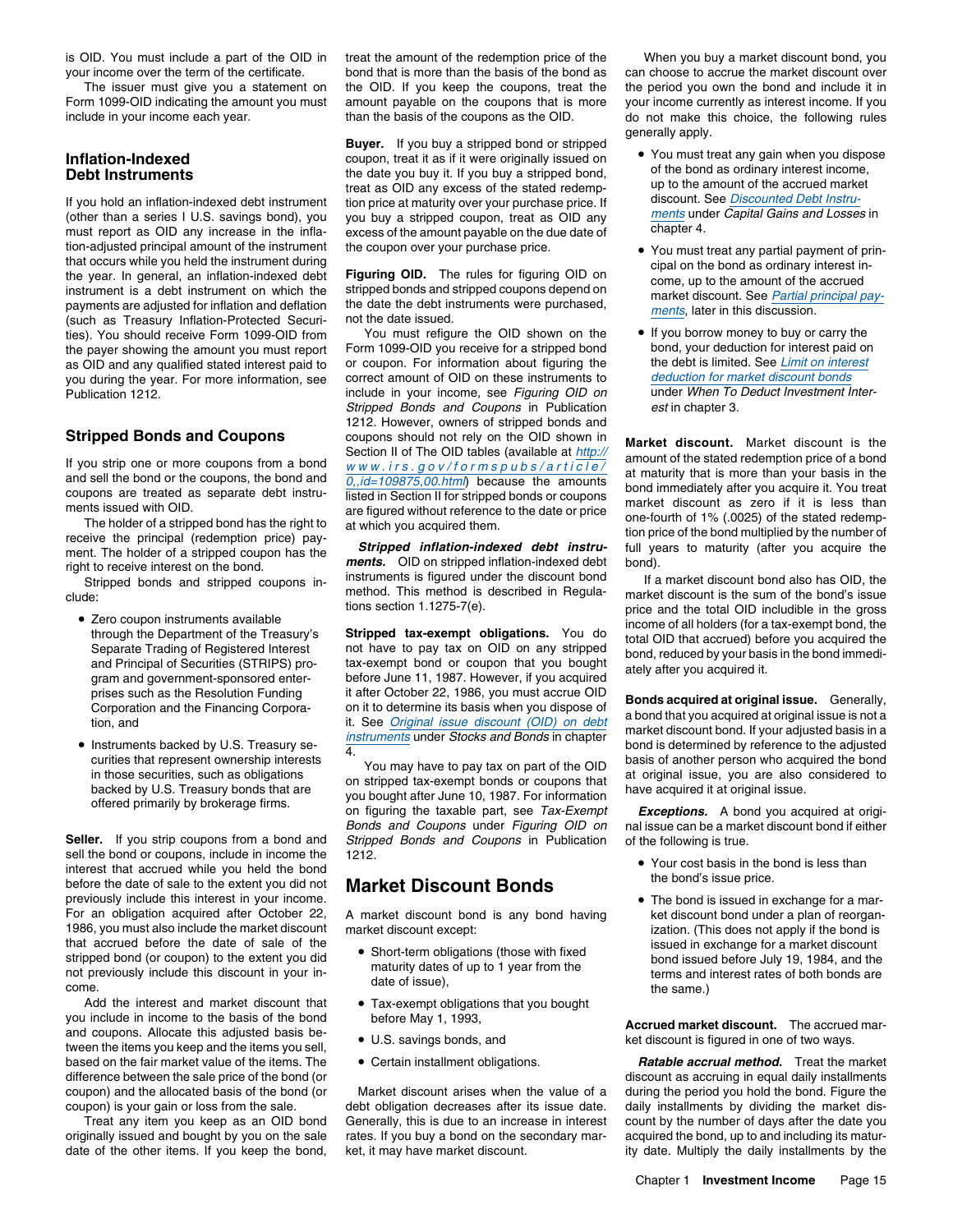**Constant yield method.** Instead of using OID, or accrual method or the constant yield method<br>the ratable accrual method, you can choose to 3. In proportion to the amount of stated inter-<br>figure the accrued discount using interest rate (the constant yield method). Make instrument has no OID.<br>
this choice by attaching to your timely filed return<br>
a statement identifying the bond and stating that market discount for a period by multiplying th

you are making a constant interest rate election. The choice also that the set of the current year is the accrued acqui-<br>The choice takes effect on the date you acquired that book at the bond, if any, bus any bond, you ca

come currently. You can make this choice if When you buy a short-term obligation (one with crued OID, apply it by using the obligation's you have not revoked a prior choice to include a fixed maturity date of 1 year or les market discount in income currently within the date of issue), other than a tax-exempt obliga- *Choosing to include accrued acquisition* last 5 calendar years. Make the choice by at- tion, you can generally choose to include any *discount instead of OID.* You can choose to include to vertion, you can choose to a table to the those to the those to the the taching to your timely filed return a statement in discount and interest payable on the obligation report accrued acquisition discount (defined which vou:<br>which you: in income currently. If you do not make this earlier und

- 
- Describe the method you used to figure

market discount bonds that you acquire during obligation, your deduction for interest paid  $\bullet$  Your name, address, and social security the tax year and in later tax years. You cannot on the debt is limited. See Limit on interest number, revoke your choice without the consent of the deduction for short-term obligations under revoke your choice without the consent of the IRS. For information on how to revoke your When To Deduct Investment Interest in **IRS.** For information on how to revoke your When To Deduct Investment Interest in being made under section 1283(c)(2) of choice see section choice, see section 32 of the Appendix to Reve-<br>
nue Procedure 2008-52 in Internal Revenue<br>
Code, nue Procedure 2008-52 in Internal Revenue Bulletin 2008-36. You can find this revenue pro-<br>
cedure at www.irs.gov/irb/2008-36\_IRB/ar09. **is available** You must include any discount or made and the obligation to which it ap-

Also see *Election To Report All Interest as* short-term obligation (other than a tax-exempt  $O/D$ , later. If you make that election, you must obligation) that is:<br>use the constant yield method. We use the constant yield m

**Effect on basis.** You increase the basis of **Choosing to include accrued discount and** your bonds by the amount of market discount **•** Held primarily for sale to customers in the **Choosing to include accrued discount and** 

**Partial principal payments.** If you receive a company, or common trust fund, come of the accrued discount or other interest, partial payment of principal on a market discount the company, or common trust fund, the come of bond that you acquired after October 22, 1986, income currently, you must treat the payment as or ordinary interest income up to the amount of the sent of the sent of the IRS.<br>bond's accrued market discount. Reduce the service the service who etripped coupon held The procedures to use in making this choice

- 
- 

which you: in income currently. If you do not make this earlier under Government obligations) rather<br>choice, the following rules generally apply. It han accrued OID on these short-term obliga-

- State that you have included market dis-<br>
count in your gross income for the year<br>
under section 1278(b) of the Internal Rev-<br>
enue Code, and<br>
and the IRS.<br>
enue Code, and<br>
and the IRS.<br>
count in your gross income for th
- Once you make this choice, it will apply to all  $\bullet$  If you borrow money to buy or carry the  $\bullet$  indicating:

cedure at www.irs.gov/irb/2008-36\_IRB/ar09. is available. You must include any discount or made and the obligation interest in current income as it accrues for any plies, and interest in current income as it accrues for an

- Held by an accrual-basis taxpayer,
- 
- Held by a bank, regulated investment
- 
- 
- 

1. On the basis of the constant yield method, obligation by the amount of discount you include make the election to report all interest currently described earlier, in income currently described earlier, as OID, you must u

number of days you held the bond to figure your 2. In proportion to the accrual of OID for any **Figuring the accrued discount.** Figure the accrued market discount.<br>
accrual period, if the debt instrument has accrual discount by using either the ratable<br>
accrual method or the constant yield method

**EXECUTTLE ON TERM OBLIGATIONS**<br> **Choosing to include market discount in in-**<br> **Choosing to include market discount in in-**<br> **Choose the constant yield method to figure ac-**<br> **Choose the constant yield method to figure ac-**

choice, the following rules generally apply. than accrued OID on these short-term obliga-<br>tions. Your choice will apply to the year for which

Describe the method you used to figure<br>the accrued market discount for the year.<br>The accrued market discount for the year.<br>Gains and Losses in chapter 4.<br>Gains and Losses in chapter 4.<br>a statement to your return or amended

- 
- The choice you are making and that it is
- 
- 

you include in your income.<br>you include in your income.<br>quire short-term discount obligations that are not subject to the rules for current inclusion in inpou can choose to have those rules apply. This vou can choose to have those rules apply. This • choice applies to all short-term obligations you and you did not choose to include the discount in **•** Identified as part of a hedging transaction, acquire during the year and in all later years.<br>income currently, you must treat the payment as or

Fractive definite the accruded market discount and one of a component of accruded market discount explored to the assume and the component of accruded market discount reportable<br>as interest at disposition by that amount. T

**Effect on basis.** Increase the basis of your Also see the following discussion. If you described earlier, in in income currently. An also in income currently as OID, you must use the constant yield method.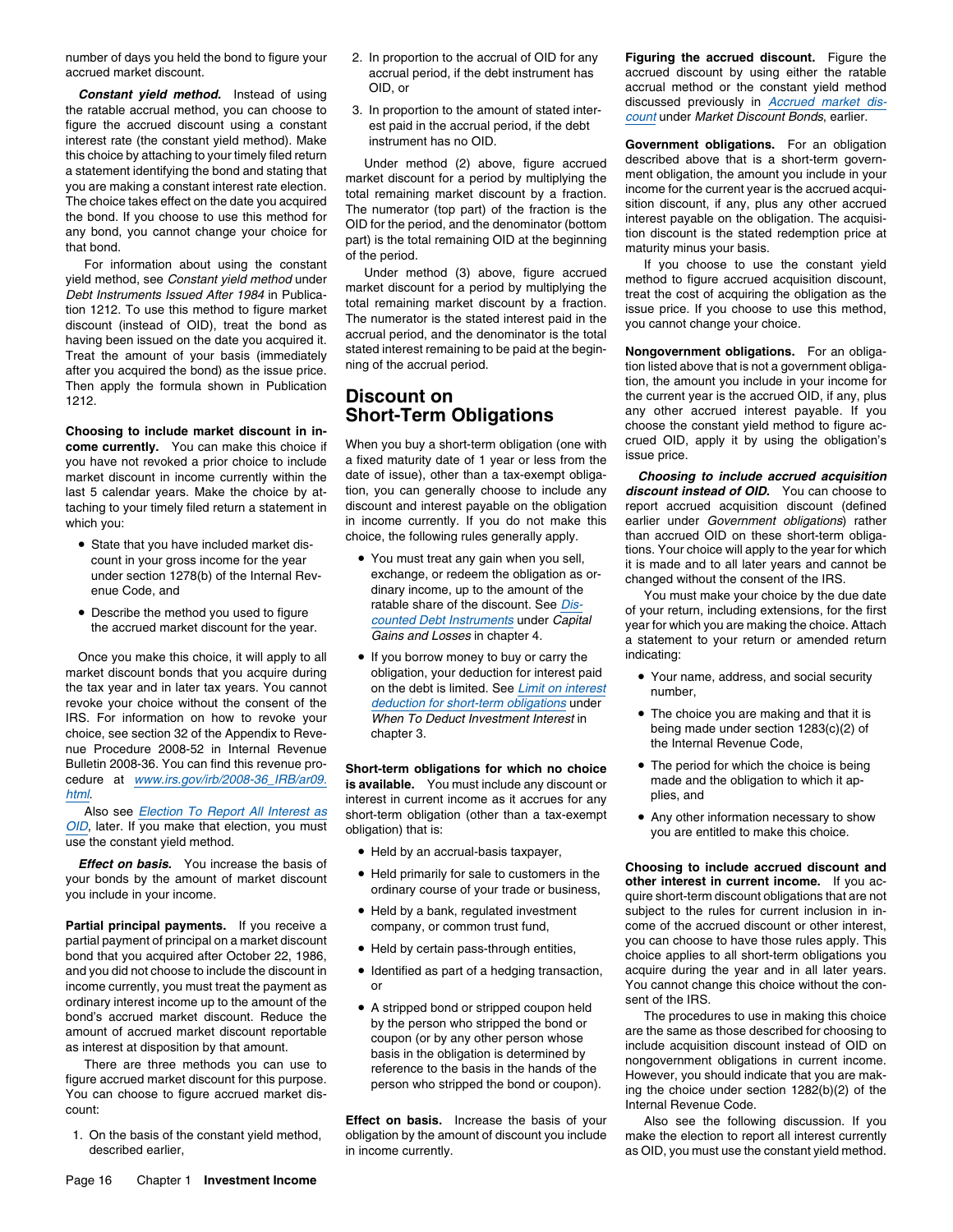# **All Interest as OID**<br>*All Interest as OID* **Discussed in cha**<br>*Premium Amortization*).

Generally, you can elect to treat all interest on a<br>debt instrument acquired during the tax year as method, you report your interest income when est income received from each payer on line 1. If debt instrument acquired during the tax year as method, you report your interest income when est income received from each payer on line 1. If<br>OID and include it in income currently. For pur- you earn it, whether or not yo OID and include it in income currently. For pur-<br>
poses of this election, interest includes stated Interest is earned over the term of the debt 1099-OID from a brokerage firm, list the brokerinterest, acquisition discount, OID, de minimis instrument. The manner of the payer age firm as the payer. OID, market discount, de minimis market dis-<br>
count, and unstated interest as adjusted by any **Example.** If, in the previous example, you Form 1040, as described next. count, and unstated interest as adjusted by any *Example.* If, in the previous example, you Form 1040, as described next. amortizable bond premium or acquisition pre- use an accrual method, you must include the

When to report your interest income depends on whether you use the cash method or an accrual

the cash method. If you use this method, you<br>generally report your interest income in the year Generally, you report all of your taxable interest<br>in which you actually or constructively receive it. income on Form 1040, lin However, there are special rules for reporting 8a; or Form 1040EZ, line 2. 2. You are claiming the interest exclusion<br>the discount on certain debt instruments. See You cannot use Form 1040EZ if your interest under the Educ the discount on certain debt instruments. See You cannot use Form 1040EZ if your interest under the *Education Savings Bond Pro-*<br>U.S. Savings Bonds and Discount on Debt In-<br>income is more than \$1.500. Instead, you must gr U.S. Savings Bonds and Discount on Debt In- income is more than \$1,500. Instead, you must gram (discussed educition earlier).

pounded annually. You are not in the business later, are true. and interest that includes of lending money. The note stated that principal savings bond interest that includes and interest would be due on August 31, 2009. and interest would be due on August 31, 2009. **Form 1040A.** You must complete Schedule B amounts you reported before 2009.<br>In 2009, you received \$2,508.80 (\$2,000 princi- (Form 1040A or 1040), Part I, if you file Form F Yo and \$508.80 interest. If you use the cash and any of the following are true.<br>
pal and \$508.80 interest. If you use the cash and any of the following are true.<br>
The structure in income on your method, you have the followin 2009 return the \$508.80 interest you received in 1. Your taxable interest income is more than 6. You received a Form 1099-INT for interest 51.500. that year. the control of the state of the state of the state of the state of the state of the state of the state of the state of the state of the state of the state of the state of the state of the state of the state of t

receive income when it is credited to your ac-<br>  $\frac{u}{dx}$  under the Education Savings Bond Pro-<br>  $\frac{u}{dx}$  on a bond that you bought between inter-<br>
est payment dates count or made available to you. You do not need gram (discussed earlier).<br>to have physical possession of it. For example, a you received interact from a to have physical possession of it. For example, and the seller-financed mortgage, and the buyer and the syou are reporting OID in an amount less<br>dends, or other earnings on any deposit or accuration and the buyer dends, or financial institution, or interest on life insurance 4. You received a Form 1099-INT for U.S. 9. Statement (2) in the preceding list is true.<br>
policy dividends left to accumulate when they savings bond interest that includ policy dividends left to accumulate, when they<br>are credited to your account and subject to your<br>actually belongs to someone else.<br>Withdrawal. This is true even if they are not yet<br>entered in your passbook.<br>The same and the

- 
- Give a notice to withdraw before making
- 
- Pay a penalty on early withdrawals, unless

mium. See Regulations section 1.1272-3. interest in your income as you earn it. You would **Form 1040.** You must use Form 1040 instead report the interest as follows: 2007, \$80; 2008, \$249.60; and 2009, \$179.20.

**When To Report** Coupon bonds. Interest on coupon bonds is the early withdrawal of a time deposit,<br>
taxable in the year the coupon becomes due and <br>
2. You acquired taxable bonds after 1987,

# Bond Premium Amortization), or Cash method **Interest Income**

**Example.** On September 1, 2007, you use the addition, you cannot use Form 1040EZ if seller-financed mortgage, and the buyer<br>loaned another individual \$2,000 at 12% com-<br>pounded annually. You are not in the business later,

- 
- **Constructive receipt.** You constructively 2. You are claiming the interest exclusion 7. You received a Form 1099-INT for interest exclusion 2. You received a Form 1099-INT for interest exclusion  $\frac{1}{2}$  and  $\frac{1}{2}$  on
	-
	-
	-
	-
	-
	-
	- the interest you are to receive on an early and choose to reduce interest income from the total on Form 1040EZ, line 2.

**Election To Report** withdrawal or redemption is substantially the bonds by any amortizable bond pre-<br> **All Interport as OID** less than the interest payable at maturity. The mium (discussed in chapter 3 under *Bond* 

1099-OID from a brokerage firm, list the broker-

- 1. You forfeited interest income because of
- taxable in the year the coupon becomes due and<br> **Interest Income** payable. It does not matter when you mail the you choose to reduce interest income from<br>
the bonds by any amortizable bond pre-**Terms you may need to know**<br>**(see Glossary):** bond premium amortization for the accrual period over the qualified stated interest for<br>period over the qualified stated interest for Accrual method **How To Report** period over the qualified stated interest for **How To Report** becaused in chapter 3 under
	- 3. You received tax-exempt interest from pri-**Terms you may need to know** vate activity bonds issued after August 7, (see Glossary):

method to report income. The *Nominee* **Schedule B.** You must complete Schedule **Schedule B.** You must complete Schedule B (Form 1040A or 1040), Part I, if you file Form Original issue discount (OID) **Cash method.** Most individual taxpayers use 1040 and any of the following apply.

- 
- 
- use Form 1040A or Form 1040.<br>In addition, you cannot use Form 1040EZ if saller-financed mortgage and
	-
	-
	-
	-
	-
	-

Make withdrawals in multiples of even<br>7. You are reporting OID in an amount less OID on certain state and municipal bonds) and<br>8. than the amount shown on Form exempt-interest dividends from a mutual fund as<br>8. exempt-inte Give a notice to withdraw before making 1099-OID.<br>Shown in box 8 of Form 1099-INT. Add this<br>shown in box 8 of Form 1099-INT. Add this the withdrawal,<br>
8. You received a Form 1099-INT for interest amount to any other tax-exempt interest you<br>
• Withdraw all or part of the account to with-<br>
2010 a Farm 1040 and the total on line 8b of Form 1040F7 Withdraw all or part of the account to with-<br>draw the earnings, or est payment dates.<br>Pay a penalty on early withdrawals, unless 9. You acquired taxable bonds after 1987 left of line 2. Do not add tax-exempt interest in left of line 2. Do not add tax-exempt interest in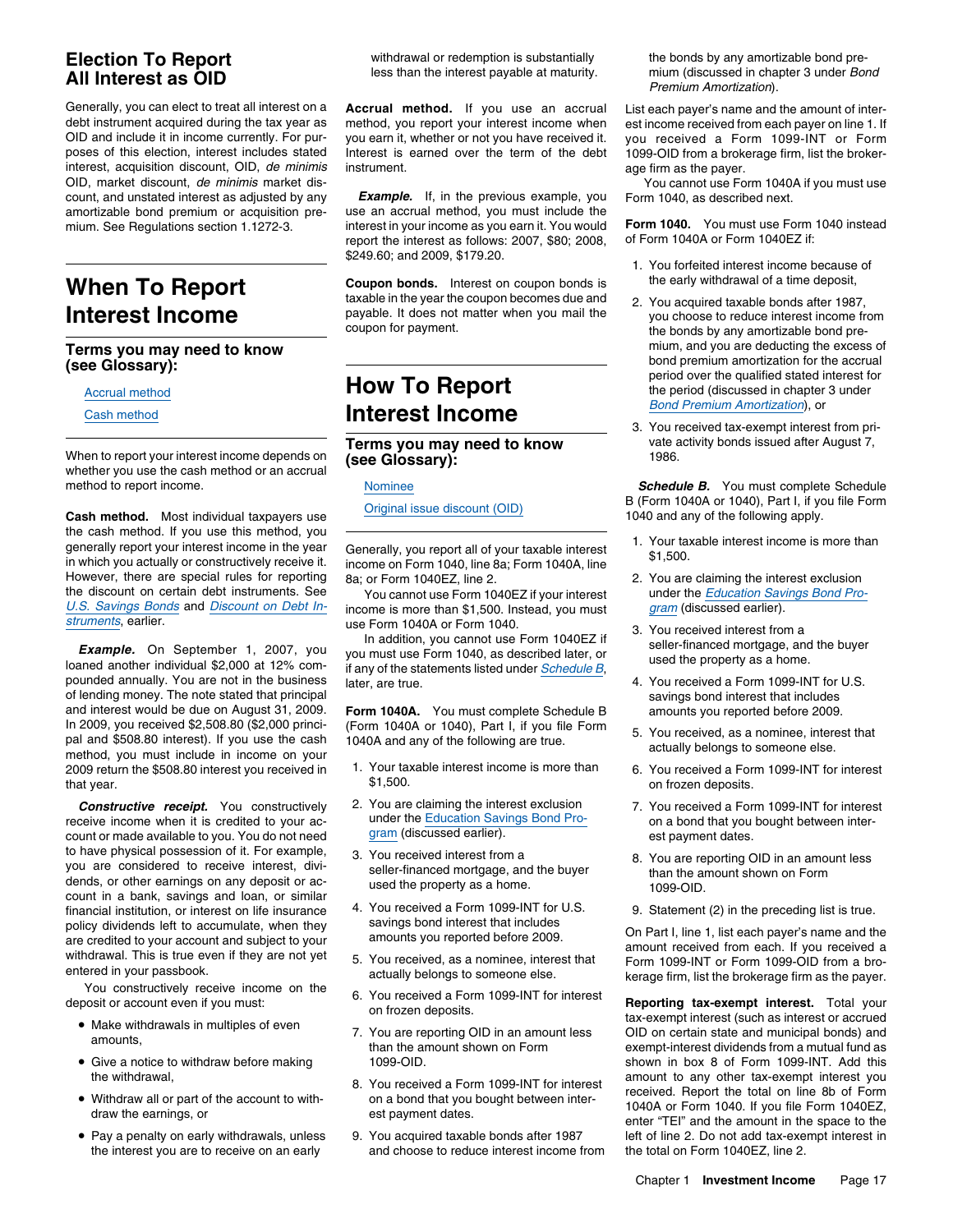|                                                                        |                                          | CORRECTED (if checked)                                  |                                               |                                                                              |
|------------------------------------------------------------------------|------------------------------------------|---------------------------------------------------------|-----------------------------------------------|------------------------------------------------------------------------------|
| PAYER'S name, street address, city, state, ZIP code, and telephone no. |                                          | Payer's RTN (optional)                                  | OMB No. 1545-0112                             |                                                                              |
|                                                                        |                                          | 1 Interest income<br>2 Early withdrawal penalty         | 2009                                          | Interest Income                                                              |
|                                                                        |                                          |                                                         | 1099-INT<br>Form                              |                                                                              |
| PAYER'S federal identification number                                  | <b>RECIPIENT'S identification number</b> | 3 Interest on U.S. Savings Bonds and Treas. obligations |                                               | <b>Copy B</b>                                                                |
|                                                                        |                                          |                                                         |                                               | <b>For Recipient</b>                                                         |
| <b>RECIPIENT'S name</b>                                                |                                          | 4 Federal income tax withheld                           | 5 Investment expenses                         | This is important tax<br>information and is<br>being furnished to the        |
|                                                                        |                                          |                                                         | \$                                            | Internal Revenue                                                             |
| Street address (including apt. no.)                                    |                                          | 6 Foreign tax paid                                      | 7 Foreign country or U.S.<br>possession       | Service. If you are<br>required to file a return,<br>a negligence penalty or |
| City, state, and ZIP code                                              |                                          | 8 Tax-exempt interest                                   | 9 Specified private activity<br>bond interest | other sanction may be<br>imposed on you if this<br>income is taxable and     |
| Account number (see instructions)                                      |                                          |                                                         | \$                                            | the IRS determines that<br>it has not been<br>reported.                      |

to the alternative minimum tax on Form 6251, 1099-INT, you must file Form 1040. You may be Bond Interest Previously Reported" and<br>Alternative Minimum Tax—Individuals. It is al-able to take a credit for the amount shown in ready included in the amount in box 8. Do not 6 (foreign tax paid) unless you deduct this est accrued before you received the bond.<br>add the amount in box 9 to, or subtract it from, amount on Schedule A of Form 1040 as "Oth



1099-INT. Add this amount to any other taxable<br>interest income you received. You must report the taxable<br>all of your taxable interest income even if you do<br>not receive a Form 1099-INT. Contact your fi-<br>nancial institution

ductible amount will be shown on Form include the result in your total taxable income. Interest on your savings bonds was reported<br>1099-INT, in box 2. See Penalty on early with-<br>drawal of savings, later. blugation because

of interest income you received from U.S. say-<br>ings bonds, Treasury bills, Treasury notes, and Box 4 of Form 1099-OID will contain an On Schedule B (Form 1040A or 1040), Part I,<br>Treasury bonds. Add the amount shown in box Treasury bonds. Add the amount shown in box 3 amount if you were subject to backup withhold-<br>to any other taxable interest income you re- ling. Report the amount from box 4 on Form to any other taxable interest income you re- ing. Report the amount from box 4 on Form Form 1099-INT — \$841.20. (If you had other<br>ceived, unless part of the amount in box 3 was 1040EZ, line 7; on Form 1040A, line 38; or on ceived, unless part of the amount in box 3 was 1040EZ, line 7; on Form 1040A, line 38; or on taxable interest income, you would enter it next<br>original the enter a subtotal, as described earlier. previously included in your interest income. If Form 1040, line 61.<br>nert of the amount shown in hox 3 was previ-<br>Box 7 of Form 1099-OID shows investment savings bond interest previously reported, later. Itemized deduction. Chapter 3 discusses invest- Previously Reported" and enter \$815.20<br>If you redeemed U.S. savings bonds you bought Ment expenses. It are the contest of th If you redeemed U.S. savings bonds you bought ment expenses. (\$841.20 <sup>−</sup> \$26.00). Subtract \$815.20 from after 1989 and you paid qualified educational **U.S. savings bond interest previously re-** \$841.20 and enter \$26.00 on line 2. Enter expenses, see *Interest excluded under the Edu*-<br>**ported.** If you received a Form 1099-INT

Box 4 (rederal income tax withheld) of Form interest you do not have to report. See Form **Example 2.** Your uncle died and left you a 1099-INT will contain an amount if you were *1099-INT for U.S. savings bond interest* und subject to backup withholding. Report the  $\overline{U.S. \overline{Savings Bonds}$ , earlier.  $$1,000$  series EE bond.<br>amount from box 4 on Form 1040EZ, line 7; on  $\overline{O}$  on Schedule B (Form 1040A or 1040), Part I.

(keep for your records)

Box 9 shows the tax-exempt interest subject If there are entries in boxes 6 and 7 of Form 2. Below the subtotal enter "U.S. Savings able to take a credit for the amount shown in box add the amount in box 9 to, or subtract it from, amount on Schedule A of Form 1040 as "Other<br>the amount in box 8.<br>Do not report interest from an individual form 1116, Foreign Tax Credit. For more infor-<br>later the result on

**Form 1099-INT.** Your taxable interest income, counted obligation for the part of the year you<br>except for interest from U.S. savings bonds and owned it is shown in box 1 of Form 1099-OID. accrued. (See Choice to report int owned it is shown in box 1 of Form 1099-OID. accrued. (See *Choice to report interest each* Include this amount in your total taxable interest *upper under LLS* Sovings Bonds certies). Treasury obligations, is shown in box 1 of Form Include this amount in your total taxable interest year under U.S. Savings Bonds, earlier.)<br>1099-INT. Add this amount to any other taxable income. But see *Refiguring OID sho* 

1099-INT by February 15.<br>
If you forfeited interest income because of interest on the obligation other than OID. Add<br>
If you forfeited interest income because of interest on the obligation other than OID. Add<br>
If you forfe

drawal of savings, later.<br>Box 3 of Form 1099-INT shows the amount deductible amount will be shown in box 3. See You received no other taxable interest for<br>of interest income you received from U.S. say. Penalty on early wit

part of the amount shown in box 3 was previ-<br>part of the amount shown in box 3 was previ-<br>part of Form 1099-OID shows investment before going to the next step.) Several lines ously included in your interest income, see  $\frac{U.S}{E}$  expenses you may be able to deduct as an above line 2, enter "U.S. Savings Bond Interest previously reported" and enter \$815.20

expenses, see *Interest excluded under the Edu*<br> **orted.** If you received a Form 1099-INT for \$26.00 on Schedule B, line 4, and on Form<br>
Box 4 (federal income tax withheld) of Form interest you do not have to report. See F

amount from box 4 on Form 1040EZ, line 7; on Conschedule B (Form 1040A or 1040), Part I, when it reaches maturity.<br>Form 1040A, line 38; or on Form 1040, line 61. Ine 1, report all the interest shown on your Form Your uncle

Form 1099-INT **DEPART ACCORD** (keep for your records) Department of the Treasury - Internal Revenue Service

- 
- 

**Form 1099-OID.** The taxable OID on a dis-<br>
Form 1099-OID. The taxable OID on a dis-<br>
counted obligation for the part of the year you and the honds were reported oneb year as it

itemized deduction. Chapter 3 discusses invest1. Several lines above line 2, enter a subtotal in your uncle's final return \$200 of the interest ment expenses. The same of all interest listed on line 1. That had accrued at the time of your uncle's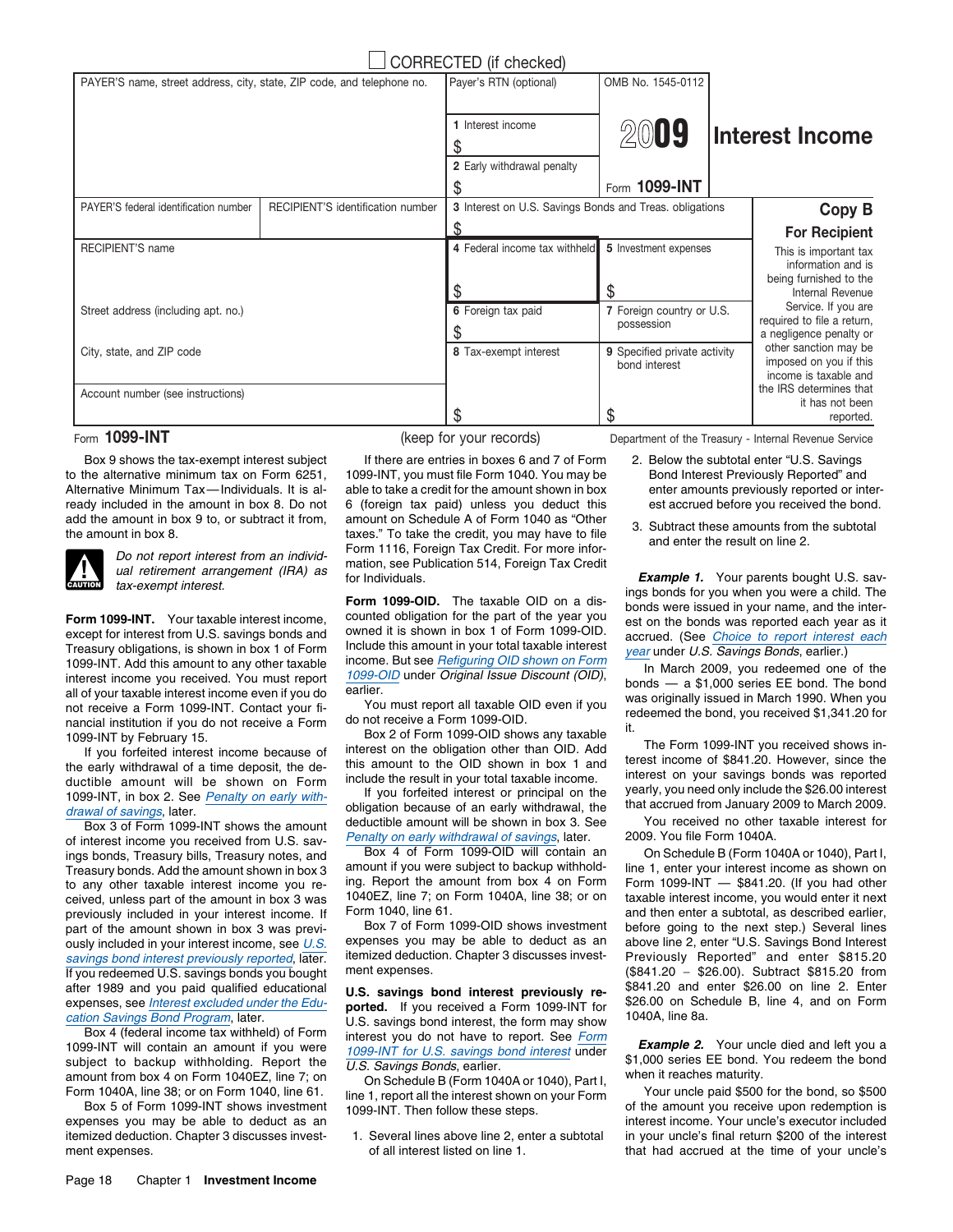income. Interest Previously Reported" and enter the crued interest that you paid to the seller. That

you a Form 1099-INT showing interest income of \$500. You also receive a Form 1099-INT A. Enter the amount of cash received<br>showing taxable interest income of \$300 from super redemption of the band of 101.49 line 8a. showing taxable interest income of \$300 from upon redemption of the bond  $\ldots$  \$121.48<br>your savings account. B. Enter the value of the bond at the

You file Form 1040 and you complete time of distribution by the plan . . . 112.24

**from a retirement or profit-sharing plan.** If Reported" .................. \$62.24



- 
- 
- 
- 
- 

In Materizoos, you redeemed a show series<br>E bond that was part of the distribution you<br>received \$121.48 for the<br>bond the company bought in May 1992. The<br>bond the company bought in May 1992. The<br>chedule B (Form 1040A or 104 bond the company bought in May 1992. The Schedule B (Form 1040A or 1040), Part I, in-<br>value of the bond at the time of distribution in clude the full amount of interest shown on your along with Form 1096, to the Internal R value of the bond at the time of distribution in<br>2006 was \$112.24. (This is the amount you<br>included on your 2006 return.) The bank gave in a substandance income Relow 2010, if you file Form 1099-INT electronically). purchased to the date of redemption). Since a subtract this amount from the subtotal and enter and social security number as that of the "Payer" on the Form purchased to the date of redemption). Since a Subtract this amoun in 2006, you need to include in your 2009 income only the interest that accrued after the **Accrued interest on bonds.** If you received a When you prepare your own federal income bond was distributed to you.<br>Form 1099-INT that reflects accrued interest tax return, re

death. You have to include only \$300 in your Below this subtotal enter "U.S. Savings Bond enter "Accrued Interest" and the amount of ac-

- 
- 
- 
- 

A. Enter the amount of cash received earlier discussion under *Education Savings* "Payer." Prepare one Form 1099-INT for each<br>earlier discussion under *Education Savings* "Payer." Prepare one Form 1099-INT for each

**Example.** You received a distribution of section of section of section of section of section of section of section of section of section of section of section of section of section of section of section of section of sect included on your 2006 return.) The bank gave<br>you a Form 1099-INT that shows \$71.48 interest this subtotal, enter "Frozen Deposits" and show 2010, if you file Form 1099-INT electronically).<br>(the total interest from the date

Form 1099-INT that reflects accrued interest tax return, report the total amount of interest On Schedule B (Form 1040A or 1040), line 1, paid on a bond you bought between interest income, \$1,500, on Schedule B (Form 1040A or include all the interest shown on your Form payment dates, include the full amount shown 1040), Part I, line 1, and identify the name of the 1099-INT as well as any other taxable interest as interest on the Form 1099-INT on Schedule B bank that paid this interest. Show the amount income you received. Several lines above line 2, (Form 1040A or 1040), Part I, line 1. Then, belonging to your sister, \$450, as a subtraction put a subtotal of all interest listed on line 1. below a subtotal of all interest income listed, from a subtotal of all interest on Schedule B and

The bank where you redeem the bond gives amount figured on the worksheet below. amount is taxable to the seller, not you. Subtract and you. Subtract income subtotal.

B. Enter the value of the bond at the Formore information, see Bonds Sold Be-<br>time of distribution by the plan . . . . . 112.24 tween Interest Dates, earlier.

Schedule B. On line 1 of Schedule B, you list the C. Subtract the amount on line B from<br>
\$500 and \$300 interest amounts shown on your<br>
\$500 and \$300 interest amounts shown on your<br>
\$500 and \$300 interest amounts shown on y *Worksheet for savings bonds distributed* Savings Bond Interest Previously interest income subtotal. Enter the result on line

you cashed a savings bond acquired in a taxable<br>
distribution from a retirement or profit-sharing<br>
plan (as discussed under U.S. Savings Bonds,<br>
earlier), your interest income does not include<br>
the rest of the form.<br>
the r amount you subtract from the interest the assumption of cash received<br>
the amount of cash received<br>
The same year.<br>
The amount of cash received<br>
the amount of cash received<br>
The amount of cash received<br>
the amount of cash upon redemption of the bond Bond Bond Program.<br>You must show your total interest from quali-<br>B. Enter the value of the bond at the form fied savings bonds that you cashed during 2009 1099-INT to show payments for your spou B. Enter the value of the bond at the the bond at the the plan  $\cdot \cdot \cdot \cdot \cdot$  on Form 8815, ine 6, and on Schedule B (Form 0400, ine 3, and on Schedule B (Form 10400, ine 3, and the perting re-<br>
D. Enter the amount of inter

E. Subtract the amount on line C from<br>the amount on line D. This is the<br>amount you include in "U.S. Savings<br>Bond Interest Previously Reported"<br>Nour employer should tell you the value of<br>each bond on the date it was distrib

the result on line 2. The included income and social security number in the blocks pro-<br>vided for identification of the "Recipient."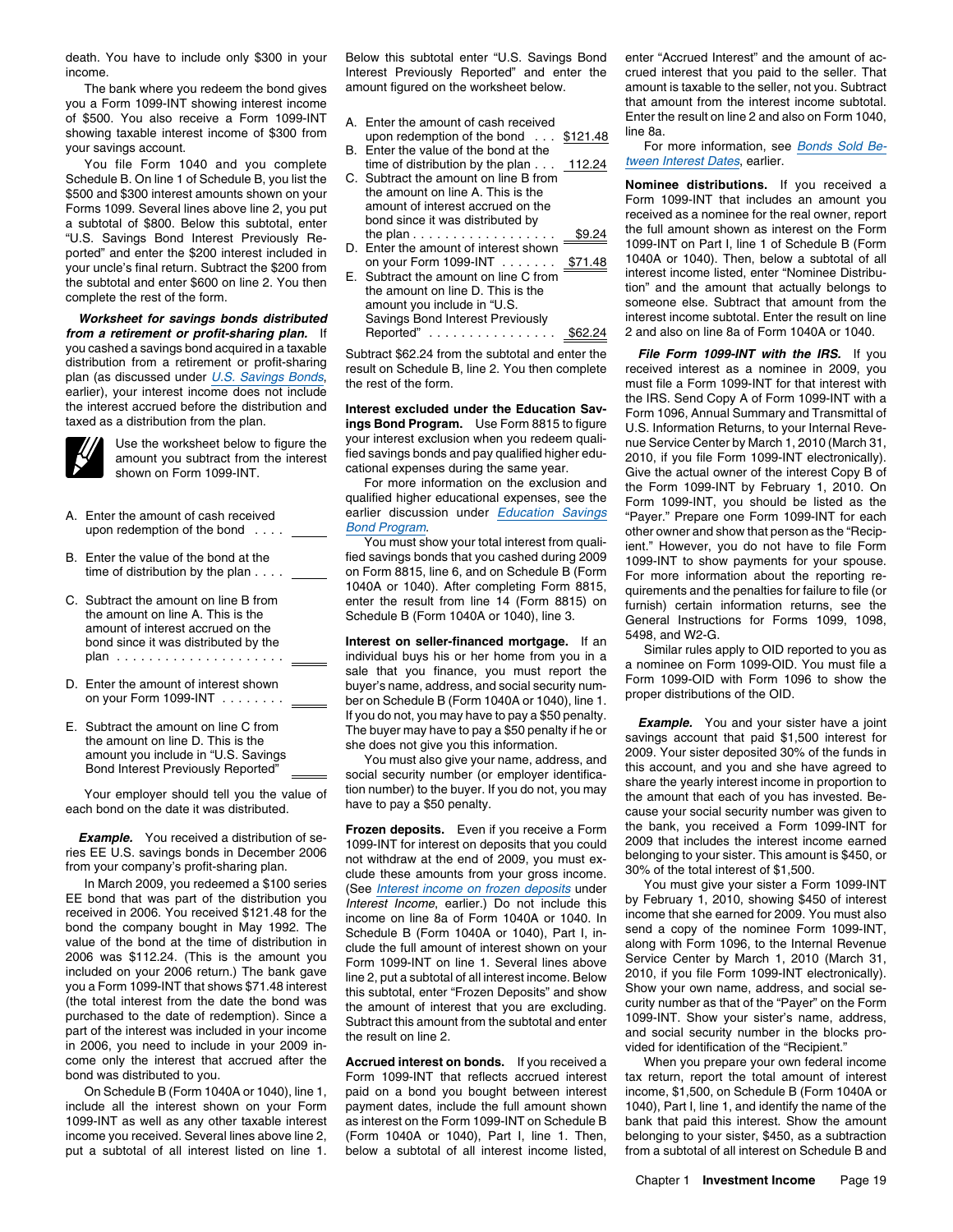identify this subtraction as a "Nominee Distribu- you a Form 1099-DIV, which will show distribu- • The dividends are not of the type listed tion." (Your sister will report the \$450 of interest ions received on your behalf. Income income on her or that are not qualified income on her own tax return, if she has to file a lif you receive a Form 1099-DIV that incl income on her own tax return, if she has to file a If you receive a Form 1099-DIV that includes  $\frac{dividends}{dt}$ <br>return, and identify you as the payer of that amounts belonging to another person, see Nomreturn, and identify you as the payer of that amounts belonging to another person, see  $N$   $\bullet$  You meet the holding period (discussed amount.)

**Original issue discount (OID) adjustment.** If you are reporting OID in an amount less than the **Form 1099-MISC.** Certain substitute pay- **Holding period.** You must have held the stock amount shown on Form 1099-OID or other writ- ments in lieu of dividends or tax-exemp amount shown on Form 1099-OID or other writ-<br>
The ments in lieu of dividends or tax-exempt interact of or days during that begins 60 days during the 121-day period<br>
ten statement (such as for a REMIC regular interact are r ten statement (such as for a HEMIC regular is that are received by a broker on your behalf ithat begins 60 days before the ex-dividend date.<br>interest), include the full amount of OID shown imust be reported to you on Form interest), include the full amount of OID shown must be reported to you on Form 1099-MISC, The ex-dividend date is the first date following<br>on your Form 1099-OID or other statement on Miscellaneous Income or a similar stat on your Form 1099-OID or other statement on Miscellaneous Income, or a similar statement.<br>Schedule B (Form 1040A or 1040), Part I, line 1. See also *Reporting Substitute Payments* under Schedule B (Form 1040A or 1040), Part I, line 1. See also *Reporting Substitute Payments* under of a stock is not entitled to receive the next Show the OID you do not have to report below a *Short Sales* in chapter 4. Chap Show the OID you do not have to report below a Short Sales in chapter 4. Show the payment. When counting the number subtotal of the interest and OID listed. Identify of days you held the stock, include the day you the amount as "OID Adjustment" and subtract it **Incorrect amount shown on a Form 1099.** If disposed of the stock, but not the day you action the subtotal.<br>
you receive a Form 1099 that shows an incorrect quired it. See the

**Penalty on early withdrawal of savings.** If should ask the issuer for a corrected form. The<br>you withdraw funds from a certificate of deposit now Form 1099 you receive will be marked "Cor-<br>or other deferred interest accoun

- Ordinary dividends,
- 
- Nondividend distributions.

Form 1099-DIV you receive. September 15, 2009). Most distributions are paid in cash (check). However, distributions can consist of more<br>stock, stock rights, other property, or services. **Qualified Dividends** ABC Mutual Fund common stock on July 9,

come. For example, you may receive distributive subject to the 0% rate. Fund because you held the ABC Mutual Fund<br>shares of dividends from partnerships or S cor-<br>To qualify for the 0% or 15% maximum rate. stock for less th shares of dividends from partnerships or S cor-<br>porations. These dividends are reported to you all of the following requirements must be met.

tions as a nominee for you, that person will give tion later.) you meet any of the following conditions.

inees under How To Report Dividend Income,<br>later, for more information. later, for more information.

you receive a Form 1099 that shows an incorrect quired it. See the examples, later.

sume that any dividend you receive on common \$500 of qualified dividends shown in box 1b of or preferred stock is an ordinary dividend unless vour Form 1099-DIV are all qualified dividends or preferred stock is an ordinary dividend unless your Form 1099-DIV are all qualified dividends<br>the paying corporation tells you otherwise. Ordi- because you held the stock for 61 days of the the paying corporation tells you otherwise. Ordi- nary dividends will be shown in box 1a of the

Qualified dividends are subject to the 15% Fund shows total ordinary dividends of \$1,000<br>Dividends not reported on Form 1099-DIV. rate if the regular tax rate that would apply is and qualified dividends of \$200. However, y Even if you do not receive Form 1099-DIV, you 25% or higher. If the regular tax rate that would sold the 10,000 shares on August 12, 2009. You must still report all of your taxable dividend in- apply is lower than 25%, qua apply is lower than 25%, qualified dividends are have no qualified dividends from ABC Mutual<br>Subject to the 0% rate.

- 
- 

income all the interest shown in box 1. You cought 5,000 shares of the interest shown in box 1. You bought 5,000 shares of deduct the entire penalty even if it is more dividends received in January. If a mutual Corp. paid

nary dividends will be shown in box 1a of the 121-day period (from July 17, 2009, through Form 1099-DIV you receive.

**Form 1099-DIV.** Most corporations use Form Qualified dividends are the ordinary dividends<br>1099-DIV, Dividends and Distributions, to show that are subject to the same 0% or 15% maxi-<br>1099-DIV, Dividends and Distributions,

porations. These dividends are reported to you all of the following requirements must be met. **Holding period reduced where risk of loss**<br>The dividends must have been paid by a **is diminished.** When determining whether (Fo U.S. corporation or a qualified foreign cor-<br>
poration. (See *Qualified foreign corpora*- earlier, you cannot count any day during which *Nominees.* If someone receives distribu- poration. (See *Qualified foreign corpora-* earlier, you cannot count any day during which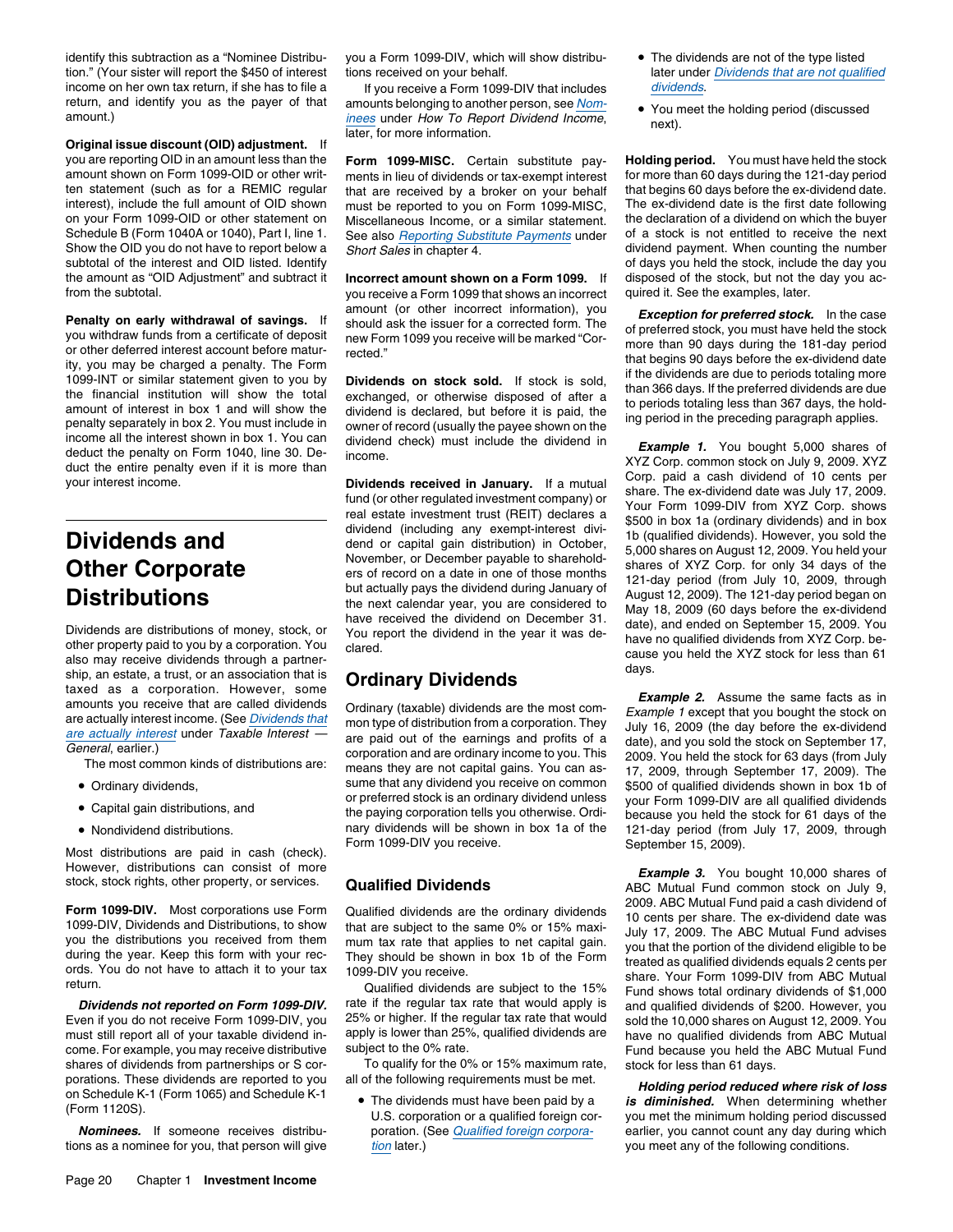- 
- 
- 

- 
- treaties, see Table 1-3.
- 3. The corporation does not meet (1) or (2) **Money Market Funds Money Market Funds**

foreign corporation if it is a passive foreign in-<br>vestment company during its tax year in which<br> $\sum_{n=1}^{\infty}$ vestment company during its tax year in which **Capital Gain Distributions**<br>the dividends are paid or during its previous tax **•** Dividends paid on deposits with mutual

Final discussion are met. Certain dividends<br>
paid by a CFC that would be treated as a pas-<br>
sive foreign investment company but for section<br>
1297(d) of the Internal Revenue Code may be<br>
treated as qualified dividends. For

common, ordinary, or preferred stock), or an ership plan (ESOP) maintained by that keep their long-term capital gains and pay tax on<br>American depositary receipt in respect of that corporation. The substantial state was the American depositary receipt in respect of that corporation.<br>stock, is considered to satisfy requirement (3) if a Dividends on any share of stock to the as distributions, even though you did not actustock, is considered to satisfy requirement (3) if <br>it is listed on one of the following securities extent that you are obligated (whether ally receive them. However, they are not in-<br>markets: the New York Stock Exchange, markets: the New York Stock Exchange, the cluder a short sale or otherwise) to make cluded on Form 1099-DIV. Instead, they are under a short sale or otherwise) to make cluded on Form 1099-DIV. Instead, they are very state-NASDAQ Stock Market, the American Stock Ex-<br>change, the Boston Stock Exchange, the Cincin-<br>nati Stock Exchange, the Chicago Stock<br>nati Stock Exchange, the Chicago Stock<br>nati Stock Exchange, the Chicago Stock nati Stock Exchange, the Chicago Stock<br>Exchange, the Philadelphia Stock Exchange, or Clayments in lieu of dividends, but only if Form 2439 will also show how much, if any,

| buy substantially identical stock of securi-<br>ties.<br>3. Your risk of loss is diminished by holding<br>one or more other positions in substantially<br>similar or related property.                                                                                                                      | Australia<br>Austria<br>Bangladesh<br><b>Barbados</b>                 | Indonesia<br>Ireland<br>Israel<br>Italy                                                      | Romania<br>Russian<br>Federation<br>Slovak                               | If you are a member of a dividend reinvest-<br>ment plan that lets you buy more stock at a price<br>less than its fair market value, you must report<br>as dividend income the fair market value of the<br>additional stock on the dividend payment date.                                                 |
|-------------------------------------------------------------------------------------------------------------------------------------------------------------------------------------------------------------------------------------------------------------------------------------------------------------|-----------------------------------------------------------------------|----------------------------------------------------------------------------------------------|--------------------------------------------------------------------------|-----------------------------------------------------------------------------------------------------------------------------------------------------------------------------------------------------------------------------------------------------------------------------------------------------------|
| For information about how to apply condition<br>(3), see Regulations section 1.246-5.                                                                                                                                                                                                                       | Belgium<br>Canada<br>China                                            | Jamaica<br>Japan<br>Kazakhstan                                                               | Republic<br>Slovenia<br>South Africa                                     | You also must report as dividend income any<br>service charge subtracted from your cash divi-                                                                                                                                                                                                             |
| <b>Qualified foreign corporation.</b> A foreign cor-<br>poration is a qualified foreign corporation if it<br>meets any of the following conditions.                                                                                                                                                         | Cyprus<br>Czech<br>Republic<br>Denmark                                | Korea<br>Latvia<br>Lithuania<br>Luxembourg                                                   | Spain<br>Sri Lanka<br>Sweden<br>Switzerland                              | dends before the dividends are used to buy the<br>additional stock. But you may be able to deduct<br>the service charge. See Expenses of Producing<br>Income in chapter 3.                                                                                                                                |
| 1. The corporation is incorporated in a U.S.<br>possession.                                                                                                                                                                                                                                                 | Egypt<br>Estonia                                                      | Mexico<br>Morocco                                                                            | Thailand<br>Trinidad and                                                 | In some dividend reinvestment plans, you<br>can invest more cash to buy shares of stock at a                                                                                                                                                                                                              |
| 2. The corporation is eligible for the benefits<br>of a comprehensive income tax treaty with<br>the United States that the Treasury De-<br>partment determines is satisfactory for this<br>purpose and that includes an exchange of<br>information program. For a list of those<br>treaties, see Table 1-3. | Finland<br>France<br>Germany<br>Greece<br>Hungary<br>Iceland<br>India | <b>Netherlands</b><br>New Zealand<br>Norway<br>Pakistan<br>Philippines<br>Poland<br>Portugal | Tobago<br>Tunisia<br>Turkev<br>Ukraine<br>United<br>Kingdom<br>Venezuela | price less than fair market value. If you choose<br>to do this, you must report as dividend income<br>the difference between the cash you invest and<br>the fair market value of the stock you buy. When<br>figuring this amount, use the fair market value of<br>the stock on the dividend payment date. |
|                                                                                                                                                                                                                                                                                                             |                                                                       |                                                                                              |                                                                          |                                                                                                                                                                                                                                                                                                           |

**Exception.** A corporation is not a qualified they are shown in box 1b of Form 1099-DIV. pay interest.

- 
- 
- 
- at www.irs.gov/irb/2004-44\_IRB/ar09.html. ployer securities which are held on the **Undistributed capital gains of mutual funds**
	-
- Exchange, the Philadelphia Stock Exchange, or<br>
the Pacific Exchange, let Philadelphia Stock Exchange, or<br>
you know or have reason to know that the of the undistributed capital gains is:<br>
payments are not qualified dividend
	- Payments shown in Form 1099-DIV, box 1b, from a foreign corporation to the extent <br>vou know or have reason to know the pay- (section 1202 gain, box 1c), or you know or have reason to know the payments are not qualified dividends. •

have a dividend reinvestment plan. This plan Schedule D (Form 1040), line 11, column (f). lets you choose to use your dividends to buy Enter on line 11 of the Unrecaptured Section

1. You had an option to sell, were under a Table 1-3. **Income Tax Treaties** (through an agent) more shares of stock in the contractual obligation to sell, or had made<br>
(and not closed) a short sale of substan-<br>
(Income tax treaties that the United States cash. If you are a member of this type of plan cash. If you are a member of this type of plan tially identical stock or securities. <br>requirement (2) under *Qualified foreign* a price equal to its fair market value, you still 2. You were grantor (writer) of an option to requirement (2) under Qualified foreign a price equal to its fair market value, you still<br>buy substantially identical stock or securi-

above, but the stock for which the dividend<br>is paid is readily tradable on an estab-<br>lished securities market in the United<br>States. See *Readily tradable stock*, later. The following dividends are not qualified divi-<br>State

From the dividends are paid or during its previous tax<br>
year.<br>
Controlled foreign corporation (CFC).<br>
Unions, U.S. building and loan associations, and loan associa-<br>
Dividends paid out of a CFC's earnings and loan associat

*Readily tradable stock.* Any stock (such as date of record by an employee stock own- **and REITs.** Some mutual funds and REITs

- Unrecaptured section 1250 gain (box 1b),<br>• Payments shown in Form 1099-DIV hox
	-
	- Collectibles (28%) gain (box 1d).

For information about these terms, see Capital **Dividends Used To** Gain Tax Rates in chapter 4. **Buy More Stock** Report undistributed capital gains (box 1a of

The corporation in which you own stock may Form 2439) as long-term capital gains on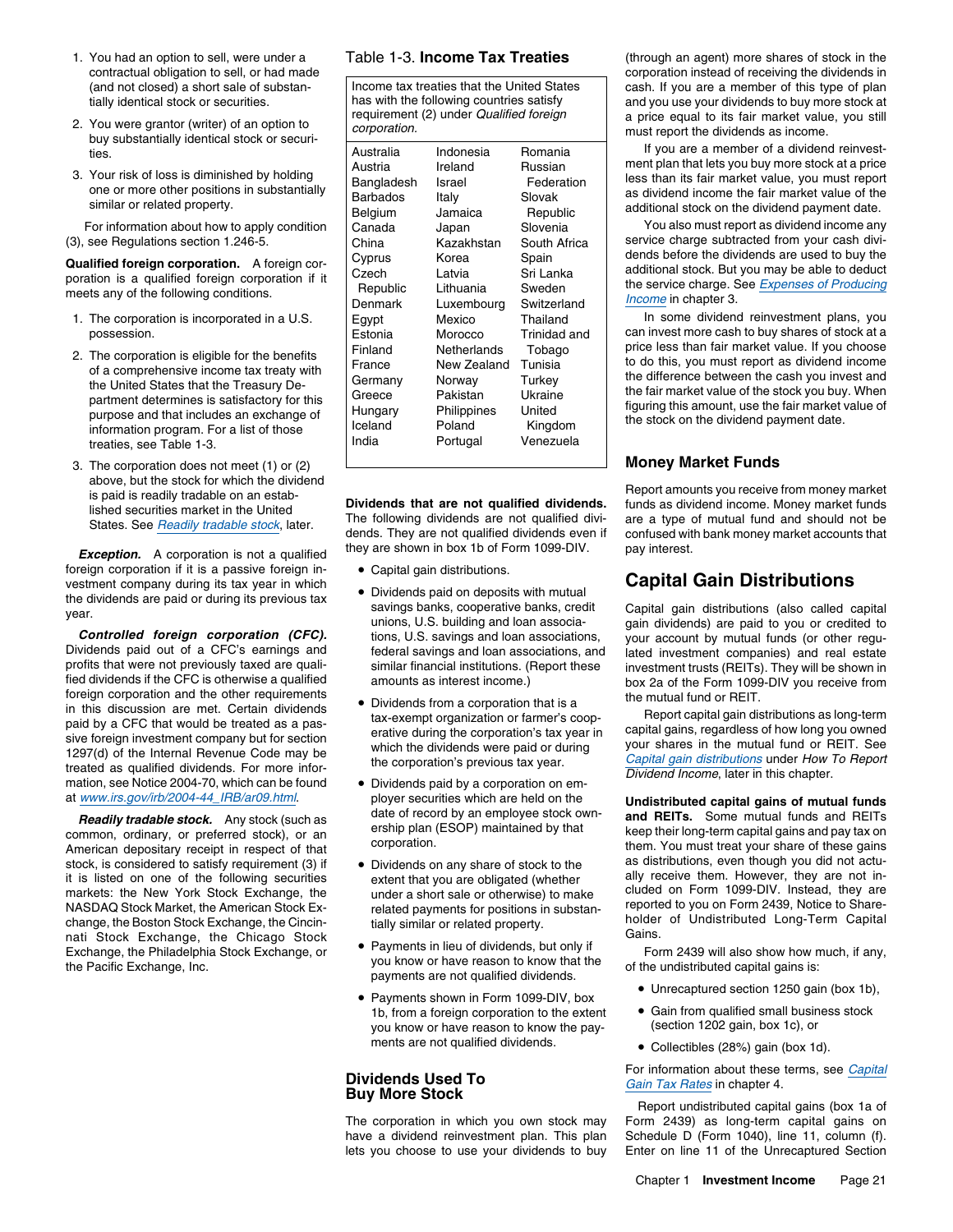tions the part reported to you as unrecaptured has been reduced to zero, you must report the stock rights, include their fair market value at the section 1250 gain. For any gain on qualified liquidating distribution as a c small business stock, follow the reporting in-<br>you report the gain as a long-term or short-term

until your basis in the stock is fully recovered. **Distributions of Stock** discount on a debt instrument. See *Original Is-*<br>This nontaxable portion is also called a return of **and Stock Rights** *sue Discount (OID)*, earli This nontaxable portion is also called a return of **and Stock Rights** sue the summary sue Discount (OID), earlier in this chapter.<br>Capital: it is a return of your investment in the stock of the company. If you buy stock in a Distributions by a corporation of its own stock tive distribution, and the<br>corporation in different lots at different times are commonly known as stock dividends. Stock the follo corporation in different lots at different times, are commonly known as stock dividends. Stock contains and you connect definitely identify the charge containst discriminations.

**Example.** You bought stock in 1996 for choice to receive cash or other property redeemable for 5 years from the issue date<br>\$100. In 1999, you received a nondividend dis-<br>tribution of \$80. You did not include this amount 2 in your income, but you reduced the basis of erty to some shareholders and an increase 2. The stock was issued after October 9, vour stock to \$20. You received a nondividend in the percentage interest in the corpora- 1990 distribution of \$30 in 2009. The first \$20 of this tion's assets or earnings and profits to able solely at the option of the issuer), and amount reduced your basis to zero. You report other shareholders. amount reduced your basis to zero. You report other shareholders. The redemption premium is "de minimis."<br>the other \$10 as a long-term capital gain for a report to the concentible professed and The redemption premium is de the other \$10 as a long-term capital gain for<br>2009. You must report as a long-term capital 3. The distribution is in convertible preferred The redemption premium is *de minimis* if it<br>gain any nondividend distribution you this stock in later years.  $\blacksquare$  4. The distribution gives preferred stock to of full years from the date of issue to the

Liquidating distributions, sometimes called liqui-<br>
dating distributions, sometimes called liqui-<br>
dating distributions, sometimes called liqui-<br>
dating dividends, are distributions you receive<br>
during a partial or complet box 8 or 9. The term "stock" includes rights to acquire tion of the issuer, but the redemption pre-

taxable to you until you have recovered the holder of rights or convertible securities. The premature redemption or redemption is not

liquidating distribution as a capital gain. Whether

structions under **Section** 1202 Exclusion in capital gain depends on how long you have held<br>the 28% Rate Gain Worksheet in the Schedule<br>the 28% Rate Gain Worksheet in the Schedule<br>Dinstructions.<br>Dinstructions.<br>Dinstructio **Basis adjustment.** Increase your basis in block over the total number of shares you own. difference between your stock's redemption your mutual fund, or your interest in a REIT, by Divide distributions in partial liquidat Divide distributions in partial liquidation among price and issue price, a redemption that is not<br>that part of the stock that is redeemed in the treated as a sale or exchange of your stock, and the difference between the gain you report and that part of the stock that is redeemed in the treated as a sale or exchange of your stock, and the credit you claim for the tax paid. partial liquidation. After the basis of the credit you claim for the tax paid.<br>any other transaction having a stock is reduced to zero, you must report the your interest in the corporation.<br>**Nondividend Distributions** part of any later distribution for that bloc part of any later distribution for that block as a **Preferred stock redeemable at a premium.** 

A nondividend distribution is a distribution that is<br>not paid out of the earnings and profits of a<br>not paid out of the earnings and profits of a<br>corporation. You should receive a Form<br>inquidating distributions you receive

- 
- 
- 
- some common stock shareholders and date redeemable.
- 

Any liquidating distribution you receive is not stock, and the term "shareholder" includes a mium is in the nature of a penalty for

1250 Gain Worksheet in the Schedule D instruc-<br>
basis of your stock If your stock and receive taxable stock in the basis of your stock If you receive taxable stock dividends or

reduces the basis of your stock. It is not taxed **Distributions of Stock** cannot be redeemed, as if it were original issue<br>cannot be redeemed, as if it were original issue

capital; it is a return of your investment in the<br>stock of the company if you buy stock in a Distributions by a corporation of its own stock tive distribution, and therefore is not taxable, in

- and you cannot definitely identify the shares in the basis of your earliest purchases first.<br>
Subject to the nondividend distribution, reduce<br>
the basis of your earliest purchases first.<br>
the basis of your earliest purchas
	- 1990 (after December 19, 1995, if redeem-
	-
	-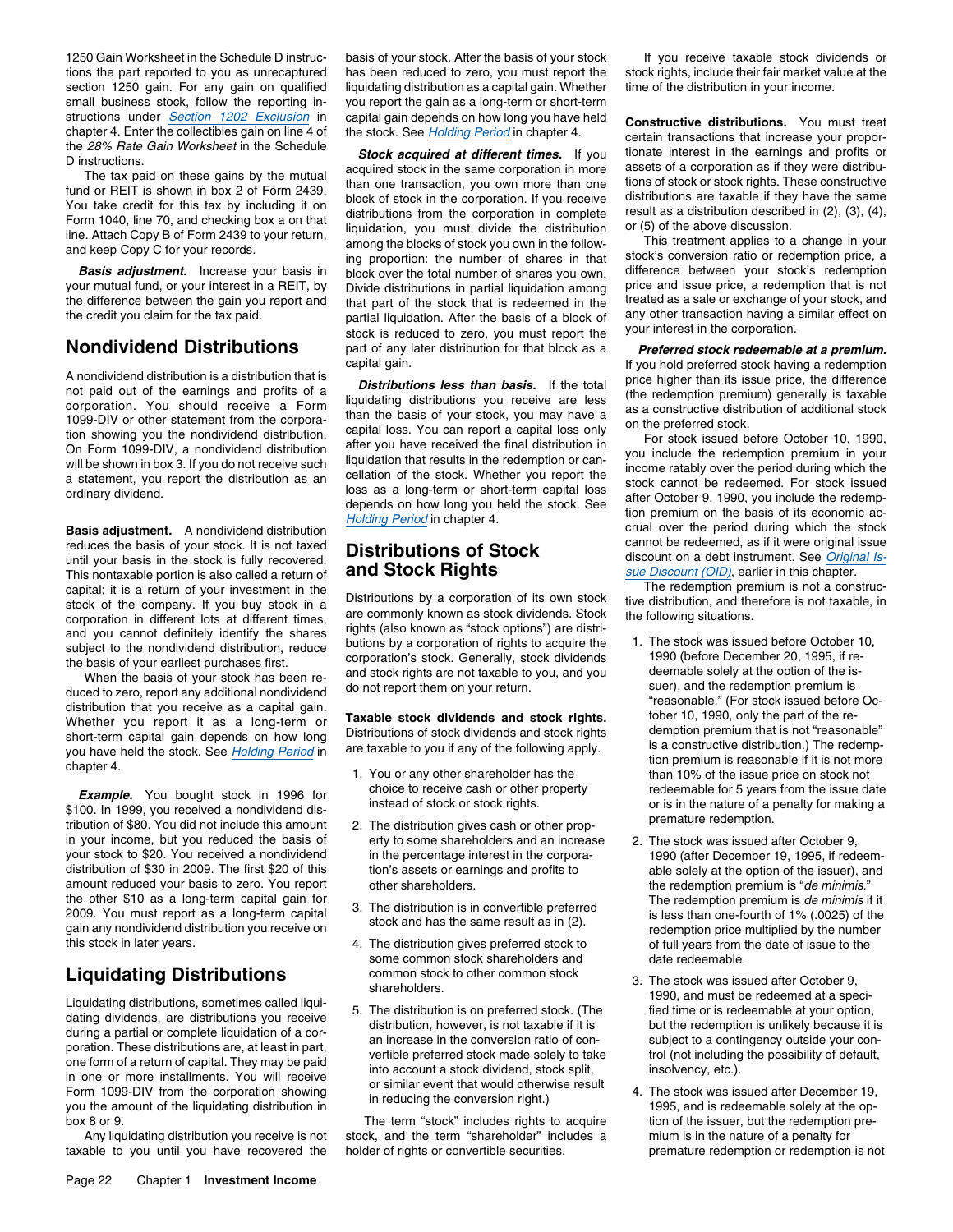- a. You and the issuer are not related<br>under the rules discussed in chapter 4<br>under the rules discussed in chapter 4<br>under *Losses on Sales or Trades of*<br>*Property*, substituting "20%" for "50%." of stock, the certificate i
- are intended to compel the issuer to **Other Distributions** redeem the stock. 1040A, line 13; or Form 1040EZ, line 3. redeem the stock. **Other Distributions**
- 

value when distributed. If you receive stock or cluded in your taxable income. Exempt-interest **Terms you may need to know**<br>stock rights that are not taxable to you, see dividends should be shown in box 8 of Form (see Glos

**Fractional shares.** You may not own enough<br>stock in a corporation to receive a full share of<br>stock if the corporation to receive a full share of<br>the corporation declares a stock dividend reporting requirement and does no and report it as a capital gain or loss on Sched-<br>ule D (Form 1040). Your gain or loss is the See Form 6251 and its instructions for more<br>difference between the cash you receive and the information. The matricons for more basis of the fractional shares sold.

ket value of the stock at the time the stock \$10 for the fractional-share stock dividend under than a modified endowment contract) are distrib-<br>a plan described in the above paragraph. You uted to you, they are a partial return of the

| Fair market value of old stock<br>Fair market value of stock dividend             | \$200.00 |
|-----------------------------------------------------------------------------------|----------|
|                                                                                   | $+10.00$ |
| Fair market value of old stock and<br>stock dividend                              | \$210.00 |
| Basis (cost) of old stock<br>after the stock dividend                             |          |
| $((\$200 \div \$210) \times \$100) \dots \dots$<br>Basis (cost) of stock dividend | \$95.24  |
| $((\$10 \div \$210) \times \$100) \dots \dots \dots$                              | $+4.76$  |
|                                                                                   | \$100.00 |
| Cash received                                                                     | \$10.00  |
| Basis (cost) of stock dividend                                                    | $-4.76$  |
|                                                                                   |          |

certificate that entitles you to a fractional share. • Capital assets or depreciable property The certificate is generally nontaxable when you bought for use in your business. But you total on Form 1040, line 9a.

more likely than not to occur. The redemp- receive it. If you choose to have the corporation must reduce the basis (cost) of the items tion will be treated under a "safe harbor" as sell the certificate for you and give you the pro- bought. If the dividend is more than the note than the note than the note than the note than the note of the assets, you must ceeds, your gain or loss is the difference befollowing are true. the proceeds and the part of your basis in port the excess as income. the corporation's stock that is allocated to the

c. The redemption would not reduce the You may receive any of the following distribu-<br>stock's yield. **tions during the year. How To Report**<br>**Exempt-interest dividends.** Exempt-interest

**Basis.** Your basis in stock or stock rights re-<br>ceived in a taxable distribution is their fair market other regulated investment company are not in-<br>value when distributed. If you receive stock or cluded in your taxable i

Property in chapter 4 for information on how to<br>
figure their basis. though exempt-interest dividends are not tax-<br> **Exactional shares** You may not own apough able, you must show them on your tax return if

**Example.** You own one share of common policy dividends that the insurer keeps and uses you received \$10 or more in dividends and other *policy* dividends and other policy dividends and other common policy divident of poli stock that you bought on January 3, 2000, for to pay your premiums are not taxable. However, distributions, you should receive a Form<br>\$100 The corporation declared a common stock you must report as taxable interest income \$100. The corporation declared a common stock you must report as taxable interest income the 1099-DIV. Even if you do not receive a Form<br>dividend of 5% on lune 30, 2009. The fair mare interest that is paid or credited on d dividend of 5% on June 30, 2009. The fair mar-<br>ket value of the stock at the time the stock with the insurance company.

dividend was declared was \$200. You were paid If dividends on an insurance contract (other See Form 1099-DIV for more information on S10 for the fractional-share stock dividend under than a modified endowment contract) are a plan described in the above paragraph. You uted to you, they are a partial return of the<br>figure your gain or loss as follows:<br>gross income until they are more than the total of Schedule B (Form 1040A or 1040), Part II, a all net premiums you paid for the contract. (For information on the treatment of a distribution  $\bullet$  Your ordinary dividends (Form 1099-DIV, from a modified endowment contract, see *Distri*box 1a) are more than \$1,500, or<br>bution Before Annuity Starting Date From a<br>Nongualified Plan under Taxation of Nonperi- • You received, as a nominee, dividends Nonqualified Plan under Taxation of Nonperiodic Payments in Publication 575, Pension and that actually belong to someone else. Annuity Income.) Report any taxable distribu-<br>tions on insurance policies on Form 1040, line you must also complete Schedule B, Part III.<br>21.

- 
- 

b. There are no plans, arrangements, or ceive it. You must include its fair market value in **Alaska Permanent Fund dividends.** Do not agreements that effectively require or income on the date you receive it.<br>
are intended

**Dividends on insurance policies.** Insurance **Form 1099-DIV.** If you owned stock on which

- 
- 

(1) List on Schedule B, Part II, line 5, each<br>
Dividends on veterans' insurance. Divi-<br>
poveds pomo and the amount of ordinary divi-Total **Dividends on veterans' insurance.** Divi- ..................... \$100.00 payer's name and the amount of ordinary divi- dends you receive on veterans' insurance poli- Cash received ............... \$10.00 dends you received. If your securities are held cies are not taxable. In addition, interest on Basis (cost) of stock dividend ..... <sup>−</sup> 4.76 by a brokerage firm (in "street name"), list the dividends left with the Department of Veterans name of the brokerage firm that is shown on Affairs is not taxable. **Gain** \$5.24 Form 1099-DIV as the payer. If your stock is Because you had held the share of stock for **Patronage dividends.** Generally, patronage held by a nominee who is the owner of record, dividends you receive in money from a coopera-<br>more than 1 year at the time the stock di

**Scrip dividends.** A corporation that de-<br>ares a stock dividend may issue you a scrip<br>ares a stock dividend may issue you a scrip clares a stock dividend may issue you a scrip<br>
example of the your personal use, or capital and the S. (However, if you hold stock as a certificate that entitles you to a fractional share. <br>
• Capital assets or depreciable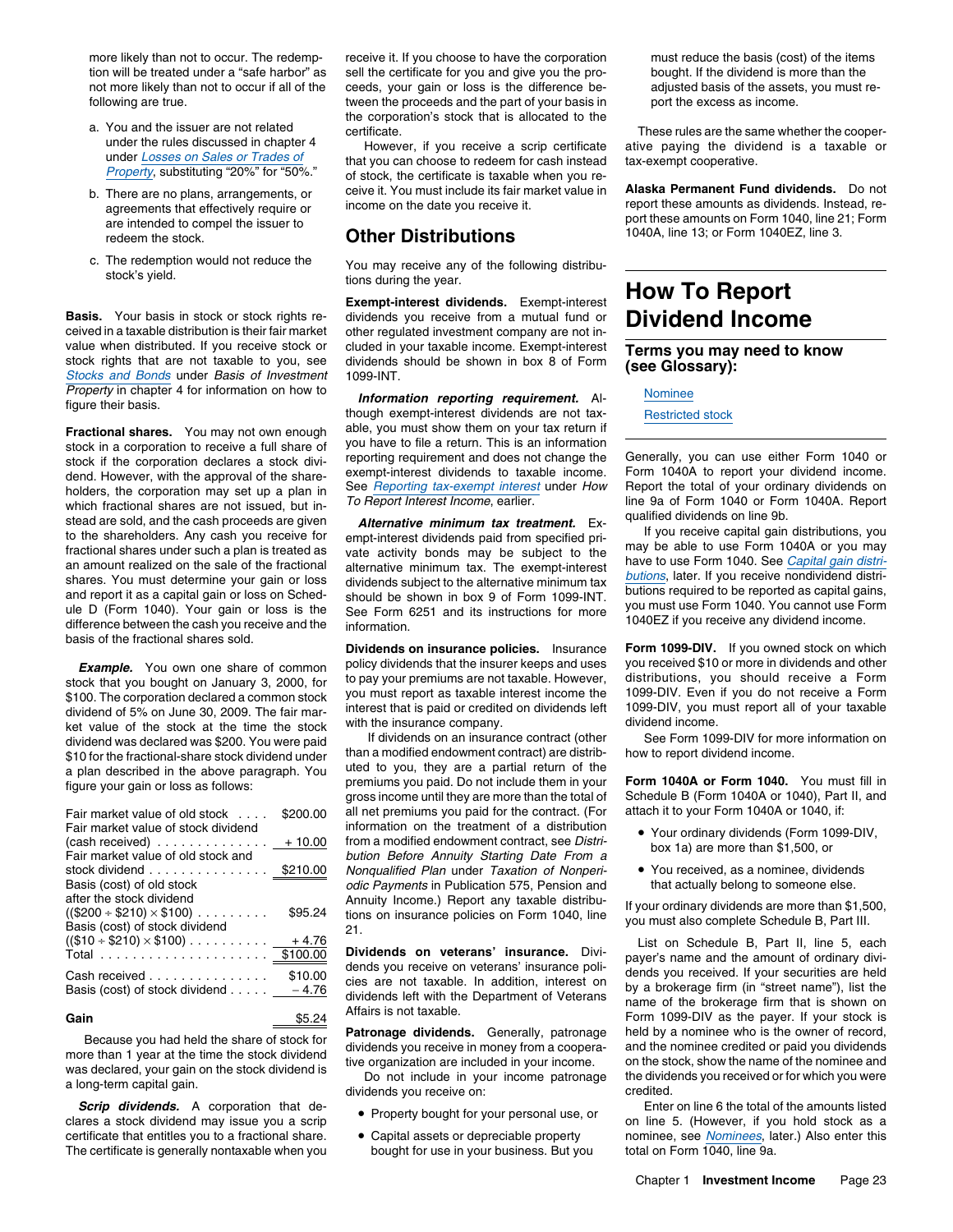|                                                                        |                                             | CORRECTED (if checked)                 |                                        |                                              |
|------------------------------------------------------------------------|---------------------------------------------|----------------------------------------|----------------------------------------|----------------------------------------------|
| PAYER'S name, street address, city, state, ZIP code, and telephone no. |                                             | 1a Total ordinary dividends            | OMB No. 1545-0110                      |                                              |
|                                                                        |                                             | \$<br><b>1b</b> Qualified dividends    | 2009                                   | <b>Dividends and</b><br><b>Distributions</b> |
|                                                                        |                                             | \$                                     | Form 1099-DIV                          |                                              |
|                                                                        |                                             | 2a Total capital gain distr.           | 2b Unrecap. Sec. 1250 gain             | Copy B                                       |
|                                                                        |                                             | \$                                     | \$                                     | <b>For Recipient</b>                         |
| PAYER'S federal identification<br>number                               | <b>RECIPIENT'S identification</b><br>number |                                        |                                        |                                              |
|                                                                        |                                             |                                        |                                        |                                              |
| RECIPIENT'S name                                                       |                                             | 2c Section 1202 gain                   | Collectibles (28%) gain<br>2d          | This is important                            |
|                                                                        |                                             | \$                                     | \$                                     | tax information                              |
|                                                                        |                                             | Nondividend distributions<br>3<br>\$   | 4 Federal income tax withheld<br>\$    | and is being<br>furnished to the             |
| Street address (including apt. no.)                                    |                                             |                                        | 5 Investment expenses                  | Internal Revenue<br>Service. If you          |
|                                                                        |                                             |                                        | \$                                     | are required to<br>file a return, a          |
| City, state, and ZIP code                                              |                                             | Foreign tax paid<br>6                  | 7 Foreign country or U.S. possession   | negligence<br>penalty or other               |
|                                                                        |                                             | \$                                     |                                        | sanction may be                              |
| Account number (see instructions)                                      |                                             | 8<br>Cash liquidation<br>distributions | 9 Noncash liquidation<br>distributions | imposed on you<br>if this income is          |
|                                                                        |                                             | \$                                     | \$                                     | taxable and the<br><b>IRS</b> determines     |
|                                                                        |                                             |                                        |                                        | that it has not<br>been reported.            |

stricted stock is stock that you get from your different from the amount shown on your Form ure your tax by completing the Qualified Diviemployer for services you perform and that is W-2.<br>Anontransferable and subject to a substantial risk endingle and Capital Gain Tax Worksheet in the Sched-

subtotal, enter "Dividends on restricted stock reported as wages on Form 1040 (or Form nominee. See Nominees, later.<br>1040A), line 7," and enter the amount of the 1040A), line 7," and enter the amount of the **Capital gain distributions.** How to report dividends included in your wages on line 7 of **Capital stributions** between the dividends on stock for which you did not capital gain

where the dividends (if the amount of our-<br>
nary dividends, but only if<br>
than \$1,500). If you receive both a Form<br>
1099-DIV and a Form W-2 showing these divi-<br>
dends, do not include the dividends in your<br>
wages reported on 1040A. Attach a statement to your Form 1040 or you know or have reason to know the pay- • Unrecaptured section 1250 gain (box 2b), Form 1040A explaining why the amount shown one ments are not qualified dividends.

**Dividends received on restricted stock.** Re- on line 7 of your Form 1040 or Form 1040A is If you have qualified dividends, you must fig-

- Qualified dividends you received as a see Interest Expenses in chapter 3.
- 
- Dividends on any share of stock to the
- 
- 

Form **1099-DIV Example 2009-DIV** (keep for your records) Department of the Treasury - Internal Revenue Service

montransferable and subject to a substantial risk<br>
of orderivence the contractor. If you received the line DT440 on that is the Sched-<br>
of the time state of the stock in your income when you<br>
or have to include the myous d

dividends included in your wages on line 7 of<br>
Form 1040 or Form 1040A. Subtract this amount<br>
from the subtotal and enter the result on line 6.<br>
from the subtotal and enter the result on line 6.<br>
from the subtotal and ente **Election.** You can choose to include the<br>value of restricted stock in gross income as pay<br>for services. If you make this choice, report the<br>dividends on the stock like any other dividends.<br>List them on Part II, line 5, of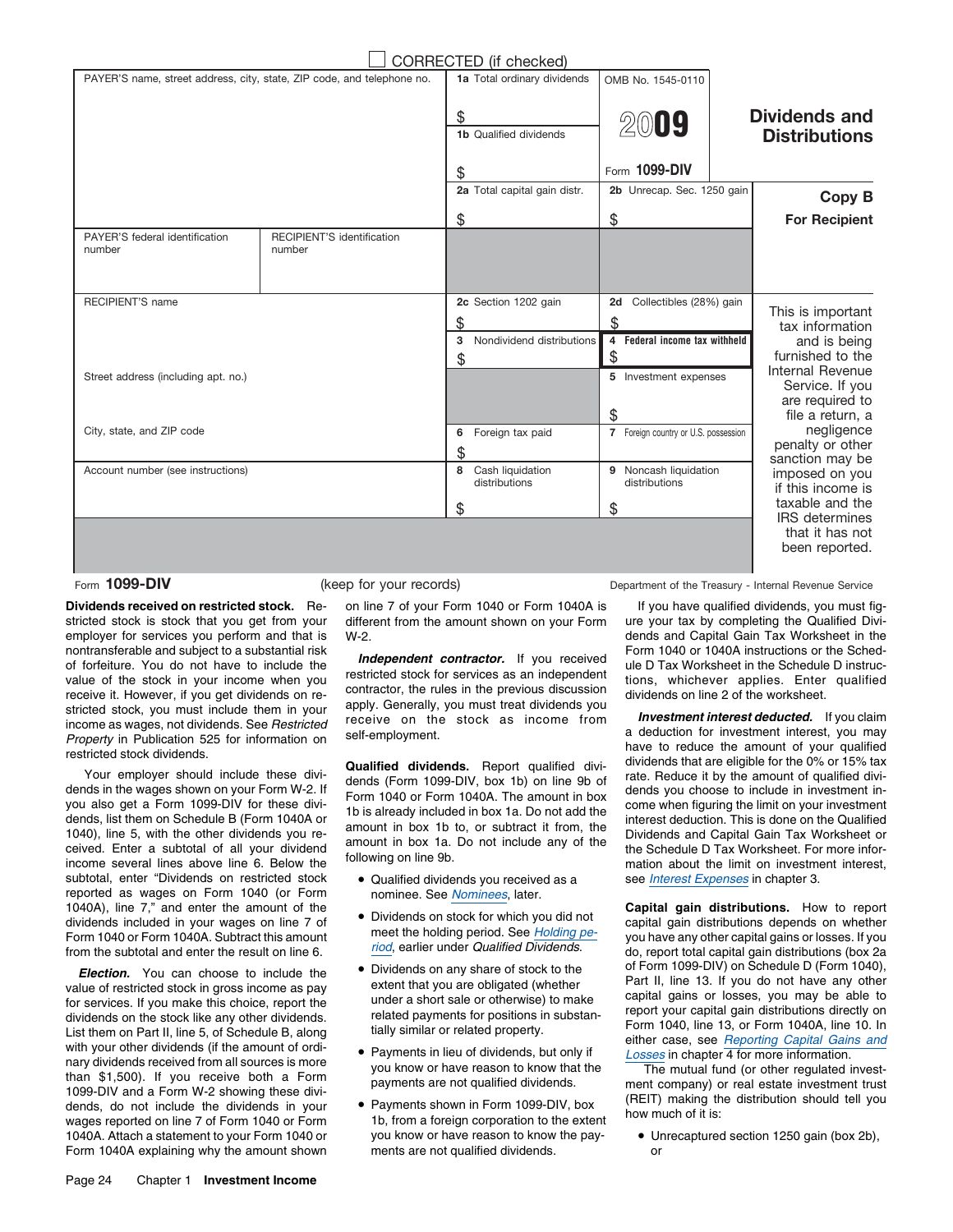• Section 1202 gain (box 2c).

Enter on line 11 of the Unrecaptured Section 1. There has been a separation in ownership from a passive activity.<br>1250 Gain Worksheet in the Schedule D instruc- between the stock and any dividend on the 1250 Gain Worksheet in the Schedule D instruc-<br>tions the part reported to you as unrecaptured<br>section 1250 gain. If you have a gain on qualified 2. The stock: that has not become payable.<br>section 1250 gain. If you have a g

**Nondividend distributions.** Report nondivi-<br>dend distributions (box 3 of Form 1099-DIV) can a fixed redemption price dend distributions (box 3 of Form 1099-DIV) c. Has a fixed redemption price. **Regular Interest** only after your basis in the stock has been rebeen reduced to zero, you must show this<br>amount on Schedule D, Part I, line 1, if you held<br>the stock after April 30, 1993, you must in-<br>the stock 1 year or less. Show it on Schedule D,<br>the stock for more than amounts in yo

**Nominees.** If you received ordinary dividends<br>as a nominee (that is, the dividends are in your 2. Has OID equal to: low.<br>name but actually belong to someone else), name but actually belong to someone else),<br>
include them on line 5 of Schedule B (Form a. The redemption price for the stock, mi-<br>
1040A or 1040). Several lines above line 6, put a<br>
subtotal of all dividend income listed o tion" and show the amount received as a nomi-<br>nee. Subtract the total of your nominee **Report these amounts as other income on** of require interacts must use an accrual method.

received dividends as a nominee in 2009, you acquire the stock in such a way (for example, by to include OID or interest income in your taxable<br>must file a Form 1099-DIV for those dividends aift) that your basis in the sto must file a Form 1099-DIV for those dividends gift) that your basis in the stock is determined by income even if you have not received any cash was ments. with the IRS. Send the Form 1099-DIV with a using a buyer's basis. Form 1096, Annual Summary and Transmittal of U.S. Information Returns, to your Internal Reve-<br>
Treatment of person stripping stock. If you<br>
Treatment of person stripping stock. If you<br>
Forms 1099-INT and 1099-OID. You should<br>
Treatment of person stripping stock. If y nue Service Center by March 1, 2010 (March 31, strip the rights to one or more dividends from<br>2010, if you file form 1099-DIV electronically). stripped preferred stock, you are treated as hav-<br>Give the actual owner of the Give the actual owner of the dividends Copy B of<br>the Form 1099-DIV by February 1, 2010. On<br>Form 1099-DIV by February 1, 2010. On<br>Form 1099-DIV, you should be listed as the<br>"Recipient." The other owner should be listed as t ing requirements and the penalties for failure to income that accrued to you for the period you<br>file (or furnish) certain information returns, see **income in the period set of the secular interest**. file (or furnish) certain information returns, see<br>the General Instructions for Forms 1099, 1098, **DEMILO EXCITO** FORM TO Form 1099-OID shows the amount of OID the General Instructions for Forms 1099, 1098, **REMICS, FASITS,** Form 1099-OID shows the amount of OID **Form 1099-OID** shows the amount of OID **Form 1099-OID** shows the amount of OID

original issue discount (OID). tors. For tax purposes, a REMIC is generally mation, explains how to request this information.

**Stripped preferred stock defined.** Stripped treated as a partnership with the residual inter-For information about these terms, see *Capital* preferred stock is any stock that meets both of est holders treated as the partners. The regular the following tests.<br> **Gain Tax Rates** in chapter 4. REMIC income or loss i

- 
- -
	-
	-

- 
- -
	-

liquidating distribution on stock, the corporation<br>
will give you a Form 1099-DIV showing the<br>
amount of the liquidating distribution in boxes 8<br>
amount of the liquidating distribution in boxes 8<br>
securitization investmen

preferred stock, the holder of the stripped pre- (REMIC) is an entity that is formed for the pur- or the issuer of the CDO, if they hold their inter-<br>ferred stock may have to include amounts in pose of holding a fixed pool ferred stock may have to include amounts in pose of holding a fixed pool of mortgages se-est directly from the REMIC or issuer of the income equal to the amounts that would have cured by interests in real property. A REMIC CDO. Publication 938, Real Estate Mortgage been included if the stock were a bond with issues regular and residual interests to inves- Investment Conduits (REMICs) Reporting Infor-

small business stock (section 1202 gain), follow the reporting instructions under *Section 1202* a. Is limited and preferred as to dividends, the code, and the regulations under those the reporting in chapter 4.<br>Exclusion

duced to zero. After the basis of your stock has<br>been reduced to zero, you must show this **Treatment of buver** if you buy stripped pre- as "tranches") of regular interests. A regular

tion that is more than your basis in the stock. 1. Was issued on the purchase date of the debt instruments as described earlier in this stock, and publication under *Discount on Debt Instruments*<br>apply, with certain modifications discussed be-

nee. Subtract the total of your nominee<br>distributions from the subtotal. Enter the result Form 1040, line 21. For information about OID, of accounting to report OID and interest income.<br>See Original Issue Discount (OID), e **File Form 1099-DIV with the IRS.** If you This treatment also applies to you if you determined by the receipt of cash, you may have receipt of cash, you may have receipt of cash, you may have receipt of cash, you may have

period you held the regular interest. You will not **Liquidating distributions.** If you receive a **and Other CDOs** period you held the regular interest. You will not

**Stripped** ucts. <br> **Stripped** ucts. The strip was all the set of the set of the set of the set of the set of the set of the set of the set of the set of the set of the set of the set of the set of the set of the set of the **Preferred Stock REMICs REGULATION REGULATION REGULATION REGULATION REGULATION REGULATION REGULATION REGULATION REGULATION REGULATION REGULATION** These persons and fiscal year taxpayers may If the dividend rights are stripped from certain A real estate mortgage investment conduit obtain tax information by contacting the REMIC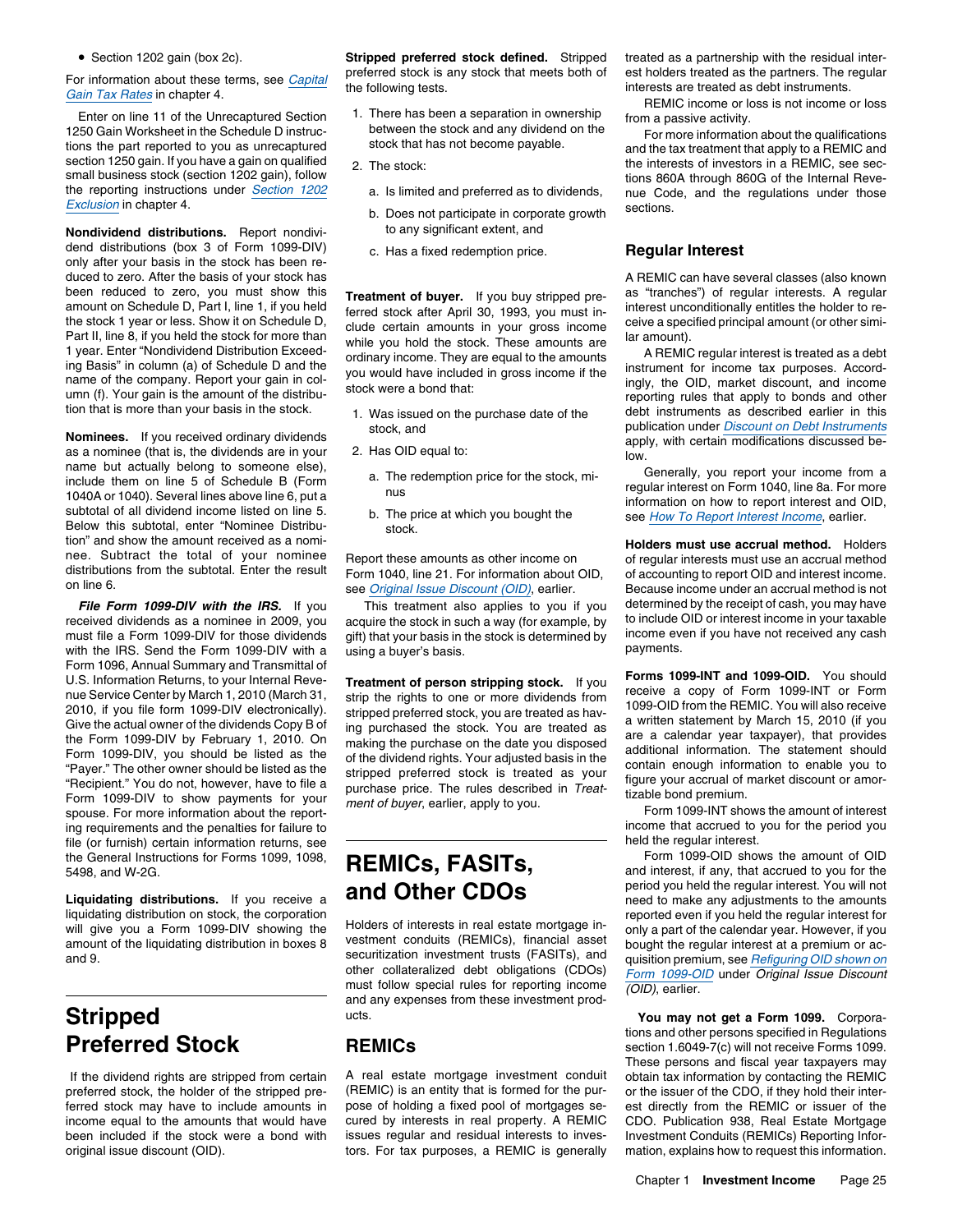

Form 1099-INT or box 7 of Form 1099-OID. It lax return. Neep it for your records.<br>Will also include this amount in box 1 of Form Use Schedule E (Form 1040), Part IV, to bought the CDO at a premium or acquisition<br>1099-INT o

For more information about reporting your<br>these expenses subject to a 2% limit that also for more information about reporting your<br>applies to certain other miscellaneous itemized income (or loss) from a residual interest

Redemption of debt instruments at their maturity **Expenses.** Subject to the 2%-of-adjusted- A financial asset securitization investment trust

Some of your gain on the sale or exchange of a

- The amount that would have been in-
- The amount you included in your income.

is not a regular interest. It is designated as a<br>residual interest by the REMIC.<br>If you acquire a residual interest in a REMIC,<br>why must take into account, on a quarterly basis,<br>you must take into account, on a quarterly b

of taxable income you take into account. Your CDO in your gross income under your regular more information on basis adjustments for S<br>basis is decreased (but not below zero) by the method of accounting. Also include any OI basis is decreased (but not below zero) by the method of accounting. Also include any OID corporation stock, see Stocks and Bonds under<br>amount of cash or the fair market value of any accrued on your CDO during the tax year property distributed to you, and by the amount of Generally, you report your income from a Generally, S corporation distributions, ex-<br>
any net loss you have taken into account. If you CDO on Form 1040, line 8a, For more i any net loss you have taken into account. If you CDO on Form 1040, line 8a. For more informa-cept dividend distributions, are considered a re-<br>sell your residual interest, you must adjust your tion about reporting these am sell your residual interest, you must adjust your tion about reporting these amounts on your rebasis to reflect your share of the REMIC's tax- turn, see How To Report Interest Income, of the corporation. The part of any distribution able income or net loss immediately before the earlier.

Allocated investment expenses. Regular in-<br>terest holders in a REMIC may be allowed to<br>deduct the REMIC may be allowed to<br>only if the REMIC's investment expenses, but<br>only if the REMIC's investment expenses, but<br>only if th

1099-INT or box 2 of Form 1099-OID, and on the report your total share of the HEMIC's taxable prefilming the menguing OID shown on Form<br>additional written statement.<br>Now may be able to take a deduction for your tax year.

Schedule E (Form 1040) instructions. **FASITs Redemption of regular interests at maturity.**

is treated as a sale or exchange. You must gross-income limit, you may be able to claim a (FASIT) is an entity that securitizes debt obligation or text number or miscellaneous itemized deduction for certain or two such as

The ordinary income part, if any, is:<br>that is secured by a pool of mortgages or other exament ever, the special rules still apply to any that is secured by a pool of mortgages or other • The amount that would have been in-<br>
cluded in your income if the yield to matur-<br>
ity on the regular interest had been 110%<br>
of the applicable federal rate at the begin-<br>
of the applicable federal rate at the begin-<br>
me also known as "pay-through bonds," are commonly divided into different classes (also called

**Residual Interest** CDOs can be secured by a pool of mort-<br>A residual interest is an interest in a REMIC that gages, automobile loans, equipment leases, or<br>is not a require interest. It is decignated as a credit card recei

Publication 938 is available only on the sale. See Wash Sales, in chapter 4, for more **Forms 1099-INT and 1099-OID.** You should Internet at www.irs.gov. information about selling a residual interest. receive a copy of Form 1099-INT or Form 1099-OID. You will also receive a written state-**Treatment of distributions.** You must in-<br>clude in your gross income the part of any distri-<br>tional information. The statement should contain If you hold a regular interest or CDO through<br>a nominee (rather than directly), you can re-<br>quest the information from the nominee.<br>quest the information from the nominee.<br>exchange of your residual interest.<br>a mortizable b

REMIC regular interest may be ordinary income. A collateralized debt obligation (CDO) is a debt Beginning January 1, 2005, the special and the special regular interest The ordinary income part if any is: **!**

this chapter under *Discount on Debt Instru*<br>Basis in the residual interest. Your basis in<br>the residual interest is increased by the amount<br>of taxable income you take into account Your. CDO in your gross income under your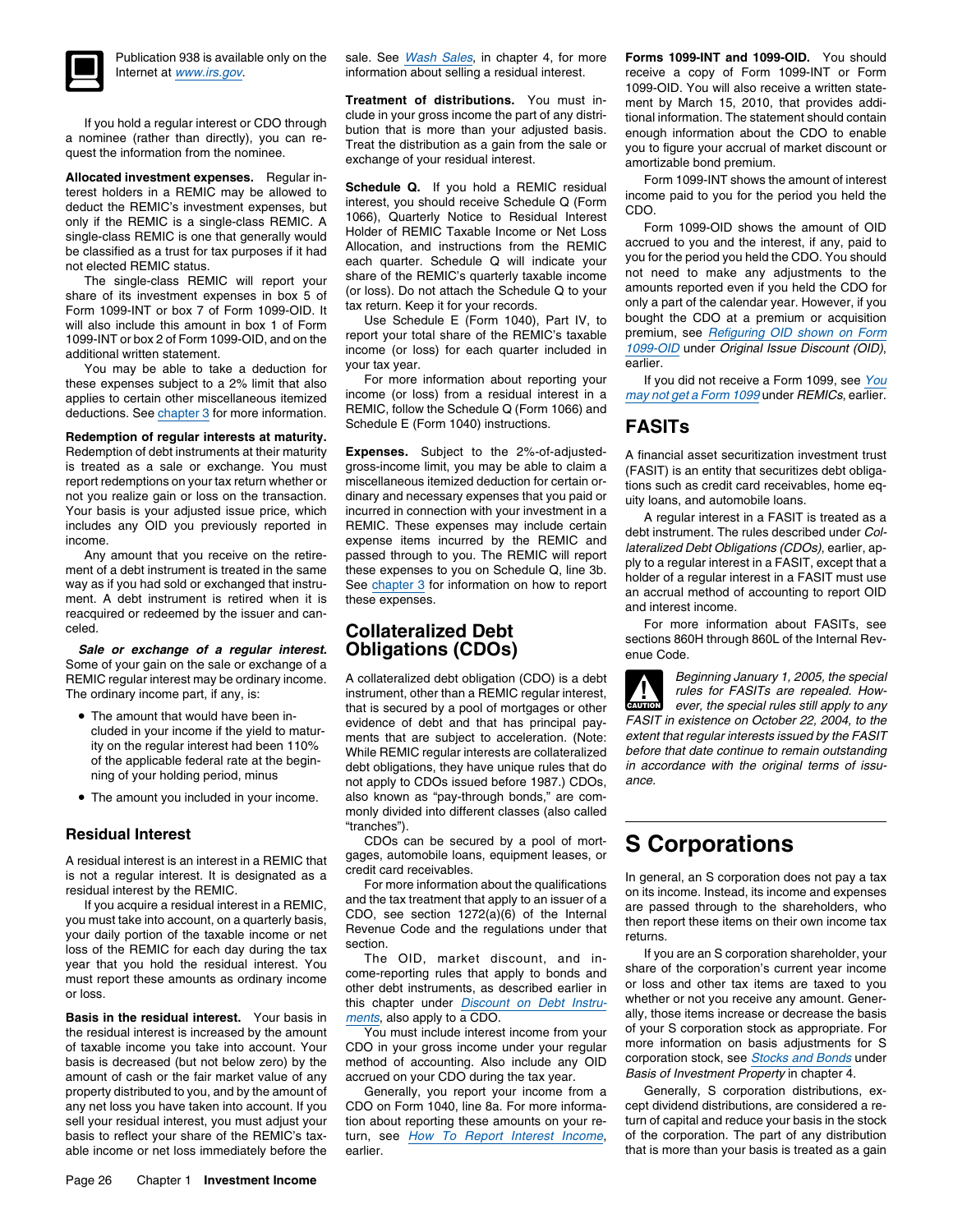cash or property. investment income. (When an investment is on your tax return.)

corporation's income, gain, loss, deductions, or credits on the appropriate lines and schedules of **Tax Treatment of the Club**

**Limit on losses and deductions.** The de-<br>vetion for your share of losses and deductions. Clubs formed before 1997. Before 1997, the

**Passive activity losses.** Rules apply that limit losses from passive activities. Your copy of Schedule K-1 and its instructions will explain the **Choosing to be taxed as a corporation.** To limits and tell you where on your return to report **Club as a Partnership** choose to be taxed as a corporation, the club your share of S corporation items from passive chub as a Trust, later) or your share of S corporation items from passive<br>If your club is not taxed as a corporation or a corberwise subject to special treatment under the

poration's distributions may be in the form of social security number (SSN) to the payer of figure the amount of the allowable loss to enter cash or property. S corporation distributions are not treated as held in the names of two or more club members,

your Form 1040.<br>For more information about your treatment of Generally, an investment club is treated as a **Club as a Corporation**<br>S corporation tax items, see Shareholder's In partnership for federal tax purposes unless i

duction for your share of losses and deductions<br>shown on Schedule K-1 (Form 1120S) is limited<br>to the adjusted basis of your stock and any debt<br>to the adjusted basis of your stock and any debt<br>the corporation owes you. Any not allowed because of this limit is carried over<br>and treated before 1997 is treated for later years<br>and treated as a loss or deduction in the next tax<br>it chooses to be treated a different way under the<br>response to be trea

Form 8582, Passive Activity Loss Limitations, to<br>
if the amount of the allowable loss to enter<br>
on your return. See Publication 925 for more<br>
on your return. See Publication 925 for more<br>
on your individual return your sha

An investment club is formed when a group of<br>friends, neighbors, business associates, or<br>others pool their money to invest in stock or<br>others pool their money to invest in stock or<br>other securities. The club may or may not

*Investments in name of member.* When share of partnership items from passive activi- about trusts, see Regulations section an investment is recorded in the name of one ties. If you have a passive activity loss from a 301.7701-4.

from the sale or exchange of property. The cor- club member, this member must give his or her partnership, you must complete Form 8582 to

dividends except in certain cases in which the the SSN of only one member must be given to **No social security coverage for investment** corporation has accumulated earnings and prof- the payer.) This member is considered as the **club earnings.** If an investment club partnerits from years before it became an S corporation. record owner for the actual owner, the invest-<br>ment club. This member is a "nominee" and ings certificates, stock, or securities, and **Reporting S corporation income, deduce**<br> **Reporting S corporation income, deduce**<br> **Reporting S corporation income, deduce**<br> **Reporting interest or dividends for its members**<br> **Reporting interest or dividends for its memb** 

- It is formed under a federal or state law
- 
- 

otherwise subject to special treatment under the **Form 8582.** If you have a passive activity trust, it will be treated as a partnership. the club must file Form 8832 to make loss from an S corporation, you must complete Filing requirement. If your investment club is the

members pledging to pay a regular amount into the appropriate lines and schedules of your in-<br>Some corporations can choose not to be<br>that gathers information on securities, selects come law reture. The dubb sexpenses for p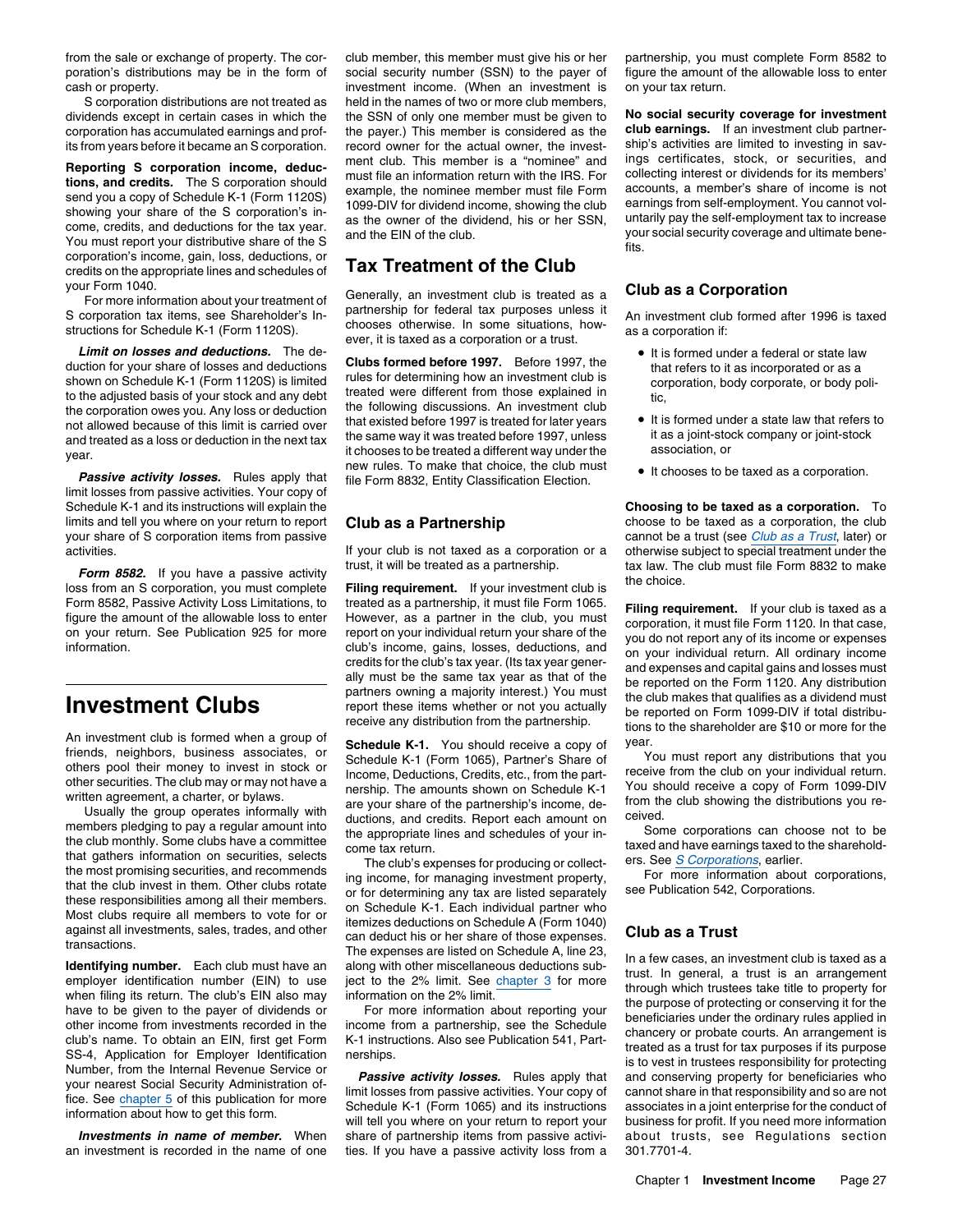**Filing requirement.** If your club is taxed as a trust. Report the amounts shown on Schedule trust, it must file Form 1041. You should receive K-1 on the appropriate lines and schedules of a copy of Schedule K-1 (Form 1041) from the your income tax return.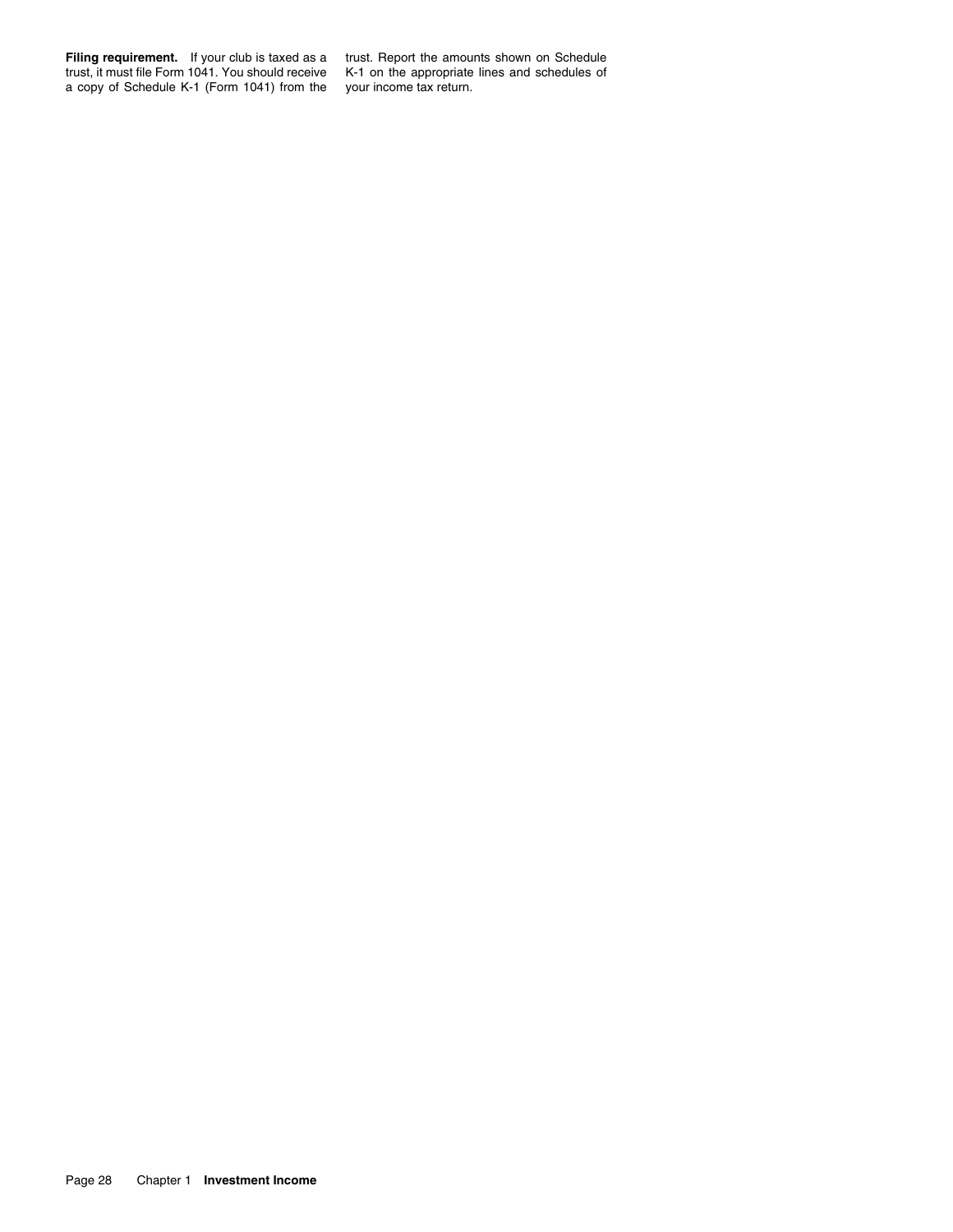times called "tax shelters." In some cases, Con- ment. Or, they may promise investors from the transaction number for the disclosed report-<br>gress has concluded that the loss of revenue is start that future inflated apprais an acceptable side effect of special tax provi-<br>sions designed to encourage taxpayers to make tion deductions based on those appraisals. (But as a material advisor. They must provide cases are called "abusive tax shelters." An in-<br>vestment that is considered a tax shelter is sub-<br>intervention of the maintain lists,<br>intervention including the requirement of the continuous of the several times greater th ject to restrictions, including the requirement frequently said to be several times greater than see Internal Revenue Code sections 6707,<br>that it he disclosed as discussed later one-to-one. that it be disclosed, as discussed later.

- How to recognize an abusive tax shelter,
- 
- Investor's reporting requirements, and
- 

- 
- 
- 
- 

- 
- **□ 8275-R** Regulation Disclosure Statement Does the promoter offer to backdate docu-
- 
- 

# **Abusive Tax Shelters Abusive Tax Shelters**<br>Abusive tax shelters are marketing schemes Congress has enacted a series of income tax

that involve artificial transactions with little or no laws designed to halt the growth of abusive tax that include the following. **Tax Shelters and** economic reality. They often make use of un-<br>realistic allocations, inflated appraisals, losses realistic allocations, inflated appraisals, losses 1. **Disclosure of reportable transactions.**<br>in connection with nonrecourse loans, mis-<br>Nou must disclose information for each rein connection with nonrecourse loans, mis-<br>matching of income and deductions, financing and portable transaction in which you partici-<br>techniques that do not conform to standard com-<br>pate. See Reportable Transaction **Reportable** mercial business practices, or the mischaracter-<br>
The substance of the transaction and the substance of the transaction and the discors with respect to any reization of the substance of the transaction. Material advisors with respect to any re-<br>Despite annearances to the contrary the tax, portable transaction must disclose informa-

**Introduction** package deals that are designed from the start or advice on any reportable transaction after **Introduction** to generate losses, deductions, or credits that October 22, 2004. Investments that yield tax benefits are some-<br>
times called "tax shelters." In some cases, Con-<br>
ment. Or, they may promise investors from the transaction number for the disclosed reportstart that future inflated appraisals will enable able transaction. They must provide this start that future inflated appraisals will enable able transaction. They must provide this sions designed to encourage taxpayers to make<br>certain types of investments. In many cases,<br>however, losses from tax shelters produce little<br>or no benefit to society, or the tax benefits are<br>exaggerated beyond those intende

Because there are many abusive tax shel- 2. *Requirement to maintain list.* Material **Topics** ters, it is not possible to list all the factors you advisors must maintain a list of persons to This chapter discusses:<br>
Should consider in determining whether an offer-<br>
whom they provide material aid, assisshould consider in determining whether an offering is an abusive tax shelter. However, you tance, or advice on any reportable transac-<br>should ask the following questions, which might tion after October 22, 2004. Before should ask the following questions, which might tion after October 22, 2004. Before<br>provide a clue to the abusive nature of the plan Cotober 23, 2004, organizers and sellers

- 
- 
- are they insured for less than their
- 538 Accounting Periods and Methods Is there a nontax justification for the way<br>
 556 Examination of Returns, Appeal profits and losses are allocated to part-<br>
Rights, and Claims for Refund ners?<br>
Rights, and Claims f
	-
- **Form (and Instructions)** Does the investment plan involve a gim-<br>mick. device. or sham to hide the eco- **4. Appraisal requirement for donated** mick, device, or sham to hide the eco-
	-
	- Is your debt a real debt or are you assured<br>than \$500,000 for the donated property.
	- Does this transaction involve laundering mation about appraisals, including United States source income through for- exceptions, see Publication 561. eign corporations incorporated in a tax ha- 5. *Passive activity loss and credit limits.* shareholders? limit the amount of losses and credits that

# **Rules To Curb**

Abusive tax shelters are marketing schemes Congress has enacted a series of income tax<br>that involve artificial transactions with little or no laws designed to halt the growth of abusive tax

pate. See Reportable Transaction<br>Disclosure Statement, later.

**Transaction must disclose information Saction Service only interest appearances to the contrary, the tax-<br>
Despite appearances to the contrary, the tax-<br>
payer generally risks little.<br>
Abusive tax shelters commonly involv** 

- Rules enacted by Congress to curb tax provide a clue to the abusive nature of the plan. October 23, 2004, organizers and sellers shelters, shelters, and sellers with re- shelters, and the plan. The tax benefits far outw • Do the tax benefits far outweigh the eco-<br>nonic benefits?<br>(including a conortable transaction discussive tax shelter) (including a reportable transaction, dis-• Penalties that may apply **Example 20** is this a transaction you would seriously cussed later) were required to maintain a • **Penalties** that may apply **a belief and the seriously** be performed to maintain a **consider** ap • Penalties that may apply example the tax benefits, if you would seriously<br>consider, apart from the tax benefits, if you list of persons involved in the tax shelter.<br>Useful Items the apply the IRS, and the information req You may want to see: • • Do shelter assets really exist and, if so, included on the list generally must be kept<br>are they insured for less than their bor 7 years. See Regulations section **Publication**<br>
purchase price?<br> **Contains the purchase price** and the service of the service of the service of the service of the service of the service of the service of the service of the service of the service of the se
	- ❏ **<sup>561</sup>** Determining the Value of Donated Do the facts and supporting documents authorized tax practitioner does not apply Property<br>
	Property<br>
	Froperty<br>
	Froperty<br>
	Froperty<br>
	The make economic sense? In that connec-<br>
	to written communications made after Oc-<br>
	to the 21, 2004, regarding the promotion of <p>Q 925</p>\n<p>Q 925</p>\n<p>Q 925</p>\n<p>Q 925</p>\n<p>Q 925</p>\n<p>Q 925</p>\n<p>Q 925</p>\n<p>Q 925</p>\n<p>Q 925</p>\n<p>Q 926</p>\n<p>Q 927</p>\n<p>Q 927</p>\n<p>Q 928</p>\n<p>Q 929</p>\n<p>Q 929</p>\n<p>Q 920</p>\n<p>Q 920</p>\n<p>Q 920</p>\n<p>Q 920</p>\n<p>Q 920</p>\n<p
- ❏ **<sup>8275</sup>** Disclosure Statement nomic reality of the transaction? *property.* If you claim a deduction of more Does the promoter offer to backdate docu-<br>ments after the close of the year? Are you must get a qualified appraisal from a qua ❏ **<sup>8283</sup>** Noncash Charitable Contributions ments after the close of the year? Are you must get a qualified appraisal from a qualiinstructed to backdate checks covering fied appraiser and you must complete and variable Transaction Disclosure<br>your investment?<br>Statement field to access the section B of Form 8283 to your tax statement<br>return. If you c See chapter 5 for information about getting<br>the promoter that you will never have to<br>the property,<br>pay it?<br>pay it?<br>pay it?<br>pay it?<br>pay it?<br>pay it?<br>pay it?<br>pay it?<br>pay it?<br>pay it?<br>pay it?<br>pay it?<br>pay it?<br>pay it?<br>pay it?<br>pa
	- The passive activity loss and credit rules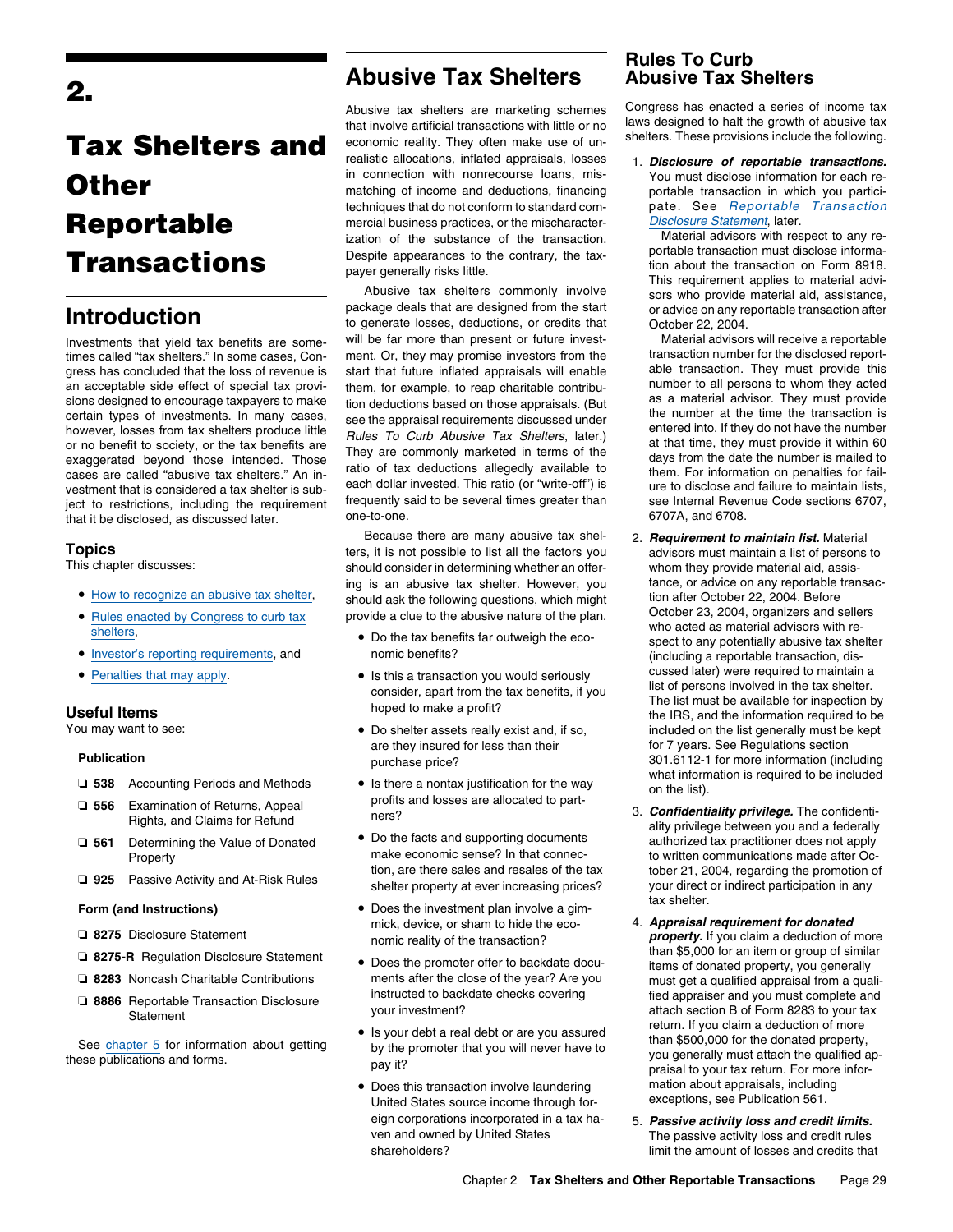income, such as certain portfolio income<br>from investments, Farmers detailed informative Procedure 2007-2008 information for each

- 
- 
- 
- est you paid or accrued on any part of an ment arising from a reportable transaction  $\bullet$  A transaction with contractual protection. following transactions of interest. (discussed later) if the relevant facts affect-<br>ing the tax transment of the item are not  $\bullet$  Loss transactions. years beginning after October 22, 2004.

The IRS has published guidance concluding that **Listed transaction.** A listed transaction is a<br>the claimed tax benefits of various abusive tax transaction that is the same as or substantially **Certain transactions** involv the claimed tax benefits of various abusive tax<br>
stransaction that is the same as or substantially<br>
the conculsion of the IRS on how the law<br>
the conculsion of the IRS on how the law is<br>
the IRS on how the law is the IRS



tion disclosure statement. <br>a transaction for which the fees are contingent 20% or 30% accuracy-related penalty, or a 75%

## can be claimed from passive activities and **Reportable Transaction Disclosure** on your realizing the tax benefits from the trans-

from investments. For more detailed infor-<br>mation about determining and reporting in-<br>mation about determining and reporting in-<br>mation about determining and reporting inmation about determining and reporting in-<br>came lesses, and arguita from possius. Generally, you must attach Form 8886 to your Come, losses, and credits from passive<br>activities, see Publication 925.<br>
The transaction of the transaction and the set of the see Publication 925.<br>
The transaction of the transaction is any transaction that results in a<br>

capitalized or included in inventory. For portable transactions. For more details, see the *Transactions of interest.* A transaction of

- 
- 
- 
- 
- reportable transactions entered into in tax November 1, 2006. Nowell be the html.

Examining official's challenge of the tax benefits<br>
that you claimed. In such a case, the examiner have paid an advisor a minimum fee. A transac-<br>
will not compromise even if you or your repre-<br>
will not compromise even i sympathetic to taxpayers involved in The transaction is treated as confidential even if The courts have generally been un-confidentiality of the advisor's tax strategies.<br>
sympathetic to taxpayers involved in The transaction is treated as confidential even if<br> **EXECUTION** abusive tax shelter schemes and have

tion is a transaction in which you or a related charges a substantial fee. If your return is ex-**Investor Reporting** party has the right to a full or partial refund of amined by the IRS and a tax deficiency is deter-<br>fees if all or part of the intended tax conse- mined, you will be faced with payment of more You may be required to file a reportable transac- quences of the transaction are not sustained, or tax, interest on the underpayment, possibly a

limit the amount that can offset nonpassive **Statement** action. For information on exceptions, see Rev-<br>income such as certain portfolio income

(including any extensions) to the date you Internal Revenue Service  $\frac{1}{100}$  a single tax year, whether or not the pay the penalty. pay the penalty. The penalty contract of the CTSA Mail Stop 4915 loss flows through from an S corporation or

7. **Accounting method restriction.** Tax 1973 North Rulon White Blvd. Certain losses (such as losses from casual-<br>shelters generally cannot use the cash the cash the cash the cash the cash the cash the cash the cash the cas capitalization rules generally apply to pro-<br>ducing property or acquiring it for resale. *failure to disclose a reportable transaction*, later<br>Under those rules, the direct cost and part under *Penalties*.<br>of the indirect

more information, see Publication 538. instructions for Form 8886. interest is a transaction entered into after No-<br>vember 1, 2006, that is the same as or substan-9. **Denial of deduction for interest on an**<br> **Reportable transaction.** A reportable transaction is any of the following.<br> **In the IRS** has identified by notice, regulation,<br> **In the IRS** has identified by notice, regulati **A** listed transaction.  $\bullet$  **A** listed transaction.  $\bullet$  **or other form of published guidance as a trans-** • underpayment of tax due to an understate- • A confidential transaction. was prepared for print, the IRS has identified the

- "Toggling" grantor trusts as described in • Loss transactions. ing the tax treatment of the item are not Notice 2007-73, 2007-36 I.R.B. 545, availadequately disclosed. This rule applies to **•** Transactions of interest entered into after able at www.irs.gov/irb/2007-36\_IRB/ar20.
- Certain transactions involving contribu-**Authority for Disallowance of Tax**<br>**Authority for Disallowance of Tax**<br>interesting period were removed from the definition of<br>inter August 2, 2007.<br>inter August 2, 2007.<br>Inter August 2, 2007.<br>Inter August 2, 2007.<br>Inter A
	-
	-

ruled in favor of the IRS in the majority of the binding on you.<br>Cases in which these shelters have been chal-**Transaction with contractual protection**. expensive proposition when you consider all of<br>Generally, a transacti mined, you will be faced with payment of more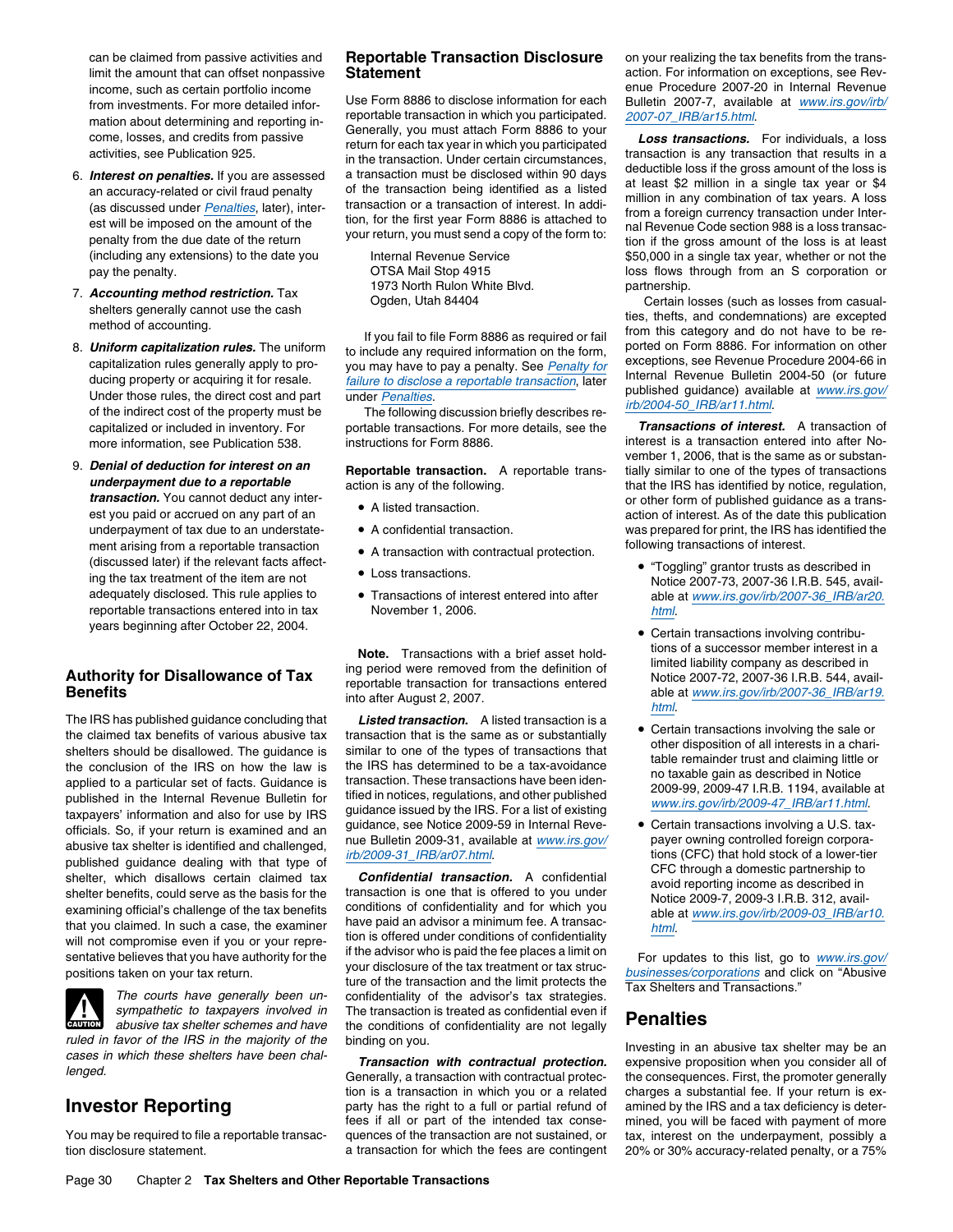the penalty for failure to pay tax. These penalties reduced by any rebates. The term "rebate" gen- exceptions, see Publication 561.<br>are explained in the following paragraphs. erally means a decrease in the tax shown on

- 
- 
- 

This penalty will not be imposed if you can show return does not reduce the amount of the under-<br>there is an understatement of tax and is in addi-<br>there is an understatement of tax and is in addithat you had reasonable cause for any under-<br>statement.

the penalty from the due date of the return (in-<br>
cluding extensions) to the date you pay the pen-<br>
alty **Accuracy-related penalty for a reportable**<br>
alty **transaction understatement.** If you have a

Since of the Internal Revenue Code. It also in the You cannot establish that you had reason-<br>cludes any failure to keep adequate books and able cause for the underpayment and that exception.<br>records. A return position that

- 
- 
- You make an adequate disclosure of your

Use Form 8275 to make your disclosure, and correct value or adjusted basis is zero. use Form 8886 to disclose a reportable transac-

**Substantial understatement of tax.** An understatement is considered to be substantial if have known, that the appraisal would be **Whether To Invest** it is more than the greater of: used in connection with a return or claim

- 
- \$5,000.

quired to be shown on your return for a tax year tion misstatement as discussed above. financial advice.

erally means a decrease in the tax shown on

• Negligence or disregard of rules or regula-<br>that could cause a substantial understatement<br>of income tax. In that way, you can avoid the<br>enalty is \$10,000 if you are an individual, or<br>Substantial understatement of tax, or Substantial understatement of tax, or substantial understatement penalty if you have a<br>Substantial valuation misstatement.<br>Substantial valuation misstatement.<br>issue. Disclosure of the tax shelter item on a tax  $$100,000$  i

statement of tax and that you acted in good faith.<br>
Your failure to disclose a reportable transaction<br>
is a strong indication that you failed to act in<br>
good faith.<br>
If you are charged an accuracy-related pen-<br>
If you are

- 
- 
- 

basis is not negligence.<br>
Disregard includes any careless, reckless, or the 20% penalty does not apply to any under-<br>
intentional disregard of rules or regulations.<br>
The penalty for disregard of rules and regula-<br>
The pena

You keep adequate books and records.<br>You have a reasonable basis for your po-<br>200% or more of the amount determined to be<br>experience the traud penalty on a joint<br>is a sessed a penalty of 40% of **Joint return.** The fraud pe You make an adequate disclosure of your because of the gross valuation misstatement. Ithe und<br>position. position. The penalty rate is also 40% if the property's spouse.

contrary to a regulation, use Form 8275-R. Also **Penalty for incorrect appraisals.** The person and is not paid within 10 days of the demand for<br>use Form 8886 to disclose a reportable transac- who prepares an appraisal of t

- 
- The claimed value of the property on a

civil fraud penalty. You may also be subject to minus the amount of tax shown on the return, For details on the amount of the penalty and

**Accuracy-related penalties.** An accuracy-<br>
related penalty of 20% can be imposed for un-<br>
derpayments of tax due to:<br>
Nedligence or disregard of rules or regula-<br>
Form 8275 or Form 8275-R to disclose items<br>
Form 8275-R to \$100,000 if you are an individual, or \$200,000 if you are not. This penalty applies whether or not

alty.<br> **Solution misstatement.** In general, you<br> **Caluation misstatement.** In general, you<br> **Caluation misstatement.** In general, you<br> **Caluation misstatement.** In general, you<br> **Caluation misstatement.** In general, you<br>
t Fine value or adjusted basis of any prop-<br>
The value or adjusted basis of any prop-<br>
penalty will not be charged if you can show that<br>
you had reasonable cause for understating your<br>
tax and that you acted in good faith.<br>

true.<br>
The true is any underpay-<br>
You may be assessed a penalty of 40% for a<br>
The ment of tax on your return due to fraud, a penalty<br>
gross valuation misstatement. If you misstate<br>
• You keep adequate books and records.<br>
•

sition on the tax issue.<br>instead of 20%, of the amount you underpaid<br>You make an adequate disclosure of your<br>You make an adequate disclosure of your<br>Mecause of the gross valuation misstatement the underpayment is due to th

**Failure to pay tax.** If a deficiency is assessed attach it to your tax return. To disclose a position tion (discussed earlier). erty may have to pay a penalty if: to a 25% addition to tax if the failure to pay<br> **Substantial understatement of tax.** An **•** He or she knows, or reasonably should continues.

• 10% of the tax required to be shown on **Integrat on Integrat on In** light of the adverse tax consequences and the the return, or **the claimed value of the property on a** substantial amount of penalties and interest that return or claim for refund which is based will result if the claimed tax benefits are disal on that appraisal results in a substantial lowed, you should consider tax shelter invest-An "understatement" is the amount of tax re- valuation misstatement or a gross valua- ments carefully and seek competent legal and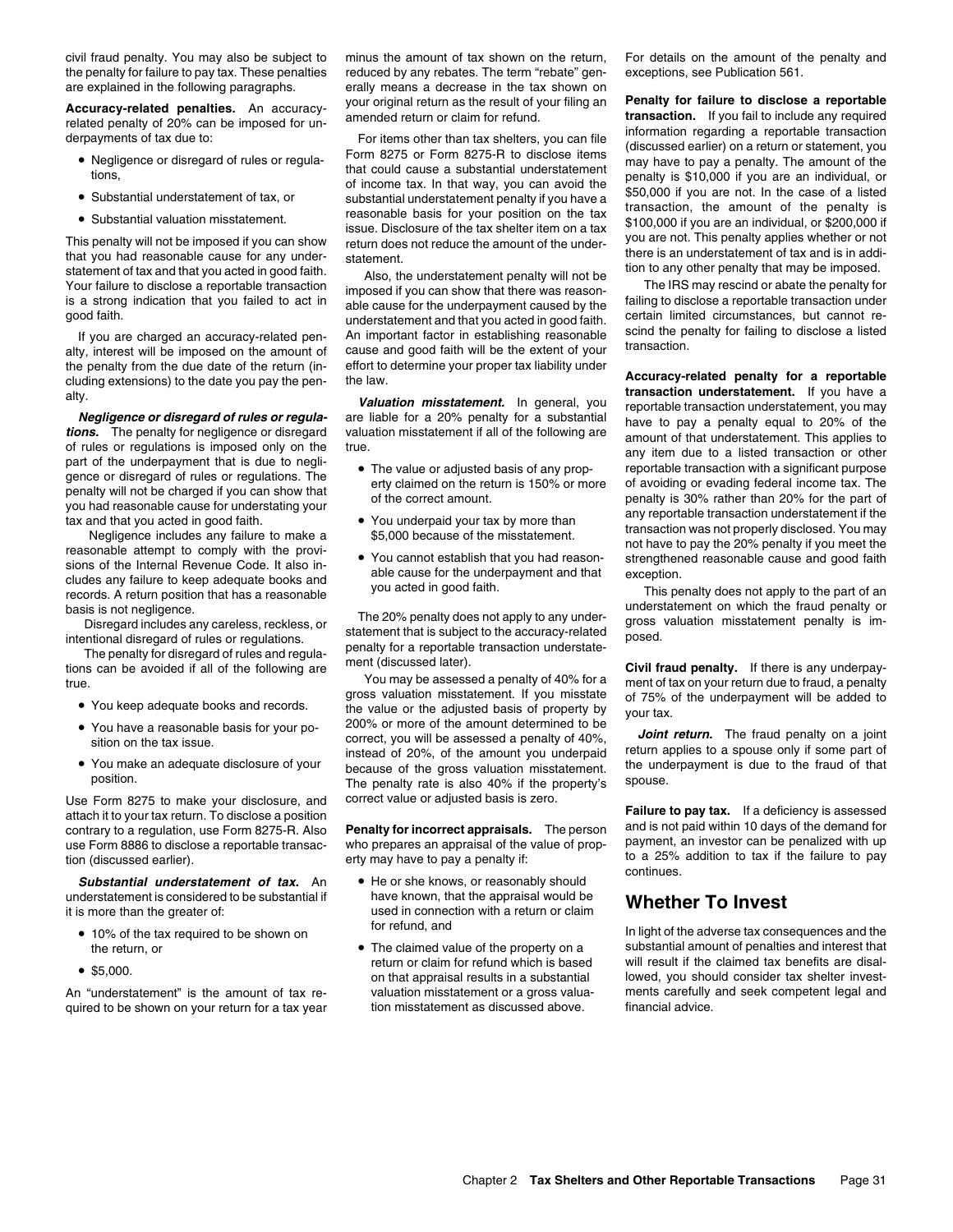- Limits on Deductions,
- 
- Bond Premium Amortization,
- 
- 
- How To Report Investment Expenses.

- 
- 
- 

- 
- 

- The at-risk rules,
- 
- The limit on investment interest, or
- 

**At-risk rules.** Special at-risk rules apply to • Expenses (other than interest) that are most income-producing activities. These rules clearly and directly allocable to your port-<br>limit the amount of loss you can deduct to the folio income, or amount you risk losing in the activity. Generally,<br>
this is the emount of each and the editorial beging **•** Interest expense properly allocable to this is the amount of cash and the adjusted basis portfolio income.<br>The property you contribute to the activity. It also portfolio income. **Investment** includes money you borrow for use in the activity However, this interest and other expenses may if you are personally liable for repayment or if be subject to other limits. These limits are exyou use property not used in the activity as plained in the rest of this chapter.<br>
Security for the loan. For more information, see **Additional information.** For more information<br>
Publication 925.<br>
Publication 925.

**Terms you may need to know Passive activity losses and credits.** The and losses from passive activities, see Publica-<br>(see Glossary): **All and Start Activity** amount of losses and tax credits you can claim tion 925. amount of the passive activities is limited. Generally, you can claim tion 925.<br>At-risk rules exam claim tion 925. The same allowed to deduct passive activity losses are allowed to deduct passive activity losses Passive activity<br>
Portfolio income<br> **Portfolio income**<br> **Portfolio income**<br> **Portfolio income**<br> **Also, you can use credits from passive**<br> **Interest Expenses** passive activities. There are exceptions for cer- This section discusses interest expenses you tain activities, such as rental real estate activi- may be able to deduct as an investor.<br>ties. For information on business inte

This chapter discusses: **Chapter discusses: chapter 4 of Publication 535.**<br>ally is any activity involving the conduct of any **Property Chapter 4 of Publication 535.** ally is any activity involving the conduct of any you cannot deduct personal interest ex-<br>trade or business in which you do not materially penses other than qualified home mortgage intrade or business in which you do not materially penses other than qualified home mortgage in-<br>participate and any rental activity. However, if sterest, as explained in Publication 936, Home **Interest Expenses, participate and any rental activity.** However, if terest, as explained in Publication 936, Home • production  $\frac{1}{2}$  are involved in renting real estate, the active Mortgage Interest Deduction, and you are involved in renting real estate, the activ- Mortgage Interest Deduction, and interest on<br>ity is not a passive activity if both of the following certain student loans, as explained in Publicaity is not a passive activity if both of the following in Certain student loans, as explained in Publica- ition 970, Tax Benefits for Education. ● Expenses of Producing Income, are true. And the expenses of Producing Income, and the expenses of Producing Income,

- Nondeductible Expenses, and  $\bullet$  More than one-half of the personal serv-• Nondeductible Expenses, and **Investment Interest** in all investment Interest in all **i**ces you perform during the year in all
	-

<p>■ 925 <b>Passive</b> Activity and At-Risk Rules</p>\n<p>■ 925 <b>Passive</b> Activity and At-Risk Rules</p>\n<p>■ 926 <b>Classive</b> Activity and At-Risk Rules</p>\n<p>■ 927 <b>Classive</b> Activity that involves the conduct of a trade<br/>opendents</p>\n<p>1928 <b>Classive</b> Activity that involves the conduct of a trade<br/>equified home mortgage interest or any interest<br/>the ratio account in computing income or loss<br/>from a passive activity.</p>\n<p>1929 <b>Classive</b> University</p>\n<p>1920 <b>Classive</b> network, and <b>Classive</b> networks, is conducted in anticipation of start-<br/>the one mortgage interest or any

tinuous, and substantial basis in the operations

Volume these publications and forms.<br> **Example the conductions**<br>
That is the distriction of the than an interest in a passive<br>
Conductions of the the set income from passive activities.<br>
Your deductions for investment expe The attack rules of a trade or business. It also your share of investment interest from a partner-<br>includes gains or losses (not derived in the ordi-<br>ship, S corporation, estate, or trust with your includes gains or losses (not derived in the ordi-<br>other investment interest.<br>
nary course of a trade or business) from the sale of the investment interest. nary course of a trade or business) from the sale or trade of property (other than an interest in a passive activity) producing portfolio income or •

of Producing Income. tion of your passive activity income or loss: the use of property that secures the debt.

- 
- 

**Topics Topics The Example See The Constant of the S.** For information on business interest, see **For information** on business interest, see **Possive activity** A passive activity coper **Chapter 4 of Publication 535**.

• How To Report Investment Expenses. trades or businesses are performed in real if you borrow money to buy property you hold for<br>property trades or businesses in which investment, the interest you pay is investment<br>you mat You may want to see: • • You perform more than 750 hours of serv-<br>ices during the year in real property trades you cannot deduct interest you incurred to proices during the year in real property trades you cannot deduct interest you incurred to pro-<br>or businesses in which you materially par-<br>quoe tax-exempt in-**Publication**<br>or businesses in which you materially par-<br>come under Nondeductible Expenses, later. Nor<br>come under Nondeductible Expenses, later. Nor come under Nondeductible Expenses, later. Nor ticipate. ❏ **<sup>535</sup>** Business Expenses can you deduct interest expenses on straddles,

it does not include rental activities or certain<br>Schedule A (Form 1040) Itemized as incidental to holding prop-<br>Deductions erty for investment. erty for investment. ext, dividends, annuities, or royalties not derived ❏ **<sup>4952</sup>** Investment Interest Expense You are considered to materially participate in in the ordinary course of a trade or business. It an activity if you are involved on a regular, con- also includes property that produces gain or loss<br>tinuous, and substantial basis in the operations (not derived in the ordinary course of a trade or See chapter 5 for information about getting of the activity.<br>
these publications and forms.

• The 2% limit on certain miscellaneous held for investment. This includes capital gain<br>
temized deductions.<br>
The at-risk rules and passive activity rules are distributions from mutual funds (and other regu-<br>
The at-risk r explained later in this chapter under Expenses *Expenses.* Do not include in the computa- ment interest. The allocation is not affected by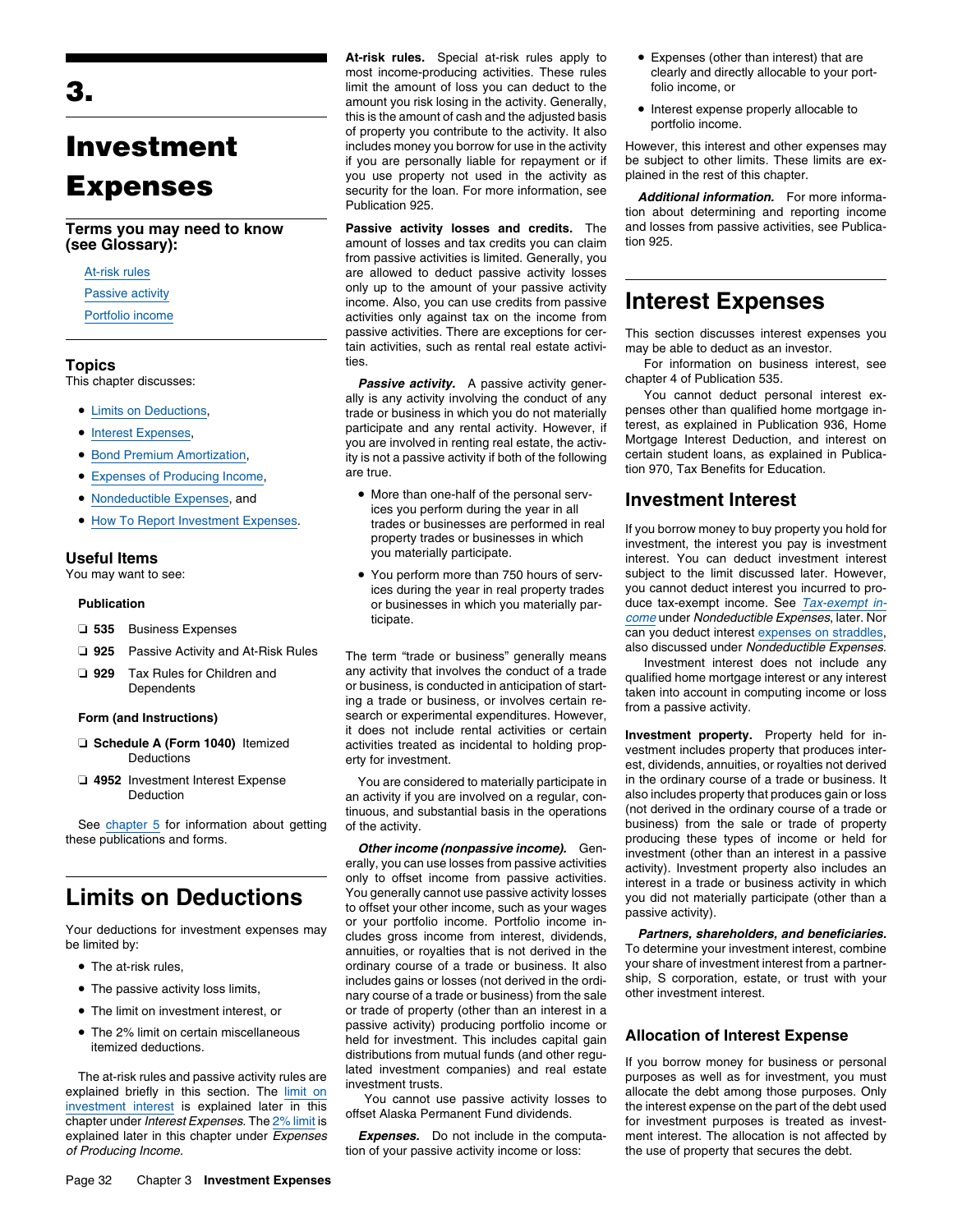\$8,000 to buy stock. You use the other \$2,000 to reasonable method. and allowed to deduct in earlier years because of the buy items for your home. Since 80% of the debt<br>is used for and allocated to investment pur-<br>**Additional allocation rules.** For more inforis used for, and allocated to, investment pur-**Additional allocation rules.** For more infor-<br>noses 80% of the interest on that debt is invest-<br>mation about allocating interest expense, see

ceive debt proceeds in cash, the proceeds are

If you use the cash method of accounting, you<br>Debt proceeds deposited in account. If you must pay the interest before you can deduct it. Net interest income. This is the interest<br>deposit debt proceeds in an account, that d deposit debt proceeds in an account, that de-<br>posit is treated as investment property, regard-<br>less of whether the account bears interest. But, if<br>vou can deduct interest over the period it ac-<br>less of whether the account other purpose, you must reallocate the debt to lated party under When To Report Investment determine the amount considered to be for in- $\overline{Express}$ , later in this chapter.<br>vestment purposes.

**Example 2.** Assume in Example 1 that you tember 3, 2009, payable in 90 days at 12% rules discussed in chapter 1 under *Discount on* borrowed the money on March 1 and immedi-<br>hterest. On December 2, 2009, you paid this Sho borrowed the money on March 1 and immedi-<br>ately bought the stock for \$8,000. You did not with a new note for \$1,030, due on March 2. amount you can deduct for interest expense you ately bought the stock for \$8,000. You did not with a new note for \$1,030, due on March 2, amount you can deduct for interest expense you<br>buy the household items until June 1. You had 2010, If you use the cash method of ac buy the household items until June 1. You had 2010. If you use the cash method of accounting, paid or accrued during the year deposited the \$2,000 in the bank. You had no<br>deposited the \$2,000 in the bank. You had no you ca deposited the \$2,000 in the bank. You had no you cannot deduct any part of the \$30 interest other transactions on the bank account until on your return for 2009 because you did not other transactions on the bank account until on your return for 2009 because you did not The interest is deductible only to the extent it<br>June. You did not sell the stock and you made actually pay it. If you use an accrual no principal payments on the debt. You paid<br>interest from another account. The \$8,000 is the loans through December 31, 2009, on your<br>treated as being used for an investment pur-<br>return for 2009 pose. The \$2,000 is treated as being used for an<br>investment purpose for the 3-month period. Interest paid in advance. Generally, if you bligation for the vear that is not included pose. The \$2,000 is treated as being used for an<br>investment purpose for the 3-month period. Interest paid in advance. Generally, if you<br>Wour total interest expense for 3 months on this pay interest in advance for a period

Payments on debt may require new alloca-<br> **Payments on debt may require new alloca-**<br> **Dorrowed for personal reasons. the value of the School of the Conduction**<br>**tion.** As you repay a debt used for more than **Limit on interest deduction for market dis-**

sonal purposes. The debt balance is now allo-<br>
cated as \$8,000 for investment purposes, and<br>
cated as \$8,000 for investment purposes, and<br>
cated as \$8,000 for investment purposes, and<br>
cated as \$8,000 for investment purpos cated as \$8,000 for investment purposes, and gross income for the bond for the year, interest to the next tax year even if it is more than<br>
\$1,500 for personal purposes. Until the next plus<br>
reallocation is necessary, 84%

**Pass-through entities.** If you use borrowed<br>funds to buy an interest in a partnership or S<br>corporation, then the interest on those funds under *Market Discount Bonds*. Determine the amount of your net investment<br>corporati must be allocated based on the assets of the *Interest not deducted due to limit.* In the penses (other than interest expense) from your entity. If you contribute to the capital of the year you dispose of the bond, you can deduct investment income.

**Example 1.** You borrow \$10,000 and use entity, you can make the allocation using any the amount of any interest expense you were not

exception, see *Unpaid expenses owed to re-* expense paid or accrued during the year to expense or carry the bond.

**Amounts paid within 30 days.** If you re-<br>
cevive loan proceeds in cash or if the loan pro-<br>
ceeds are deposited in an account, you can treat<br>
ceeds are deposited in an account, you can treat<br>
margin accounts to buy taxabl

# Figure 1. The amount of the market district count bonds. The amount you can deduct for **Controllar count bonds**. The amount you can deduct for **Controllar count bonds**. The amount you can deduct for **Controllar** on the set

- 
- 

by a choosing to deduct disallowed interest<br>poses, 80% of the interest on that debt is investigated interest.<br>ment interest. The other 20% is nondeductible chapter 4 of Publication 535.<br>personal interest.<br>personal interest **Debt proceeds received in cash.** If you re- **When To Deduct** the bond, up to your net interest income from the ceive debt proceeds in cash, the proceeds are **Investment Interest the sect of the disallowed** bond during t generally not treated as investment property.<br>If you use the cash method of accounting, you you dispose of the bond.

**Limit on interest deduction for short-term**<br>**obligations.** If the current income inclusion **Example.** You borrowed \$1,000 on Sep- **obligations.** If the current income inclusion mber 3, 2009, pavable in 90 days at 12% rules discussed in chapter 1 under *Discount on* 

- 
- 

personal purposes.<br>
year.<br>
and OID for short-term obligations is discussed<br>
and OID for short-term obligations is discussed

you can treat the payment as made on the date interest for your account, or sells securities held vided in the earlier discussion under *Limit on*<br>you received the cash instead of the date you for you or received from you.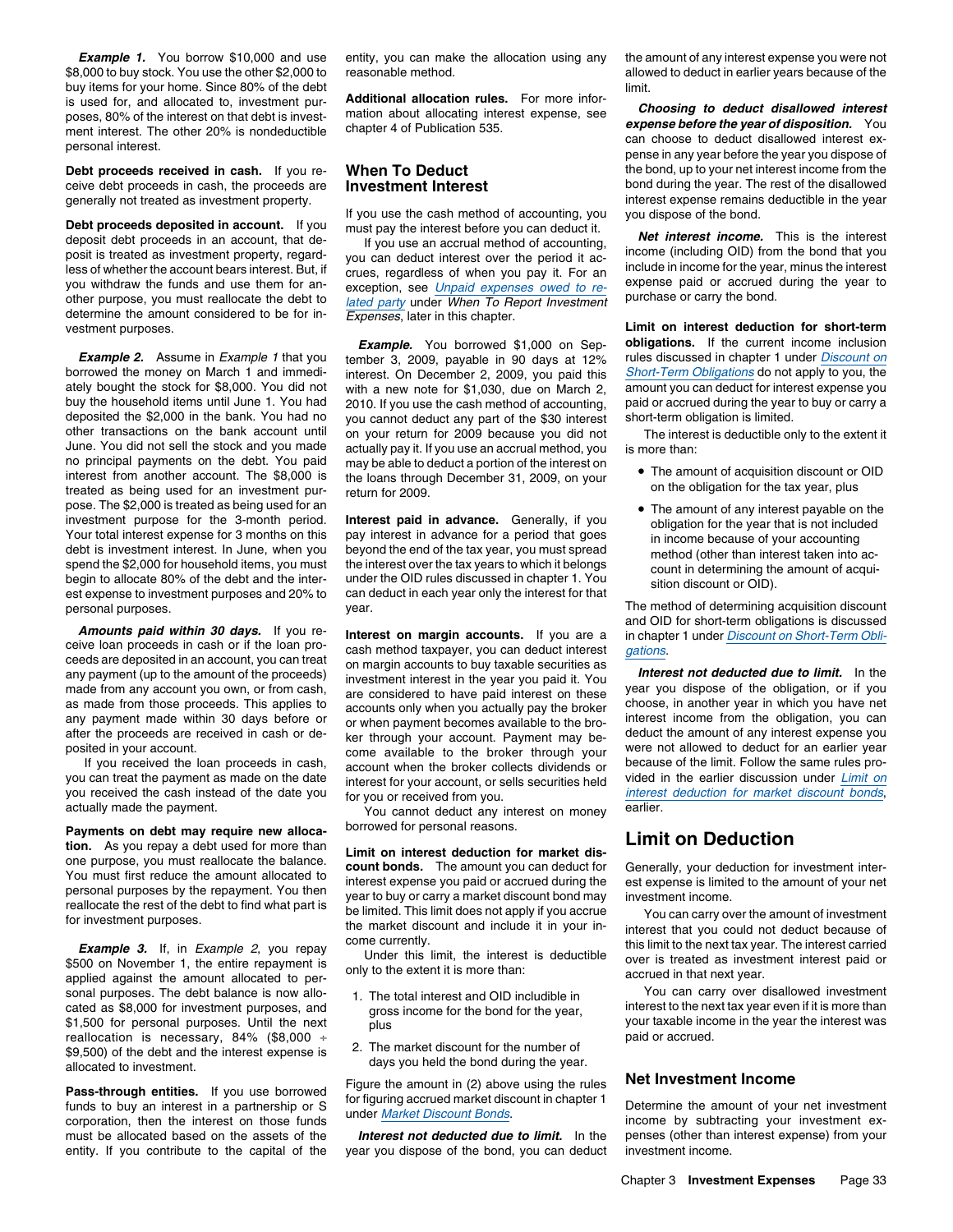your gross income from property held for invest-<br>ment (such as interest, dividends, annuities, and the amount of your child's income that you can also has income from the partnership of \$2,000. ment (such as interest, dividends, annuities, and the amount of your child's income that you can also has income from the partnership of \$2,000.<br>
royalties). Investment income does not include consider your investment inco

Investment income generally does not include qualified dividends, discussed in chapter 1. 12. However, you can choose to include all or part of Net indian both rolled in a tax-<br>vour qualified dividends in investment income. **Example.** Your 10-year-old child has tax-

vestment income generally does not include net capital gain from disposing of investment prop-<br>
\$4,100 − (\$4,100 × (\$2,000 ÷ \$6,000)) **Form 4952** erty (including capital gain distributions from mutual funds). However, you can choose to include You include the result, \$2,733, on Form 4952, Use Form 4952, Investment Interest Expense<br>all or part of your net capital gain in investment line 4a. all or part of your net capital gain in investment line 4a. Deduction, to figure your deduction, to figure income.



**Investment income of child reported on par-** expense) directly connected with the production 1040).<br> **ent's return**. Investment income includes the of investment income. Investment expenses **ent's return.** Investment income includes the of investment income. Investment expenses<br>
part of your child's interest and dividend income that are included as a miscellaneous itemized<br>
that you choose to report on your The investment expenses included on income is \$12,020 (\$13,000 total investment expenses).<br>est and Dividends. Include it on line 4a of Form Schedule A (Form 1040), line 23, or Jane's Form 4952 is illustrated, later. Her<br>4

**Example.** Your 8-year-old son has interest<br>income of \$2,200, which you choose to report on<br>your own return. You enter \$2,200 on Form discussion of the 2% limit.<br>8814. lines 1a and 4, and \$300 on lines 6 and<br>8814. lines 1a

dends, that part (which is reported on Form expense). See Publication 925 for information<br>1040, line 9b) generally does not count as in-<br>vestment income. However, you can choose to<br>include all or part of it in investment i

amount on Form 8814, line 12 (or, if applicable, ered a passive activity.<br>
the reduced amount figured next under *Child's*<br> *Alaska Permanent Fund dividends*). dividends dividends dividends dividends dividends dividends di

royalties). Investment income does not include consider your investment income, start with the Ted figures his net investment income and<br>Alaska Permanent Fund dividends It also does amount on Form 8814, line 6. Multiply th **Choosing to include qualified dividends.** the total amount on Form 8814, line 4. Subtract the stract vestment income generally does not include the result from the amount on Form 8814, line

your qualified dividends in investment income. **Example.** Your 10-year-old child has tax-<br>You make this choice by completing Form able interest income of \$4,000 and Alaska Per-You make this choice by completing Form<br>4952, line 4g, according to its instructions.<br>4952, line 4g, according to its instructions.<br>196,800<br>1992 if you choose to include any amount of your<br>qualified dividends in investment

income.<br> **Child's capital gain distributions.** If part

Before making either choice, consider the reduced amount figured under Child's \$12,500 of investment interest expense. Her<br>the overall effect on your tax liability. Alaska Permanent Fund dividends, earlier). other investme

are your allowed deductions (other than interest ous itemized deductions on Schedule A (Form expense) directly connected with the production  $1040$ 

- 
- 

8814, lines 1a and 4, and \$300 on lines 6 and<br>12. Also enter \$300 on Form 1040, line 21. Your expenses that you used in computing income or **Exception to use of Form 4952.** You do not<br>investment income includes this \$300. **Child's qualified dividends.** If part of the determining your investment income or invested and the following tests.<br>
amount you report is your child's qualified dividence of the expenses (including investment interest ex

include all or part of it in investment income, as **Example.** Ted is a partner in a partnership qualified dividends.<br>explained under *Choosing to include qualified* that operates a business. However, he does not • You do n Your investment income also includes the ness. Ted's interest in the partnership is consid-<br>ount on Form 8814, line 12 (or, if applicable, ered a passive activity.

Alaska Permanent Fund dividends). dividends (other than qualified dividends) is fit you meet all of these tests, you can deduct<br>**Child's Alaska Permanent Fund dividends.** \$10,000. His investment expenses (other than all of

**Investment income.** This generally includes Alaska Permanent Fund dividends, that part 2% limit on miscellaneous itemized deductions.

| Total investment income \$10,000<br>Minus: Investment expenses (other |       |
|-----------------------------------------------------------------------|-------|
|                                                                       | 3.200 |
| Net investment income \$6,800                                         |       |
|                                                                       |       |

From the this choice by completing Form of the amount you report is instructions.<br>
You make this choice by completing Form of the amount of your child's capital spain distributions, that part (which is reported on income i the overall effect on your tax liability. Alaska Permanent Fund dividends, earlier).<br>Compare your tax if you make one or expense or expense or or the production of investment income total both of these choices with your tax if you do not. **Investment expenses.** Investment expenses \$980 after applying the 2% limit on miscellane-<br>are your allowed deductions (other than interest ours itemized deductions on Sch

• The amount on Schedule A, line 27. investment interest expense deduction is limited

- 
- 
-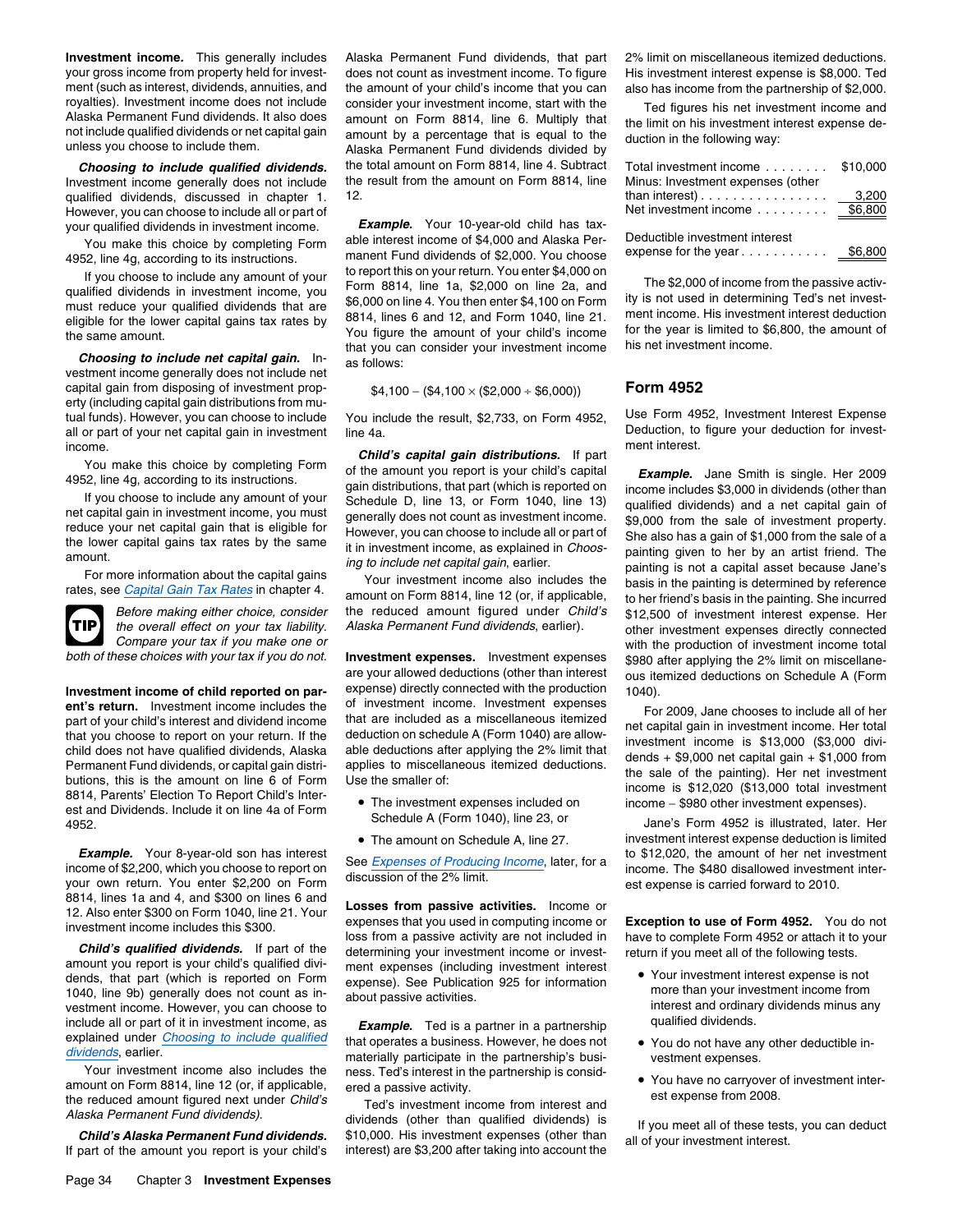Department of the Treasury Internal Revenue Service (99)

## Investment Interest Expense Deduction

OMB No. 1545-0191 **2009** Attachment

- **Attach to your tax return.**

Sequence No. **51** 

|          | Name(s) shown on return                                                                                                                                                                                            | Identifying number |             |
|----------|--------------------------------------------------------------------------------------------------------------------------------------------------------------------------------------------------------------------|--------------------|-------------|
|          | Jane Smith                                                                                                                                                                                                         |                    | 111-00-1111 |
| Part I   | <b>Total Investment Interest Expense</b>                                                                                                                                                                           |                    |             |
| 1        | Investment interest expense paid or accrued in 2009 (see instructions)                                                                                                                                             | 1.                 | 12,500      |
| 2        | Disallowed investment interest expense from 2008 Form 4952, line 7                                                                                                                                                 | $\mathbf{2}$       |             |
| З        | Total investment interest expense. Add lines 1 and 2.                                                                                                                                                              | 3                  | 12,500      |
| Part II  | <b>Net Investment Income</b>                                                                                                                                                                                       |                    |             |
| 4a       | Gross income from property held for investment (excluding any net<br>3,000<br>gain from the disposition of property held for investment).<br>4a                                                                    |                    |             |
| b        | Qualified dividends included on line 4a<br>4b                                                                                                                                                                      |                    |             |
| с        | Subtract line 4b from line 4a<br>the contract of the contract of the contract of the contract of the contract of the contract of the contract of                                                                   | 4c                 | 3,000       |
| d        | 10,000<br>4d<br>Net gain from the disposition of property held for investment                                                                                                                                      |                    |             |
| е        | Enter the smaller of line 4d or your net capital gain from the<br>9,000<br>disposition of property held for investment (see instructions)<br>4e                                                                    |                    |             |
|          | Subtract line 4e from line 4d<br>de la provincia de la provincia de la provincia de la provincia de la provincia de la provincia de la provincia                                                                   | 4f                 | 1,000       |
| g        | Enter the amount from lines 4b and 4e that you elect to include in investment income (see                                                                                                                          |                    |             |
|          |                                                                                                                                                                                                                    | 4g                 | 9,000       |
| h        |                                                                                                                                                                                                                    | 4h                 | 13,000      |
| 5        |                                                                                                                                                                                                                    | 5                  | 980         |
| 6        | Net investment income. Subtract line 5 from line 4h. If zero or less, enter -0-                                                                                                                                    | 6                  | 12,020      |
| Part III | <b>Investment Interest Expense Deduction</b>                                                                                                                                                                       |                    |             |
|          | Disallowed investment interest expense to be carried forward to 2010. Subtract line 6 from<br>$\lim_{x \to 0} 3$ . If zero or less, enter -0- $\lim_{x \to 0} 3$ . $\lim_{x \to 0} 3$ . If zero or less, enter -0- | 7                  | 480         |
| 8        | Investment interest expense deduction. Enter the smaller of line 3 or 6. See instructions.                                                                                                                         | 8                  | 12,020      |

income. However, each year you must reduce **Amortization Step 3: determine the bond premium for** your basis in the bond (and tax-exempt interest provided) and the **accrual period.** To do this, multiply your your basis in the bond (and tax-exempt interest

**Bond premium.** Bond premium is the amount<br>by which your basis in the bond right after you<br>get it is more than the total of all amounts pay-<br>get it is more than the total of all amounts pay-<br>able on the bond after you get

- 
- Bonds you got in a trade, and

• Bonds whose basis has to be determined **Bond Premium** using the basis of the person who trans- a percentage.

must amortize bond premium using a constant accrual period by your yield. Then subtract the<br>vield method on the basis of the bond's vield to result from the qualified stated interest for the

**Basis.** In general, your basis for figuring **Step 1: determine your yield.** Your yield is Indian amortization is the same as your the discount rate that, when used in figuring the bond premium amortization is the same as your the discount rate that, when used in figuring the **Example.** On February 1, 2008, you bought basis for figuring any loss on the sale of the **present value of all remaining paym** basis for figuring any loss on the sale of the present value of all remaining payments to be a taxable bond for \$110,000. The bond has a<br>bond. However, you may need to use a different made on the bond (including payments o bond. However, you may need to use a different made on the bond (including payments of quali-<br>basis for: fied stated interest), produces an amount equal maturity on February 1, 2015, making your prebasis for: fied stated interest), produces an amount equal maturity on February 1, 2015, making your preto your basis in the bond. Figure the yield as of mium \$10,000 (\$110,000 − \$100,000). The • Convertible bonds,<br>the date you got the bond. It must be constant bond pays qualified stated interest of \$10,000 the date you got the bond. It must be constant over the term of the bond and must be figured to on February 1 of each year. Your yield is

at least two decimal places when expressed as

ferred the bond to you. If you do not know the yield, consult your the yield, consult your the yield, consult your<br>See Regulations section 1.171-1(e). Them are likely to show the yield at the date of

If you pay a premium to buy a bond, the pre-<br>
mum is part of your basis in the bond, if the one of the the mainly for sale to customers in<br>
mum is part of you can choose to<br>
bond yields taxable interest, you can choose to<br>

otherwise reportable on Form 1040, line 8b) by For bonds issued after September 27, 1985, you adjusted acquisition price at the beginning of the the amortization for the year. must amortize bond premium using a constant ac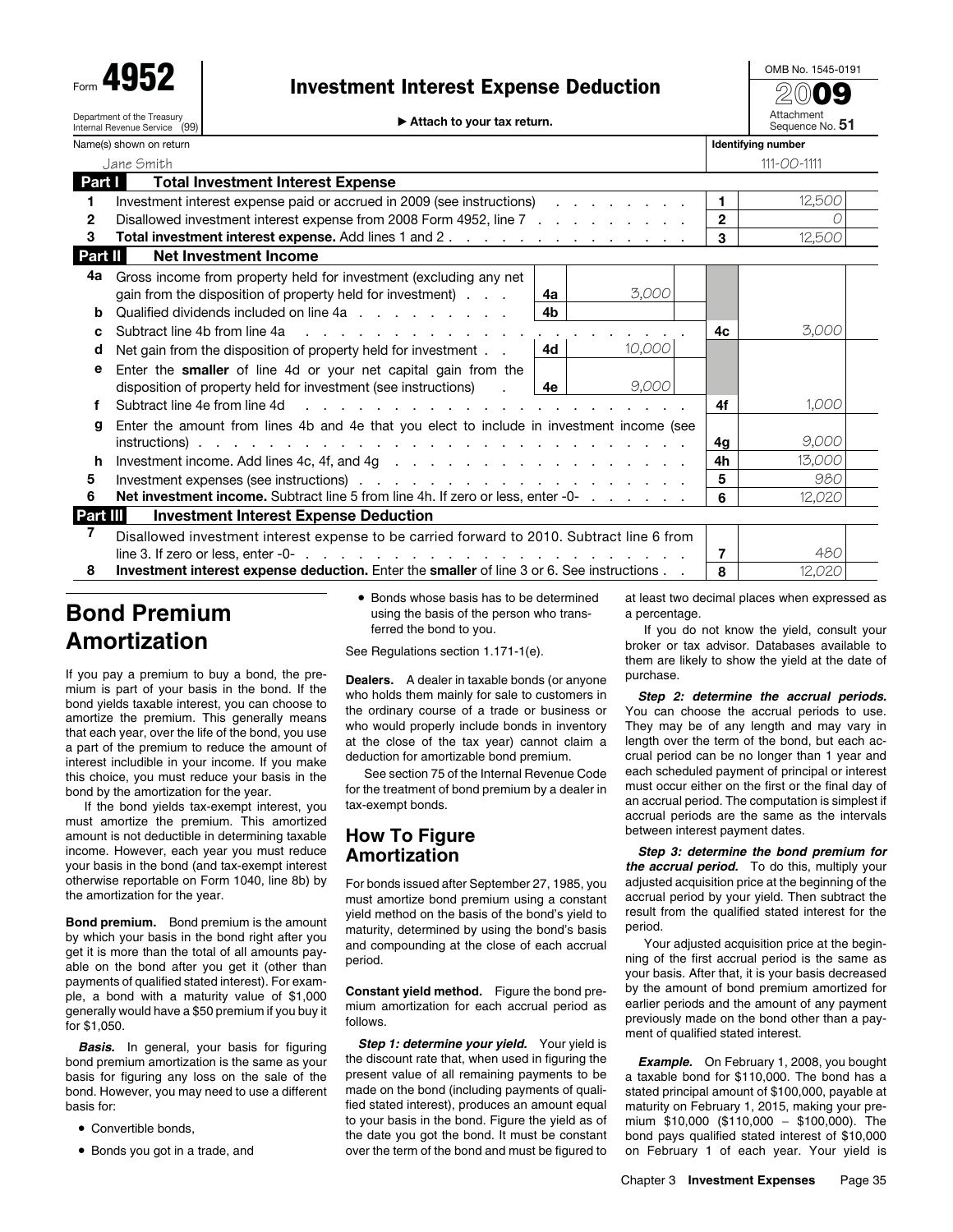8.07439% compounded annually. You choose **How To Report Attorney or accounting fees.** You can de-<br> **Amortization And Constitution** duct attorney or accounting fees that are necesto use annual accrual periods ending on Febru-<br>ary 1 of each year. To find your bond premium<br>amortization for the accrual period ending on Subtract the bond premium amortization from However, in some cases, attorney or acc amortization for the accrual period ending on<br>February 1, 2009, you multiply the adjusted ac-<br>quisition price at the beginning of the period<br>quisition price at the beginning of the period<br>Report the bond's interest on Sche

**Special rules.** For special rules that apply<br>to variable rate bonds, inflation-indexed bonds, **Bond premium amortization more than inter.** a number of publicly-owned corporations may

- 
- 

the same each month. Divide the number of the premium does not apply to bonds you ac- **Clerical help and office rent.** You can deduct months you held the bond during the year by the quired before 1988.<br>
number of months from the beginning of the tax<br> **Dends assumed before Ontaken 20, 1996** that you pay in connection with your investments number of months from the beginning of the tax<br>year (or, if later, the date of acquisition) to the<br>date of maturity or earlier call date. Then multiply<br>is a miscellaneous itemized deduction not sub-<br>cost of replacing missi date of maturity or earlier call date. Then multiply is a miscellaneous itemized deduction not sub-<br>the result by the bond premium (reduced by any ject to the 2%-of-adjusted-gross-income limit. place your taxable securitie the result by the bond premium (reduced by any ject to the 2%-of-adjusted-gross-income limit. place your taxable securities that are mislaid,<br>bond premium amortization claimed in earlier ponde acquired offer October 22, 19

of the bond. This method is explained in Reve-<br>nue Ruling 82-10, 1982-1 C.B. 46.<br>If you receive the reverses.

You choose to amortize the premium on taxable<br>bonds by reporting the amortization for the year<br>on your income tax return for the first tax year for<br>on your income tax return for the first tax year for<br>deductions on Schedul making this choice under section 171. See How and necessary expenses paid or incurred:<br>To Report Amortization, next.<br>To Report Amortization, next.<br>To Report Amortization, next.

it and for later tax years. It applies to all taxable come. bonds you own in the year you make the choice The expenses must be directly related to the **Fees to buy or sell.** You cannot deduct a and also to those you acquire in later years. income or income-producing property, and t

bond premium only with the written approval of<br>the IRS. To request approval, use Form 3115,<br>Application for Change in Accounting Method.<br>For more information on requesting approval, to certain other miscellaneous itemized

(\$110,000) by your yield. When you subtract the (Form 1040A or 1040), line 1. Several lines **Automatic investment service and dividend** above line 2, put a subtotal of all interest listed reinvestment plans. A bank may offer its est for the period (\$10,000), you find that your on line 1. Below this subtotal, print "ABP Adjust- checking account customers an automatic inbond premium amortization for the period is ment," and the amortization amount. Subtract vestment service so that, for a charge, each this amount from the subtotal, and enter the customer can choose to invest a part of the \$1,118.17. This amount from the subtotal, and enter the customer can choose to invest a part of the subtotal, and enter the customer can choose to invest a part of the subtotal, and enter the checking account each month in

to variable rate bonds, inflation-indexed bonds, **Bond premium amortization more than inter-** a number of publicly-owned corporations may<br>and bonds that provide for alternative payment est. If the amount of vour bond premi and bonds that provide for alternative payment est. If the amount of your bond premium amor-<br>Schedules or remote or incidental contingen-<br>itization for an accuration for the more than the local product of that service, cas schedules or remote or incidental contingen-<br>cies, see Regulations section 1.171-3. equalified stated interest for the period you can reinvested in more shares of stock, after the qualified stated interest for the period, you can reinvested in more shares of deducts a service charge. deduct the difference as a miscellaneous item-<br>ized deduction on Schedule A (Form 1040), line and A corporation in which you own stock also

September 28, 1985<br>
For these bonds, you can amortize bond pre-<br>
For these bonds, you can amortize bond pre-<br>
bond in prior accrual periods is more than your<br>
total bond premium deductions on the bond in<br>
total bond premiu

**Straight-line method.** Under this method, the **Pre-1998 election to amortize bond premium.** dends before the dividends are used to buy<br>amount of your bond premium amortization is premium before 1998, the above treatment o

bond premium amortization claimed in earlier<br>
years). This gives you your bond premium amor-<br>
tization for the year.<br>
tization for the year.<br>
tization for the year.<br>
tization for the year.<br>
tization for the year.<br>
tization

- 
- 

producing income, see How To Report Invest-<br>information about the treatment of these sale html. expenses, later. The ment Expenses, later. The expenses expenses.

ized deduction on Schedule A (Form 1040), line and a dividend reinvestment plan. This<br>may have a dividend reinvestment plan. This<br>Pertember 28. 1985

The straight-line method, and because of this limit can be carried forward to investment service. If you participate in a divi-<br>• The Revenue Ruling 82-10 method. the next accrual period. The next accrual period. The Reven service charge subtracted from your cash divi-<br>dends before the dividends are used to buy

**Expenses of Expenses of Expenses If** you receive the refund in the tax year you pay the amounts, you can deduct only the differ-**Choosing To Amortize ence between the expenses paid and the** <br>**Producing Income and the amount refunded**. If the refund is made in a later

agent to collect investment income, such as This choice is binding for the year you make • To manage property held for producing in-<br>nd for later tax years It applies to all taxable come.<br>come.

income or income-producing property, and the fee you pay to a broker to acquire investment income must be taxable to you. You can change your decision to amortize income must be taxable to you. The property, such as stocks or bonds. You must you must vertext of the property. See Basis or bonds. You must be used as to can compute the property.

2008-36. You can find Revenue Procedure For information on how to report expenses of Capital Gains and Losses, in chapter 4, for more 2008-52 at www.irs.gov/irb/2008-36\_IRB/ar09. producing income, see How To Report Invest-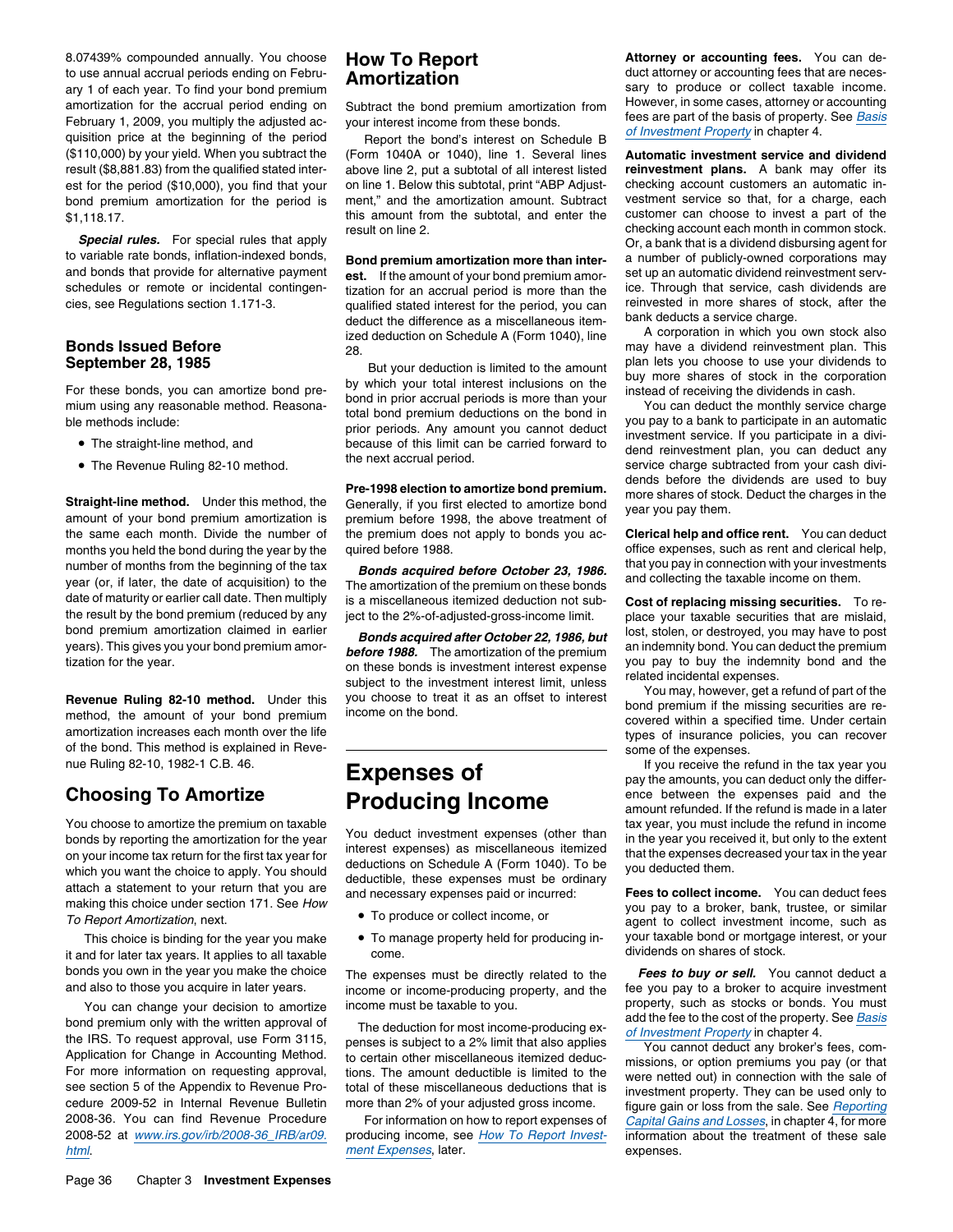shown on Schedule Q (Form 1066), lines 1b and<br>you deposit cash as collateral for the property<br>you pay for a safe deposit box if you use the box<br>to store taxable income-producing stocks,<br>bonds, or other investment-related p income under Nondeductible Expenses, later, to change. These funds do not pass investment<br>figure what part you can deduct. specifically expenses through to you. Instead, the dividend

deduct the state and local transfer taxes you pay investment expenses. Therefore, you cannot must attach a statement to your return showing<br>when you buy or sell securities. If you pay these deduct the expenses on your retu must treat them as part of the cost of the prop-<br>erty. If you pay these transfer taxes when you<br>sell securities, you must treat them as a reduc-<br>tion in the amount realized.

If you set up a revocable trust and have its<br>income distributed to you, you can deduct the<br>commission you pay the trustee for managing<br>the trust to the extent it is to produce or collect<br>the trust to the extent it is to pr ever, you cannot deduct any part of the commis- **Stockholders' meetings.** You cannot deduct

commissions for several years in advance, you ing is to get information that would be useful in amount of each expense item that is for each<br>must deduct a part of the commission each year. making further investments.<br>You c You cannot deduct the entire amount in the year<br>All rest ment-related seminar. You cannot de-

**Investment expenses from pass-through en-** nar, or similar meeting for investment purposes. (80% of \$500) of the expenses. You can deduct tities. If you hold an interest in a partnership, S single-premium life insurance e tities. If you hold an interest in a partnership, S<br>corporation, real estate mortgage investment<br>conduit (REMIC), or a nonpublicly offered regu-<br>lated investment company (mutual fund), you<br>lated investment company (mutual show your share of these expenses on your<br>Schedule K-1. A nonpublicly offered mutual fund<br>will indicate your share of these expenses in box<br>will indicate your share of these expenses in box<br>will indicate your share of thes

*in income.* Your share of the investment ex- borrowed increases in the cash value. • The straddle is a hedging transaction. penses of a REMIC or a nonpublicly offered<br>mutual fund, as described above, are consid-<br>ered to be indirect deductions through that<br>penses you incur to produce tax-exempt in-<br>penses in For information about straddles, incl licly offered mutual fund, you must include on *Short-sale expenses.* The rule disallowing rules discussed in Payments in lieu of dividends your return the full amount of ordinary dividends a deduction for interest expenses on tax-exempt under Short Sales in chapter 4.

**Investment counsel and advice.** You can or other distributions of stock, as shown in box securities applies to amounts you pay in condeduct fees you pay for counsel and advice 1a of Form 1099-DIV or an equivalent state- nection with personal property used in a short about investments that produce taxable income. ment. If you are a residual interest hold This includes amounts you pay for investment REMIC, you must report as ordinary income on collateral in connection with the short sale. Howadvisory services. Schedule E (Form 1040) the total amounts ever, it does not apply to the expenses you incur<br>shown on Schedule Q (Form 1066), lines 1b and if you deposit cash as collateral for the property

documents. If you also use the box to store **Publicly-offered mutual funds.** Pub- *Expenses for both tax-exempt and taxable* tax-exempt securities or personal items, you can licly-offered mutual funds, generally, are funds *income.* You may have expenses that are for<br>deduct only part of the rent. See Tax-exempt that are traded on an established deduct only part of the rent. See Tax-exempt that are traded on an established securities ex- both tax-exempt and taxable income. If you can-<br>income under Nondeductible Expenses, later, to change. These funds do not pass i figure what part you can deduct. expenses through to you. Instead, the dividend penses is for each type of income, you can State and local transfer taxes. You cannot 1099-DIV is already reduced by your share of tions based on facts and circumstances. You deduct the state and local transfer taxes you pay investment expenses. Therefore, you cann

sion that is for producing or collecting transportation and other expenses that you pay<br>tax-exempt income or for managing property to attend stockholders' meetings of companies<br>that produces tax-exempt income. In which you

5 of Form 1099-DIV, or on an equivalent state-<br>nearly interest on the loan that is collateralized by<br>metaclic term interest and carrying charges on<br>the amount of order interest and<br>calle the amount of the amount of order i

sale or amounts paid by others for the use of any

Trustee's commissions for revocable trust. **Nondeductible** of income is to the total income. If the expenses<br>
Trustee's commissions for revocable trust. **Nondeductible relate in part to capital gains and losses**, include

**Investment-related seminar.** You cannot de-<br>duct expenses for attending a convention, semi-<br>**Investment** expenses from pass-through en-<br>nar, or similar meeting for investment purposes. (80% of \$500) of the expenses. You c

- 
-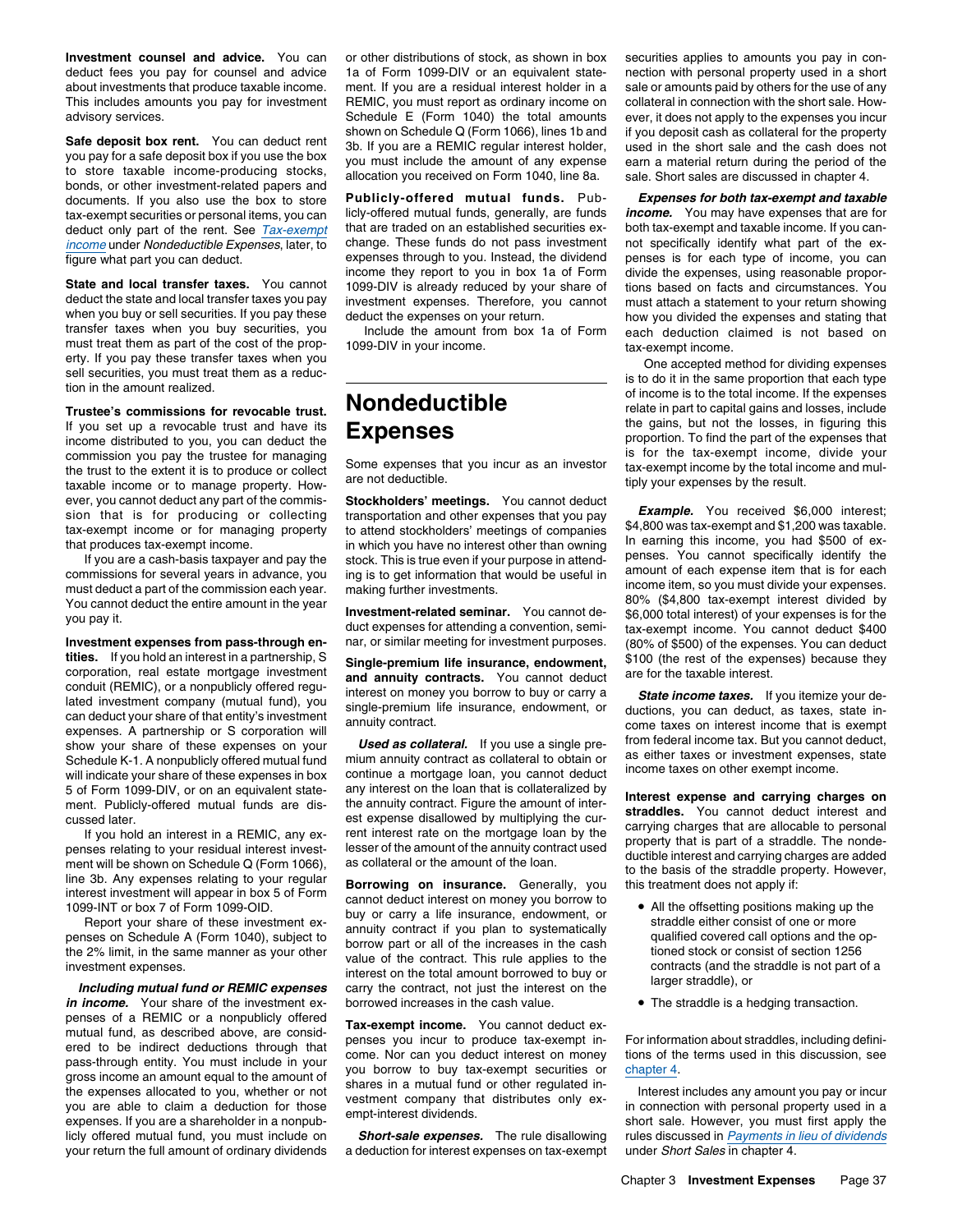bonds and short-term obligations that are part of amount to the basis of your straddle property. deduct your expenses when you incur a liability a straddle, you must first apply the rules dis-<br>a straddle, you must first ap a straddle, you must first apply the rules discussed under Limit on interest deduction for Also see When To Deduct Investment Intermarket discount bonds and Limit on interest enters and the state of the state of the state of the state of the state of the state of the state of the state of the state of the state of the state of the state of the state o

ductible amount of interest and carrying charges on straddle property as follows. To deduct your investment expenses, you must the amount is includible in the gross income of

- 
- 
- -
	- **Struments in chapter 1, Even incomposit in chapter 1, When To Report**
	- c. The dividends includible in gross in- **Investment Expenses** come for the year from the personal
	- includible in gross income. you pay them.

To determine the interest on market discount *Basis adjustment.* Add the nondeductible If you use an accrual method, you generally

# deduction for short-term obligations (both under **How To Report** Unpaid expenses owed to related party. If Unterest Expenses, earlier).

itemize deductions on Schedule A (Form 1040). that person. The relationship, for purposes of<br>Enter your deductible investment interest ex- this rule, is determined as of the end of the tax<br>Person Schedule A line 14 Include a. Interest on indebtedness incurred or<br>
continued to buy or carry the personal<br>
b. All other amounts (including charges to<br>
b. All other amounts (including charges to<br>
in chapter 4 for information on these expenses.)<br>
b.

a. Interest (including OID) includible in 23. (If necessary, you can show the required tions to shareholders.<br>gross income for the year on the per-<br>information on an attached statement.) The postponement of deductions for

property, and If you use the cash method to report income and d. Any payment on a loan of the personal expenses, you generally deduct your expenses, property for use in a short sale that is except for certain prepaid interest, in the year

**Nondeductible amount.** Figure the nonde- **Investment Expenses** interest and other expenses owed to a related actible amount of interest and carrying charges **Investment Expenses** cash-basis person until payment is made an

personal property.<br>ment expenses (other than interest expenses) Transactions It also applies to accruals by partment expenses (other than interest expenses) Transactions. It also applies to accruals by part-<br>on Schedule A, line 23. List the type and amount Therships to partners, partners to partnerships. 2. Subtract from the amount in (1): on Schedule A, line 23. List the type and amount nerships to partners, partners to partnerships, of each expense on the dotted lines next to line shareholders to S corporations, and S corpora-

gross income for the year on the per-<br>sonal property,<br>b. Any income from the personal property<br>b. Any income from the personal property<br>b. Any income from the personal property<br>treated as ordinary income on the dis-<br>positi gations or as ordinary income under the low-market interest rates or to certain payments<br>market discount and short-term bond comes and contract the low-market interest rates or to certain payments for the use of property and services when the provisions — see *Discount on Debt In-*<br>
provisions — see *Discount on Debt In-*<br> **Struments in chapter 1. When To Report** odically in income, even if a payment has not been made.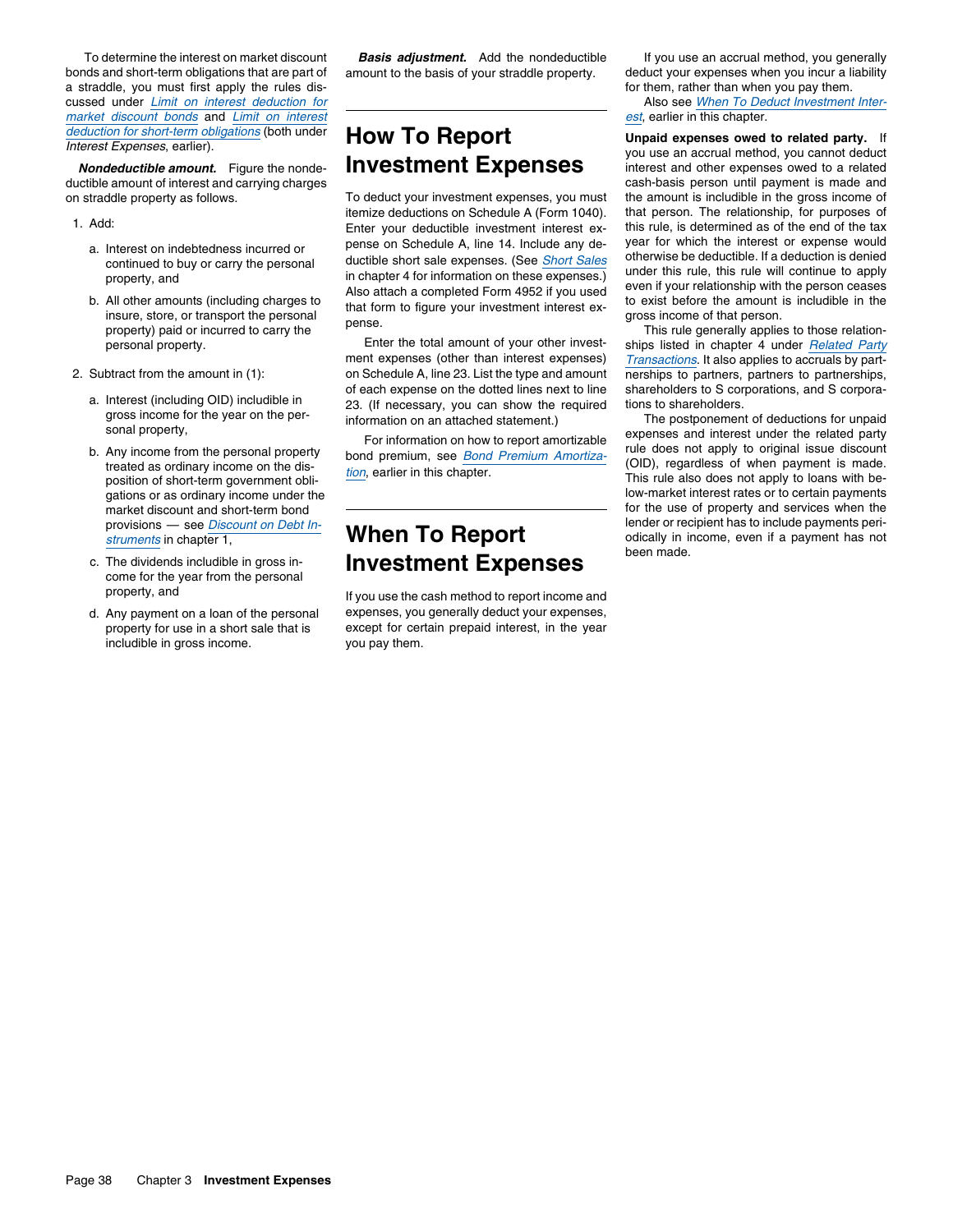# **Investment** • How to report your gain or loss. • • The redemption is not essentially

This chapter explains the tax treatment of sales  $\Box$  551 Basis of Assets stock of the corporation owned by the and trades of investment property.  $\Box$  564 Mutual Fund Distributions shareholder, or and trades of investment property. ❏ **<sup>564</sup>** Mutual Fund Distributions shareholder, or

Investment property. This is property that **Form (and Instructions)** The redemption is a distribution in partial<br>produces investment income. Examples include  $\Box$  Schedule D (Form 1040) Capital Gains<br>stocks, bonds, and Tre

**Form 1099-B.** If you sold property such as  $\overline{a}$  **assive** Activity Loss Limitations stocks, bonds, or certain commodities through a<br>broker during the year, you should receive, for broker during the year, you should rec

see <u>Form 1099-B transactions</u> under Reporting **Terms you may need to know** allocate his or her basis in the surrendered **(see Glossary):** Capital Gains and Losses, later.

**Nominees.** If someone receives gross pro-<br>
Ceeds as a nominee for you, that person will give<br>
you a Form 1099-B, which will show gross pro-<br>
Ceeds received on your behalf.<br>
Ceeds received on your behalf.<br>
Marked to market

fers of property are discussed in other IRS publi-<br>
Short sale insurance companies issuing annuities. cations. These include:

- Sale of your main home, discussed in
- Installment sales, covered in Publication
- Various types of transactions involving
- 
- Disposition of an interest in a passive ac-

- 
- Basis,
- Adjusted basis,
- Figuring gain or loss,
- 
- Capital gains and losses, and
- 

You may want to see:

- 
- 

- 
- 
- 
- 

537, Installment Sales, A sale is generally a transfer of property for gain or deductible loss results from the transfer. money or a mortgage, note, or other promise to

Disposition of an interest in a passive ac-<br>tivity, discussed in Publication 925, Pas-<br>rate transactions. But see Like-Kind Exchanges debt instrument. See Redemption or retirement tivity, discussed in Publication 925, Pas- rate transactions. But see Like-Kind Exchanges sive Activity and At-Risk Rules.<br>under Nontaxable Trades. alter. under Nontaxable Trades, later. of bonds, earlier.

**Topics Redemption of stock.** A redemption of stock This chapter discusses: is treated as a sale or trade and is subject to the<br>capital gain or loss provisions unless the recapital gain or loss provisions unless the re- **4.** • What a sale or trade is, demption is a dividend or other distribution on stock.

*Dividend versus sale or trade.* Whether a **Sales and ·** Adjusted basis, **inclusion is treated as a sale**, trade, dividend, or other distribution depends on the circum-<br>stances in each case. Both direct and indirect **Trades of** • Nontaxable trades, stances in each case. Both direct and indirect **of Trades** of stock will be considered. The redemption is treated as a sale or trade of stock if:

- equivalent to a dividend see Dividends **Property** Useful Items and Other Corporate Distributions in chap-<br> **Property** Useful Items
	- There is a substantially disproportionate
- **Introduction**<br> **Publication**<br> **Publication**<br> **Publication**<br> **Publication**<br> **Publication**<br> **Publication**<br> **Publication**<br> **Publication**<br> **Publication**<br> **Publication**<br> **Publication**<br> **Publication**<br> **Publication**<br> **Publicatio** 
	- The redemption is a distribution in partial

❏ demption or retirement of bonds or notes at their vestment property. **<sup>6781</sup>** Gains and Losses From Section maturity generally is treated as a sale or trade.<br>See Stocks, stock rights, and bonds and Dis-

next year. It will show the gross proceeds from **the same of stock.** A surrender of stock by a surrender of stock<br>the sale. The IRS will also get a copy of Form **What Is a** dominant shareholder who retains ownership of the Use Form 1099-B (or an equivalent state-<br>
ment received from your broker) to complete<br> **Sale Or Trade?** is treated as a contribution to capital rather than<br>
as an immediate loss deductible from taxable as an immediate loss deductible from taxable Schedule D of Form 1040. For more information,  $\overline{Terms}$  you may need to know income. The surrendering shareholder must re-<br>see Form 1099-B transactions under Reporting  $\overline{Terms}$  you may need to know allocate his or her b

If you receive Form 1099-B that includes  $\frac{\text{Nonequiv}}{\text{Nonequiv}}$  will make guaranteed annual payments to you gross proceeds belonging to another person, gross proceeds belonging to another person,<br>
see Nominees later under *Reporting Capital* Discussies Options dealer exact the annuity is more than your basis in the prop-<br>
Gains and Losses for more information. Regulated f erty traded, you have a taxable gain in the year Other property transactions. Certain trans-<br>
For Section 1256 contract **Contract annuity according to factors used by commercial**<br>
fers of property are discussed in other IRS publi-<br>
Short sale<br>
Short sale<br>
Short sale<br> **Sh** 

**Transfer by inheritance.** The transfer of Sale of your main home, discussed in This section explains what is a sale or trade. It property of a decedent to the executor or admin-<br>Publication 523, Selling Your Home, also explains certain transactions and events istr t are treated as sales or trades.<br>A sale is generally a transfer of property for argain or deductible loss results from the transfer.

Various types of transactions involving pay money.<br> **A** trade is a transfer of property for other **tions.** The cancellation, lapse, expiration, or business property, discussed in Publica- A trade is a transfer of property for other **tions.** The cancellation, lapse, expiration, or tion 544, Sales and Other Dispositions of property or services, and may be taxed in the other termination of a right or obligation (other<br>Assets,<br>Transfers of property at death, covered in<br>Displacion FCO Curricum Expection • Transfers of property at death, covered in<br>Publication 559, Survivors, Executors, and<br>Administrators, and is not a trade when you voluntarily sell property and a capital asset if you acquired it) is treated as a<br>Administ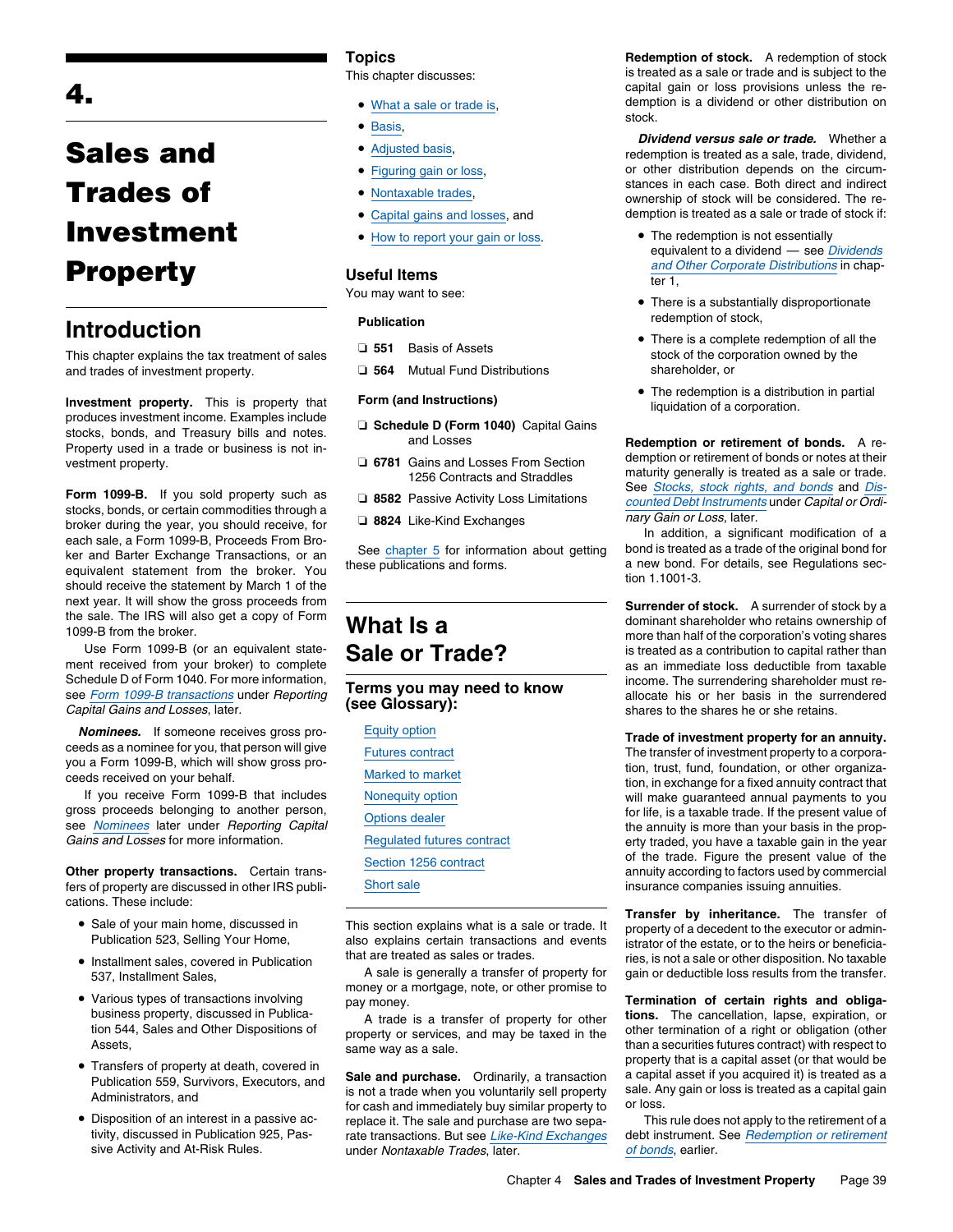Stocks, stock rights, and bonds (other than tially identical property, and the samount, those held for sale by a securities dealer) that <br>became completely worthless during the tax deliver the same or substantially identical Find the same completely worthless during the tax<br>
b. The interest payments (or other similar<br>
year are treated as though they were sold on the<br>
last day of the tax year. This affects whether<br>
your capital loss is long-ter

that you abandon after March 12, 2008. To abandon a security, you must permanently sur- principal contract, or a futures or forward issuer (or any related person). render and relinquish all rights in the security contract). and receive no consideration in exchange for it.<br>All the facts and circumstances determine You are also treated as having made a con-scribed in (2). All the facts and circumstances determine whether the transaction is properly character-<br>structive sale of an appreciated financial posiized as an abandonment or other type of trans-<br>action, such as an actual sale or exchange, transaction described above with a view toward For the constructive sale rules, an interest in an action, such as an actual sale or exchange, transaction described above with a view toward For the constructive sale rules, an interest in an

payments on a negotiable promissory note that party described under *Related Party Transac*-<br>vou issued for stock that became worthless, you *tions*, later in this chapter. The party of the definition of an appreciated fin you issued for stock that became worthless, you tions, later in this chapter. This connected for the definition of an appreciation of an appreciation of an appreciate financial financial financial financial financial finan

ties on Schedule D (Form 1040), line 1 or line 8, curity if it settles within 1 year of the date you cial position, as long as you continue to hold the whichever applies. In columns (c) and (d), enter enter into it. We wit whichever applies. In columns (c) and (d), enter enter into it. original position. However, if you hold another<br>"Worthless." Enter the amount of your loss in **Exception for certain closed transactions** appreciated financia "Worthless." Enter the amount of your loss in *Exception for certain closed transactions.* appreciated financial position and dispose of the

Filing a claim for refund. If you do not claim a<br>loss for a worthless security on your original<br>return for the year it becomes worthless, you can<br>return for the year it becomes worthless, you can<br>file a claim for a credit You must use Form 1040X, Amended U.S. Indi-<br>vidual Income Tax Return, to amend your return<br>throughout the 60-day period beginning on for the year the security became worthless. You the date you closed the transaction.<br>must file it within 7 years from the date your must file it within 7 years from the date your<br>
original return for that year had to be filed, or 2<br>
years from the date you paid the tax, whichever time during that 60-day period by holding<br>
is later. (Claims not due to w or bad debts generally must be filed within 3 If a closed transaction is reestablished in a of the tax year. years from the date a return is filed, or 2 years substantially similar position during the 60-day from the date the tax is paid, whichever is later.) period beginning on the date the first transaction For more information about filing a claim, see was closed, this exception still applies if the **Section 1256 Contract**

# **Constructive Sales** ing, (2) and (3) above are true.<br> **of Annreciated** This exception also applies to successive • Foreign currency contract,

fined later) in stock, a partnership interest, or **Appreciated financial position.** This is any **Regulated futures contract.** This is a con-<br>certain debt instruments. You must recognize interest in stock, a partnership in given to the different contract would result in a gain.<br>
Simulated that contract value on the date of the constructive<br>
sale. This gives you a new holding period for the<br>
position that begins on the date of the constructiv

- Worthless Securities **•** Enter into an offsetting notional principal a. The position unconditionally entitles the
	-
	- Worthless securities also include securities property (if the appreciated financial posi- c. The position is not convertible, either the result of the appreciated financial posi-<br>
	to the stock of the stock of the stock of

contribution to capital, dividend, or gift. avoiding the constructive sale treatment. For actively traded trust is treated as stock unless<br>If you are a cash basis taxpayer and make this purpose, a related person is any rel If you are a cash basis taxpayer and make this purpose, a related person is any related substantially all of the value of the property held<br>/ments on a negotiable promissory note that party described under *Related Party T* 

can deduct these payments as losses in the **Exception for nonmarketable securities.** position (explained in (2) above).<br>
years you actually make the payments. Do not You are not treated as having made a construc-<br>
deduct t **How to report loss.** Report worthless securi-<br>ties on Schedule D (Form 1040), line 1 or line 8, curity if it settles within 1 year of the date you cial position, as long as you continue to hold the

- 
- Fouried the appreciated infiancial position<br>throughout the 60-day period beginning on **Section 1256 Contracts**<br>**Marked to Market**
- 

Publication 556, Examination of Returns, Ap-<br>
peal Rights, and Claims for Refund. day after the end of your tax year in which the A section 1256 contract is any: first transaction was closed and, after that clos-<br>• Regulated futures contract,

**Solution Contract of Appreciated**<br>
This exception also applies to successive<br> **Financial Positions**<br> **Financial Positions**<br> **Financial Positions**<br>
position. For more information, see Revenue<br> **Pinancial Positions FITERITE POSITIONS** position. For more information, see Revenue<br>
You are treated as having made a constructive Ruling 2003-1 in Internal Revenue Bulletin<br>
sale when you enter into certain transactions and appreciated fina

- 
- 
- contract relating to the same or substan-<br>
tially identical property,<br>
amount,<br>  $\frac{1}{2}$  amount,
	-
	-
	-

Do not treat a transaction as a constructive sale original position before closing the transaction

- 
- 
- 
- 
- 

- 
- the gain recognized on the constructive sale. The constructive sale of a short sale of a short constructive sale of an appreciated fi-<br> **Constructive sale.** You are treated as having tion is accounted for under marked to m Enter into a short sale of the same or since or since the same or since of the same or since of the same or sion, any board of trade or exchange apsubstantially identical property, 2. Any position in a debt instrument if: proved by the Secretary of the Treasury,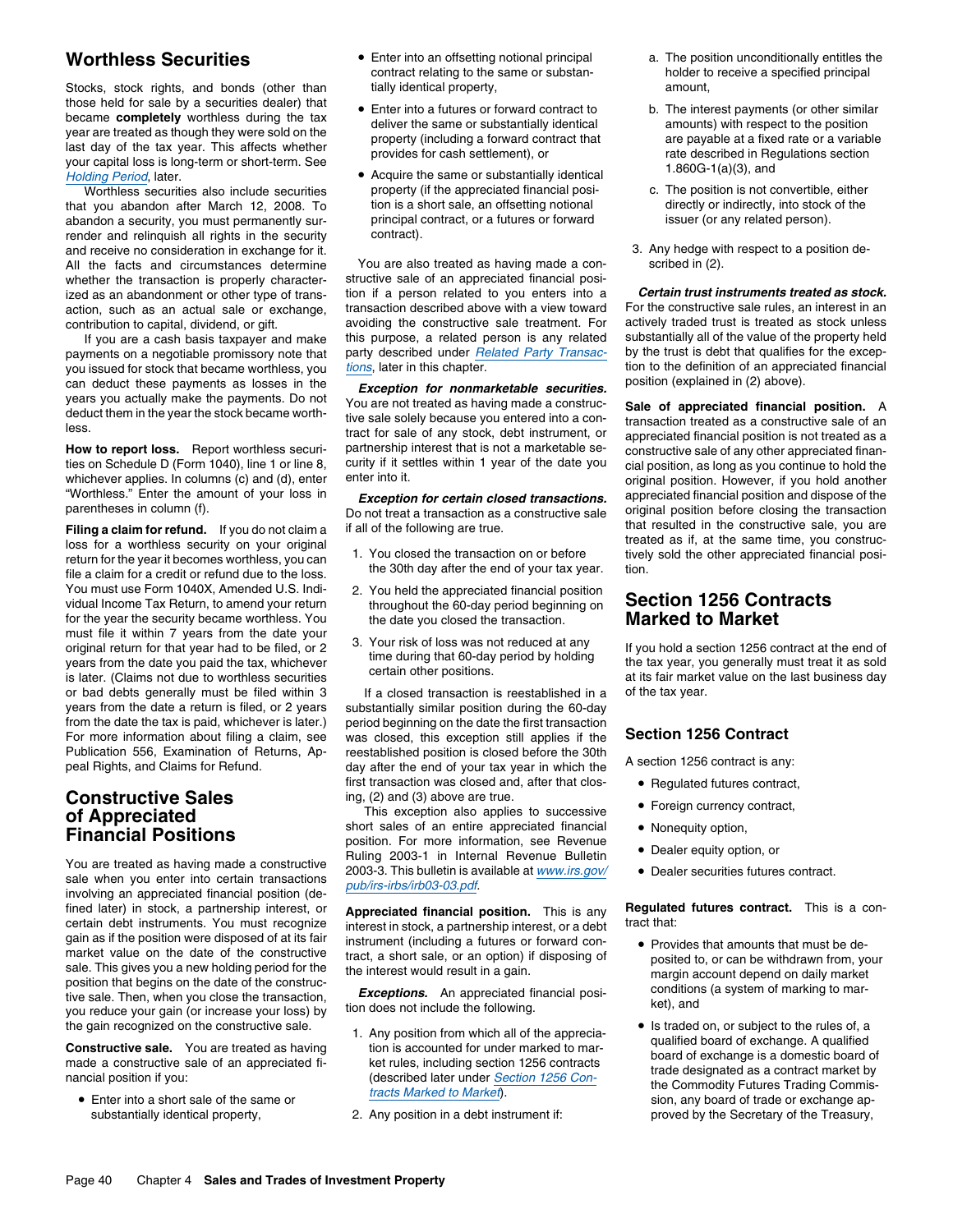- Requires delivery of a foreign currency • Requires delivery of a foreign currency<br>that has positions traded through regu-<br>lated futures contracts (or settlement of stocks only if the group is a narrow-based stock<br>which depends on the value of that type of index.
- 
- Is entered into at arm's length at a price

sidered to meet the definition of a foreign cur-<br>
e Is traded on a qualified board or exchange<br>
rency contract if the above three conditions are<br>
(as defined under *Regulated futures con-*<br>
vear first, and any unabsorbed l

Special rules apply to certain foreign currency transactions. These transactions may re-<br>
securities futures contract that is not a dealer<br>
securities futures contract is treated as de-<br>
sult in ordinary gain or loss treat

This rule does not apply to options estab-<br>lished before the SEC determines that the stock<br>index is broad based.<br>regulated futures contract for \$50,000. On De-<br>regulated futures contract for \$50,000. On De-

traded on, or subject to the rules of, a qualified tax year), the fair market value of the contract is the lesser of:<br>
board or exchange (as discussed earlier under was \$57,000. You recognized a \$7,000 gain on **•** The capi board of excitating (as discussed earlier under<br> *He capital gain* net income for the car-<br> *He capital gain* net income for the car-<br> *He capital gain* net income for the car-<br> *He capital gain* net income for the car-<br>

- 
- 
- Is listed on the qualified board of ex-

with an appropriate national securities ex-<br>
example and the contracts held for purposes of hedging property change as a market maker or specialist in listed **Terminations and transfers.** The marked to if any loss from the property would be an ordioptions. market rules also apply if your obligation or nary loss.

- 
- 

• Is traded in the interbank market, and any dealer in securities futures contracts or op-<br>tions on those contracts, this is a securities fu-<br>See How To Report, later, for information about tures contract (or option on such a contract) that: reporting this election on your return.

- 
- 

**Cash-settled options.** Cash-settled op-<br>tions based on a stock index and either traded<br>on or subject to the rules of a qualified board of<br>exchange are nonequity options if the Securities<br>and Exchange Commission (SEC) dete

Listed option. This is any option that is cember 31, 2008 (the last business day of your **Net section 1256 contracts gain.** This gain and the rules of a qualified tax year), the fair market value of the contract is the les

**Dealer equity option.** This is any listed option gain on your 2008 return, you recognize a • The capital gain net income for that year. that, for an options dealer: \$1,000 loss (\$57,000 − \$56,000) on your 2009 tax return, treated as 60% long-term and 40% <br>
short-term capital loss.

• Is bought or granted by that dealer in the<br>normal course of the dealer's business ac-<br>tivity of dealing in options, and<br>tions or dealer securities futures contracts that<br>tivity of dealing in options, and<br>tions or dealer result in capital gain or loss allocable to limited **Traders in section 1256 contracts.** Gain or partners or limited entrepreneurs (defined later loss from the trading of section 1256 contracts is

or a national securities exchange regis- **Equity option.** This is any option: rights under section 1256 contracts are termitered with the Securities and Exchange **nated or transferred during the tax year.** In this commission.<br>Commission. Commission case, use the fair market value of each section. • That is valued directly or indirectly by ref- 1256 contract at the time of termination or trans-Foreign currency contract. This is a contract erence to any stock or narrow-based se- fer to determine the gain or loss. Terminations or<br>-curity index. that: errence to any stansfers may result from any offsetting, deliv<br>-

foreign currency), *Dealer securities futures contract.* For later) for 2009 can elect to carry this loss back 3 See How To Report, later, for information about

determined by reference to the price in the  $\bullet$  Is entered into by the dealer (or, in the The loss carried back to any year under this interbank market. interbank market.<br>
Experience than the procedure of the procedure of the procedure of the procedure of the procedure of the case of an option, is purchased or granted<br>
Bank forward contracts with maturity dates<br>
that are l

rency contract if the above three conditions are (as defined under *Regulated futures con-* year first, and any unabsorbed loss amount can<br>satisfied. The next 2 tax vears in sfied. then be carried to each of the next 2 tax years. In<br>Special rules apply to certain foreign cur-<br>A carried to the next is not a deach carryback year, treat 60% of the carryback

Nonequity option. This is any listed option<br>
(defined later) that is not an equity option. None-<br>
(defined later) that is not an equity option. None-<br>
(defined later) that is not an equity option. None-<br>
(defined later) th

- 
- 

- 
- 

Is an equity option,<br>
Is an equity option, Figure your net section 1256 contracts gain for<br>
Is bought or granted by that dealer in the<br> **Limited partners or entrepreneurs.** The section 1256 contracts loss for the loss year

change where that dealer is registered. partners or limited entrepreneurs (defined later loss from the trading of section 1256 contracts is<br>under *Hedging Transactions*). Instead, these capital gain or loss subject to the under *Hedging Transactions*). Instead, these capital gain or loss subject to the marked to gains or losses are treated as short term. An "options dealer" is any person registered gains or losses are treated as short term. The market rules. However, this does not apply to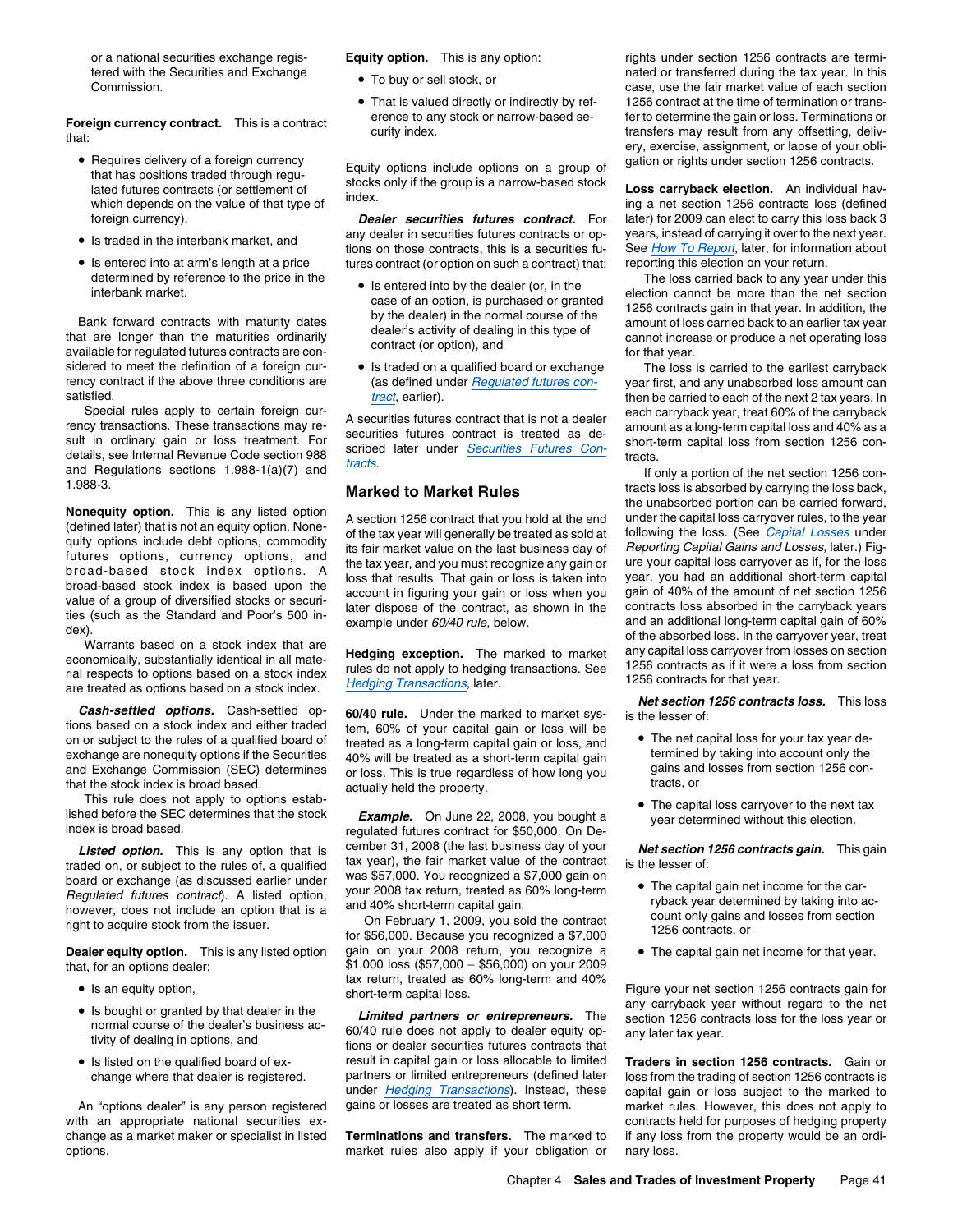*Treatment of underlying property.* The limited partner) and who does not actively par-<br>
Fair market value determination of whether an individual's gain or ticipate in its management. However, an inter-<br>loss from any property is ordinary or capital gain est is not considered held by a limited partner **Constantial** or loss is made without regard to the fact that the or entrepreneur if the interest holder actively

Form 6781. Use Part I of Form 6781, Gains<br>and Losses From Section 1256 Contracts and<br>Straddles, to report your gains and losses from Section 1256 Contracts and<br>Straddles, to report your gains and losses from

straddle or hedging transaction, defined later, it<br>may be necessary to show certain adjustments If the hedging transaction relates to property Discount (OID) in Publication 537.<br>On Form 6781, Follow the Form 6781, instruct on Form 6781. Follow the Form 6781 instruc-

**Loss carryback election.** To carry back your The limit on hedging losses does not apply to There are times when you must use a basis loss under the election procedures described any hedging loss to the extent that it is m loss under the election procedures described any hedging loss to the extent that it is more other than cost. In these cases, you may need to earlier, file Form 1040X or Form 1045, Applica- than all your unrecognized gains tion for Tentative Refund, for the year to which transactions at the end of the tax year that are adjusted basis of the previous owner.<br>you are carrying the loss with an amended Form from the trade or business in which the you are carrying the loss with an amended Form 6781 and an amended Schedule D attached. transaction occurred. The term "unrecognized **Fair market value.** This is the price at which Follow the instructions for completing Form gain" has the same meaning as defined under Follow the instructions for completing Form gain" has the same meaning as defined under the property would change hands between a<br>6781 for the loss year to make this election. Straddles, later.

- -
	-
- 

apply to transactions entered into by or for any syndicate. A syndicate is a partnership, S cor- **Investment Property Bargain purchases.** If you buy investment has an interest in an enterprise (but not as a Basis income. income.

individual is actively engaged in dealing in or<br>
trading section 1256 contracts related to that<br>
property.<br>
Fraging section 1256 contracts related to that<br>
property to tax purposes. You must know the<br>
spouse, child (includ

If you disposed of regulated futures or foreign<br>currency contracts in 2009 (or had unrealized<br>profit or loss on these contracts that were open<br>at the end of 2008 or 2009), you should receive<br>at the end of 2008 or 2009), yo

Straddles, to report your gains and losses from<br>all section 1256 contracts that are open at the<br>distribution of the text vear is limited to your taxable income for<br>the year. This includes the amount shown in box<br>the year.

ing losses applies if the limited partner or entre-<br>preneur is an individual.<br>**Basis Other Than Cost** preneur is an individual.

**Example 19 and Sole of property used in a hedge.** Once you<br> **Example 19 and both having reasonable knowledge of**<br> **Example 19 and 19 and 19 and both having reasonable knowledge of**<br> **Example 19 and 19 and 19 and 19 and 19** 

know the property's fair market value or the

buyer and a seller, neither being forced to buy or

1. You entered into the transaction in the normal course of your trade or business primal course of your trade or business primal course of your trade or business primal course of your trade or business primal course of yo

For information on retire-<br>
future borrowings or ordinary obliga-<br>
tions.<br>
2. You clearly identified the transaction as<br>
2. You clearly identified the transaction as<br>
2. You clearly identified the transaction as<br>
2. You cl Into it.<br>This hedging transaction exception does not **Basis of** erty in Publication 525 for more information.

poration, or other entity (other than a regular property at less than fair market value, as paycorporation) that allocates more than 35% of its<br>losses to limited partners or limited entrepre-**Container (Sep Glossary)**<br>losses to limited partners or limited entrepre-**Containers** (Sep Glossary) losses to limited partners or limited entrepre-<br>
neurs. A limited entrepreneur is a person who **(see Glossary): neurse and price you pay plus the amount you include in**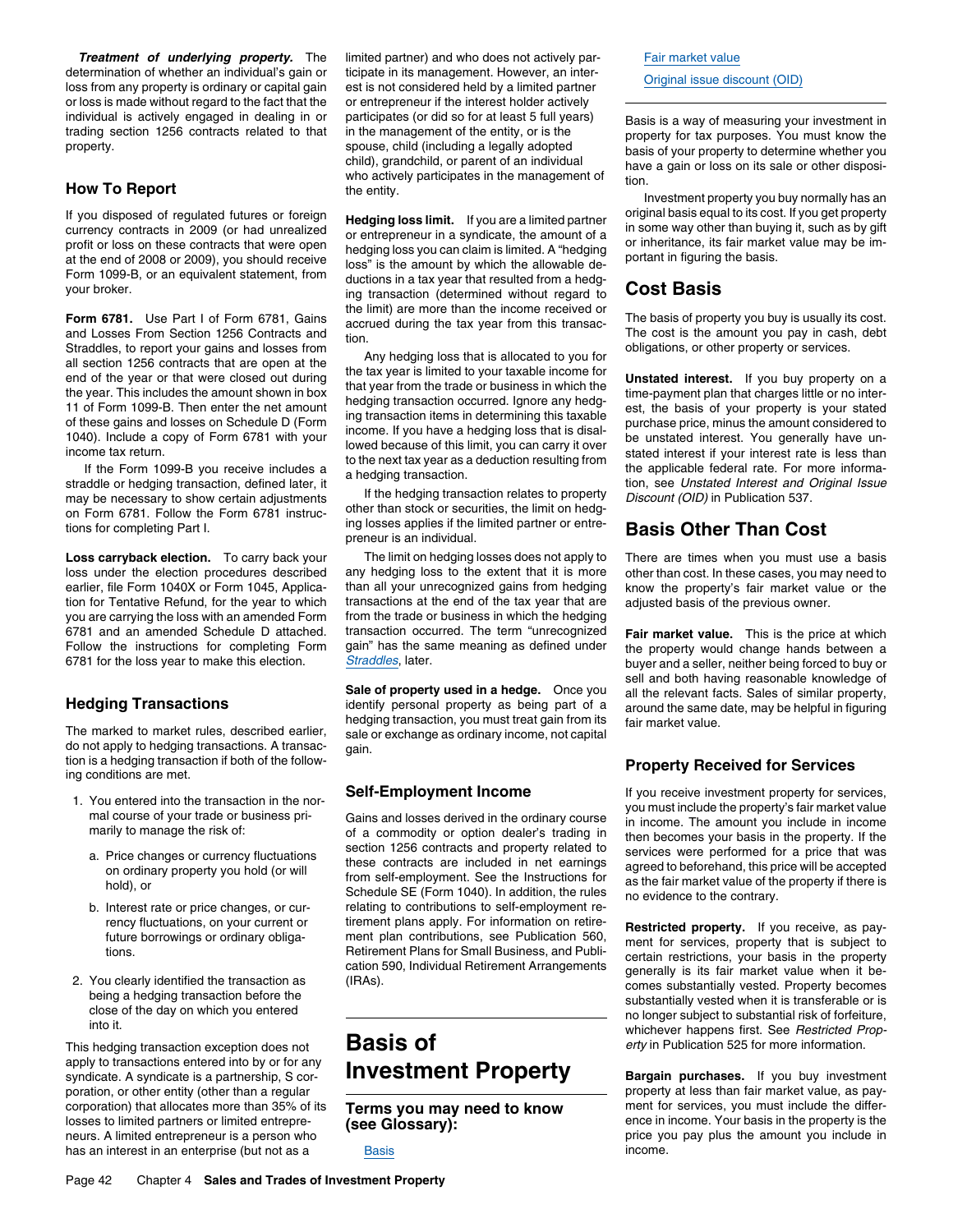If you received investment property in trade for  $a$  gain, you will have neither a gain nor a loss. other property, the basis of the new property is its fair market value at the time of the trade **Example.** You receive a gift of investment unless you received the property in a nontaxable property baying an adjusted basis of \$10,000 at unless you received the property in a nontaxable  $\frac{1}{2}$  property having an adjusted basis of \$10,000 at trade.

trade.<br> **Example.** You trade A Company stock for B<br> **Example.** You trade A Company stock for B<br>
Company stock having a fair market value of<br>
Company stock having a fair market value of<br>
Ses. You hass for figuring gain is

ognize gain or loss until you dispose of the adjusted basis all or part of any gift tax paid, tax, see Publication 950, Introduction to Estate property you received in the trade. See Nontax- depending on the date of the gi property you received in the trade. See Nontax- depending on the date of the gift. and Gift Taxes.

able Trades, later.<br>
The basis of property you received in a non-<br>
the same as the adjusted basis of the property is the donor's adjusted basis increased<br>
the same as the adjusted basis of the property is the donor's adjus



its fair market value at the time it was given to justed basis. The amount of the gift is its value you, the amount of any gift tax paid on it, and the for gift tax purposes after reduction by any anyou, the amount of any gift tax paid on it, and the for gift tax purposes after reduction by any an-<br>date it was given to you.<br>nual exclusion and marital or charitable deduc-

**Fair market value less than donor's adjusted basis.** If the fair market value of the property at *Example.* In 2009, you received a gift of erty, property held by a surviving tenant in a joint the time of the gift was less than the donor's property from your mother. At the time of the gift, tenancy or tenancy by the entirety, a qualified adjusted basis just before the gift, your basis for the property had a fair market value of \$101,000 joint interest, and a farm or closely held busigain on its sale or other disposition is the same and an adjusted basis to her of \$40,000. The ness. as the donor's adjusted basis plus or minus any amount of the gift for gift tax purposes was required adjustments to basis during the period \$88,000 (\$101,000 minus the \$13,000 annual **Adjusted Basis** you hold the property. Your basis for loss is its exclusion), and your mother paid a gift tax of fair market value at the time of the gift plus or \$21,000. You figure your basis in the following Before you can figure any gain or loss on a sale, minus any required adjustments to basis during way: exchange, or other disposition of property or way: the period you hold the property. The property example of the property of the property. The period you hold the property.

**Property Received <b>Computer** *No gain or loss.* If you use the basis for **in Taxable Trades** *in* **figuring a gain and the result is a loss, and then Minus ...** use the basis for figuring a loss and the result is

before the gift, your basis for gain or loss on its For figuring loss, your basis is limited to the sale or other disposition is the donor's adjusted property's fair market value at the time of the **Property Received** sale or other disposition is the donor's adjusted property's fair market value at the time of the in **Nontaxable Trades** basis plus or minus any required adjustments to transfer. basis during the period you hold the property. If you have a nontaxable trade, you do not rec- Also, you may be allowed to add to the donor's **Gift tax information.** For information on gift

adjusted basis was \$20,000. The donor paid a •**Property Received** gift tax of \$500 on the gift. Your basis for gain or estate qualifies for, and elects to use, al-<br> **Prom Your Spouse** the amount of gift tax paid.

**Recordkeeping.** The transferor must<br>give you the records necessary to de-<br>termine the adjusted basis and holding<br>of the property as a gift after 1976, your basis is the<br>formulation of the date of the donor's adjusted basi the gift tax paid that was for the net increase in ing the gift tax paid on the gift by a fraction. The

> market value of the gift minus the donor's ad- on the day you gave it to instance it to the day you gave it to<br>justed basis. The amount of the gift is its value than its adjusted basis. nual exclusion and marital or charitable deduc-<br>
> More information. See Publication 551, Ba-

| Fair market value \$101,000                               |          |
|-----------------------------------------------------------|----------|
| Minus: Adjusted basis 40,000                              |          |
| Net increase in value of gift \$ 61,000                   |          |
| Gift tax paid \$ 21,000<br>+ Multiplied by .693 (\$61,000 |          |
| \$88,000)                                                 | .693     |
| Gift tax due to net increase in value                     | \$14,553 |
| Plus: Adjusted basis of property to                       |          |
| your mother                                               | 40.000   |
| Your basis in the property                                | \$54,553 |
|                                                           |          |

- 
- The later alternate valuation date if the

If property is transferred to you from your spouse<br>
(or former spouse, if the transfer is incident to<br>
your divorce), your basis is the same as your<br>
spouse's or former spouse's adjusted basis just<br>
spouse's or former spou

period of the property as of the date of the donor's adjusted basis increased by the part of **dent.** Your basis in certain appreciated propvalue of the gift. You figure this part by multiply-<br>ind the dift tax paid on the gift by a fraction. The rather than its fair market value. This applies to **Property Received as a Gift** numerator (top part) is the net increase in value appreciated property that you or your spouse of the gift and the denominator (bottom part) is gave the decedent as a gift during the 1-year<br>To To figure your basis in property that you re- the amount of the gift.<br>
period ending on the date of death. Appreciated as a gift, you must know its adjusted The net increase in value of the gift is the fair property is any ceived as a gift, you must know its adjusted The net increase in value of the gift is the fair property is any property whose fair market value<br>basis to the donor just before it was given to you, market value of the gift m

tion that applies to the gift.<br>sis of Assets, for more information on the basis<br>of inherited property, including community prop-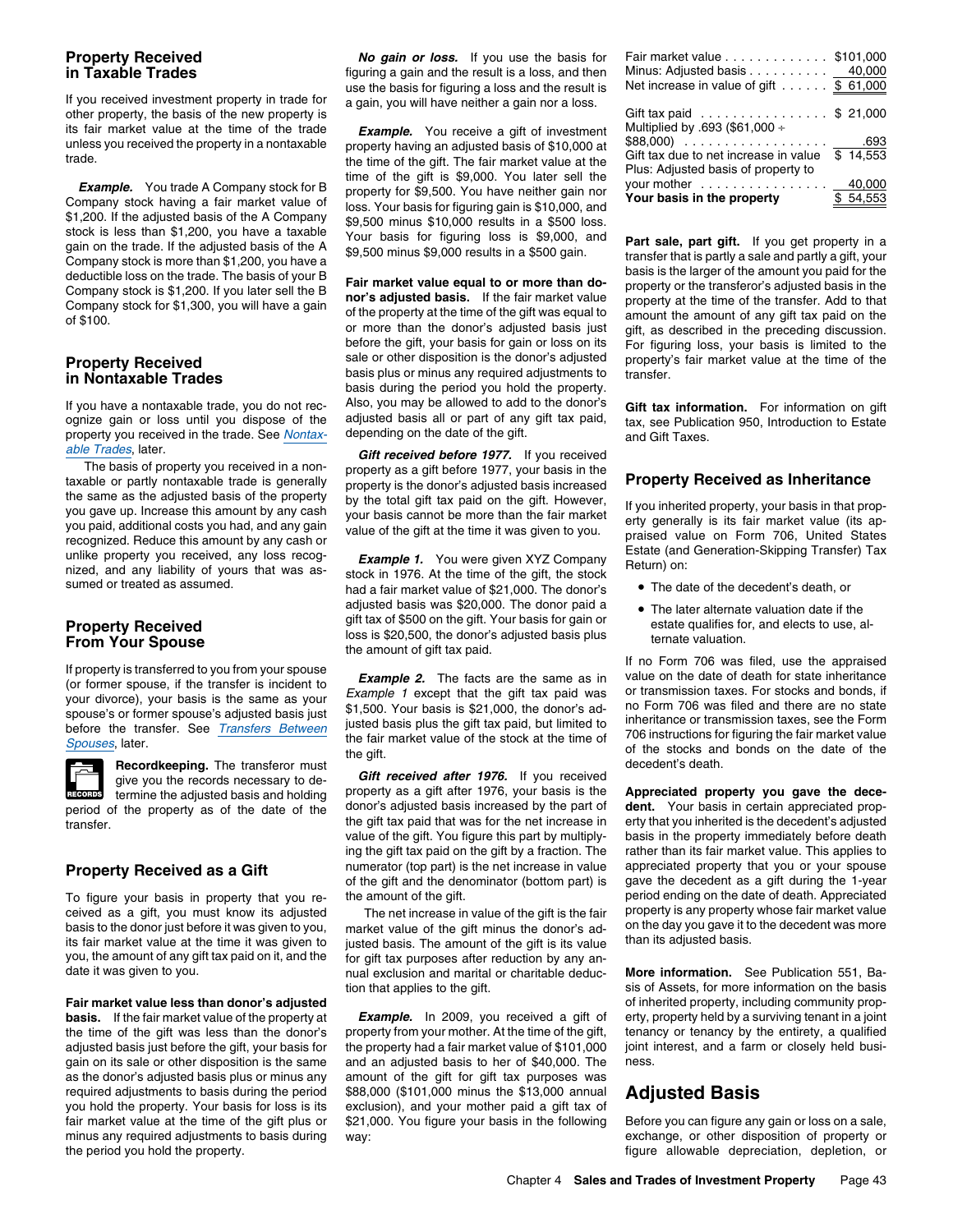justments (increases and decreases) to the ba- your broker or other agent within a reason- commission. sis of the property. The result of these able time.

The basis of stocks or bonds you own generally  $\frac{1}{2}$  *dentification not possible.* If you buy and

stock dividends or stock splits, you must reduce of XYZ Corporation in 1995 for \$10 a share. In the basis of your original stock. You must also January 1996 you bought another 200 shares

**TIP** port trades from many brokerage firms solicity you gave your solitious of solicity of the 130 shares of the 130 shares of Example 1. You owned one share of com-<br>of your adjusted basis in securities. To find out stock you s

**Identifying stock or bonds sold.** If you can

cates representing shares of stock from a lot that ment trust (REIT) is generally figured in the three with a basis of \$15 each (\$45 ÷ 3).<br>You bought on a certain date or for a certain same way as the basis of other stock you bought on a certain date or for a certain same way as the basis of other stock. **New and old stock not identical.** If the<br>price were delivered to your broker or other **Mutual fund load charges.** Your cost basis new sto

stock certificates with your broker or other you cannot include the entire amount of a load calculated differently. Divide the adjusted basis<br>agent you will make an adequate identification if charge in your basis if the ch agent, you will make an adequate identification if charge in your basis if the charge gives you a<br>reinvestment right. For more information, see

- Tell your broker or other agent the particu-Tell your broker or other agent the particu-<br>Iar stock to be sold or transferred at the **Choosing average basis for mutual fund** lots on the date of distribution of the new stock.<br> *Choosing average* to use the average
- Receive a written confirmation of this from

**Single stock certificate.** If you bought amount you included and the amount of tax paid preferred stock is \$25 (\$50/\$200 × \$100).<br>Stock in different lots at different times and you for you by the fund or REIT. See *Undis* 

amortization, you usually must make certain ad- • Receive a written confirmation of this from is the purchase price plus a share of the broker's

Adjustments to the basis of stocks and<br>bonds are explained in the following discussion.<br>For information about other adjustments to ba-<br>single certificate directly to the buyer instead of<br>For information about other adjustm

is the purchase price plus the costs of purchase,<br>such as commissions and recording or transfer<br>sell is ecurities at various times in varying quanti-<br>fees. If you acquired stock or bonds other than<br>the same you cannot adeq

the basis of your original stock. You must also January 1996 you bought another 200 shares **New and old stock identical.** If the new reduce your basis when you receive nondivi-<br>reduce your basis when you receive nondivi- f reduce your basis when you receive nondivi-<br>dend distributions (discussed in chapter 1). 50 shares. In December 1998 you gave your son<br>dend distributions (discussed in chapter 1). 50 shares. In December 1998 you bought 100

| 50 shares (50 $\times$ \$10) balance of<br>stock bought in 1995 $\ldots$<br>80 shares (80 $\times$ \$11) stock bought in | \$500   | stock for each share h<br>shares of common sto<br>share is \$15 (\$45 $\div$ 3). |
|--------------------------------------------------------------------------------------------------------------------------|---------|----------------------------------------------------------------------------------|
| January 1996 $\ldots \ldots \ldots \ldots$                                                                               | 880     |                                                                                  |
| Total basis of stock sold in 2009                                                                                        | \$1,380 | <b>Example 2.</b> You ov                                                         |

*Adequate identification.* You will make an of shares in a mutual fund (or other regulated held. You had six shares after the distribution–<br>Jequate identification if you show that certifi- investment company) or a real est adequate identification if you show that certifi- investment company) or a real estate invest-<br>cates representing shares of stock from a lot that ment trust (REIT) is generally figured in the three with a basis of \$15 eac

you: reinvestment right. For more information, see stock in the ratio of the fair market value of each<br>Publication 564.<br>In the fatcok to the total fair market value of both

time of the sale or transfer, and<br> **Example.** You bought a share of common<br>
Receive a written confirmation of this from a share a the virious times and prises of the stock for \$100. Later, the corporation distributed

transferred even if stock certificates from a dif-<br>ferent lot are delivered to the broker or other gains of the mutual fund or REIT, increase your them. The basis of your common stock is \$75 ferent lot are delivered to the broker or other gains of the mutual fund or REIT, increase your them. The basis of your common stock is \$75<br>basis in the stock by the difference between the (\$150/\$200 x \$100), and the basis basis in the stock by the difference between the  $(15150/15200 \times 100)$ , and the basis of the new amount you included and the amount of tax paid preferred stock is  $1525(15200 \times 100)$ .

Iar stock to be sold or transferred when pate in an automatic investment service, your you deliver the certificate to your broker or basis for each share of stock, including frac- *Taxable stock dividends.* If your stock diviother agent, and tional shares, bought by the bank or other agent dend is taxable when you receive it, the basis of

adjustments to the basis is the adjusted basis.<br>Adjustments to the basis of stocks and If you sell part of the stock represented by a pate in a dividend reinvestment plan and receive

**Stocks and Bonds** *Bonds.* These methods of identification *Public utilities.* If, before 1986, you exalso apply to bonds sold or transferred.<br>received under a qualified public utility reinvest-

more, go to http://www.irs.gov/efile/topic/index. stock for each share held. You then had three 50 shares (50 × \$10) balance of stock bought in 1995 . . . . . . . . . . . . . \$ 500 shares of common stock. Your basis in ea

adequately identify the shares of stock or the **Total basis of stock sold in 2009** 51,380 **Example 2.** You owned two shares of com-<br>bonds you sold, their basis is the cost or other the shares in a mutual fund or REIT. The

**Broker holds stock.** If you have left the known as a load charge. But, in certain cases, was declared, the basis of the new stock is ock is a load calculated differently. Divide the adjusted basis lot of stock to the total fair market value of both

• Receive a written confirmation of this from<br>your broker or other agent within a reason-<br>agent. The methods you can use to figure aver-<br>agent. The methods you can use to figure aver-<br>Stock identified this way is the stock

• Tell your broker or other agent the particu-<br> **Automatic investment service.** If you partici-<br>
stock dividends due to it.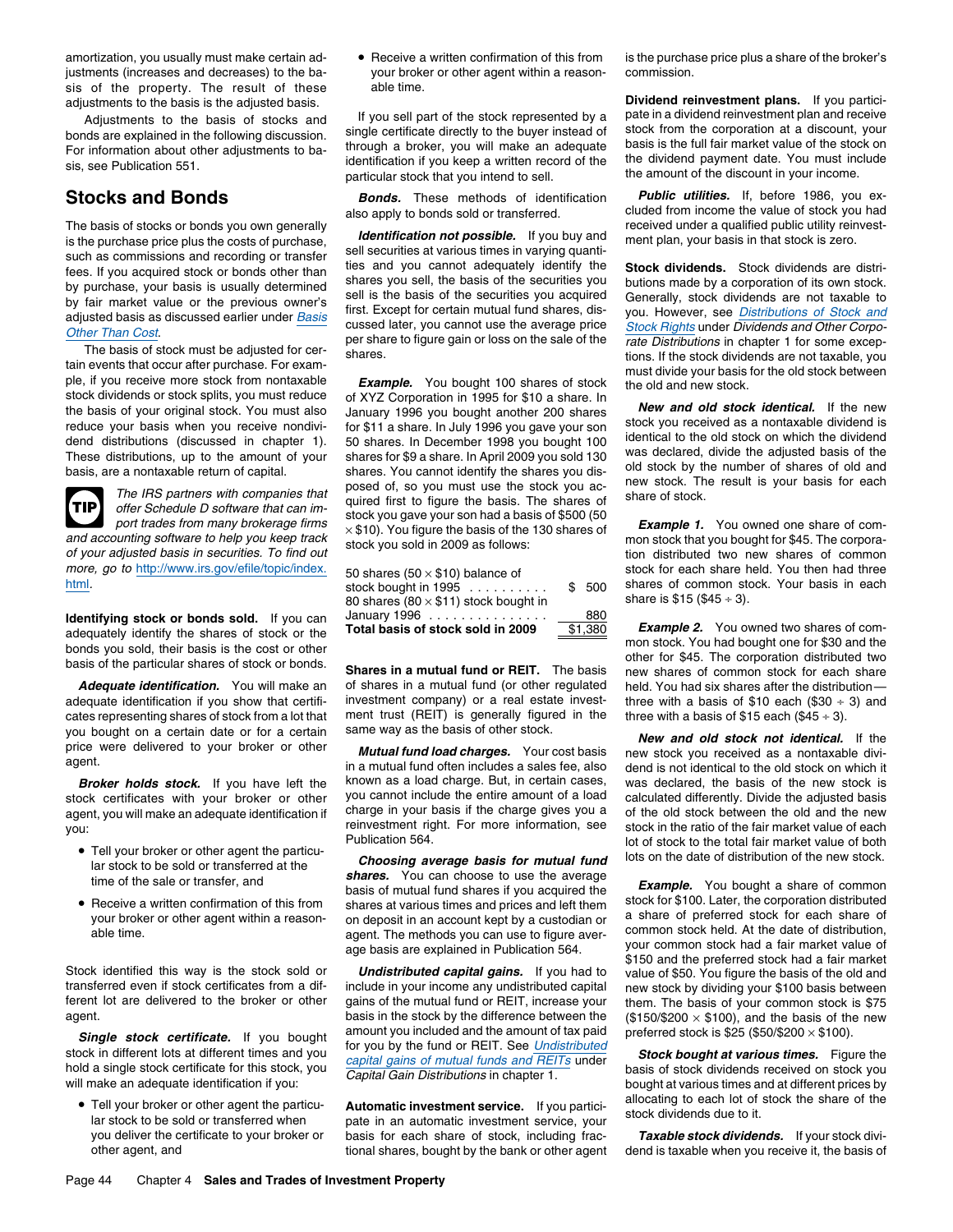date of distribution. The basis of your old stock per share. The remaining basis of the old stock information about deducting payments in lieu of does not change of the old stock information about deducting payments in lie does not change. is \$21.78 per share.

Stock rights are rarely taxable when you receive<br>Stock rights are rarely taxable when you receive<br>them. See Distributions of Stock and Stock and Stock and Stock and Stock and Stock and Stock and Stock and Stock and Stock a

rights that are taxable, the basis of the rights is<br>their fair market value at the time of distribution.<br>The basis of the old stock does not change.<br>The basis of the old stock does not change.<br>The basis of the old stock do

the fair market value of the old stock, you must depleted.<br>
divide the adjusted basis of the old stock be-<br>
divide the adjusted basis of the old stock be-<br>
divide the adjusted basis of the old stock bedivide the adjusted basis of the old stock be-<br>tween the old stock and the stock rights. Use a You must decrease your basis in stock of an S mium or discount. When you sell or otherwise

If the fair market value of the stock rights was were not included in your income.<br>Less than 15%, their basis is zero. However, you *income* were not included in your income. can choose to divide the basis of the old stock  $\bullet$  All loss and deduction items of the S cormake the choice, attach a statement to your passed through to you. The statement of \$100. However, if you had sold the bond for return for the year in which you received the <br>  $\bullet$  Any nonseparately stated loss of the S<br>  $\bullet$  Any nonseparately stated loss of the S<br>  $\bullet$  S9,900, you would have a loss of \$100. rights, stating that you choose to divide the basis corporation.<br>
corporation. **Acquisition discount on short-term obliga-** of the stock.

*Example.* You own 100 shares of ABC • The amount of your deduction for deple-<br>Company stock, which cost you \$22 per share. tion of oil and gas wells to the extent the<br>The ABC Company gave you 10 nontaxable<br>deduction is no value of \$30, not including the stock rights. Each stock right had a market value of \$3. The market stock right had a market value of \$3. The market **Specialized small business investment com-** *Discounted tax-exempt obligations.* OID

you acquire is the price you pay (\$26) plus the short sale. And the short sale. And the short sale. And the short sale.

your new stock is its fair market value on the basis of the right exercised (\$2.18), or \$28.18 See Payments in lieu of dividends, later, for

Stock splits. Figure the basis of stock splits in **Investment property received in liquidation.** Premiums on bonds. If you buy a bond at a<br>the same way as stock dividends if identical in general, if you receive investment

- All income items of the S corporation, in-<br>bond.
- 
- 

- 1. It the fair market value of the stock rights was <br>If the fair market value of the stock rights was <br>
	-
	-
	-
	-

100 shares  $\times$  \$30 = \$3,000, market value of<br>
old stock by the amount of the stock as replacement property for<br>
10 rights  $\times$  \$3 = \$30, market value of rights<br>
10 rights  $\times$  \$3 = \$30, market value of rights<br>
(\$3,000 ÷  $S<sub>1</sub>$ (\$3,000 ÷ \$3,030) × \$2,200 = \$2,178.22, exempt oned gain on the earlier sale. See *Gains on*<br>
Oualified Small Business Stock, later.<br>
1 year or less, accrue OID under the rules for

 $\frac{\$30 + \$3,030) \times \$2,200 = \$21.78$ , basis of **Short sales.** If you cannot deduct payments acquisition discount on short-term obligations.<br>you make to a lender in lieu of dividends on See *Discount on Short-Term Obligations* gain or loss is \$2.18 (\$21.78 ÷ 10) per right. If the lender is a capital expense, and you must **Stripped tax-exempt obligation.** If you acyou exercise the rights, the basis of the stock add it to the basis of the stock used to close the quired a stripped tax-exempt bond or coupon

them. See *Distributions of Stock and Stock*<br> *Rights* under *Distributions in chapter 1.*<br> *Rights* under *Distributions* in chapter 1.<br> *Rights* under *Distributions* in chapter 1.<br> *Rights* in the bond. You must amortiz

The basis of the old stock does not change.<br> **Market discount on bonds.** If you include<br> **Nontaxable stock rights.** If you receive<br> **CONS** The nonseparately stated income of the S<br> **Market discount on bonds.** If you includ Fine nonseparately stated income of the S<br>pire, they have no basis.<br>If you exercise or sell the nontaxable stock of the monte currently,<br>rights and if, at the time of distribution, the stock<br>rights and if, at the time of d

mium or discount. When you sell or otherwise ratio of the fair market value of each to the total corporation by your *pro rata* share of the follow- dispose of the bond, you figure the gain or loss<br>fair market value of both at the time of distribu- ing items. fair market value of both at the time of distribu- ing items.<br>
tion. by comparing the bond proceeds to the time of distribu-<br>
purchase price of the bond

All loss and deduction items of the S cor-<br>
poration that are separately stated and the bond this year for \$10,100. You have a gain between the old stock and the stock rights. To poration that are separately stated and the bond this year for \$10,100. You have a gain

• Any expense of the S corporation that is **tions.** If you include acquisition discount on a **Basis of new stock.** If you exercise the<br>stock rights, the basis of the new stock is its cost<br>plus the basis of the stock rights exercised.<br>plus the basis of the stock rights exercised.<br>plus the basis of the stock rights

The ABC Company gave you 10 nontaxable deduction is not more than your share of **Original issue discount (OID) on debt instru-**<br>stock rights that would allow you to buy 10 more the adjusted basis of the wells **ments.** Incr stock rights that would allow you to buy 10 more<br>shares at \$26 per share. At the time the stock<br>rights were distributed, the stock had a market However, your basis in the stock cannot be income. See *Original Issue Discoun* rights were distributed, the stock had a market However, your basis in the stock cannot be income. See *Original Issue Discount (OID)* in value of \$30, not including the stock rights. Each reduced below zero.

value of the stock rights was less than 15% of<br>the market value of the stock, but you chose to<br>divide the basis of your stock between the stock<br>divide the basis of your stock between the stock<br>and the rights<br>and the right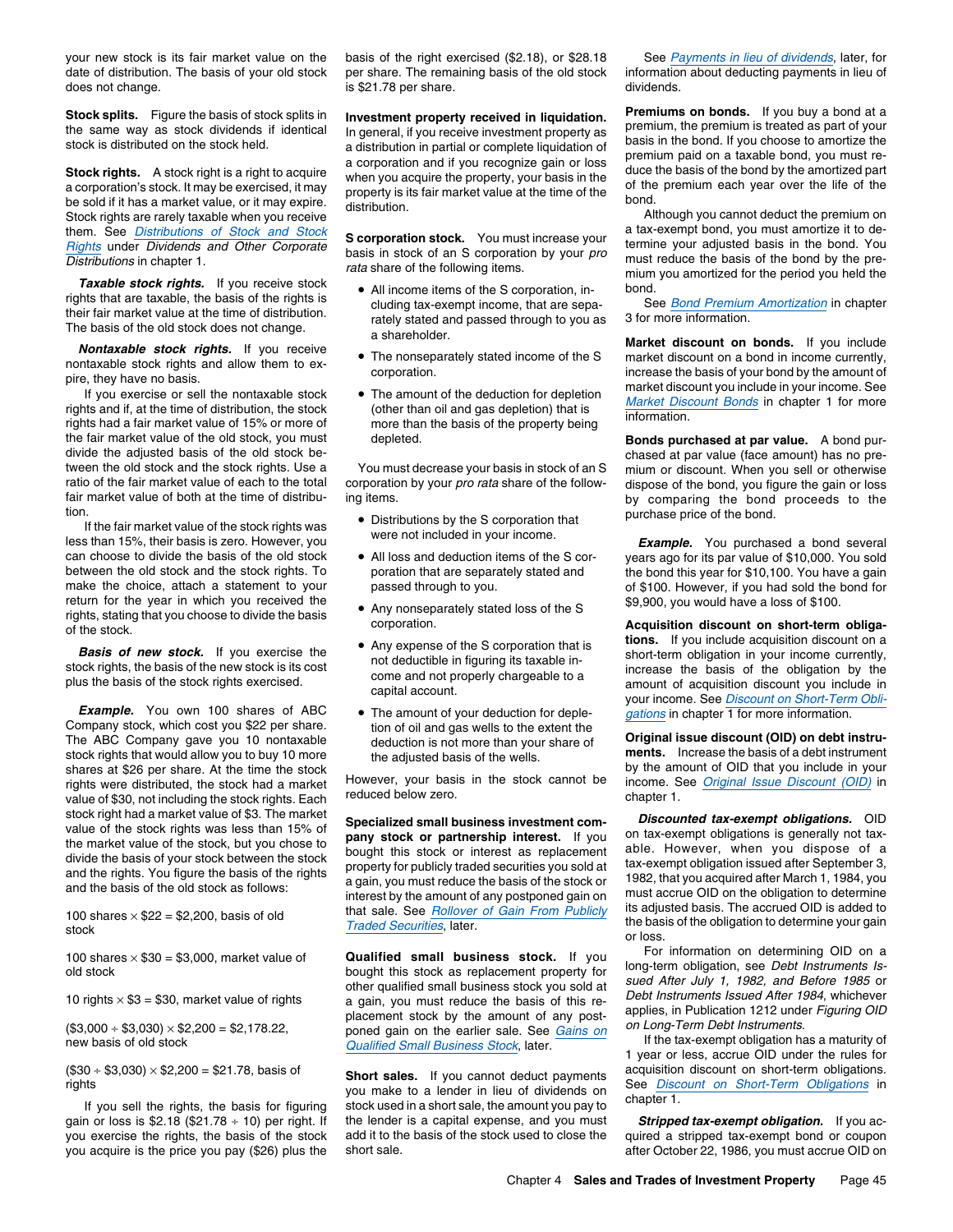it to determine its adjusted basis when you dis- even if neither you nor the buyer is personally 4. There must be a trade of like property. The pose of it. For stripped tax-exempt bonds or liable for the debt. For example, if you sell or a trade of real estate for real estate, or per-<br>coupons acquired after June 10, 1987, part of a trade property that is subject t this OID may be taxable. You accrue the OID on loan, the amount you realize generally includes erty, is a trade of like property. The trade these obligations in the manner described in the full amount of the note assumed by the buyer of an apartment house for a store building, chapter 1 under *Stripped Bonds and Coupons*. even if the amount of the note is more than the or a panel truck for a pickup truck, is a

Increase your basis in the stripped fair market value of the property. The trade of like property. The trade of a piece<br>-exempt bond or coupon by the taxable and tax-exempt bond or coupon by the taxable and nontaxable accrued OID. Also increase your ba-**Example.** You sell stock that you had trade of like property. Real property losis by the interest that accrued (but was not pledged as security for a bank loan of \$8,000. cated in the United States and real proppaid, and was not previously reflected in your Your basis in the stock is \$6,000. The buyer erty located outside the United States are basis) before the date you sold the bond or pays off your bank loan and pays you \$20,000 in not like property. Also, personal property coupon. In addition, for bonds acquired after cash. The amount realized is \$28,000 (\$20 June 10, 1987, add to your basis any accrued  $+$  \$8,000). Your gain is \$22,000 (\$28,000 – States and personal property used market discount not previously reflected in ba- \$6,000). market discount not previously reflected in ba- \$6,000). predominantly outside the United States the United States sis.

You figure gain or loss on a sale or trade of gain. If the result is a negative number, it is a ing met the 45-day written notice property by comparing the amount you realize loss. <br>with the adjusted basis of the property.

trade is more than the adjusted basis of the used for figuring loss. In this case, you may have a. The 180th day after the date on which property you transfer, the difference is a gain. <br>neither a gain nor a loss. See No gain or loss in you transfer the property given up in the

**Amount realized.** The amount you realize from a sale or trade of property is everything you receive for the property. This includes the **NONTAXADIC ITAGES** like-kind exchange, a special rule may apply. money you receive plus the fair market value of<br>any property or services you receive. This section discusses trades that generally do chapter. Also, see chapter 1 of Publication 544

If you finance the buyer's purchase of your not result in a taxable gain or a deductible loss. for more information on exchanges of business property and the debt instrument does not pro-<br>For more information on nontaxable property and the debt instrument does not pro-<br>vide for adequate stated interest, the unstated chapter 1 of Publication 544.<br>qualified intermediaries or involving multiple interest that you must report as ordinary income<br>will reduce the amount realized from the sale. **I ike-Kind Fxchanges** 

not be the fair market value of the debt instru-<br>ment. See Regulations section 1.1001-1(g). meet all six of the following conditions.<br>However if the debt instrument was previously However, if the debt instrument was previously<br>issued by a third party (one not part of the sale  $\overline{a}$  1. The property must be business or investissued by a third party (one not part of the sale 1. The property must be business or invest-<br>transaction), the fair market value of the debt ment property. You must hold both the **ferred.** If you give up unlike property i transaction), the fair market value of the debt ment property. You must hold both the *ferred.* If you give up unlike property in addi-<br>instrument is used to determine the amount real- property you trade and the property y instrument is used to determine the amount real-<br>ized. example and the property you trade or a property you trade or a property you must recognize gain

stock with a fair market value of \$10,000, which<br>
is your amount realized. Your gain is \$3,000<br>
(\$10,000 – \$7,000). If you also receive a note<br>
for \$6,000 that has an issue price of \$6,000,<br>
your gain is \$9,000 (\$10,000 +

or against you, that is paid off as a part of the Also, you can have a nontaxable trade of mutual ditch, reservoir, or irrigation company if transaction or that is assumed by the buyer must corporate stocks under a different rule, as all of the following conditions are met at the time be included in the amount realized. This is true discussed later under Corporate Stocks. of the trade.

trade property that is subject to a nonrecourse

cash. The amount realized is \$28,000 (\$20,000

**Payment of cash.** If you trade property and cash for other property, the amount you realize 5. The property to be received must be identi-<br>is the fair market value of the property you re-<br>fied in writing within 45 days after the date is the fair market value of the property you re-**How To Figure** Ceive. Determine your gain or loss by sub-<br> **How To Figure** the property termine and the adjusted basis trade. If you received the replacement<br> **Gain or Loss**<br>
of the property you trade in from the amount y Gain or Loss of the property you trade in from the amount you property before the end of the 45-day pe-<br>realize. If the result is a positive number, it is a riod, you automatically are treated as havrealize. If the result is a positive number, it is a riod, you automatically are treate<br>gain. If the result is a negative number, it is a ing met the 45-day written notice

with the adjusted basis of the property.<br>**No gain or loss.** You may have to use a basis envel by the earlier of:<br>Gain. If the amount you realize from a sale or for figuring gain that is different from the basis Loss. If the adjusted basis of the property you the discussion on the basis of property you re-<br>transfer is more than the amount you realize, the earlier. exact a gift under **Basis Other Than Cost,** b. The due date, includ

ment to the seller of the property, the amount<br>realized is determined by reference to the issue<br>price of the debt instrument, which may or may<br>not be the fair market value of the debt instru-<br>not be the fair market value o

- Fair market value. Fair market value is the business or for investment. Neither property on the unlike property you give up. The business or for investment. Neither property and no loss is the difference between the advice
- knowledge of all the relevant facts.<br>
Example. You trade A Company stock with sale. The property you trade and the prop-<br>
an adjusted basis of \$7,000 for B Company sell to customers, such as merchandise.<br>
Let trade even i
	-
- 
- 
- -
	- transfer of the property given up occurs.

**Nontaxable Trades**<br>Montaxable Trades is the kind exchange a special rule may analy chapter. Also, see chapter 1 of Publication 544 qualified intermediaries or involving multiple

will reduce the amount realized from the sale. Like-Kind Exchanges<br>For more information, see Publication 537.<br>If a buyer of property issues a debt instru- If you trade business or investment property for money or unlike pr

**Debt paid off.** A debt against the property, voir, or irrigation company stock, later. item 3 above, stock does not include shares in a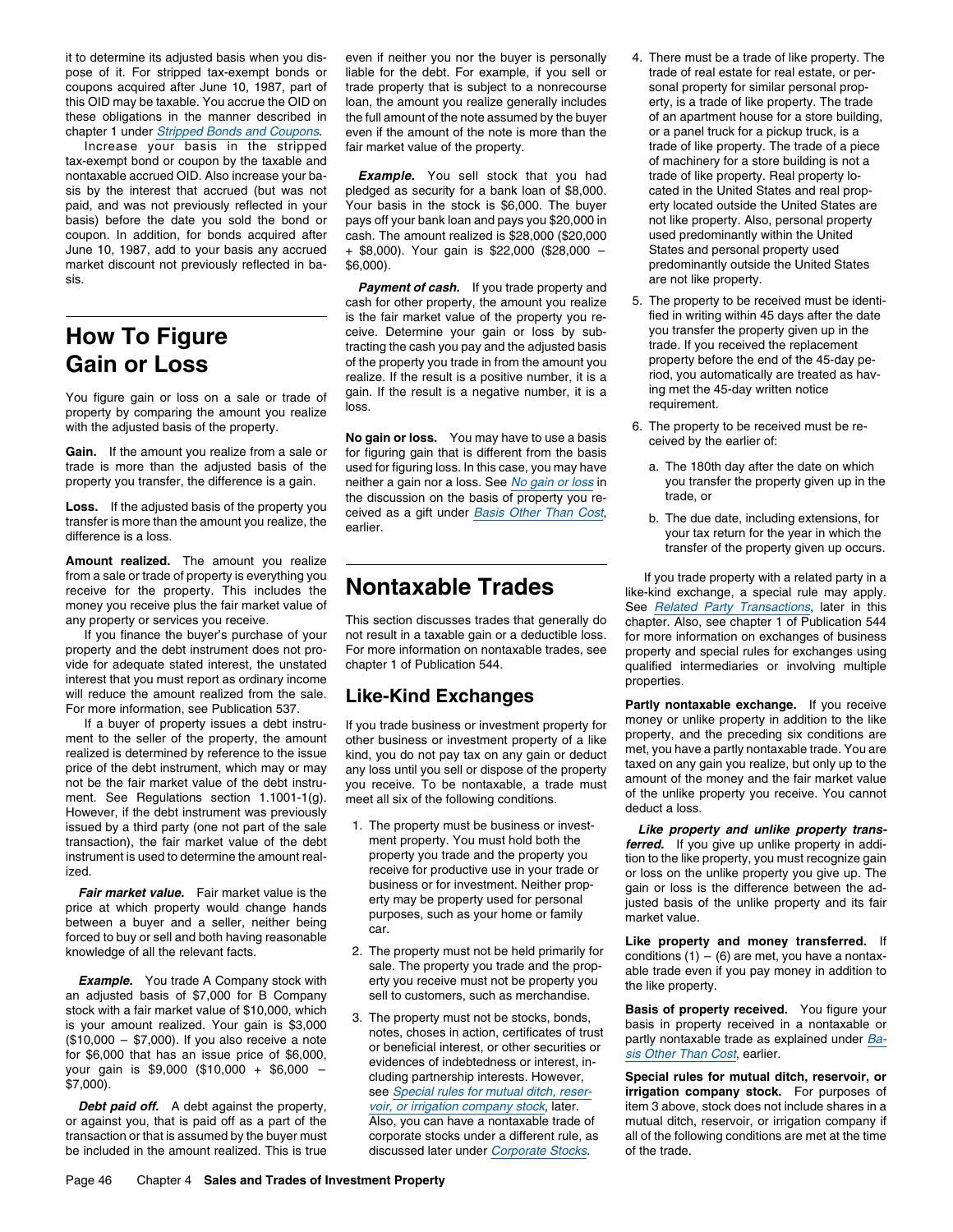- The mutual ditch, reservoir, or irrigation
- 
- The trade occurred after May 22, 2008.

like property on Form 8824. If you figure a recog- *Nonqualified preferred stock.* Nonquali- **Property for stock of a controlled corpora-**

The following trades of corporate stocks gener-<br>Ally do not result in a taxable gain or a deductible to redeem or purchase the stock. ally do not result in a taxable gain or a deductible to redeem or purchase the stock.<br>In the stock of the stock of the cereding and you transfer property to a controlled<br>In the stock of the corporation under a plan, other loss. •

**Corporate reorganizations.** In some in-<br>stances, a company will give you common stock<br>for preferred stock, preferred stock for common<br>stock, or stock in one corporation for stock in<br>stock, or stock in one corporation for another corporation. If this is a result of a<br>merger, recapitalization, transfer to a controlled prices, or similar indices.<br>corporation, bankruptcy, corporate division, cor-<br>porate acquisition, or other corporate reorgani

**Example 1.** On April 18, 2009, KP1 Corporation. You **Convertible stocks and bonds.** You generation was acquired by KP2 Corporation. You ally will not have a recognized gain or loss if you to attach to your return a comple

sis in SFH stock is equal to 10.9624% of your<br>basis in RGB stock (\$5,400). Thus, your basis in of \$50. ported as ordinary income because of deprecia-<br>SFH stock is \$592.00. Your basis in RGB stock Later, you presented the b SFH stock is \$592.00. Your basis in RGB stock Later, you presented the bond and \$50 and tion. (See chapter 3 of Publication 544.) No loss (after the spin-off) is \$4,808 (\$5,400 = \$592) received one share of XYZ Corporation

corporation should send you information that the stock was more or less than \$150 on the  $t$ ion) received is generally treated as property includes details on how to allocate basis be- date of the conversion.  $t$  other th

**Stock for stock of the same corporation. Bonds for stock of another corporation.** Other property you received.<br>You can exchange common stock for common Generally, if you convert the bonds of one corpo-<br>The basis of any You can exchange common stock for common Generally, if you convert the bonds of one corpostock or preferred stock for preferred stock in the ration into common stock of another corporation, is its fair market value on the date of the trade.

same corporation without having a recognized according to the terms of the bond issue, you company is an organization described in gain or loss. This is true for a trade between two must recognize gain or loss up to the difference<br>section 501(c)(12)(A) of the Internal Reve-stockholders as well as a trade between

• The trade occurred after May 22, 2008. If you received cash for fractional shares, also available on the prospectus of the bond<br>Stock and Stock Rights in chapter 1.<br>How to report. You must report the trade of Stock and S

nized gain or loss on Form 8824, report it on fied preferred stock is generally treated as prop- **tion.** If you transfer property to a corporation Schedule D (Form 1040) or on Form 4797, erty other than stock. Generally, this applies to solely in exchange for stock in that corporation, Sales of Business Property, whichever applies, preferred stock with one or more of Sales of Business Property, whichever applies. preferred stock with one or more of the following and immediately after the trade you are in con-

- 
- 
- 
- 

(after the spin-off) is \$4,808 (\$5,400 – \$592). received one share of XYZ Corporation common is recognized.<br>stock. You did not have a recognized gain or Nonqualified preferred stock (described ear-<br>Note in the case of a sp

between the fair market value of the stock renue Code (determined without regard to holder and the corporation. ceived and the adjusted basis of the bonds ex-<br>the percentage of its income that is col-<br>
If you receive cash for fractional shares, see changed. In some i the percentage of its income that is col-<br>If you receive cash for fractional shares, see changed. In some instances, however, such as<br>lected from its members for the purpose of Fractional shares under Distributions of stoc Fractional shares under Distributions of stock trades that are part of mergers or other corpomeeting losses and expenses). **and stock rights in chapter 1.** rate reorganizations, you will have no recog-The shares in the company have been **Money or other property received.** If in an **independent of loss if certain requirements** are **•** The shares in the town areas **•** Money or other property received. If in an **independen** • The shares in the company have been the monety or other property received. If in an ecognized by the highest court of the therwise nontaxable trade you receive money<br>state in which the company was organized or other prop

For information on using Form 4797, see features. The state of the corporation, you ordinarily will not chapter 4 of Publication 544. The holder has the right to require the recognize a gain or loss. This rule applies both •<br>issuer or a related person to redeem or to individuals and to groups who transfer prop-Corporate Stocks<br>Corporate Stocks<br>Corporate Stocks<br>Corporate Stocks<br>Corporation is an investment company.

• The issuer or a related person has the corporation under a plan, other than a reorgani-

ferred stock, see section 351(g)(2) of the Inter-<br>zation, you do not recognize gain or loss.<br>nal Revenue Code.<br>Noting stock of the corporation.

**Example 2.** On July 25, 2009, RGB Corporation entitling you, on gain. However, you are taxed only up to the<br>ration divests itself of SFH Corporation. You<br>hold 75 shares of RGB stock with a basis of<br>\$5,400. You receive 25

**Note.** In the case of a spin-off, the divesting loss. This is true whether the fair market value of lier under *Stock for stock of the same corpora*-<br>In the spin-off a spin-off, the divesting that the stock was more or le

tion until the period of limitations expires for the says of your share of stock is \$150 (\$1 +<br>
year in which you dispose of the stock in a<br>
the date the return was due or filed, or 2 years<br>
from the date the return was du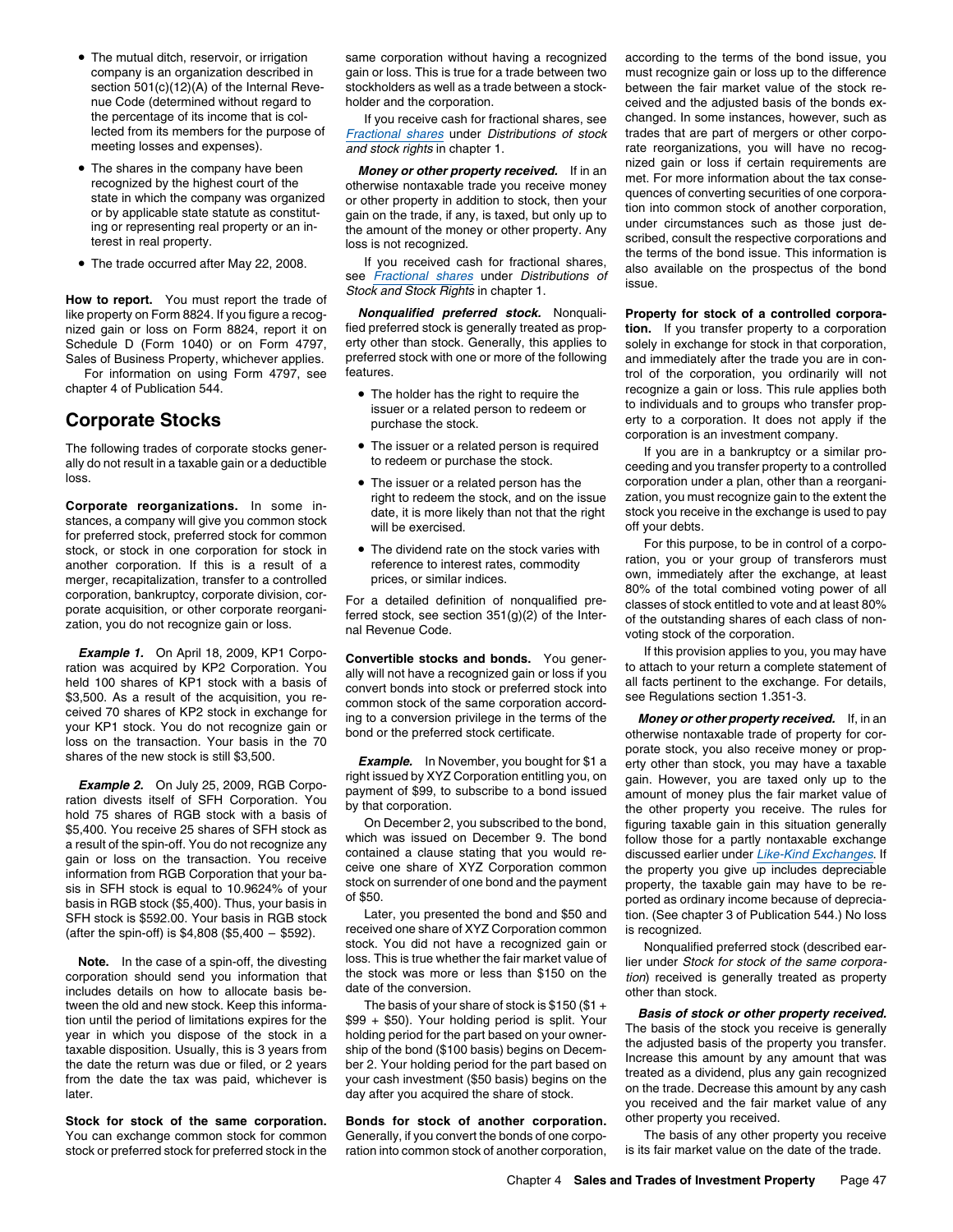- 
- An endowment contract for an annuity An endowment contract for an annuity<br>
ontract or for another endowment con-<br>
tract that provides for regular payments<br>
beginning at a date not later than the be-<br>
expressions that is transferred in trust. Gain must<br>
anonre
- 

Vou also may not have to recognize gain or loss<br>from an exchange of a portion of an annuity<br>contract for another annuity contract. See Reve-<br>nue Ruling 2003-76 and Revenue Procedure<br>nue Ruling 2003-76 and Revenue Procedure 2008-24 in Internal Revenue Bulletin 2008-13. • Certain stock redemptions, which are tax-Revenue Ruling 2003-76 is available at www.irs. able to a spouse under the tax law, a di-<br>gov/irb/2003-33\_IRB/ar11.html. Revenue Pro- vorce or separation instrument, or a valid vears. The property holder's risk of loss is gov/irb/2003-33\_IRB/ar11.html. Revenue Pro-<br>cedure 2008-24 is available at www.irs.gov/irb/<br>2008-13\_IRB/ar13.html. event in the agreement, discussed in Regula-<br>2008-13\_IRB/ar13.html. tions section 1.1041-2.

Exchanges of contracts not included in this<br>t. such as an annuity contract for an endow-<br>Express of property to a spouse or former<br>The holding by another person of a right to

mutual company to a stock company. This is either its fair market value at the time of transfer property, other than a distribution in complete commonly called demutualization. If you were a or any consideration paid by th commonly called demutualization. If you were a or any consideration paid by the recipient. This liquidation of a corporation, if the transaction is policyholder or annuitant of the mutual com- rule applies for purposes of pany, you may have received either stock in the well as gain. Any gain recognized on a transfer ing related parties.<br>stock company or cash in exchange for your in trust increases the basis. stock company or cash in exchange for your in trust increases the basis.<br>
equity interest in the mutual company. A transfer of property is incident to a divorce • Members of your family. This includes only

holding period for the new stock includes the cation 504, Divorced or Separated Individuals. • A partnership in which you directly or indi-<br>period you held an equity interest in the mutual entitial rectly own more than 50% period you held an equity interest in the mutual company as a policyholder or annuitant.  $\qquad \qquad \qquad$  interest or the profits interest.

If the demutualization transaction does not<br>alify as a tax-free reorganization under sec-<br> $\blacksquare$  **Related Party** If the definitionalization transaction does not<br>quality as a tax-free reorganization under sec-<br>tion 368(a)(1) of the Internal Revenue Code, you<br>**Transactions** external than 50% in value of the<br>outstanding stock (see *Con* tion 368(a)(1) of the Internal Revenue Code, you<br>
must recognize a capital gain or loss. Your hold-<br>
ing period for the stock does not include the<br>
period you held an equity interest in the mutual Special rules apply to th period you held an equity interest in the mutual Special rules apply to the sa<br>erty between related parties.

If you received cash in exchange for your<br>equity interest, you must recognize a capital **Gain on Sale or Trade** by you or by a member of your family,<br>gain. If you held an equity interest for more than **of Depreciable Prope** gain. If you held an equity interest for more than **of Depreciable Property** whether out the whether or not the this control is long term. 1 year, your gain is long term.

obligations for other issues, designated by the **Exchanges CONSTANDING A grantor and fiduciary**, or the fiduciary<br>
Secretary of the Treasury, with no gain or loss **Like-Kind Exchanges** and beneficiary, of any trust.<br> **CO** 

Treasury Bills, Notes, and Bonds for information property for other business or investment propabout income from these investments. erty of a like kind, no gain or loss is recognized. both trusts.

# taxable Trades. **and Annuities Transfers Between**

A life insurance contract for another life transfer of property from an individual to (or in the like property within 2 years after the trade, trust for the benefit of) a spouse or, if incident to you both must report any • A life insurance contract for another life that is the transfer of property from an individual to (or in the like property whim 2 years after the trade, insurance contract or for an endowment or the benefit of) a spouse

- 
- beginning at a date not later than the be-<br> **•** Property is transferred in trust. Gain must<br>
be recognized to the extent the amount of be recognized to the extent the amount of • Involuntary conversions (see chapter 1 of • An annuity contract for another annuity the liabilities assumed by the trust, plus • Publication 544), or
	- An installment obligation is transferred in  $\rho^{\text{unpose}}$  is income tax.
	-

list, such as an annuity contract for an endow-<br>ment contract, or an annuity or endowment con-<br>pouse on which gain or loss is not recognized is a racquire the property, or ment contract, or an annuity or endowment con-<br>tract for a life insurance contract, are taxable.<br>considered a sale or exchange. The recipient's <br>A short sale or any other transaction. considered a sale or exchange. The recipient's basis in the property will be the same as the **Demutualization of Life** adjusted basis of the giver immediately before **Losses on Sales or**<br> **Insurance Companies Companies Explorer the transfer.** This carryover basis rule applies **Trades of Property Insurance Companies Insurance Companies Insurance Companies Insurance Companies Insurance Companies Trades of Property** *Trades of Property* A life insurance company may change from a property is less than, equal to, or greater than You cannot deduct a loss on the sale or trade of multiple company to a stock company. This is either its fair market value at the rule applies for purposes of determining loss as directly or indirectly between you and the follow-<br>well as gain. Any gain recognized on a transfer ing related parties

equity interest in the mutual company. A transfer of property is incident to a divorce<br>
If the demutualization transaction qualifies if the transfer occurs within 1 year after the date<br>
as a tax-free reorganization under s

Your gain from the sale or trade of property to a<br>related party may be ordinary income, rather **U.S. Treasury**<br> **Notes or Bonds** than capital gain, if the property can be depreci-<br>
You can trade certain issues of U.S. Treasury<br>
Publication 544 for more information.<br>
Publication 544 for more information.<br>
Publication

See the discussion in chapter 1 under U.S. Generally, if you trade business or investment fiduciary and beneficiary of two different assury Bills, Notes, and Bonds for information property for other business or investment

**Insurance Policies Insurance Policies Insurance Policies Insurance Insurance Policies Insurance Policies Insurance Policies Insurance Policies Insurance Policies Insurance Policies Insurance Policies I** 

This rule also applies to trades of property You will not have a recognized gain or loss if the **Spouses Showser and the set of the Spouse** between related parties, defined next under insured or annuitant is the same under both **Spouses Spouse Example 1** and th Losses on Sales or Trades of Property. Howcontracts and you trade: Generally, no gain or loss is recognized on a ever, if either you or the related party disposes of<br>transfer of property from an individual to (or in the like property within 2 years after the trade

- 
- 
- An annuity contract for another annuity any liabilities on the property, exceed the contract.<br>
adjusted basis of the property.<br>
Parades and later dispositions whose main<br>
purpose is not the avoidance of federal

Certain stock redemptions, which are tax-<br>able to a spouse under the tax law, a di-<br>whether the property was disposed of within 2

- The holding of a put on the property,
- 
- 

- 
- 
- 
- company.<br>
erty between related parties. ganization that is directly or indirectly con-<br>
If you received cash in exchange for your<br>
If you received cash in exchange for your

- 
-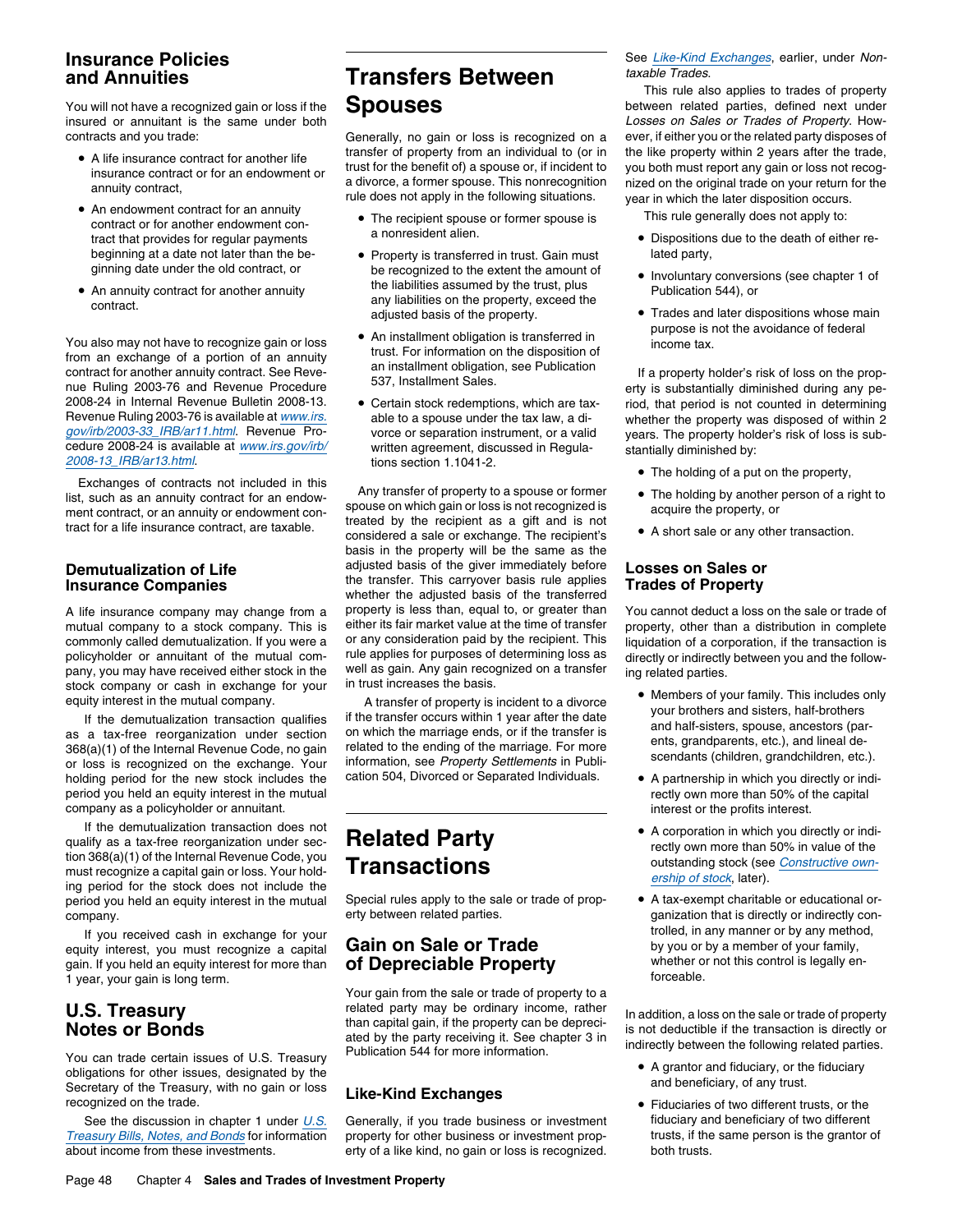- A trust fiduciary and a corporation of which
- 
- Two S corporations if the same persons
- Two corporations, one of which is an S
- An executor and a beneficiary of an estate
- Two corporations that are members of the
- Two partnerships if the same persons

**Multiple property sales or trades.** If you sell **not allowed to your brother. Capital Assets and Multiple property sales or trades.** If you sell **not allowed to your brother. Noncapital Assets** or trade to a related stock or pieces of property in a lump sum, you For the most part, everything you own and use must figure the gain or loss separately for each Capital Gains for personal purposes, pleasure, or investment block of stock or piece of property. The gain on **interpretty** and **capital assets** each item may be taxable. However, you cannot **and Losses** • Stocks or bonds held in your personal acdeduct the loss on any item. Also, you cannot **and all also and all and the set of any of these**<br>
Terms you may need to know the sales of any of the other (see Glossary):<br>
tiens by losses on the sales of any of the other ( items. Family, the contract of the contract of the contract of the contract of the family,  $\sim$ 

**Indirect transactions.** You cannot deduct<br>Vour loss on the sale of stock through your Commodity future your loss on the sale of stock through your commodity future example of a car used for pleasure or commuting. broker if, under a prearranged plan, a related Conversion transaction<br>party buys the same stock you had owned. This party buys the same stock you had owned. This  $\frac{1}{100}$  forward contract does not apply to a trade between related par-<br>  $\frac{F^{\text{OMAIG}}}{F^{\text{OMAIG}}}$  equal to be Gems and jewelry, and ties through an exchange that is purely coinci-<br>
Limited partner<br>
Limited partner<br>
Cold, silver, or any other metal. dental and is not prearranged.

**Constructive ownership of stock.** In deter-<br>
mining whether a person directly or indirectly  $\frac{Monequity option}{\text{Qptions dealer}}$  ex-<br>
owns any of the outstanding stock of a corpora-<br>
Options dealer owns any of the outstanding stock of a corpora-

**Rule 2.** An individual is considered to own Wash sale the stock that is directly or indirectly owned by or the stock that is directly or indirectly owned by or tor his or her family. Family includes only broth-<br>
For his o

**and 3.** An individual owning, other than by ment transactions. **All and the substitute 3.** A copyright, a literary, musical, or artistic applying rule 2, any stock in a corporation is change that are artistic applying rul

under rule 2 or rule 3 is not treated as owned by you must also identify any unrecaptured section more than 50% in value of the outstanding that individual for again applying either rule 2 or 1250 gain.<br>stock is directly or indirectly owned by or rule 3 to make another person the constructive The co

• A corporation and a partnership if the<br>same persons own more than 50% in<br>value of the outstanding stock of the cor-<br>pain only to the extent that it is more than the<br>poration and more than 50% of the cor-<br>poration and mo purchase or exchange. This rule does not apply own more than 50% in value of the out- if the related party's loss was disallowed be- **Capital or Ordinary** standing stock of each corporation. cause of the wash sale rules, described later **Gain or Loss** under Wash Sales.

oun, directly or indirectly, more than 50% **Example 2.** If, in *Example 1*, you sold the a capital gain or loss, and part may be an ordi-<br>of the capital interests or the profit inter-<br>of the capital interests or the profit ests in both partnerships. https://www.mized loss is only \$700 (your \$7,600 basis minus \$6,900). You cannot deduct the loss that was

**Call** 

Listed option

ers and sisters, half-brothers and half-sisters, This section discusses the tax treatment of 3. Real property used in your trade or busi-<br>spouse, ancestors, and lineal descendants. and instant losses from different types o gains and losses from different types of invest- ness.

applying rule 2, any stock in a corporation is<br>considered to own the stock that is directly or<br>indirectly owned by or for his or her partner.<br>**Rule 4.** When applying rule 1, 2, or 3, stock your capital gains and losses as constructively owned by a person under rule 1 is term or long term. If you have long-term gains b. Prepared or produced for you (in the treated as actually owned by that person. But and losses, you must identify your 28% rate case of a letter, memorandum, or simistock constructively owned by an individual gains and losses. If you have a net capital gain, lar property), or

stock is directly or indirectly owned by or rule 3 to make another person the constructive The correct classification and identification<br>for the trust, or by or for the grantor of the owner of the stock. for the trust, or by or for the grantor of the owner of the stock.<br>
trust.<br> **Property received from a related party.** If *the correct tax on capital gains*. For information **Property received from a related party.** If **a**

• Two corporations, one of which is an S<br>corporation, if the same persons own<br>more than 50% in value of the outstanding<br>stock of each corporation.<br>stock of each corporation.<br>party.<br>party.<br>party. • An executor and a beneficiary of an estate<br>
(except in the case of a sale or trade to **Example 1.** Your brother sells you stock for<br>
satisfy a pecuniary bequest).<br>  $\begin{array}{r} \text{Example 1: } \\ \text{Example 2: } \\ \text{Example 3: } \\ \text{Example 4: } \\ \text{Example 5: } \\ \text{$ • Two corporations that are members of the the same stock to an unrelated party for<br>same controlled group (under certain con-<br>ditions, however, these losses are not dis-<br>allowed but must be deferred).<br>• Two partnerships if

must figure the gain or loss separately for each **Capital Gains** for personal purposes, pleasure, or investment block of stock or piece of property. The gain on **Capital Gains** is a capital asset. Some examples are:

- 
- 
- Household furnishings,
- 
- 
- 
- 

- tion, the following rules apply.<br> **Rule 1.** Stock directly or indirectly owned by<br>
or for a corporation, partnership, estate, or trust<br>
is considered owned proportionately by or for its<br>
shareholders, partners, or benefici
	-
	-
	- -
		-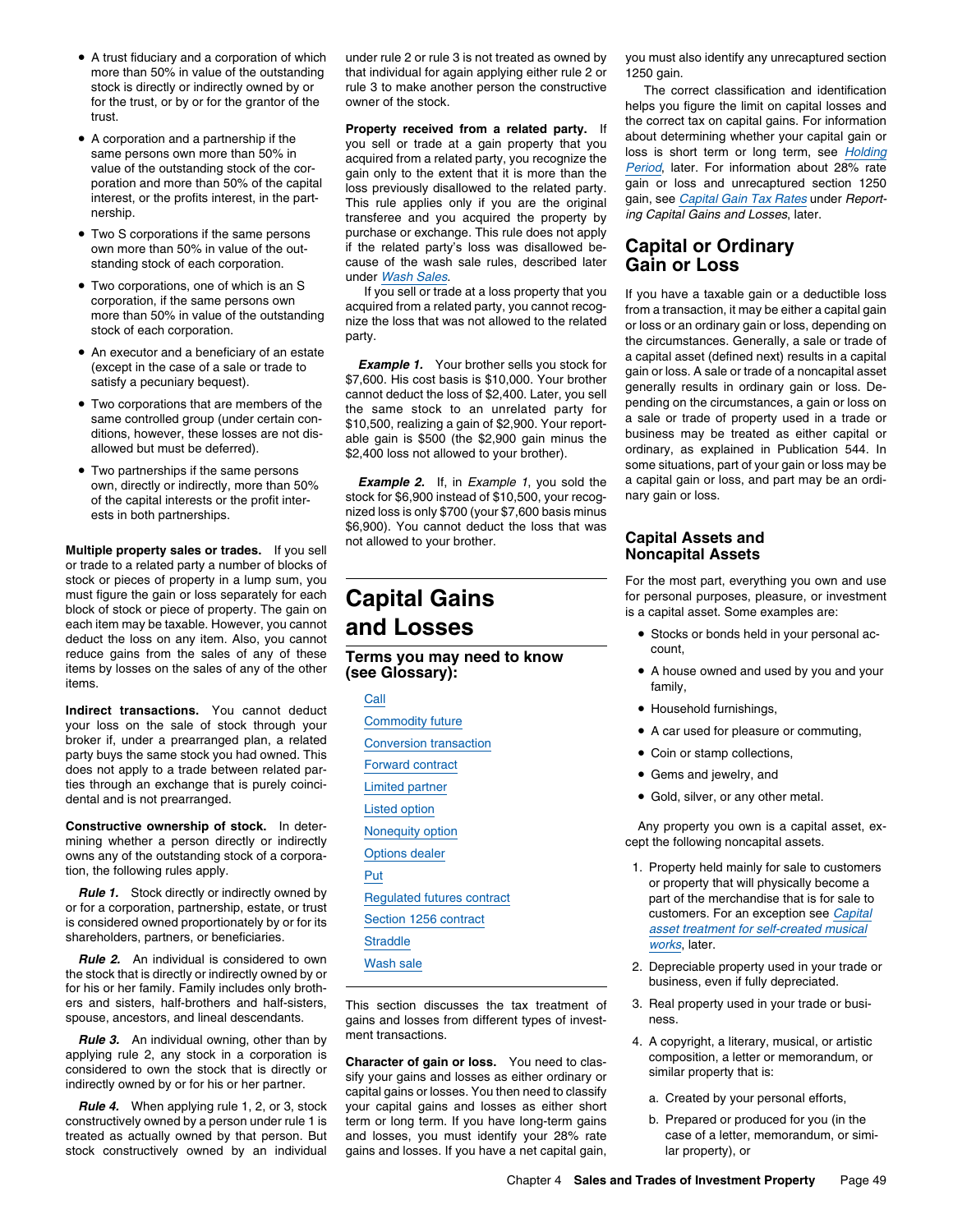- 
- 
- 
- action is clearly identified as a hedging **Discounted Debt Instruments**<br> **Example.** On July 1, 1998, the date of is-<br>
which it was acquired, originated, or en-<br> **Example.** On July 1, 1998, the date of is-<br>
which it was acq
- 

These are capital assets except when they are tion.<br>held for sale by a dealer. Any gain or loss from However, do not treat these gains as income held for sale by a dealer. Any gain or loss from However, do not treat these gains as income **Long-term debt instruments issued after**<br>their sale or trade generally is a capital gain or to the extent you previously include **count in income. See Discount on Short-Term 2, 1992, income instrument in income. See Discount on Short-Term** 

deduct a loss from selling personal use property. **Tax-exempt state and local government**

- 
- You acquired the property under circum-

ample, by gift) entitling you to the basis musical composition (or copyright in a musical taxable on disposition or redemption of of the portor of the ponds of the ponds of the bonds work) sold or exchanged during the tax year. or for whom it was prepared or pro- You must make the election on or before the due before May 1, 1993, the gain from market disduced.<br>date (including extensions) of the income tax count is capital gain. If you bought the bonds<br>return for the tax year of the sale or exchange. after April 30, 1993, the gain from market dis-For an exception to this rule, see *Capital* return for the tax year of the sale or exchange. after April 30, 1993, the gain from market dis-<br>asset treatment for self-created musical (Form 1040) by treating the sale or exc

the ordinary course of a trade or business You can revoke the election if you have IRS amount of accumulated OID from the date of for services rendered or from the sale of approval. To get IRS approval, you must submit issue that represented interest to any earlier property described in (1). a request for a letter ruling under the appropriate holders. For more information, see Market Dis-<br>IRS revenue procedure. See, for example, Rev. count Bonds in chapter 1. 6. U.S. Government publications that you re-<br>
ceived from the government free or for less<br>
than the normal sales price, or that you re-<br>
into a lower and the control of a loss on the sale or other disposition of a<br>
than t

consume in the ordinary course of your gains on short-term federal, state, or local gov-<br>trade or business.<br>The issuer redeemed the bond at the end of<br>consume in the issuer redeemed the bond at the end of trade or business. The share of the acquisitions (other than tax-exempt obli-<br>Investment property. Investment property is<br>a capital asset. Any gain or loss from its sale or<br>a capital asset. Any gain or loss from its sale o Gold, silver, stamps, coins, gems, etc. price at maturity minus your basis in the obliga- capital gain.<br>Lese are capital assets except when they are tion.

their sale or trade generally is a capital gain or to the extent you previously included the dis-<br>
count in income. See *Discount on Short-Term* 2, 1982, if a government instrument). If you

**bonds.** If these bonds were originally issued *Example.* You bought a 30-year, 6% gov-**Capital asset treatment for self-created mu-** at a discount before September 4, 1982, or you ernment bond for \$700 at original issue on April sical works. You can elect to treat musical acquired them before March 2, 1984, treat your 1, 1982, and sold it for \$900 on April 21, 2009, compositions and copyrights in musical works part of the OID as tax-exempt interes part of the OID as tax-exempt interest. To figure for a \$200 gain. The redemption price is \$1,000. as capital assets when you sell or exchange your gain or loss on the sale or trade of these At the time of original issue, there was no intenthem if: bonds, reduce the amount realized by your part tion to call the bond before maturity. You have

 Your personal efforts created the property, If the bonds were issued after September 3, the additional days that are less than a full or 1982, and acquired after March 1, 1984, in- month. The number of complete months from crease the adjusted basis by your part of the date of issue to date of maturity is 360 (30 stances (for example, by gift) entitling you OID to figure gain or loss. For more information years). The fraction 324/360 multiplied by the to the basis of the person who created the on the basis of these bonds, see Discounted discount of \$300 (\$1,000 − \$700) is equal to property or for whom it was prepared or tax-exempt obligations under Stocks and \$270. This is your ratable share of OID for the produced. **Bonds, earlier in this chapter.** produced you owned the bond. You must treat any

c. Acquired under circumstances (for ex- You must make a separate election for each Any gain from market discount is usually

5. Accounts or notes receivable acquired in ing to the Schedule D and its instructions. the original issue price of the bond and the

8. Hedging transactions, but only if the trans- unearned part of the OID as a capital gain.

which it was acquired, originated, or en-<br>tered into. For more information, see the corretirement of a bond or other debt instrument<br>definition of hedging transaction earlier, originally issued at a discount or bought at a ender commodity ratings, tater.<br>9. Supplies of a type you regularly use or **Short-term government obligations.** Treat after the issue date.

**Stocks, stock rights, and bonds.** All of  $\frac{Cbligations}{S}$  in chapter 1 for more information. Sell, trade, or redeem for a gain one of these<br>these, including stock received as a dividend,  $\frac{S}{}$  **Short-term nongovernment ob** 

• Your personal efforts created the property, of the OID.<br>If the bonds were issued after September 3, the additional days that are less than a full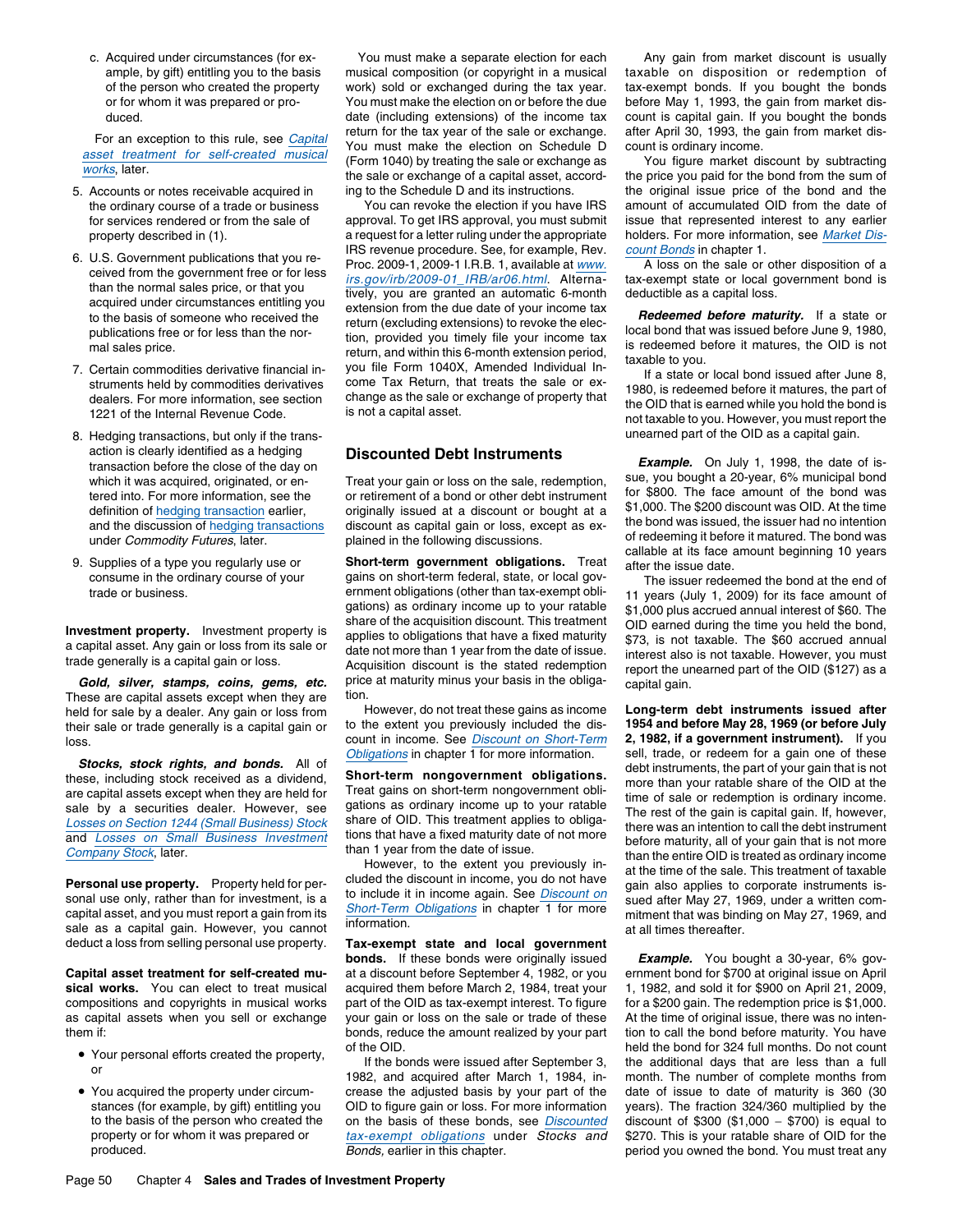part of the gain up to \$270 as ordinary income. • Issued before July 19, 1984, and **Deposit in Insolvent or**  As a result, the entire \$200 gain is treated as **a experiment of the Purchased by you before May 1, 1993. Bankrupt Financial Institution** ordinary income.

**May 27, 1969 (or after July 1, 1982, if a gov-** income up to the amount of your deferred inter- becomes insolvent or bankrupt, you may be able error or bankrupt, you may be able exaveled inter-<br>**ernment instrument).** If y **ernment instrument).** If you hold one of these est deduction for the year you dispose of the to deduct your loss in one of three ways. debt instruments, you must include a part of the bond. The rest of the gain is capital OID in your gross income each year that you • Ordinary loss, limit on the interest deduction for market disown the instrument. Your basis in that debt in-<br>strument is increased by the amount of OID that When To Deduct Investment Interest. strument is increased by the amount of OID that When To Deduct Investment Interest.)<br>vou have included in your gross income. See you have included in your gross income. See The Sale or trade of a market discount (OID) in chapter 1.<br>Original Issue Discount (OID) in chapter 1.

maturity means there is a written or oral agree-<br>ment or understanding not provided for in the<br>debt instrument of debt instrument. Any amount<br>debt instrument between the issuer and original<br>holder that the issuer will rede

February 4, 2009, you sold the bond for \$9,040. • The lender is not in the business of lend-<br>if: Assume you have included \$334 of the OID in ing money.<br>
your areas inserned final distinguish a small as a series of the financial instiyour gross income (including the amount  $ac$  • The amount of the loan, plus the amount tution, crued for 2009) and increased your basis in the the contraction of the loan, plus the amount tution, Fine amount of the loan, plus the amount tution,<br>
bond by that amount. Your basis is now \$7,934.<br>
If at the time of the original issue there was no<br>
If at the time of the original issue there was no<br>
If at the time of the

original issue there was an intention to call the the OID in your income currently. When you sell bond before maturity, your entire gain is ordinary or redeem the obligation, the part of your gain bond before maturity, your entire gain is ordinary or redeem the obligation, the part of your gain income. You figure this as follows:

| 1) Entire OID (\$10,000 stated              |         |
|---------------------------------------------|---------|
| redemption price at maturity minus          |         |
| \$7,600 issue price)                        | \$2,400 |
| 2) Minus: Amount previously included        |         |
| in income $\dots\dots\dots\dots\dots\dots$  | 334     |
| 3) Maximum amount of ordinary               |         |
| $income \ldots \ldots \ldots \ldots \ldots$ | \$2,066 |

the discount in income as it accrued, you must<br>report gain as ordinary interest income up to the<br> $\bullet$  It is issued by a natural person, It is issued by a natural person, **Sale of Annuity**<br>instrument's accrued market discount. See *Mar-* • It is not of a type offered to the public.

pose of a market discount bond that was: • It was issued before 1983. income.

- 
- Purchased by you before May 1, 1993.

bond. The rest of the gain is capital gain. (The

Criginal Issue Discount (OID) in chapter 1.<br>
If you sell or trade the debt instrument before<br>
in the sale or trade of a market discount<br>
maturity, your gain is a capital gain. However, if<br>
at the time the instrument was o

the debt instruments in the issue.<br> **Example 1.** On February 2, 2007, you loss on its sale or retirement is generally capital<br>
bought at original issue for \$7,600, Jones Cor-<br>
poration's 10-year, 5% bond which has a stated

- 
- 
- 

If the exception applies, or the obligation was<br>**Example 2.** If, in Example 1, at the time of issued before March 2, 1984, you do not include or if you are the aunt, uncle, nephew, or<br>original issue there was an intention the gain, if any, is capital gain. Any loss on the sale or redemption is capital loss. bad debt. If the actual loss is less than the

Because the amount in (3) is more than your<br>gain of \$1,106, your entire gain is ordinary in-<br>come.<br>come. However, if the issuer was subject to deduct your estimated loss as a casualty loss<br>come.<br>or an ordinary loss, you wa Market discount bonds. If the debt instruction and the atax when the obligation was issued, then amount of the actual loss is determined and negative amount of the actual loss is determined and negative amount of the actua

accrued discount to figure capital gain or loss on **form.** Any obligation must be in registered ness Bad Debts, later.<br>its disposition. If you did not choose to include form unless:

- 
- It is not of a type offered to the public,
- 
- 

If you lose money you have on deposit in a bank, Long-term debt instruments issued after In that case, any gain is treated as interest credit union, or other financial institution that May 27, 1969 (or after July 1, 1982, if a gov-<br>May 27, 1969 (or after July 1, 1982, if

- 
- 
- 

- 
- 
- intention to call the bond before maturity, your <br>gain of \$1,106 (\$9,040 amount realized minus cipal purposes of the loan.<br>\$7,934 adjusted basis) is capital gain.<br>If the exception applies, or the obligation was related *Pa*

income. You figure than your accrued share of the sectual loss that is finally determined is<br>OID at that time is ordinary income. The rest of more than the amount you deducted as an esti-OID at that time is ordinary income. The rest of more than the amount you deducted as an esti-<br>the gain, if any, is capital gain. Any loss on the mated loss, you can claim the excess loss as a amount deducted as an estimated loss, you must include in income (in the final determina-<br>Bearer Obligations **Bearer Obligations** tion year) the excess loss claimed. See *Recov*aries in Publication 525, Taxable and<br>You cannot deduct any loss on an obligation Nontaxable Income.<br>Income.

ment has market discount and you chose to you can deduct any loss, and any gain may<br>include the discount in income as it accrued, qualify for capital gain treatment.<br>Increase your basis in the debt instrument by the **Oblig** increase your basis in the debt instrument by the **Obligations required to be in registered** ule D (Form 1040), as explained under *Nonbusi*-<br>accrued discount to figure capital gain or loss on **form.** Any obligation must b

ket Discount Bonds in chapter 1. The rest of the values are the part of any gain on the sale of an annuity gain is capital gain. n is capital gain.<br>more than 1 year, or example the mate of its maturity date that is based on<br>interest accumulated on the contract is ordinary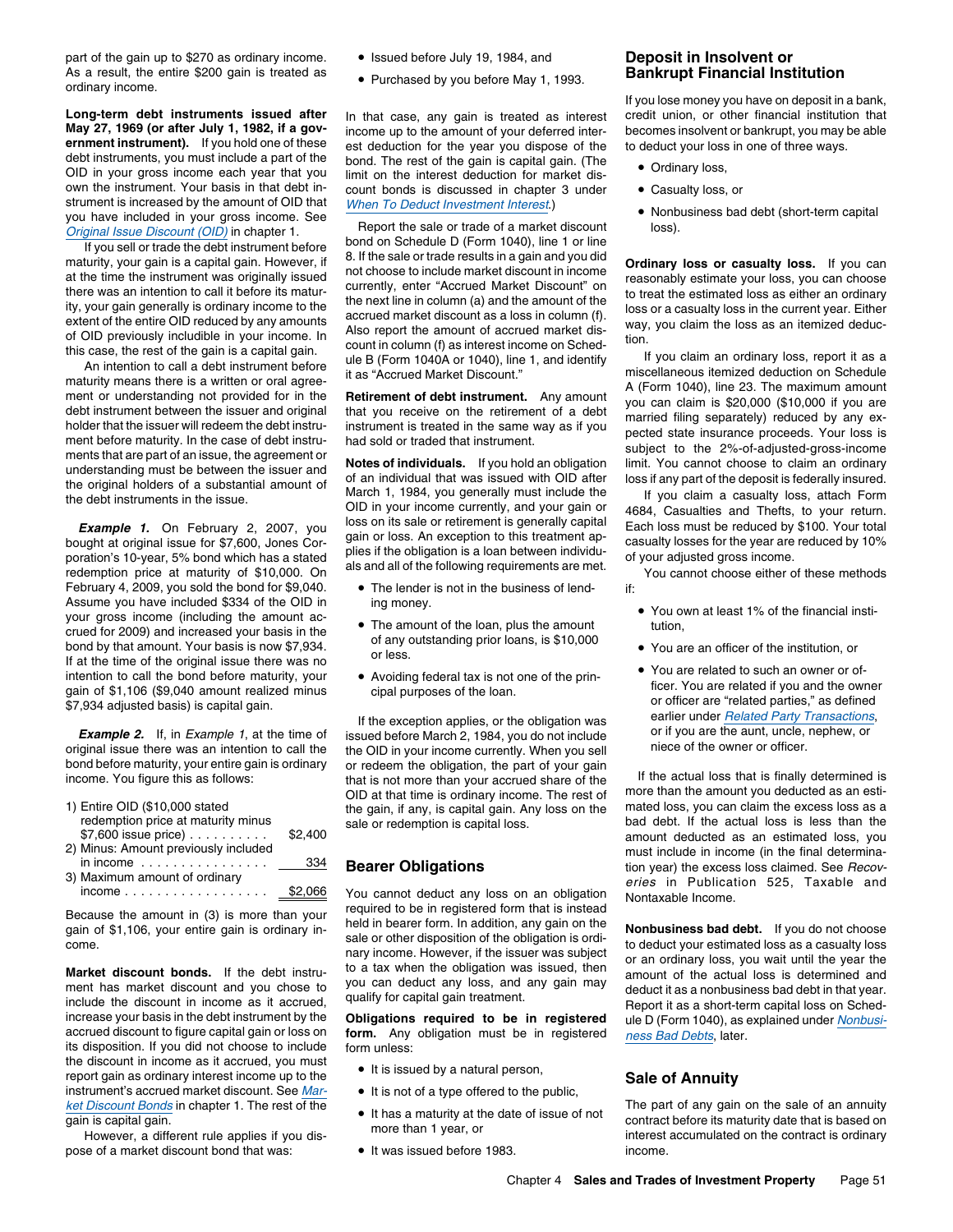- value of your net investment. In other the state of the state of the state in an ordinary gain or loss.<br>words, the return on your investment is, in **position with built in loss.** A special rule on **For more information** of
- -
	-
	-

- 
- 

**Applicable imputed income amount.** Figure you identify the conversion transaction gain is treated as ordinary income, your tax is

- 1. Figure the amount of interest that would<br>have accrued on your net investment in<br>the conversion transaction must be identified before<br>the conversion transaction. The<br>end of the day on which the position be-<br>ending are co
	-
	-

To figure this amount, use an interest rate equal to 120% of the "applicable rate," de-<br> **How to report** Lise Form 6781, Gains and **Fundal** asset.

as part of the same conversion transac- ity date. The same conversion transac-

**Applicable rate.** If the term of the convertion of the convertion and the convertion transaction is indefinite, the applicable rate and exchange-traded contract for the sale or is the federal short-term rate in effect und

that meets both of these tests. that your net investment generally will be the not produce capital gain or loss under any<br>total amount you invested. less any amount you circumstances.) For example, the offset or exertotal amount you invested, less any amount you circumstances.) For example, the offset or exer-<br>from the transaction is due to the time ple, a premium you received for writing a call). Price changes in your business invent

words, the return on your investment is, in<br>substance, like interest on a loan.<br>2. The transaction is one of the following. comes part of a conversion transaction. A see *Hedging Transactions* under *Section 1.221-2.* Also built-in loss is any loss that you would have Contracts Marked to Market, earlier. a. A straddle as defined under *Straddles*, realized if you had disposed of or otherwise<br>later, but including any set of offsetting terminated the position at its fair market value at positions on stock established before

### **Netting rule for certain conversion transac-**Amount treated as ordinary income. The **Gains Transform Certain Constructive** amount of gain **Gains From Certain Constructive**<br>amount of gain treated as ordinary income is the treated as ordinary income, you can net certai treated as ordinary income, you can net certain

smaller of: gains and losses from positions of the same<br>• The gain recognized on the disposition or<br>• the same conversion transaction. To do this, you have to • transaction entered into after July 11, 1999, in-<br>• the termi

as an identified netting transaction on increased by an interest charge.

b. The date when the transaction stops<br>being a conversion transaction. These rules do not apply to options dealers and<br>To figure this amount, use an interest rate commodities traders.<br>To figure this amount, use an interest

fined later. **How to report.** Use Form 6781, Gains and 2. Subtract from (1) the amount treated as Losses From Section 1256 Contracts and Strad- • The holding of a call option and writing of a call option and writing of a call option and writing of a call option and writing of

In all other cases, the applicable rate is the Contracts Marked to Market apply to it. entity. Pass-through entities include partner-

conversion transaction were a debt instrument tract generally results in capital gain or loss ment companies, and real estate investment and compounded semi-annually. unless the contract is a hedging transaction. trusts.

**Conversion Transactions** The rates discussed above are published by **Hedging transaction.** A futures contract that the IRS in the Internal Revenue Bulletin. Or, you is a hedging transaction generally produces or-<br>can contact the IRS to get these rates. See dinary gain or loss. A futures contract is a hedg-Generally, all or part of a gain on a conversion can contact the IRS to get these rates. See dinary gain or loss. A futures contract is a hedg-<br>transaction is treated as ordinary income. This chapter 5 for information on c transaction is treated as ordinary income. This chapter 5 for information on contacting the IRS. ing transaction if you enter into the contract in applies to gain on the disposition or other termi-<br>the ordinary course of y applies to gain on the disposition or other termi-<br>
nation of any position you held as part of a<br>
nation of any position you held as part of a<br>
Net investment To determine your pet in-<br>
manage the risk of interest rate or nation of any position you held as part of a **Net investment.** To determine your net in- manage the risk of interest rate or price changes conversion transaction that you entered into af-<br>the fair market value of any position at the time it property, or ordinary obligations. (Generally, orthe fair market value of any position at the time it eproperty, or ordinary obligations. (Generally, or-<br>becomes part of the transaction. This means elinary property or obligations are those that can-A conversion transaction is any transaction becomes part of the transaction. This means dinary property or obligations are those that can-<br>that your net investment generally will be the not produce capital gain or loss und

see Hedging Transactions under Section 1256

October 22, 2004.<br>
Any transaction in which you acquire<br>
b. Any transaction in which you acquire<br>
or the the applying the conversion transaction show which transactions are hedging transac-<br>
property (whether or not active

other termination of the position, or<br>other termination of the position, or<br>The "applicable imputed income amount." net the built-in loss against the gain. capital gain, all or part of the gain may be treated You can net gains and losses only if instead as ordinary income. In addition, if any

- A notional principal contract in which you ending on the earlier of:<br>a. The date when you dispose of the posi-<br>identification was made by that date.<br>identification was made by that date.<br>all of the investment yield on a financial
	-
- ordinary income from any earlier disposi-<br>tion or other termination of a position held instructions for lines 11 and 13 of Form 6781.<br>stantially the same strike price and matur-

tion.<br>**Commodity Futures** This provision does not apply if all the posi-

"applicable federal rate" determined as if the The termination of a commodity futures con- ships, S corporations, trusts, regulated invest-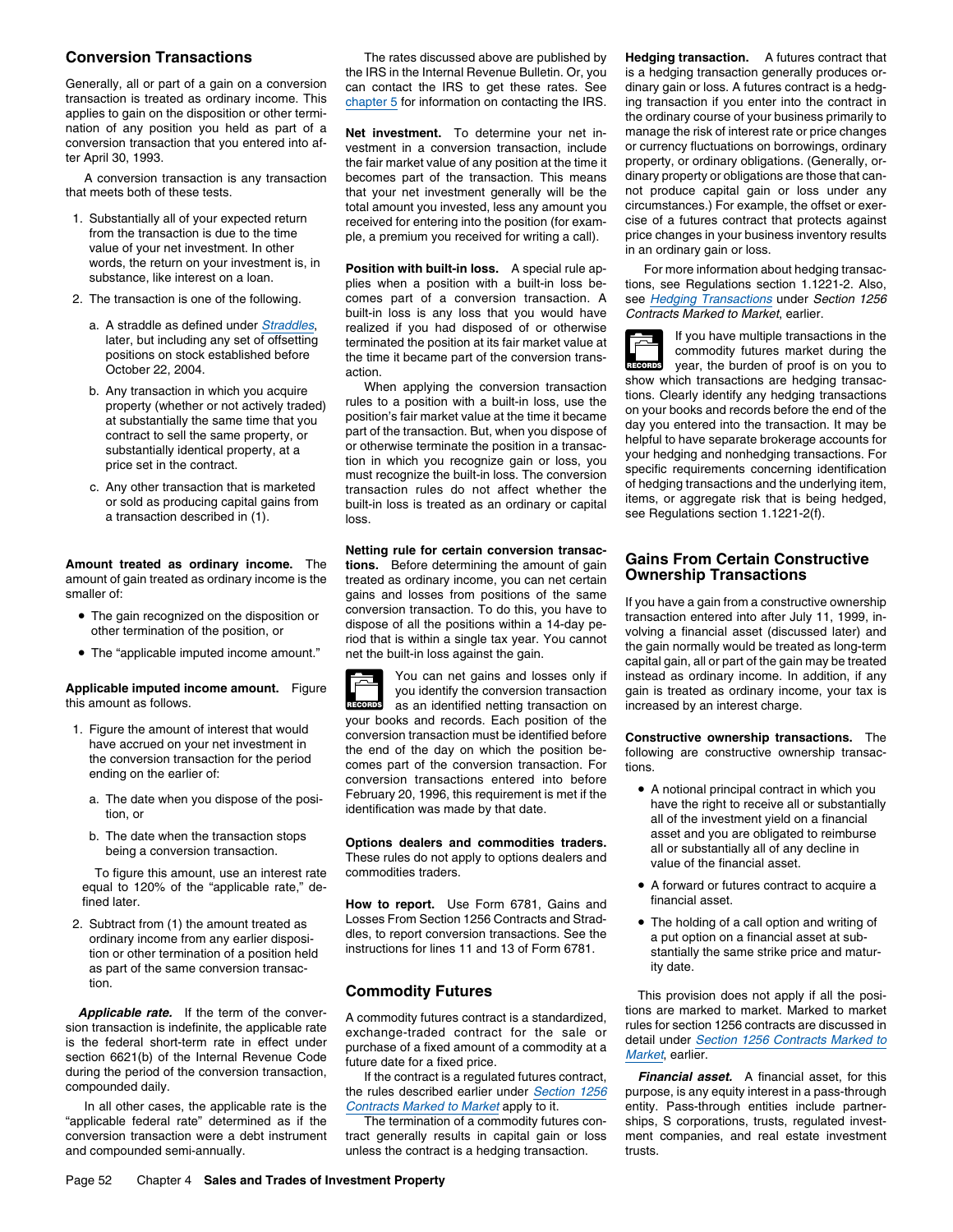**Amount of ordinary income.** Long-term cap- the qualifications of section 1244 stock, see sec- Do not reduce the basis of the stock for any ital gain is treated as ordinary income to the tion 1244 of the Internal Revenue Code and its other purpose.<br>extent it is more than the net underlying regulations. extent it is more than the net underlying long-term capital gain. The net underlying<br>the **stock must be issued to the person tak-**<br>long-term capital gain is the amount of net capi-<br>tal gain is the amount of net capital<br>the **loss.** You must be the original owner<br>th

about constructive ownership transactions, see partnership distributes the stock to you, you can-<br>section 1260 of the Internal Revenue Code. That treat any later loss on that stock as an this increase as applying to stock section 1260 of the Internal Revenue Code. not treat any<br>ordinary loss.

as a capital loss, a loss on the sale, trade, or **Stock dividends and reorganizations.** Stock capital that increases the total basis of the 100

Any gain on section 1244 stock is a capital and as an ordinary loss under the<br>gain if the stock is a capital asset in your hands.<br>Do not offset gains against losses that are within **The stock you own meets the require- C** Do not offset gains against losses that are within • The stock you own meets the require-<br>the ordinary loss limit, explained later in this ments when the stock dividend is distrib-<br>discussion, even if the transactions are

of the same company. Report the gain on<br>
Schedue DC (Form 1040).<br>
Schedue DC (Form 1040).<br>
If you trade your section 1244 stock for new<br>
If you must figure a net operating loss, any<br>
ordinary loss from the sale of section

must have derived more than 50% of its gross section 1244 stock.<br>must have derived more than 50% of its gross section 1244 stock.<br>receipts from other than royalties, rents, divi-<br>the vou also own stock in the corporation t receipts from other than royalties, rents, divi-<br>dends, interest, annuities, and gains from sales<br>and trades of stocks or securities. If the corpora-<br>and trades of stocks or securities. If the corpora-<br>stock dividend, you and trades or stocks or securities. If the corpora-<br>The corporation of the shares of stock dividend, you must divide the shares you that issued the stock is worthless and the an-<br>The reason the stock is worthless and the a tion was in existence for at least 1 year, but less receive as a dividend between the section 1244<br>than 5 years, the 50% test applies to the tax receive and the other stock. Only the shares from than 5 years, the 50% test applies to the tax stock and the other stock. Only the shares from proximate date it became worthless. Report a<br>years ending before the loss. If the corporation the former can be section 1244 sto was in existence less than 1 year, the 50% test<br>applies to the entire period the corporation was **Contributed property.** To determine ordinary applies to the entire period the corporation was in existence before the day of the loss. However, loss on section 1244 stock you receive in a trade<br>if the corporation's deductions (other than the for property, you have to reduce the basis of the stock with other SBIC st

operating company for ordinary loss treatment operating company for ordinary loss treatment **of the stock is determined by Holding Period**<br>to apply.<br>If you sold or traded investment property, you sold or traded investment property, you

**Losses on Section 1244**<br>
sold through an underwriter is not section 1244<br>
Sold through an underwriter is not section 1244<br>
Sold through an underwriter is not section 1244<br>
Sold through an underwriter is not section 1244<br>

worthlessness of section 1244 stock. Report the you receive as a stock dividend qualifies as shares to \$12,000. You then sell the 100 shares loss on Form 4797, Sales of Business Property, section 1244 stock if: for \$9,000 and have a loss of \$3,000. You can

- You receive it from a small business cor-
- 

Section 1244 (small business) stock. This is<br>stock that was issued for money or property<br>(other than stock and securities) in a domestic<br>(other than stock and securities) in a domestic<br>small business corporation. During it

- ductions) were more than its gross income dur-<br>ing this period, this 50% test does not apply.<br>The corporation must have been largely an<br>was more than its fair market value and<br>was more than its fair market value and was more than its fair market value, and
	- The basis of the stock is determined by

the stock must be common stock. If issued after Reduce the basis of the stock by the difference must determine your holding period for the prop-<br>July 18, 1984, the stock may be either common between the adjusted basis of t between the adjusted basis of the property and or preferred. For more information about the its fair market value at the time of the trade. You any capital gain or loss was a short-term or a requirements of a small business corporation or reduce the basis only to figure the ordinary loss. long-term capital gain or loss.

**More information.** For more information *Stock distributed by partnership*. If your section 1244 stock has increased, through con-<br>about constructive ownership transactions, see partnership distributes the stock to you, section 1244 stock when you figure an ordinary

line 10.<br>Any qain on section 1244 stock is a capital  $\bullet$  You receive it from a small business cor-<br>Any qain on section 1244 stock is a capital and the section is untiab you sum stack and as an ordinary loss under these r

**Example.** Your basis for 100 shares of X ness of that stock. A gain from the sale or trade<br>mmon stock is \$1,000. These shares qualify of that stock is a capital gain. Do not offset your

the former can be section 1244 stock. capital gain from the sale of SBIC stock on<br>Schedule D of Form 1040.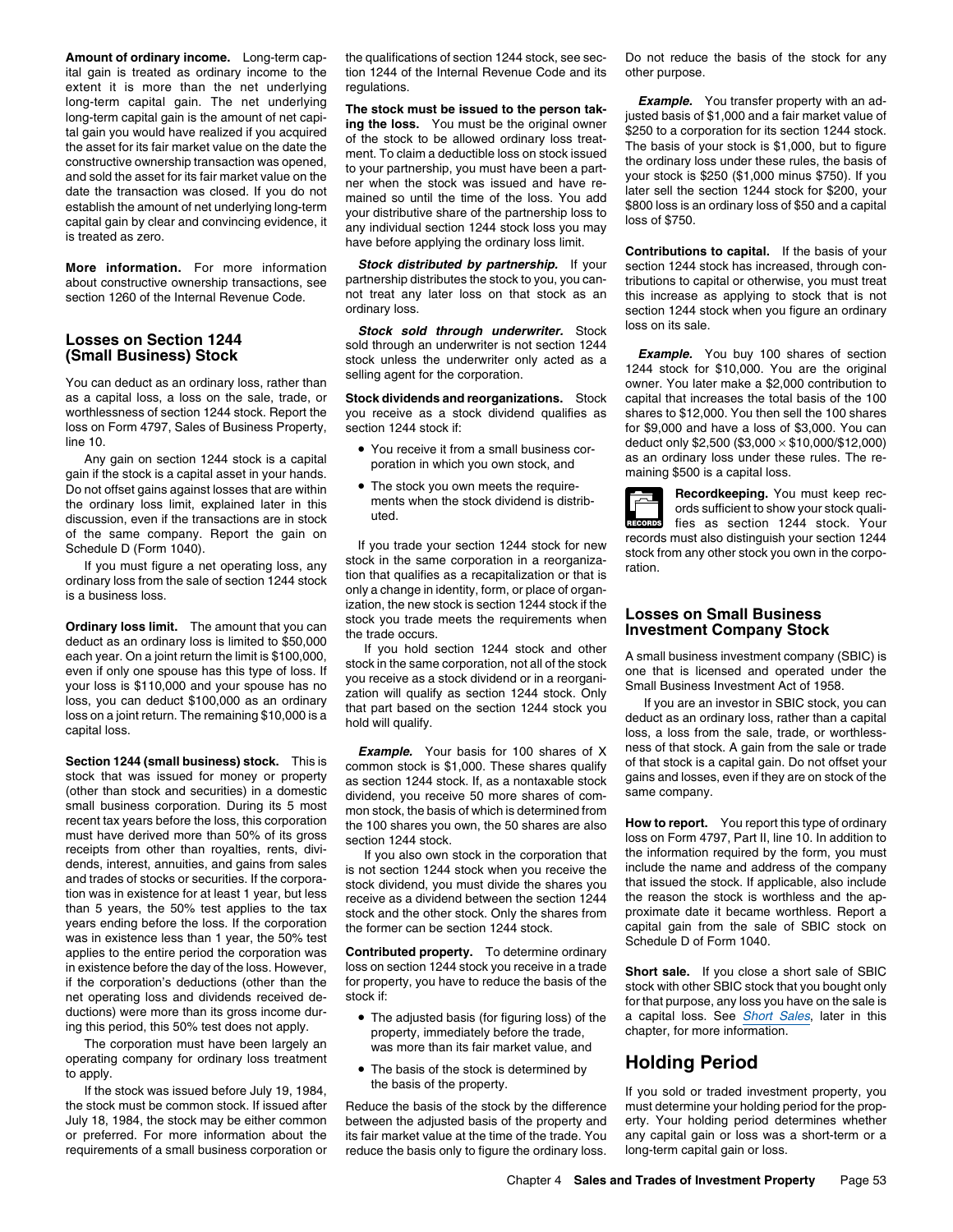ment property more than 1 year, any capital gain the donor's holding period started. any commodity subject to the rules of a board of or loss is a long-term capital gain or loss. If you if your basis is determined by the f or loss is a long-term capital gain or loss. If you



January 4, 2010. You received payment of the include the period during which the first buyer of any capital gain distributions you received<br>sale price on that same day. Report your gain on held the property. In the first b sale price on that same day. Report your gain on held the property.<br>
your 2009 return, even though you received the voltage the vertex of any temaining loss is short-term capital your 2009 return, even though you received the<br>payment in 2010. The gain is long term or short<br>term class is short-term capital the stock of the stock payment in 2010. The holding period for stock payment<br>vou received as a

period of U.S. Treasury notes and bonds sold at  $a$  spin-off, which is a distribution of stock or auction on the basis of yield starts the day after securities in a controlled corporation.

bought first and any fractional shares are con- year, or terminated during the year, are treated on the day after the bank's purchase date. If a date, your holding period for that share is a split lier. The collect of the collect, you have a bad debt. You may be able to holding period. A part of the share is considered<br>to have been bought on each date that stock **Option exercised.** Your holding period for<br>was bought by the bank with the proceeds of property you acquire when you exercise a

and your basis for the new property is deter-<br>mined, in whole or in part, by your basis in the stock or securities.<br>All other bad debts are nonbusiness bad debts<br>and are deductible as short-term capital losses. old property, your holding period for the new<br>property begins on the day following the date<br>you acquired the old property.<br>you acquired the old property.<br>you acquired the old property.<br>you acquired the old property.<br>The da

hold the property 1 year or less, any capital gain value of the property, your holding period starts the contract was held for more than 6 months. or loss is a short-term capital gain or loss. on the day after the date of the gift. Your holding period for a commodity re-

ment property, begin counting on the date after **Inherited property.** If you inherit investment contract, other than a regulated futures contract the new contract property. If you inherited property in the date of the prop the day you acquired the property. The day you<br>disposed of the property is part of your holding<br>long-term capital gain or loss. This is true re-<br>gardless of how long you actually held the prop-<br>gardless of how long you act

on February 5, 2008, and sold it on February 5,<br>
2009, your holding period is not more than 1<br>
year and you have a short-term capital gain or<br>
loss. If you sold it on February 6, 2009, your<br>
loss. If you sold it on Februar **Securities traded on an established market.** happened first. However, taking delivery or pos-<br>For securities traded on an established securi-<br>ties market, your holding period begins the day ment is not enough to start the and ends on the trade date you sold them. actual contract of sale. The holding period of the **Loss on mutual fund or REIT stock held 6**

which the stock must be delivered and<br>payment must be made.<br>payment must be made.<br>then later repossess the property under the<br>terms of the sales contract, your holding period<br>periodic liquidation plan), special rules may<br> year taxpayer. You sold stock at a gain on De- property before the original sale and the period **Capital gain distributions received.** The rember 29, 2009. According to the rules of the after the repossession. Your holding cember 29, 2009. According to the rules of the after the repossession. Your holding period loss (after reduction for any exempt-interest divi-<br>stock exchange, the sale was closed by delivery does not include the time betwe stock exchange, the sale was closed by delivery does not include the time between the original dends you received, as explained next) is<br>of the stock 3 trading days after the sale, on sale and the repossession. That is, it of the stock 3 trading days after the sale, on sale and the repossession. That is, it does not treated as a long-term capital loss up to the total

**U.S. Treasury notes and bonds.** The holding stock. This rule also applies to stock acquired in loss that is more than the exempt-interest divi-<br>period of U.S. Treasury notes and bonds sold at a spin-off, which is a distri

ing your holding period for shares bought by the **Section 1256 contracts.** Gains or losses on or exceeds 10% (5% in the case of preferred bank or other agent, full shares are considered section 1256 contracts open at the end of the stock) of your adjusted basis in the stock. sidered bought last. Your holding period starts as 60% long term and 40% short term, regard- **Nonbusiness Bad Debts** share was bought over more than one purchase Section 1256 Contracts Marked to Market, ear- If someone owes you money that you cannot

**Property received as a gift.** If you receive a business stock, described later under Gains on could not collect on some of these loans. They

**Long-term or short-term.** If you hold invest- is considered to have started on the same day **Commodity futures.** Futures transactions in

To determine how long you held the invest-<br>Interited property. If you inherit investment contract other than a requilated futures contract

**Example.** If you bought investment property erty.<br>• February 5, 2008 and sold it on February 5, example, the state of the security received in satisfaction of a

Do not confuse the trade date with the<br>
seller cannot end before that time.<br>
Settlement date, which is the date by<br>
which the stock must be delivered and<br>
property but keep a security interest in it, and<br>
or less and then

From depending on whether you held the stock winder than 1 year. Your holding period ended on the date of distribution.<br>
The holding period for new stock you received as a travel of the stock. If you received exempt-intere

auction on the basis of yield starts the day after<br>the Secretary of the Treasury, through news<br>releases, gives notification of acceptance to<br>releases, gives notification of acceptance to<br>successful bidders. The holding per

Nontaxable trades. If you acquire investment Wash sales. Your holding period for substan-<br>property in a trade for other investment property tially identical stock or securities you acquire in a lly, is one that comes from

gift of property and your basis is determined by *Qualified Small Business Stock*, includes the are deductible only as nonbusiness bad debts the donor's adjusted basis, your holding period vice period you held the old stoc the donor's adjusted basis, your holding period period you held the old stock. because the architect was not in the business of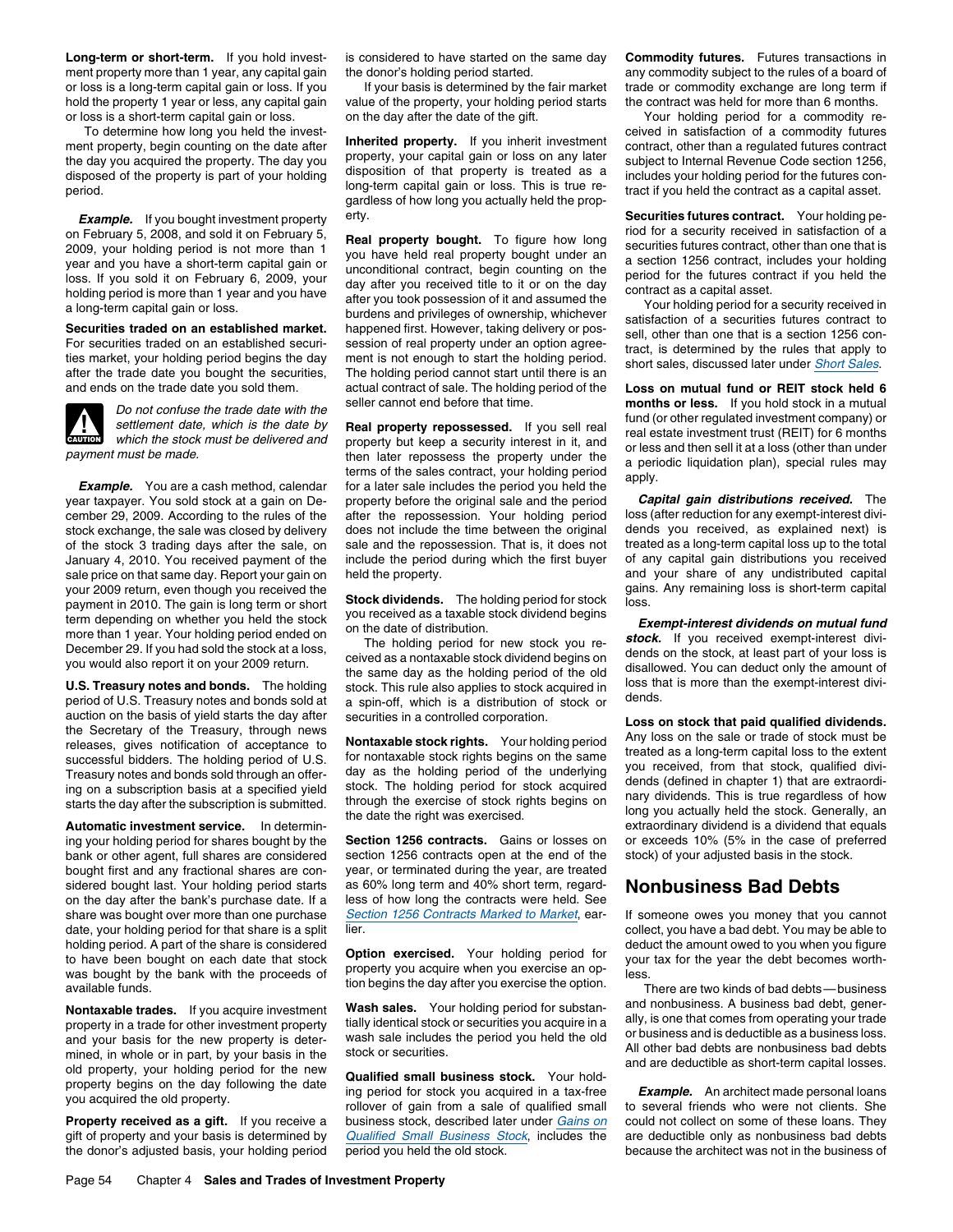**Business bad debts.** For information on busi-<br>ness bad debts of an employee, see Publication<br>529. For information on other business bad<br>629. For information on other business bad<br>64 debt deduction for your payments on the

deductible, nonbusiness bad debts must be to-<br>tally worthless. You cannot deduct a partly transaction with a profit motive. If you make the cannot collect it from the buyer.<br>worthless nonbusiness debt. guarantee as a favor

genuine for you to deduct a loss. A debt is ments are considered a gift and you cannot take<br>genuine if it arises from a debtor-creditor rela-<br>tionship based on a valid and enforceable obli-<br>Trade, earlier in this chapter.

that there was an intention at the time of the loan and Henry made full payment. Because he the amount you recover in your gross income.<br>
transaction to make a loan and not a gift. If you guaranteed the loan to protect his lend money to a relative or friend with the under- the corporation, Henry can take a nonbusiness the amount recovered up to the amount of the standing that it may not be repaid, it is consid-<br>
ered a gift and not a loan. You cannot take a bad<br>
educted. See *Recoveries* in Publication 525. ered a gift and not a loan. You cannot take a bad debt deduction for a gift. There cannot be a bad *Example 2.* Milt and John are co-workers.

**Basis in bad debt required.** To deduct a *Deductible in year paid.* Unless you have For each bad debt, attach a statement to bad debt, attach a statement to bad debt, attach a statement to bad debt, attach a statement t bad debt, you must have a basis in it—that is, rights against the borrower, discussed next, a your return that contains:<br>you must have already included the amount in payment you make on a loan you guaranteed is • A descrip your income or loaned out your cash. For exameded uctible in the year you make the payment.<br>
ple, you cannot claim a bad debt deduction for<br>
court-ordered child support not paid to you by **Fights against the borrower.** Whe court-ordered child support not paid to you by<br>your former spouse. If you are a cash method make payment on a loan that you guaranteed,<br>taxpayer (most individuals are), you generally you may have the right to take the plac cannot take a bad debt deduction for unpaid lender (the right of subrogation). The debt is<br>salaries, wages, rents, fees, interest, dividends, then owed to you. If you have this right, or some • The efforts you made to coll and similar items. The contract of the right to demand payment from the bor-

When deductible. You can take a bad debt was worthless.<br>
deduction only in the year the debt becomes<br>
worthless. For example, you could show that the bor-<br>
worthless. You do not have to wait until a debt is<br>
due to determi

It is not necessary to go to court if you can **CO P** A political party, **Short Sales** show that a judgment from the court would be uncollectible. You must only show that you have political party, or A short sale occurs when you agree to sell<br>
taken reasonable steps to collect the debt.<br>
property you do not own (or own but do not wish taken reasonable steps to collect the debt.<br>**Property of your dobter is generally good over** A committee, association, or organization Bankruptcy of your debtor is generally good evi-<br>dence of the worthlessness of at least a part of that either accepts contributions or spends dence of the worthlessness of at least a part of that either accepts contribution<br>an unsecured and unpreferred debt. money to influence elections.

the year the debt became worthless. You must deduction. file it within 7 years from the date your original end or original You do not realize gain or loss until delivery of contractor. You can take a property to close the short sale. You will have a securities generally must be filed within 3 years information about filing a claim, see Publication tion. The comes substantially worthless. In that case, that case,

lending money and the loans do not have any 556, Examination of Returns, Appeal Rights, **Secondary liability on home mortgage.** If

debt deduction for your payments on the debt for less than the amount outstanding on the debts, see chapter 10 of Publication 535.<br>
The making the quarantee was to protect your in. ence. You can take a bad debt deduction f **Deductible nonbusiness bad debts.** To be making the guarantee was to protect your in-<br>deductible nonbusiness bad debts must be to restment or that you entered the quarantee. amount you pay to satisfy the mortgage, if you worthless nonbusiness debt. guarantee as a favor to friends and do not re-<br> **Genuine debt required.** A debt must be even any consideration in return, your pay-<br>
genuine for you to deduct a loss. A debt is a deduction of a

tionship based on a valid and enforceable obli-<br>gation to repay a fixed or determinable sum of eigal shareholder of the Spruce Corporation, **Recovery of a bad debt.** If you deducted a<br>money. **Example 1.** Henry Lloyd, an of Loan or gift. For a bad debt, you must show tion received. The corporation defaulted on the (collect) all or part of it, you may have to include

debt unless there is a true creditor-debtor rela-<br>tionship between you and the person or organi-<br>their local credit union. John does not pay the<br>ness bad debts as short-term capital losses on<br>action that owes you the money

rower, you cannot take a bad debt deduction<br>until these rights become totally worthless.<br>For example you could show that the bor-

- A political party,
- A national, state, or local committee of a
- 

financial institution, see *Deposit in Insolvent or* **Mechanics' and suppliers' liens.** Workers • You close the sale. At a later date, you **Bankrupt Financial Institution**, earlier. **Moreof and material suppliers may file** and material suppliers may file liens against either buy substantially identical property<br>Broperty because of debts owed by a builder or and deliver it to the lender or make deliv-Filing a claim for refund. If you do not property because of debts owed by a builder or and deliver it to the lender or make delived<br>deduct a bad debt on your original return for the contractor. If you pay off the lien to

return for that year had to be filed, or 2 years **Insolvency of contractor.** You can take a property to close the short sale. You will have a from the date you paid the tax, whichever is bad debt deduction for the amount y from the date you paid the tax, whichever is bad debt deduction for the amount you deposit capital gain or loss if the property used to close later. (Claims not due to bad debts or worthless with a contractor if the contra later. (Claims not due to bad debts or worthless with a contractor if the contractor becomes insol-<br>securities generally must be filed within 3 years vent and you are unable to recover your deposit. from the date a return is filed, or 2 years from the If the deposit is for work unrelated to your trade **Exception if property becomes worthless.** date the tax is paid, whichever is later.) For more or business, it is a nonbusiness bad debt deduc-A different rule applies if the property sold short

relationship to her business. <br>and Claims for Refund. The buyer of your home assumes your mort-<br>gage, you may remain secondarily liable for re-

However, you can exclude from gross income

When minor children borrow from their par-<br>ents to pay for their basic needs, there is no<br>genuine debt. A bad debt cannot be deducted<br>for such a loan.<br>for such a loan.<br>deduction.<br>deduction.<br>deduction.<br>deduction.

- 
- 
- 
- 

- active of the wortheschool of at loads a part of the street of the money to influence elections.<br>an unsecured and unpreferred debt. Most in a money to influence elections.<br>If your bad debt is the loss of a deposit in a
	-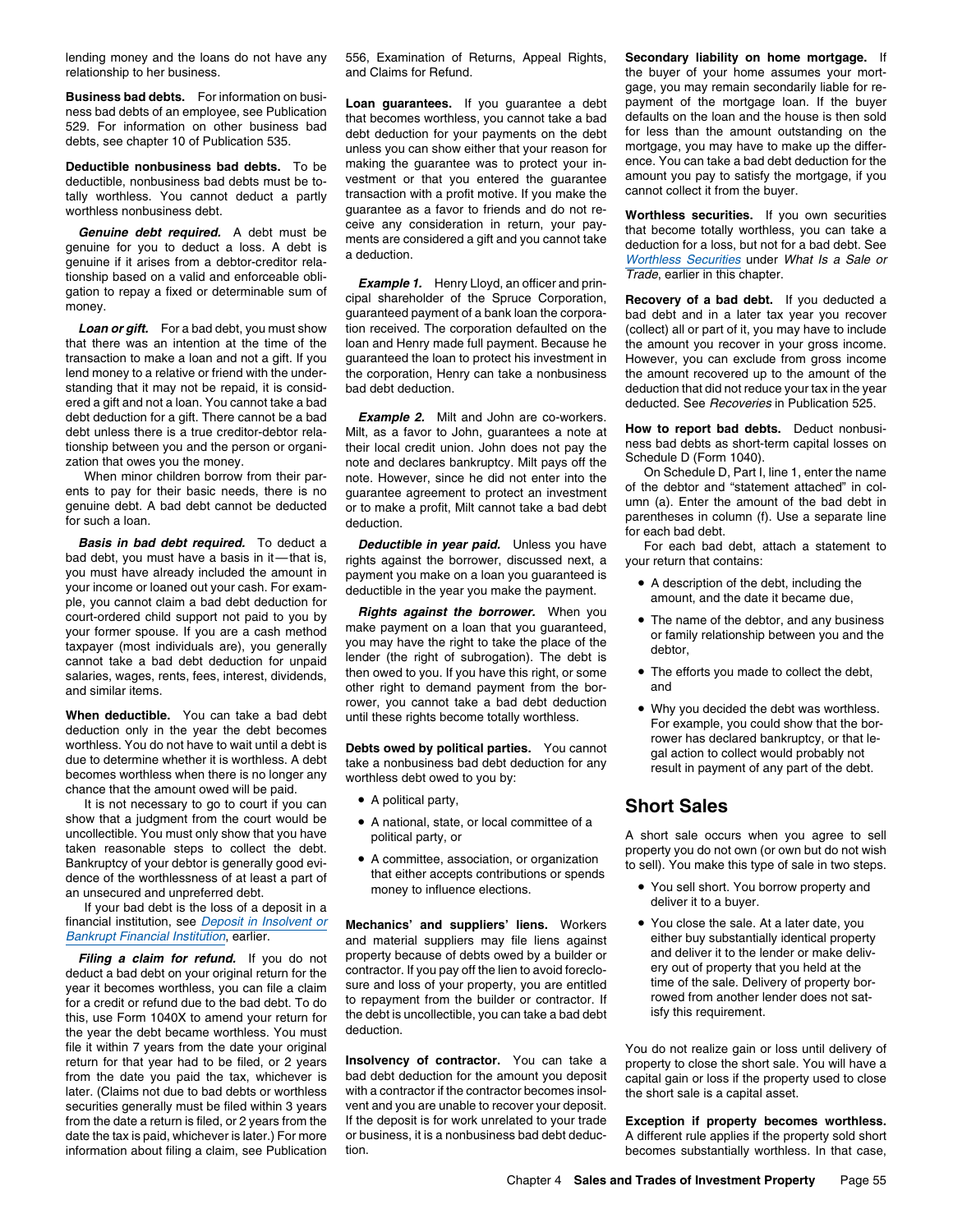closed when the property became substantially sale is a long-term capital loss, even if you held sold short.<br>worthless. exercise the sole for 1 year or

that case, you will have to recognize gain on the *Mixed straddles.* Under certain elections, that you receive as ordinary income from the date of the constructive sale. For details, see Constructive Sales of Appreciated Financial Po-<br>sitions earlier.<br>sitions earlier. sitions, earlier. **Elections** elections are for positions that are part of a

shares of Baker Corporation stock for \$1,000. mation about these elections. any dividend you receive on a share of preferred<br>On September 3, 2009, you sold short 100 On September 3, 2009, you sold short 100 stock equals or exceeds 5% (10% in the case of Short 100 stock equals or exceeds 5% (10% in the case of shares of similar Baker stock for \$1,600. You shares of similar Baker stock for \$1,600. You<br>made no other transactions involving Baker **Reporting Substitute Payments** made no other transactions involving Baker **Reporting Substitute Payments** sale, the dividend you receive is an extraordi-<br>stock for the rest of 2009 and the first 30 days of stock for the rest of 2009 and the first 30 days of<br>2010, Your short sale is treated as a construce of any broker transferred your securities for use 2010. Your short sale is treated as a construc-<br>tive sale of an approciated financial position in a short sale, or similar transaction, and retive sale of an appreciated financial position<br>because a sale of your Baker stock on the date ceived certain substitute dividend payments on<br>of the short sale would have resulted in a gain. Your behalf while the short sale of the short sale would have resulted in a gain. Your behalf while the short sale was open, that You cannot deduct losses from sale<br>You recognize a \$600 short-term capital gain broker must give you a Form 1099-MISC or a of You recognize a \$600 short-term capital gain of these must give you a Form 1099-MISC or a<br>from the constructive sale and your new bolding similar statement, reporting the amount of these

have short-term or long-term capital gain or loss interest. Instead, report the substitute payments 3. Acquire a contract or option to buy sub-<br>on a short sale by the amount of time you actu-<br>shown on Form 1099-MISC as "Ot on a short sale by the amount of time you actu-<br>ally hold the property eventually delivered to the on line 21 of Form 1040.

stock of the Ace Corporation, you contract to sell  $\bullet$  Tax-exempt interest (including OID) that Tax exempt including OID) that 100 shares of it, which you borrow from your has accrued while the short sale was If you sell stock and your spouse or a corpora-<br>broker. After 13 months, when the price of the one and broker. After 13 months, when the price of the tion open, and<br>stock has risen, you buy 100 shares of Ace stock, you also have a wash sale.<br>Corporation stock and immediately deliver them A dividend, if the ex-dividend date Corporation stock and immediately deliver them • A dividend, if the ex-dividend date is after If your loss was disallowed because of the transfer of stock for use in a short sale wash sale rules and the disallowed loss to to your broker to close out the short sale. Your the transfer of stock for use in a short sale wash sale rules, add the disallowed loss to the transfer of stock for use in a short sale wash sale rules, add the disallowed l loss is a short-term capital loss because your and before the closing of the short sale. cost of the new stock or securities (except in (4) holding period for the delivered property is less above). The result is your basis in the new stock

**Special rules.** Special rules may apply to<br>
stock to make a short sale, you may have to<br>
gains and losses from short sales of stocks,<br>
securities, and commodity and securities futures<br>
securities, and commodity and secur

Gains and holding period. If you held the<br>substantially identical stock, you cannot deduct<br>substantially identical property for 1 year or less<br>on the date of the short sale, or if you acquired<br>the substantially identical p

you must recognize gain as if the short sale were than 1 year, any loss you realize on the short must add the payment to the cost of the stock

mixed straddle. See Other elections under

from the constructive sale and your new holding<br>period in the Baker stock begins on September<br>3. The substitute payments totaling \$10 or more before or after the sale you:<br>3. That are known on the payment's record date to be in lieu of an exempt-interest dividend, a capi-<br>
1. Buy substantially identical stock or securi-**Short-Term or Long-Term** tal gain dividend, a return of capital distribution, ties,<br> **Capital Gain or Loss** or a dividend subject to a foreign tax credit, or a and contained by the containing of the **Capital Gain or Loss**<br>As a general rule, you determine whether you that are in lieu of tax-exempt interest. Do not<br>As a general rule, you determine whether you treat these substitute payments as dividends or<br>have short-te

- 
- 

you buy more shares equal to a stock distribu-*Losses.* If, on the date of the short sale, you tion issued on the borrowed stock during your **Options and futures contracts.** The wash held substantially identical property for more short position, you have a capital expense. You sale rules apply to losses from sales or trades of

worthless.<br> **Exception** If you close the short sale within<br>
less. Certain losses on short sales of stock or<br>
into a short sale may cause you to be treated as<br>
having made a constructive sale of property. In<br>
having made a

*Example.* On May 2, 2009, you bought 100 Mixed Straddle Elections, later, for more infor- **Extraordinary dividends.** If the amount of

- 
- 
- 
- ally hold the property eventually delivered to the on line 21 of Form 1040.<br>Iender to close the short sale.<br>**Example.** Even though you do not own any means a payment in lieu of:<br>**Example.** Even though you do not own any me

than 1 day.<br>**Payments in lieu of dividends.** If you borrow or securities. This adjustment postpones the If you borrow or securities. This adjustment postpones the If you borrow or securities. This adjustment postpones the

mat you make to the lender. Instead, you must<br>**Rule 1.** You are an employee of a cor-<br>the short sale is a short-term capital gain, short sale by that amount.<br>To determine how long a short sale is kept ration's stock as a h To determine how long a short sale is kept ration's stock as a bonus award. You include the **Rule 2.** The holding period of the substantially identical property begins on the date<br>of the closing of the short sale or on the<br>date of the sale of this property, whichever<br>comes first.<br>of the sale of this property, whi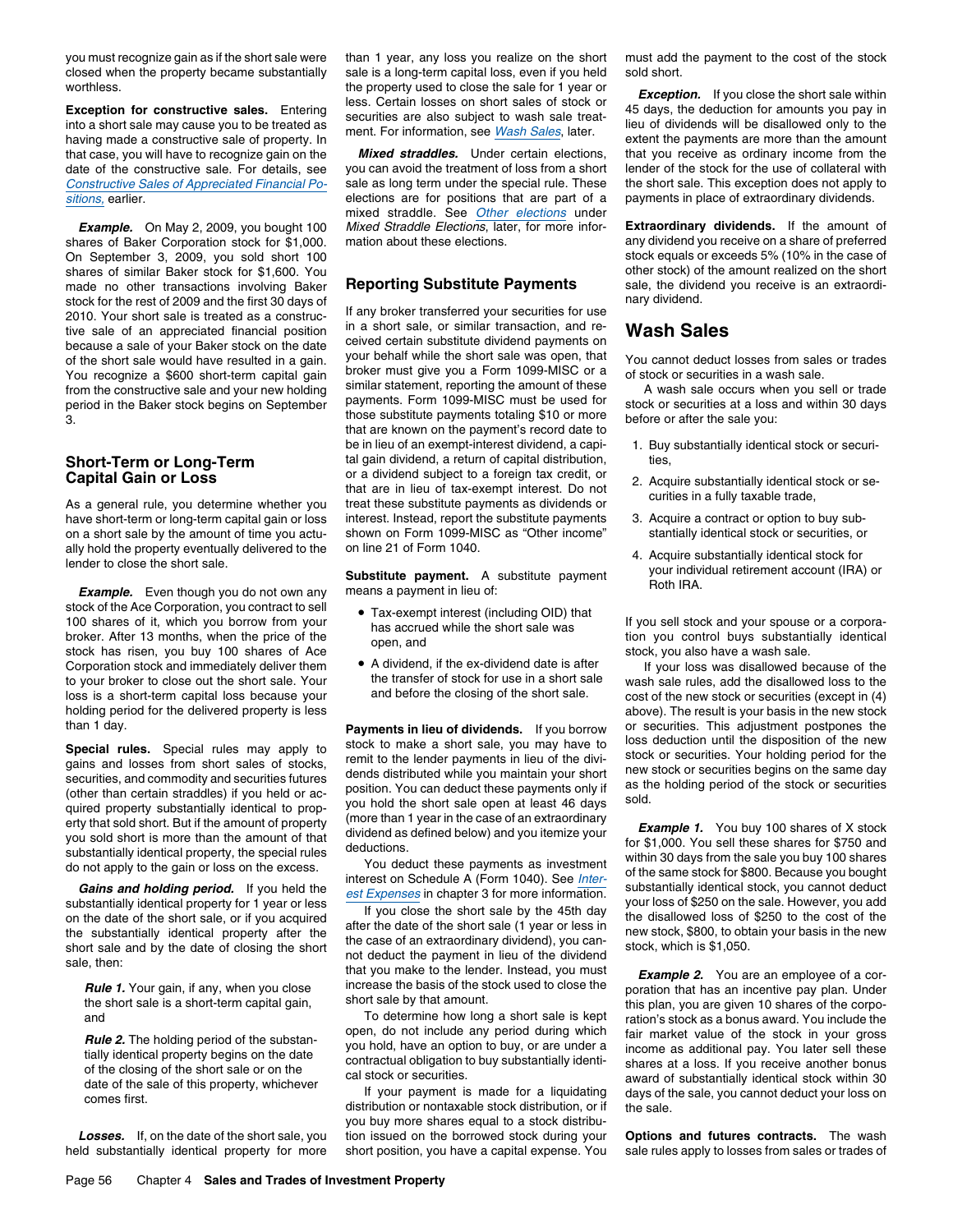whether stock or securities are substantially (\$500) to the basis of the 50 shares bought on How to report. Report a wash sale or trade on identical, you must consider all the facts and February 10. Add the other half (\$50

Similarly, bonds or preferred stock of a correction are not ordinarily constant of the second block, and for future delivery of a single security or of a<br>starts, \$100 a share for the second block, and for future delivery o

- 
- 
- Is subject to the same dividend restric-
- Trades at prices that do not vary signifi-
- 

or securities you buy within 30 days before or<br>after the sale is either more or less than the  $\bullet$  On that date, you own stock or securities Gain or loss from the sale or trade of an or that date, you own stock or securities<br>
after the sale is either more or less than the<br>
mumber of shares you sold, you must determine<br>
the particular shares to which the wash sale<br>
rules apply. You do this by matching t bought with an equal number of the shares sold. • You later deliver the stock or securities to would not be, a capital asset, the gain or loss is Match the shares bought in the same order that close the short sale. The continuity gain or loss. you bought them, beginning with the first shares bought. The shares or securities so matched are Otherwise, a short sale is not considered *Example 1.* You purchased an option to buy subject to the wash sale rules. complete until the property is delivered to close 100 shares of XYZ Company stock. The stock

December 18, 2008, you bought 50 shares of futures contract to sell. We would have been a capital asset in your hands.

securities. They do not apply to losses from cember 26, 2008, you bought 25 shares of sub-<br>sales or trades of commodity futures contracts stantially identical stock for \$1,125. On January the stock for \$750 on October 6, O sales or trades of commodity futures contracts stantially identical stock for \$1,125. On January the stock for \$750 on October 6. On October 7, and foreign currencies. See *Coordination of* 7, 2009, you sold for \$4,000 the 100 shares you you buy 100 shares of the same stock for \$750.<br>Loss Deferral Rules and Wash Sale Rules under bought in September. You have a \$1, Loss Deferral Rules and Wash Sale Rules under bought in September. You have a \$1,000 loss You close the short sale on November 17 by Straddles, later, for information about the tax on the sale. However, because you bought treatment of losses on the disposition of posi-<br>days before the sale, you cannot deduct the loss because the date of entering into the short sale days before the sale, you cannot deduct the loss because the date of entering into the short sale<br>(\$750) on 75 shares. You can deduct the loss (October 6) is considered the date the sale is **Securities futures contract to sell.** Losses (\$750) on 75 shares. You can deduct the loss (October 6) is considered the date the sale is<br>from the sale, exchange, or termination of a<br>securities futures contract to sell ge

**Substantially identical.** In determining loss. You must add half the disallowed loss

stocks and securities of the predecessor and<br>successor corporations may be substantially<br>identical.<br>Circle of a paraformed state of a paral of a paral of a paral of the predict bands are for the first block of 100

Is convertible into common stock,<br>
Is convertible into common stock,<br>
Is considered short term, regard-<br>
Is the same voting rights as the com-<br>
Is the same voting rights as the com-<br>
Is the same voting rights as the com-<br>

 Is subject to the same dividend restric- **Short sales.** The wash sale rules apply to a tions, loss realized on a short sale if you sell, or enter **Options** • Trades at prices that do not vary signifi-<br>
cantly from the conversion ratio, and<br>
stock or securities within a period beginning 30 Options are generally subject to the rules de-<br>
stradele the short sale is complete scri

- 
- 

the sale. increases in value and you sell the option for

stock on September 24, 2008, for \$5,000. On the sale, exchange, or termination of a securities

contracts and options to acquire or sell stock or substantially identical stock for \$2,750. On De- *Example.* On June 2, you buy 100 shares of delivering the shares bought on June 2. You

shares bought on December 26, 2008, is in-<br> **Shares bought on December 26, 2008**, is in-<br>
sell common stock at a loss and, at the same<br>
time, buy warrants for common stock of the<br>
same corporation. But if you sell warrants

Has the same voting rights as the com-<br>mon stock, ness. transaction made in the ordinary course of busi-<br>they are dealer securities futures contracts).

• Is unrestricted as to convertibility.<br>
and ending 30 days after that date.<br>
For purposes of the wash sale rules, a short<br>
For purposes of the wash sale rules, a short<br>
More or less stock bought than sold. If the sale is

**Example 1.** You bought 100 shares of M This treatment also applies to losses from more than you paid for it. Your gain is capital ock on September 24, 2008, for \$5,000. On the sale, exchange, or termination of a securitie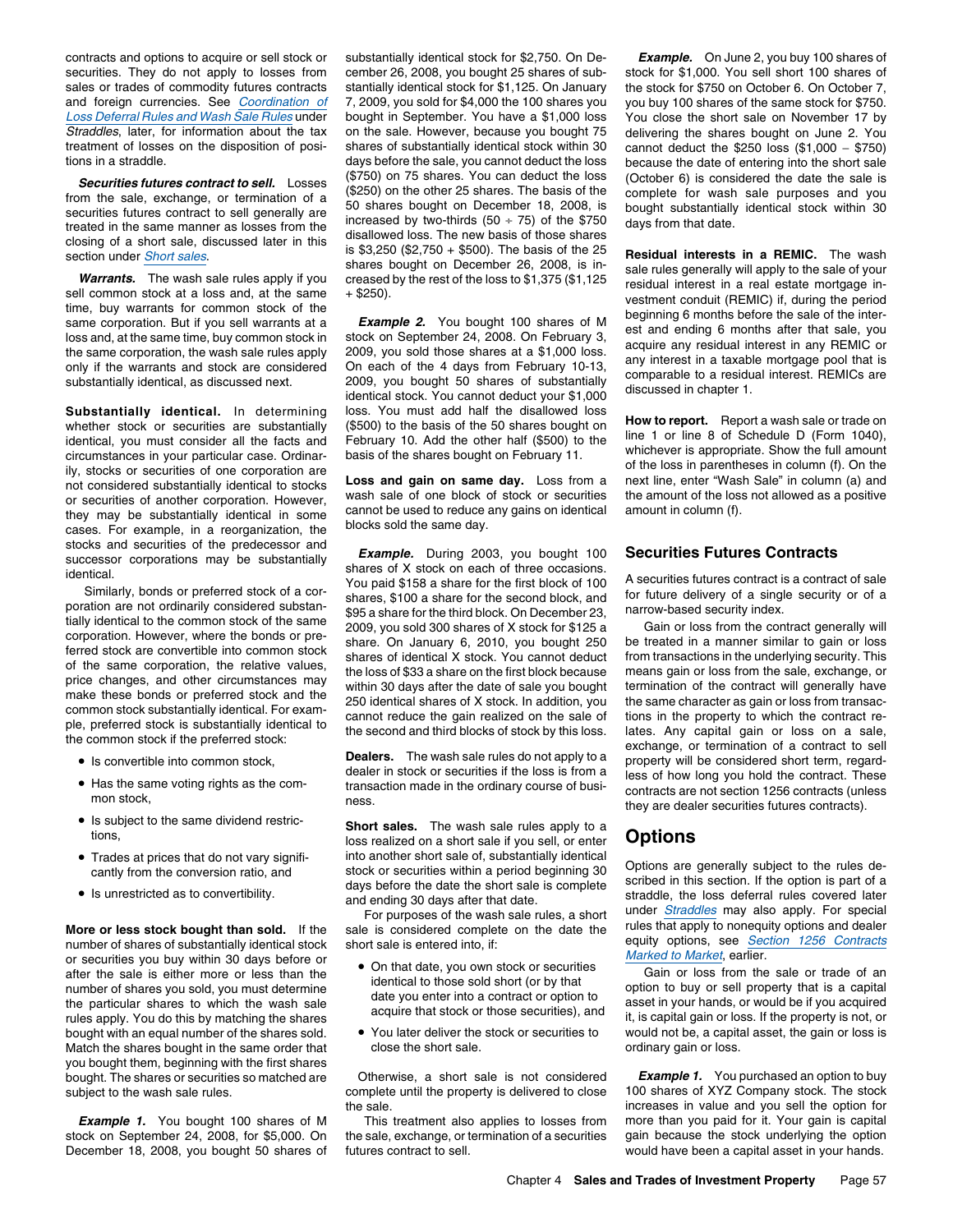Example 1, except that the stock decreases in expiration of an option that is not a section 1256 of stock at a specified price.

how you report your gain or loss depends on If the option expires, its cost is either a

tions and an option you write on stocks, securi-<br>
tions, commodity tutures is not<br>
exercised (or repurchased), the amount you re-<br>
exercised (or repurchased), the amount you re-<br>
exercised (or repurchased), the amount you



Table 4-1. Puts and Calls **Keep for Your Records** 

|                       | Puts                                                                                                                  | The date you everyour the b                                                                                                                                                                            |                                                                                                                                                                 |  |  |  |                                                                |
|-----------------------|-----------------------------------------------------------------------------------------------------------------------|--------------------------------------------------------------------------------------------------------------------------------------------------------------------------------------------------------|-----------------------------------------------------------------------------------------------------------------------------------------------------------------|--|--|--|----------------------------------------------------------------|
| When a put:           | If you are the holder:<br>If you are the writer:                                                                      |                                                                                                                                                                                                        |                                                                                                                                                                 |  |  |  | • The date you sell the put, or<br>• The date the put expires. |
| Is exercised          | Reduce your amount realized from<br>sale of the underlying stock by the<br>cost of the put.                           | Reduce your basis in the stock you<br>buy by the amount you received for<br>the put.                                                                                                                   | Writers of puts and calls. If you<br>a put or a call, do not include the                                                                                        |  |  |  |                                                                |
| Expires               | Report the cost of the put as a capital<br>loss on the date it expires.*                                              | Report the amount you received for<br>the put as a short-term capital gain.                                                                                                                            | receive for writing it in your incom<br>receipt. Carry it in a deferred acc                                                                                     |  |  |  |                                                                |
| Is sold by the holder | Report the difference between the<br>cost of the put and the amount you<br>receive for it as a capital gain or loss.* | This does not affect you. (But if you<br>buy back the put, report the<br>difference between the amount you<br>pay and the amount you received for<br>the put as a short-term capital gain<br>or loss.) | • Your obligation expires,<br>• You buy, in the case of a pu<br>case of a call, the underlying<br>the option is exercised, or<br>• You engage in a closing tran |  |  |  |                                                                |

|                             | Calls                                                                                                                   |                                                                                                                                                                                                          | ceived for writing the call or put is short-term<br>capital gain.                                                                                                                                                                                                                                                                                                |
|-----------------------------|-------------------------------------------------------------------------------------------------------------------------|----------------------------------------------------------------------------------------------------------------------------------------------------------------------------------------------------------|------------------------------------------------------------------------------------------------------------------------------------------------------------------------------------------------------------------------------------------------------------------------------------------------------------------------------------------------------------------|
| When a call:                | If you are the holder:                                                                                                  | If you are the writer:                                                                                                                                                                                   | If a put you write is exercised and you buy<br>the underlying stock, decrease your basis in the                                                                                                                                                                                                                                                                  |
| Is exercised                | Add the cost of the call to your basis<br>in the stock purchased.                                                       | Increase your amount realized on<br>sale of the stock by the amount you<br>received for the call.                                                                                                        | stock by the amount you received for the put.<br>Your holding period for the stock begins on the<br>date you buy it, not on the date you wrote the                                                                                                                                                                                                               |
| Expires                     | Report the cost of the call as a capital Report the amount you received for<br>loss on the date it expires.*            | the call as a short-term capital gain.                                                                                                                                                                   | put.<br>If a call you write is exercised and you sell<br>the underlying stock, increase your amount real-                                                                                                                                                                                                                                                        |
| Is sold by the holder       | Report the difference between the<br>cost of the call and the amount you<br>receive for it as a capital gain or loss.*  | This does not affect you. (But if you<br>buy back the call, report the<br>difference between the amount you<br>pay and the amount you received for<br>the call as a short-term capital gain<br>or loss.) | ized on the sale of the stock by the amount you<br>received for the call when figuring your gain or<br>loss. The gain or loss is long term or short term<br>depending on your holding period of the stock.<br>If you enter into a closing transaction by<br>paying an amount equal to the value of the put or<br>call at the time of the payment, the difference |
| is short term or long term. | *See Holders of puts and calls and Writers of puts and calls in the accompanying text to find whether your gain or loss |                                                                                                                                                                                                          | between the amount you pay and the amount<br>you receive for the put or call is a short-term                                                                                                                                                                                                                                                                     |

**Example 2.** The facts are the same as in **How to report.** Gain or loss from the closing or specified future date, a stated number of shares

value and you sell the option for less than you contract, but that is a capital asset in your hands,<br>
paid for it. Your loss is a capital loss.<br> **Option not exercised.** If you have a loss be-<br> **Cause** you did not exercise

whether it was exercised.<br>If you are not in the business of writing op-**Puts and Calls** If you are not in the business of writing op-<br>If you are not in the business of writing op-<br>**Puts and Calls** and Calls on your holding

and the such are defined under <u>Section 1256 Contracts</u> and the such and the put is a clos-<br>Puts and calls are issued by writers (grant- exercise, sale, or expiration of the put is a clos-<br>ors) to holders for cash premiums **Cash settlement option.** A cash settlement ended by exercise, closing transaction, or lapse. you have held the underlying stock for 1 year or option is treated as an option to buy or sell a "put option" is the right to se option is treated as an option to buy or sell<br>property. A cash settlement option is any option at any time before a specified future date, a<br>that on exercise, sale, or expiration of the put is a<br>that on exercise is settled the earliest of:

- The date you dispose of the stock,
- **•** The date you exercise the put,
- 
- The date the put expires.

**Writers of puts and calls.** If you write (grant) a put or a call, do not include the amount you receive for writing it in your income at the time of<br>receipt. Carry it in a deferred account until:

- Your obligation expires,
- $\bullet$  You buy, in the case of a put, or sell, in the case of a call, the underlying stock when the option is exercised, or
- $\bullet$  You engage in a closing transaction.

If your obligation expires, the amount you received for writing the call or put is short-term capital gain.

between the amount you pay and the amount you receive for the put or call is a short-term capital gain or loss.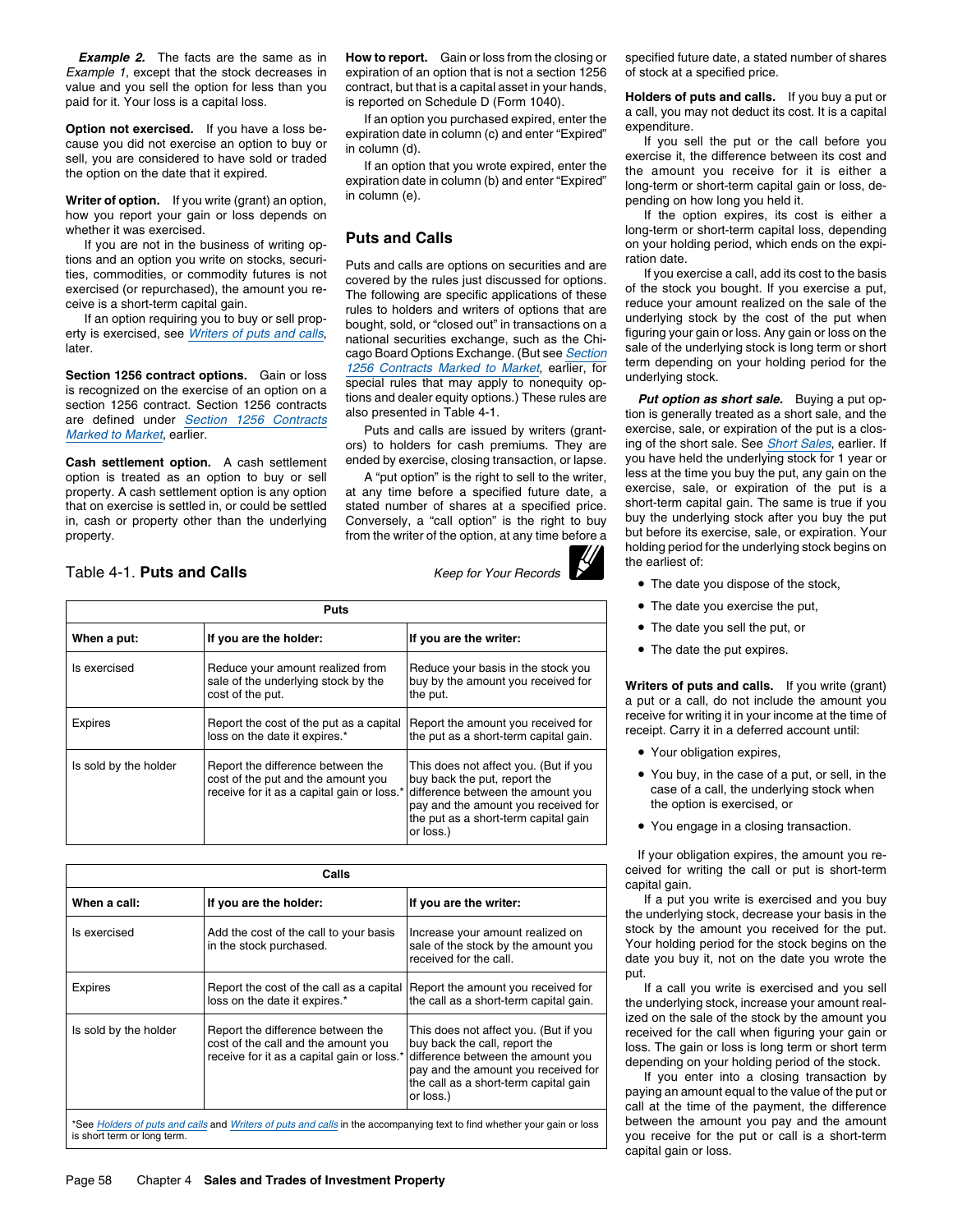- equity options expired in December 2009, **Loss Deferral Rules** without being exercised. If you were a
- 2. **Closing transaction.** The facts are the **are the** *S* An option to buy or sell the stock or sub-<br>same as in (1), except that on May 8, Same as in (1), except that on May 8,<br>
2009, the options were sold for \$6,000. If the stock or securities,<br>
you were the holder of the options who <br>
Same as in (1), except that on May 8,<br>
you were the holder of the options bought them back, you would recognize a<br>short-term capital loss of \$2,000. Interval and property (other than stock).<br>been realized, but not recognized.
- 3. **Exercise.** The facts are the same as in (1), **position.** A position is an interest in personal except that the options were exercised on property. A position can be a forward or futures May 27, 2009. The buyer adds th
- 4. **Section 1256 contracts.** The facts are the<br>
same as in (1), except the options were<br>
monequity of the substantially reduces any risk of loss you may<br>
more from holding another position. However, if<br>
section 1256 contr \$2,400. See Section 1256 Contracts if: **if:** if: **Exceptions.** The loss deferral rules do not ap-Marked to Market, earlier, for more infor-

that apply to the sale or other disposition of property, even if this property is in a sub-<br>positions in a straddle. These rules do not apply stantially changed form and the positions positions in a straddle. These rules do not apply<br>to the straddles described under *Exceptions*,<br>later.<br>tiret condition<br>tiret condition<br>firet condition

A straddle is any set of offsetting positions on<br>
personal property. For example, a straddle may<br>
a similar maturity and the positional value Free positions are in debt instruments with the strandle operation of section a similar maturity, and the positions of a purchased option to buy and a similar maturity, and the positions' val-<br>purchased option to sell on t price and period.  $\bullet$  The positions are sold or marketed as off-

type that is actively traded. It includes stock butterfly, or any similar name, or not apply to a straddle that is a<br>options and contracts to buy stock, but generally options and contracts to buy stock, but generally **.** The aggregate margin requirement for the

generally excluded from the definition of per- separately. The following strate straining conditions strategie<br>Sonal property when applying the straddle rules sonal property when applying the straddle rules,<br>it is included in the following two situations.<br>**Related persons.** To determine if two or

availed of to take positions in personal tion. 1. **Expiration.** Ten JJJ call options were is-<br>sued on April 8, 2009, for \$4,000. These shareholder.

holder (buyer) of the options, you would<br>
recognize a short-term capital loss of<br>
\$4,000. If you were a writer of the options,<br>
you would recognize a short-term capital<br>
you would recognize a short-term capital<br>
gain of \$4

- 
- you were the holder of the options who<br>sold them, you would recognize a or substantially identical stock or securi-<br>short-term capital gain of \$2,000. If you ties, or the short-term capital gain of \$2,000. If you ties, or
	-

through the exercise of the options. The foreign currency is treated as a position in that writer adds the amount received from writ-<br>ing the options to the amount received from writ-<br>selling the stock to figure gain or lo stock. of \$12,750. ket, earlier.

- The positions are established in the same ply to:<br>personal property (or in a contract for this mation.<br>
personal property (or in a contract for this<br>
property), and the value of the value of the value of the value of the value of positions varies inversely with the value of the change one or more<br>
one or more of the
	- first condition, the condition of the condition, the condition of the condition of the condition of the condition of the condition of the condition of the condition of the condition of the condition of the condition of the
	-
	-
- does not include stock. **positions** include stock. positions is lower than the sum of the mar- *Identified straddle.* Any straddle (other

*Related persons.* To determine if two or it is included in the following two situations. •The structured in the following two studions.<br>
The stock is of a type which is actively<br>
traded and at least one of the offsetting<br>
traded and at least one of the offsetting<br>
traded and at least one of the offsetting<br>
duri positions is a position on that stock or sub-<br>
part or all of the gain or loss for a position held by<br>
For straddles acquired after December 29, stantially similar or related property. a flowthrough entity, such as a partnership or 2007, you identified the positions in the

**Examples of non-dealer transactions.** 2. The stock is in a corporation formed or trust, you are also considered to hold that posi-

- 
- were the writer of the options and you  $\bullet$  A position on substantially similar or re- $\bullet$  The amount of gain realized on a position bought them back, you would recognize a  $\bullet$  lated property (other than stock) if, as of

- 
- This section discusses the loss deferral rules covered call options and the stock to be •
	-
	-

setting positions, whether or not the posi- **Note.** For positions established before Oc-**Personal property.** This is any property of a tions are called a straddle, spread, tober 22, 2004, the loss deferral rules also do type that is actively traded. It includes stock butterfly, or any similar name, or not app

**Straddle rules for stock.** Although stock is gin requirements for each position if held than a straddle described in (2) or (3) above) is an identified straddle if all of the following condi-<br>enerally excluded from the de

- 
-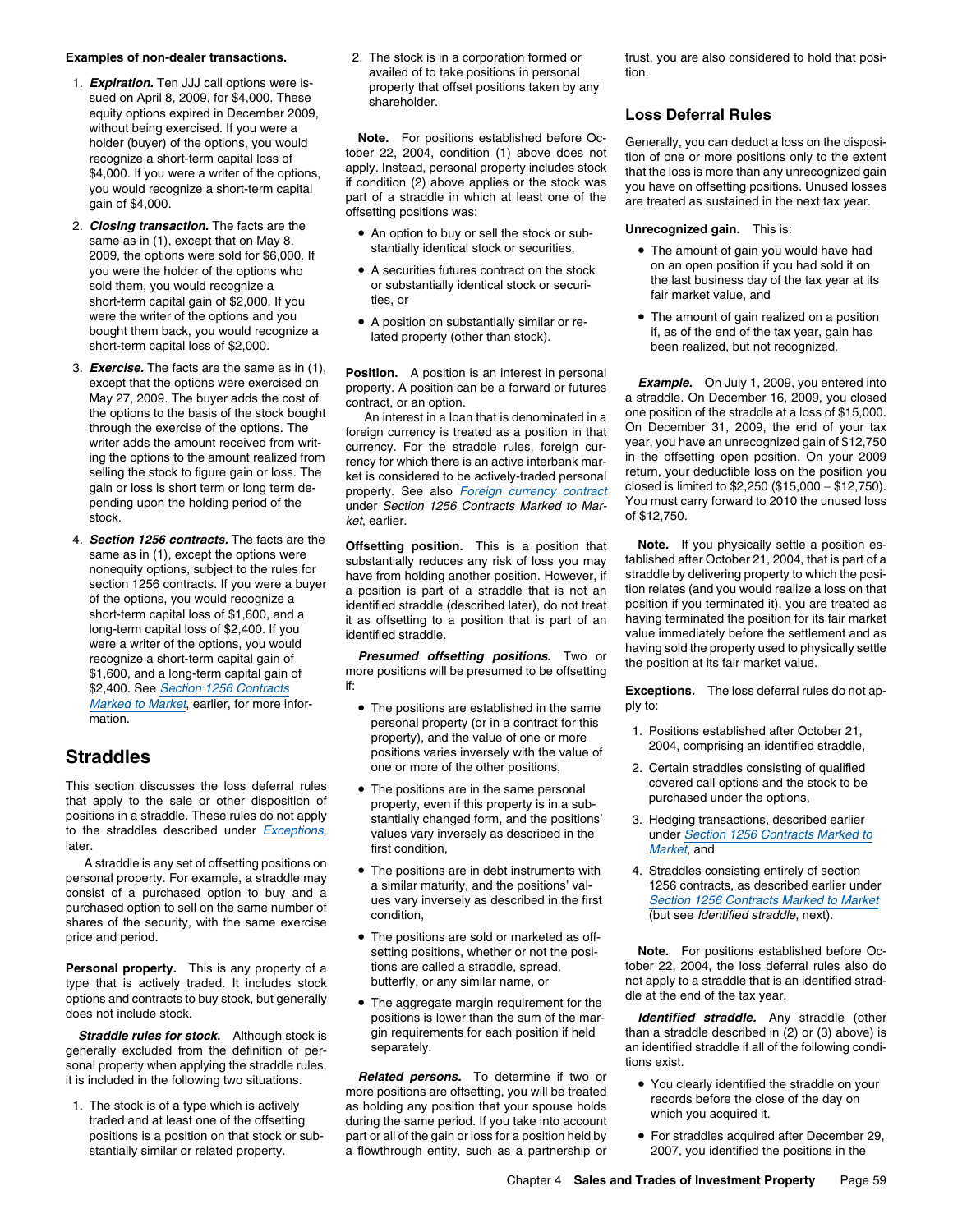If there is a loss from any position in an identi-<br>fied straddle, you must increase the basis of<br>each of the positions that offset the loss position<br>each of the positions that offset the loss position<br>in the identified str multiplied by the following fraction: you grant to purchase stock you hold (or stock *Capital loss on qualified covered call op-*

the excess of the fair market value of the posi-<br>
For covered call options entered into after during which you are the writer of the option.<br>
Univ 28, 2002, the option is granted not tion that is part of an identified straddle at the July 28, 2002, the option is granted not<br>time you incur a loss on another position in the more than 12 months before its expiration<br>identified straddle, over the fair mark

The option is not a deep-in-money operation in the identified straddle, you must in-<br>position in the identified straddle, you must in-<br>crease the basis of each of the offsetting posi-<br> $\bullet$  You are not an options dealer who

- 
- 
- Is consistent with the purposes of the
- 

increases the basis of any positions that offset which an option has been granted is: Rules similar to the wash sale rules apply to any the loss position in the identified straddle.

- 
- 2. All of the positions included in item (1).

tioned stock. A straddle is not subject to the option with a strike price of \$120. The closing period described above. See Loss carryover, loss deferral rules for straddles if both of the price of one share of XYZ stock on May 12, later, for more information about how to treat the following are true. 2009, was \$130.25. The strike prices of all XYZ/ loss in the following tax year.

- 
- 

you acquire in connection with granting the op- *tions.* If you hold stock and you write a quali-

- 
- The option is granted more than 30 days

in the straddle. **the Internal Revenue Bulletin.** • The qualified covered call options are

- 
- Franchised State of the offsetting position of the stock or gain on disposition of the stock or gain on the state the basis of each of the offsetting posi-<br>
The option in connection with your activity<br>
Solidar tax year.<br>
S • Is reasonable, example a state of dealing in options.
	- Is consistently applied by you,<br>loss. <br>loss. <br>loss.

identified straddle rules, and **A** deep-in-the-money option is an option with • Results in a total increase in the basis of a strike price lower than the lowest qualified **How To Report Gains**<br>
those offsetting positions that is equal to benchmark (LQB). The strike price is the price at **and Losses** • Results in a total increase in the basis of<br>those offsetting positions that is equal to<br>the loss.<br>the loss.<br>are listed in the financial section of many news-<br>are listed in the financial section of many news-<br>Report each

identified straddle to the extent that the loss The applicable stock price for any stock for

- 
- 2. The opening price of the stock on the day does not include stock or securities, use Rule 2.<br>
were acquired on the same day.<br>
2. All of the positions included in item (1)<br>
2. All of the positions included in item (1)<br>
2.

*Qualified covered call options and op-* stock and you wrote an XYZ/September call acquire the stock or securities within the time

straddle that are offsetting with respect to  $\bullet$  All of the offsetting positions consist of one September call options offered on May 13, one another (for example, position A off- or more qualified covered call options and 2009, were as follows: \$110, \$115, \$120, \$125, sets position D, and position B offsets po-<br>the stock to be purchased from you under \$130, and \$135. Because the option has a term sition C). The options of more than 90 days, the LQB is \$125, the LQB is \$125, the • The straddle is not part of a larger strad-<br>• The straddle is not part of a larger strade is not part of a larger strad-<br>• The strike strike that is less than all The stradule is not part of a larger strad-<br>dle. dle. dle. determines the applicable stock price. The call de. determoney option because

Unrecognized gain (if any) on the tion), but only if all of the following are true. fied covered call option on that stock with a offsetting position **Fig. 1.1** The option is traded on a national securi-<br>The total unrecogn The total unrecognized gain on all<br>positions that offset the loss position<br>positions that offset the loss position<br>by the Secretary of the Treasury. ins that offset the loss position by the Secretary of the Treasury.<br>in the identified straddle on the sale or exchange of the stock would be The option is granted more than 30 days treated as long-term capital gain. The holding<br>before its expiration date. For this purpose, your unrecognized gain is before its expiration date. exceeding period of the stock does not include any period

- If the application of the above rule does not<br>
result in the increase in basis of any offsetting<br>  $\bullet$  The option is not a deep-in-the-money op-<br>
during any tax year.
	-
	- The stock or options were held less than<br>• 30 days after the closing of the options or Is consistently applied by you, 30 days after the closing of the options or loss.<br>In loss. by the disposition of the stock. The options or loss. And the disposition of the stock.

If you adopt an allocation method under this<br>
rule, you must describe that method in your<br>
rule, you must describe that method in your<br>
However, the LQB is the highlicals estock price.<br>
However, the LQB for an option with

the loss position in the identified straddle.<br>
Note. For positions established before Oc-<br>
Note. For positions established before Oc-<br>
tober 22, 2004, identified straddles have to meet<br>
tober 22, 2004, identified straddles

were disposed of on the same day during<br>the applicable stock price is \$25 or less, the<br>disposed of by the end of the tax year.<br>Also, the losses from positions are deferred until<br>plicable stock price. If the applicable stoc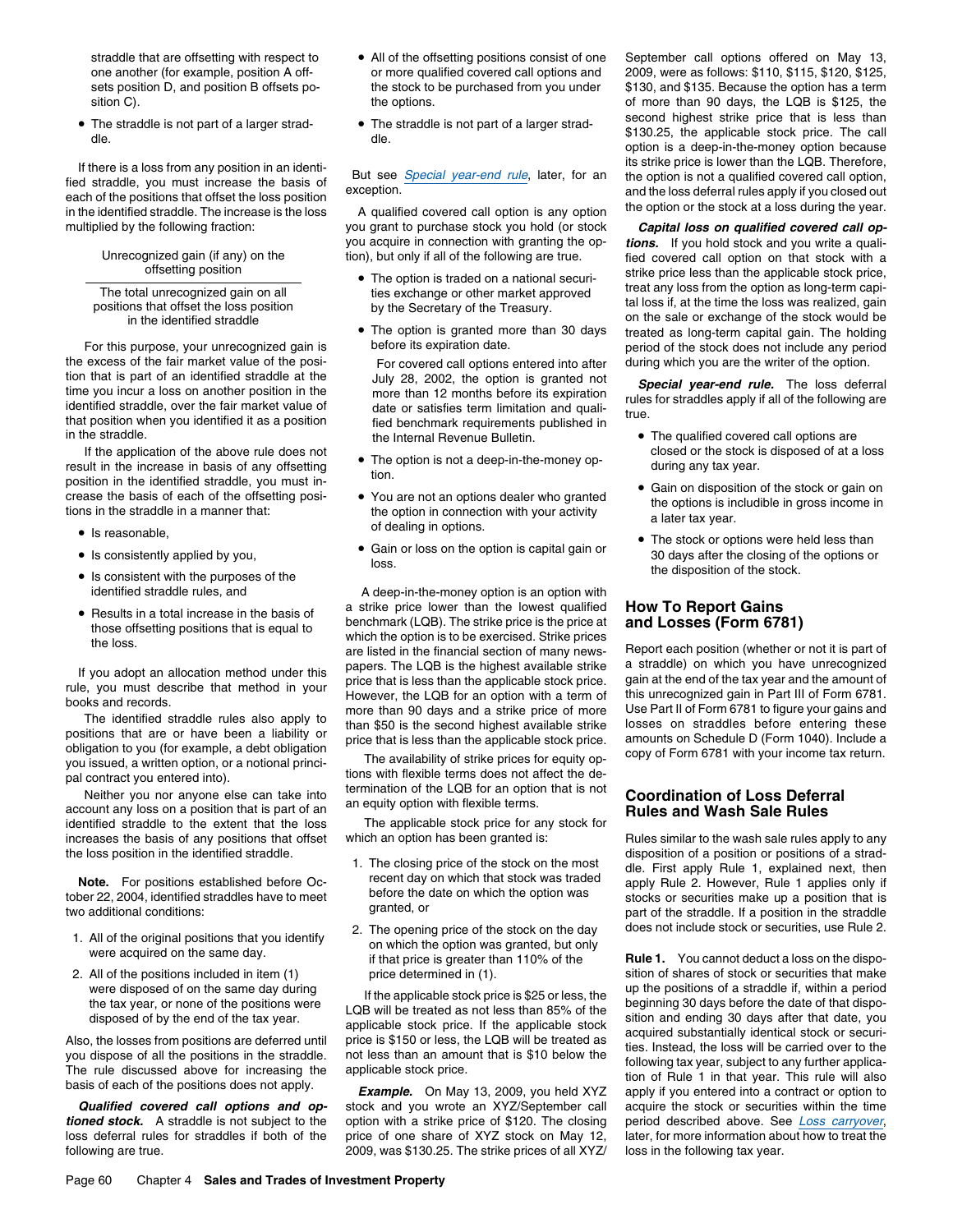curities, this loss treatment will not apply to any ting short position.<br>
losses you sustained in the ordinary course of any ting short position.<br>
losses you sustained in the ordinary course of losses you sustained in the ordinary course of **Example 3.** The facts are the same as in Exceptions, later. your business. **Example 3.** The facts are the same as in

securities. On December 1, 2009, you bought tion and \$8 of unrecognized loss in the offsetting gold. On January 5, 2009, you entered into an stock in XX Corporation (XX stock) and an off- short position. Under these circum stock in XX Corporation (XX stock) and an offsetting put option. On December 11, 2009, there the total \$10 realized loss will be disallowed for lated futures contract). On April 1, 2009, you<br>was \$20 of unrealized gain in the put option and 2009 because there is \$8 of was \$20 of unrealized gain in the put option and 2009 because there is \$8 of unrecognized gain and isposed of the short gold forward contract at no<br>you sold the XX stock at a \$20 loss. By Decem- in the successor long posit you sold the XX stock at a \$20 loss. By Decem- in the successor long position. gain or loss. On April 8, 2009, you sold the gold<br>ber 16, the value of the put option had declined. excluded by the successor long position. Th ber 16, the value of the put option had declined,<br>eliminating all unrealized gain in the position On **Loss carryover.** If you have a disallowed loss vear or less before the offsetting short position December 16, you bought a second XX stock that resulted from applying Rule 1 and Rule 2, was entered into, the holding period for the gold nosition that is substantially identical to the XX you must carry it over to the ne

die (your loss position) to the extent that any and there is \$40 of unrecognized gain in the put • You would have treated all gain or loss district one or more of the straddle positions as<br>one or more of the following posi one or more of the following positions is more deduct in 2010 either the \$20 loss disallowed in than the amount of any loss disallowed under 2009 or the \$20 loss you incurred for the De-

- 
- Offsetting positions to the loss position.
- 

Successor position. A successor position positions.<br>is a position that is or was at any time offsetting capital loss carryover. If the sale of a loss **in which all positions** are held as capital  $\frac{1}{10}$  assets, the problem of the following position, if both of the following position, if both of the following position and have resulted in a capital loss, conditions are met.

- 
- 

**Example 1.** On November 3, 2009, you en successor positions as 100% long-term or conditions apply.<br>tered into offsetting long and short positions in short-term capital gain or loss.<br>non-section 1256 contracts. On November non-section 1256 contracts. On November 12,<br>2009, you disposed of the long position at a \$10 dle losses and wash sales do not apply to the traddle positions that are section<br>loss. On November 16, you entered into a new fol ting to the retained short position, but that is not <br>substantially identical to the long position dis-<br>in a hedging transaction. (Hedging transaction and the sale of no position in the straddle, any of the relation in the straddle,<br>substantially identical to the long position dis-<br>posed of on November 12. You held both position save described under *Section 1256*<br>tions through year end, at which time there was *Co* Vou have not made a straddle-by-straddle<br>
The successor long<br>
The successor long<br>
The successor long<br>
The subset of a loss position in a<br>
Straddle-by-straddle-by-straddle<br>
identification election (Election B) or mixed<br>
on both discussed later.<br>
the entire \$10 loss will be disallowed for 2009<br>
the entire \$10 loss will be disallowed for 2009<br>
the entire \$10 loss will be disallowed for 2009

**Example 2.** The facts are the same as in 2009, you entered into an offsetting short gold<br>Example 1, except that at year end you have \$4 **Holding Period and** 2009, you entered into an offsetting short gold entire \$10 loss will be disallowed for 2009 be- generally begins no earlier than the date on Because the gold forward contract was part of a cause there is a total of \$10 of unrecognized which the straddle ends (the date you no longer mixed straddle and the disposition of this

**Dealers.** If you are a dealer in stock or se- gain in the successor long position and offset- hold an offsetting position). This rule does not

Example 1, except that at year end you have \$8 *Example.* You are not a dealer in stock or of unrecognized gain in the successor long posi- *Example.* On March 6, 2008, you acquired

eliminating all unrealized gain in the position. On **Loss carryover.** If you have a disallowed loss year or less before the offsetting short position<br>December 16, you bought a second XX stock that resulted from applying Ru position that is substantially identical to the XX<br>stock you sold on December 11. At the end of<br>stock you sold on December 11. At the end of<br>the year there is no unrecognized gain in the put<br>the year there is no unrecogniz

**Example.** The facts are the same as in the<br>
stion of less than all of the positions of a strad-<br>
example under Rule 1 above. On December 30,<br>
2010, you sell the second XX stock at a \$20 loss<br>
and there is \$40 of unrecogni than the amount of any loss disallowed under 2009 or the \$20 loss you incurred for the De-<br>Rule 1. cember 30, 2010, sale of XX stock. Bule 1 does tered into the loss position. cember 30, 2010, sale of XX stock. Rule 1 does • Successor positions. The substantially identical XX • Successor positions. stock was sold during the year and no substan-<br>tially identical stock or securities were bought loss position that is part of a mixed straddle and tially identical stock or securities were bought loss position that is part of a mixed straddle and<br>within the 61-day period. However, Rule 2 does lichat is a non-section 1256 position. A mixed ■ Offsetting positions to any successor posi-<br>
anniv because there is \$40 of unrecognized gain straddle is a straddle: offsetting positions to any successor position apply because there is \$40 of unrecognized gain strand in the put option, an offsetting position to the loss  $\bullet$  That is not part of a larger straddle,

you treat the carryover loss as a capital loss on • In which at least one (but not all) of the<br>the date it is allowed, even if you would treat the spoositions is a section 1256 contract, and • The second position was offsetting to the the date it is allowed, even if you would treat the The second position was sheet the gain or loss on any successor positions as ordi-<br>loss position that was sold. election<br>nary income or loss. Likewise, if the sale of a<br>reflection A discussed later) has not b nary income or loss. Likewise, if the sale of a (Election A, discussed later) has not been<br>• The successor position is entered into dur-<br>loss position (in the case of section 1256 con-<br>made. ing a period beginning 30 days before, tracts) would have resulted in a 60% long-term and ending 30 days after, the sale of the capital loss and a 40% short-term capital loss. capital loss and a 40% short-term capital loss, loss position.<br>
you treat the carryover loss under the 60/40 rule, Treat the loss as 60% long-term capital loss and<br>
even if you would treat any gain or loss on any 40% short-term capital loss, if all of the following even if you would treat any gain or loss on any 40% short-term c<br>successor, positions, as 100% long-term, or conditions apply.

- 
- 
- Loss on the sale of a position that is part

- Note that date, you bodyn stock based on the AX stock you sold.<br>
The AX stock you sold.<br>
The AX stock you sold.
	-

- 
- 
- 
- 

- 
- 
- You have not made a straddle-by-straddle

the entire \$10 loss will be disallowed for 2009<br>
because there is \$10 of unrecognized gain in the<br>
successor long position.<br>
Example 2. The facts are the same as in<br>
Example 2. The facts are the same as in<br>
Example 2. The Example 1, except that at year end you have \$4 **Holding Period and** regulated futures contract. You did not make an of unrecognized gain in the successor long posi- **Loss Treatment Rules** exception to offset gains and loss election to offset gains and losses from positions tion and \$6 of unrecognized gain in the offsetting<br>short position. Under these circumstances, the The holding period of a position in a straddle disposed of the long forward contract at a loss. The holding period of a position in a straddle disposed of the long forward contract at a loss.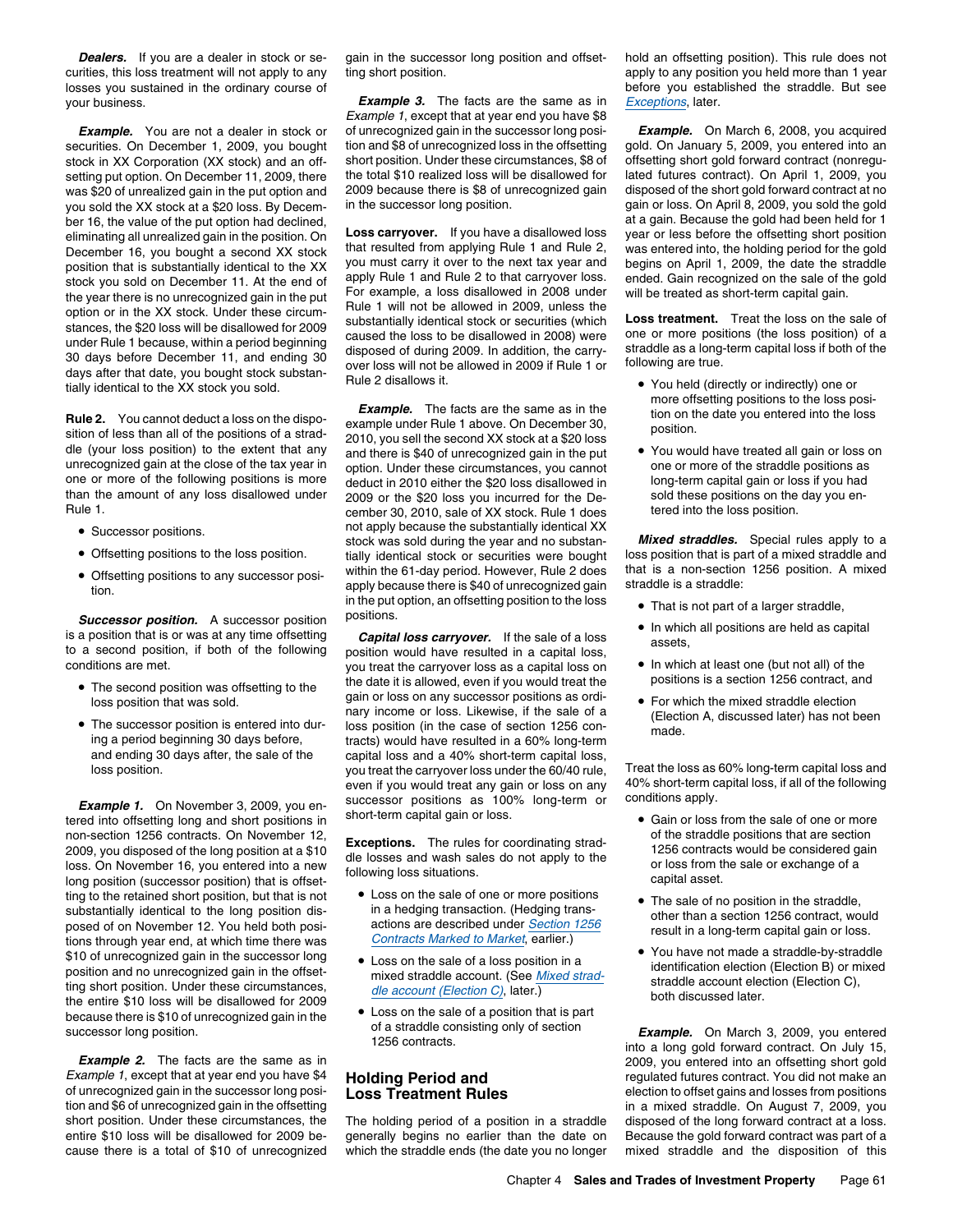- Constitute part of a hedging transaction,
- 
- Are included in a mixed straddle account

and make one of the elections described in the The basic tax treatment of gain or loss under make the election for the new class of activities following discussions, report your gain or loss as this election depends on whi following discussions, report your gain or loss as this election depends on which side of the strad- by the later of either:<br>indicated in those discussions. If you do not dle produced the total net gain or loss. If the net indicated in those discussions. If you do not dle produced the total net gain or loss. If the net make any of the elections, report your gain or gain or loss from the straddle is due to the<br>loss in Part II of Form 6781. If you disposed of section 1256 contracts, gain or loss is treated as<br>the section 1256 component of your gain (line 12, column (f)) in Part I of Form or loss in Part I of Form 6781 and identify the mixed straddle in the new class of activi-6781, on line 1. Do not include it on line 11 or 13 election by checking box B. ties.<br>(Part II).

can elect out of the marked to market rules, short-term capital gain or loss. Enter the net gain checking box C. Attach Form 6781 to your in-<br>discussed under Section 1256 Centresta or loss on Part Lof Schedule D and identi discussed under *Section 1256 Contracts* or loss on Part I of Schedule D and identify the come tax return for the immediately preceding<br>Marked to Market earlier for all section 1256 election. Marked to Market, earlier, for all section 1256 election.<br>Contracts that are part of a mixed straddle In For the specific application of the rules of this Report the annual account net gain or loss from contracts that are part of a mixed straddle. In-<br>stead, the gain and loss rules for straddles will election see Bequistions section 1,1092(b), 3T a mixed straddle account in Part II of Form 6781. stead, the gain and loss rules for straddles will election, see Regulations section 1.1092(b)-3T. a mixed straddle account in Part II of Form 6781.<br>In addition, you must attach a statement to Form apply to these contracts. However, if you make<br>this election for an option on a section 1256 **Example**. On April 1 you entered into a 6781 specifically designating the class of activithis election for an option on a section 1256 **Example**. On April 1, you entered into a 6781 specifically designating the class of activi-<br>contract, the gain or loss treatment discussed non-section 1256 position and an off

- 
- Each position forming part of the straddle

long-term capital loss treatment required for a Generally, you must determine gain or loss chapter 3 under Nondeductible Expenses.<br>non-section 1256 loss position that is part of a for each position in a mixed straddle acco non-section 1256 loss position that is part of a for each position in a mixed straddle account as mixed straddle, described earlier, if you choose of the close of each business day of the tax year. mixed straddle, described earlier, if you choose of the close of each business day of the tax year. **Sales of Stock to ESOPs**<br>either of the two following elections to offset You offset the net section 1256 contracts **or Co** 

- 
- 

be treated as a 60% long-term and 40% **Straddle-by-straddle identification elec-** established.<br> **Straddle-by-straddle identification election** you The net amounts keep their long-term or **Election B).** Under this election,

- 
- The time the position is disposed of.

If the net gain or loss is due to the Mixed straddle election (Election A). You non-section 1256 positions, gain or loss is You make the election on Form 6781 by **Mixed straddle election (Election A).** You non-section 1256 positions, gain or loss is You make t

gain and loss rules for straddles. this straddle as an identified mixed For the specific application of the rules of this straddle as an identified mixed For the specific application of the rules of this straddle. On April You can make this election if: straddle. On April 8, you disposed of the election • At least one (but not all) of the positions is non-section 1256 position at a \$600 loss and the • a section 1256 contract at an \$800 gain. Under At least one (but not all) of the positions is<br>a section 1256 position at a \$600 loss and the<br>a section 1256 contract, and<br>Each position forming part of the straddle<br>Each position forming part of the straddle<br>non-section 1

either of the two following elections to offset You offset the net section 1256 contracts **or Certain Cooperatives** gains and losses for these positions. against the net non-section 1256 positions to determine the "daily account net gain or loss." •

of the positions of each mixed straddle for If the daily account amount is due to years to an employee stock ownership plan<br>which you are electing this treatment (the non-section 1256 positions, the amount is (ESOP) or eli which you are electing this treatment (the non-section 1256 positions, the amount is (ESOP) or eligible worker-owned cooperative,<br>straddle-by-straddle identification method) treated as short-term capital gain or loss. If t straddle-by-straddle identification method). treated as short-term capital gain or loss. If the you may be able to elect to postpone all or part<br>daily account amount is due to section 1256 of the gain on the sale if you bo ■ daily account amount is due to section 1256 of the gain on the sale if you bought qualified<br>■ Election C. Establish a mixed straddle accontracts, the amount is treated as 60% replacement property (certain securities) wi

determine the "annual account net gain or loss" sale only to the extent the proceeds from the These two elections are alternatives to the for each account by netting the daily account sale exceed the cost of the qualified replacemixed straddle election. You can choose only amounts for that account for the tax year. The ment property.

non-section 1256 position would not result in one of the three elections. Use Form 6781 to "total annual account net gain or loss" is deterlong-term capital loss, the loss recognized on indicate your election choice by checking box A, mined by netting the annual account amounts the termination of the gold forward contract will B, or C, whichever applies. The the termination of the gold forward contract will B, or C, whichever applies. For all mixed straddle accounts that you had<br>be treated as a 60% long-term and 40% ctraddle by etraddle identification also established.

**Exceptions.** The special holding period and must clearly identify each position that is part of short-term classification. However, no more loss treatment for straddle positions does not the identified mixed straddle by t the tax year can be treated as long-term capital<br>apply to positions that:<br>apply to positions that:<br>apply to positions that:<br>apply to positions that: The close of the day the identified mixed gain. Any remaining gain is treated as straddle is established, or short-term capital gain. Also, no more than 40% • Are included in a straddle consisting only • The time the position is disposed of. of the total annual account net loss can be vertion is treated as short-term capital loss. Any remaining of section 1256 contracts, or loss is treated as long-term capital loss.

• Are included in a mixed straddle account<br>
(Election C), discussed later.<br> **Mixed Straddle Elections**<br>
If you dispose of a position in the mixed straddle<br>
is established, this identification must be made<br>
is established,

- 
- 

Each position forming part of the straddle non-section 1256 position will be offset against<br>is clearly identified as being part of that the \$800 gain on the section 1256 contract. The in a mixed straddle account. Treat the

straddle on the day the first section 1256 entract contract forming part of the straddle is access as an adjustment to the annual account<br>contract forming part of the straddle is access as a adjustment to the annual accoun Other elections. You can avoid the 60% designated class of activities. expense and carrying charges on straddles in

• **Election B.** Make a separate identification determine the "daily account net gain or loss." If you sold qualified securities held for at least 3 of the positions of each mixed straddle for If the daily account amount is • **Election C.** Establish a mixed straddle acception of a class of activities for which<br>count for a class of activities for which<br>gains and losses will be recognized and<br>offset on a periodic basis. On the last business day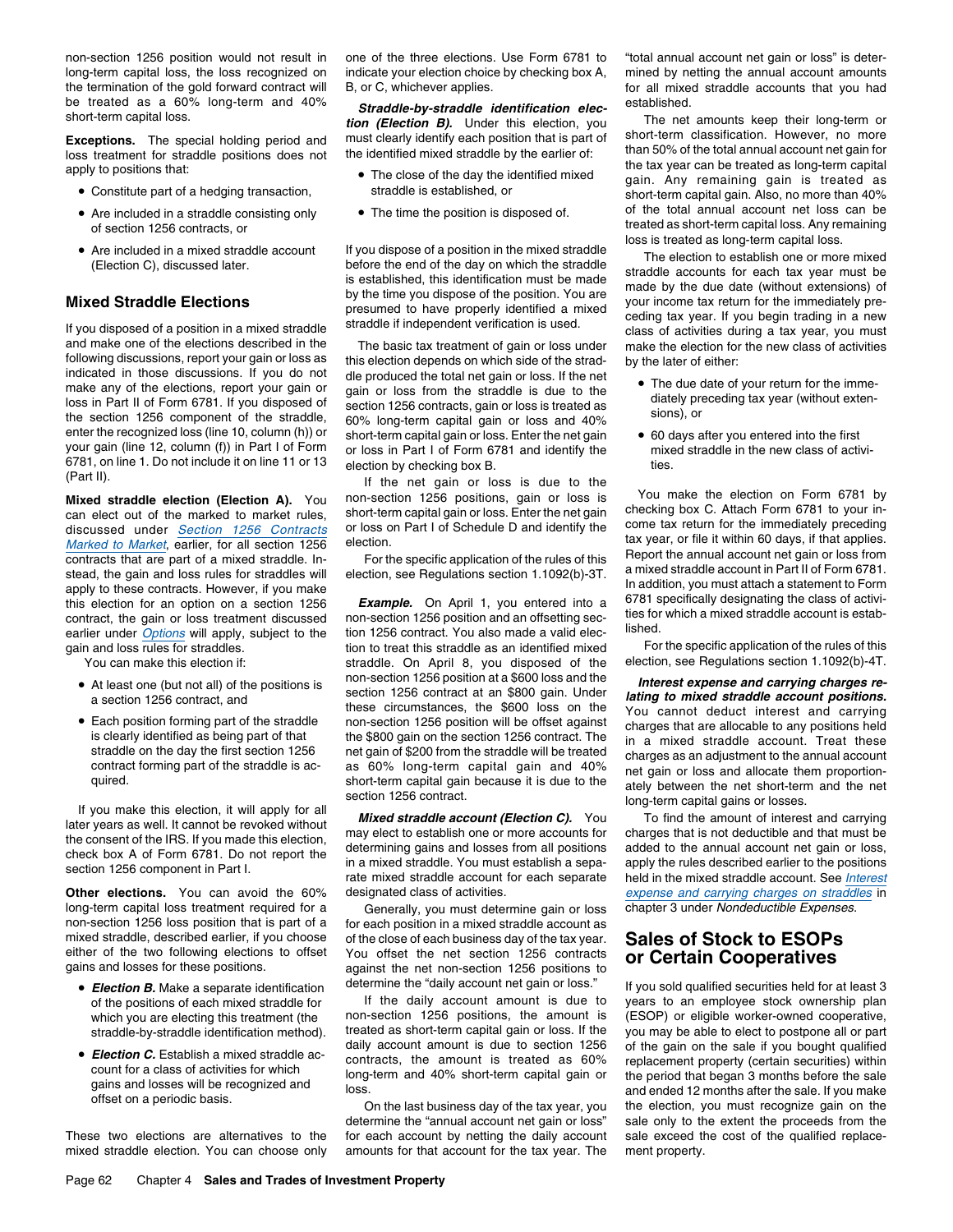ment property by any postponed gain. If you prohibited allocations of the stock pur-<br>dispose of any replacement property, you may chased by the ESOP or cooperative. basis of your replacement property. dispose of any replacement property, you may be assed by the ESOP or cooperative.<br>have to recognize all of the postponed gain.

**How to make the election.** You must make **From Publicly** column (f). Enter it as a loss (in parentheses).<br>the election no later than the due date (including **Traded Securities** Also, attach a schedule showing how you the election no later than the due date (including **Traded Securities** and a schedule showing how you extensions) for filing your tax return for the year **figured the postponed gain, the name of the** extensions) for filing in which you sold the stock. If your original return<br>was filed on time, you may make the election on<br>an amended return filed no later than 6 months<br>and amended return filed no later than 6 months<br>after the due date of your

gain. Enter in column (i) the amount of the gain<br>you are postponing or expecting to postpone.<br>Enter it as a loss (in parentheses). If the actual<br>postponed gain is different from the amount you in the market.<br>report, file a

- 1. A "statement of election" that indicates you <br>are making an election under section discusses two provisions of the law<br>1042(a) of the Internal Revenue Code and property. This replacement property must that may apply to
	-
	- to which the qualified securities were 1993. The stock in a C corporation.
	-
- For a mount realized on the sale, minus<br>
ities, the names and identifying numbers<br>
of the other taxpayers under the agree-<br>
of the other taxpayers under the agree-<br>
of the other taxpayers under the agree-<br>
of the other tax
- 3. A verified written statement of the domes-<br>
tic corporation whose employees are cov-<br>
ered by the ESOP acquiring the securities,<br>
or ered by the ESOP acquiring the securities,<br>
or of any authorized officer of the cooper

and file it at the same address you used for your You postpone the gain by adjusting the basis for filing your tax return for the year in which you<br>of the replacement property as described in Ba-sold the securities. If you original return.<br>of the replacement property as described in Ba- sold the securities. If your original return was<br>Manute repart partners asimple property of replacement property, later. This filed on time, you may make the

- 
- 
- During the 60-day period beginning on the **Small Business Stock** a. A description of the securities sold, the vestment company (SSBIC). This is any You may be able to exclude part of the gain from date of the sale, the amount realized on the sale, and the adjusted basis of the Small Bus

c. For a sale that was part of a single, **Amount of gain recognized.** If you make the  $\mu$  august 10, 1993.<br>
interrelated transaction under a prear- choice described in this section, you must rec-

- 
- 

- \$50,000 (\$25,000 if you are married and
- 

You must reduce the basis of the replace-<br>Revenue Code on certain dispositions, and **Basis of replacement property.** You must

Allow to report and postpone gain. Report and postpone gain. Report Generally, to qualify for the election the<br>
ESOP or cooperative must own at least 30% of **More information.** For details, see section<br>
the entire gain rea

**How to report and postpone gain.** Report<br>the entire gain realized on line 8 of Schedule D.<br>To make the choice to postpone gain, enter<br>"Section 1042 election" in column (a) of the line and the sense in the entire gain real

# report, file an amended return.<br>Also attach the following statements. • Your gain from the sale is a capital gain. **Gains on Qualified**

that includes the following information. be either common stock or a partnership qualified small business stock. You may qualify business in-<br>interest in a specialized small business in-<br>for a tax-free rollover of all or p interest in a specialized small business in-<br>vestment company (SSBIC). This is any you may be able to exclude part of the gain from

- 
- sold. 2. It must have been originally issued after
- interrelated transaction under a prear-<br>
ranged agreement between taxpayers ognize gain only up to the following amount:<br>
involving other sales of qualified securi-<br>
The amount realized on the sale minus and all compared a

- you must attach the notarized "statement **Limit on gain postponed.** The amount of property (not including stock), or as pay for of purchase" to your income tax return for cain you can postpone each vear is limited to the s or purchase to your income tax return for discussion of pain you can postpone each year is limited to the services provided to the corporation (other<br>the year following the election year (or the smaller of:<br>election will n of the stock). In certain cases, your stock
- tive, consenting to the taxes under sec- **5.** The corporation must have met the active amount of gain you postponed for all ear- 5. The corporation must have met the active tions 4978 and 4979A of the Internal business test, defined next, and must have lier years.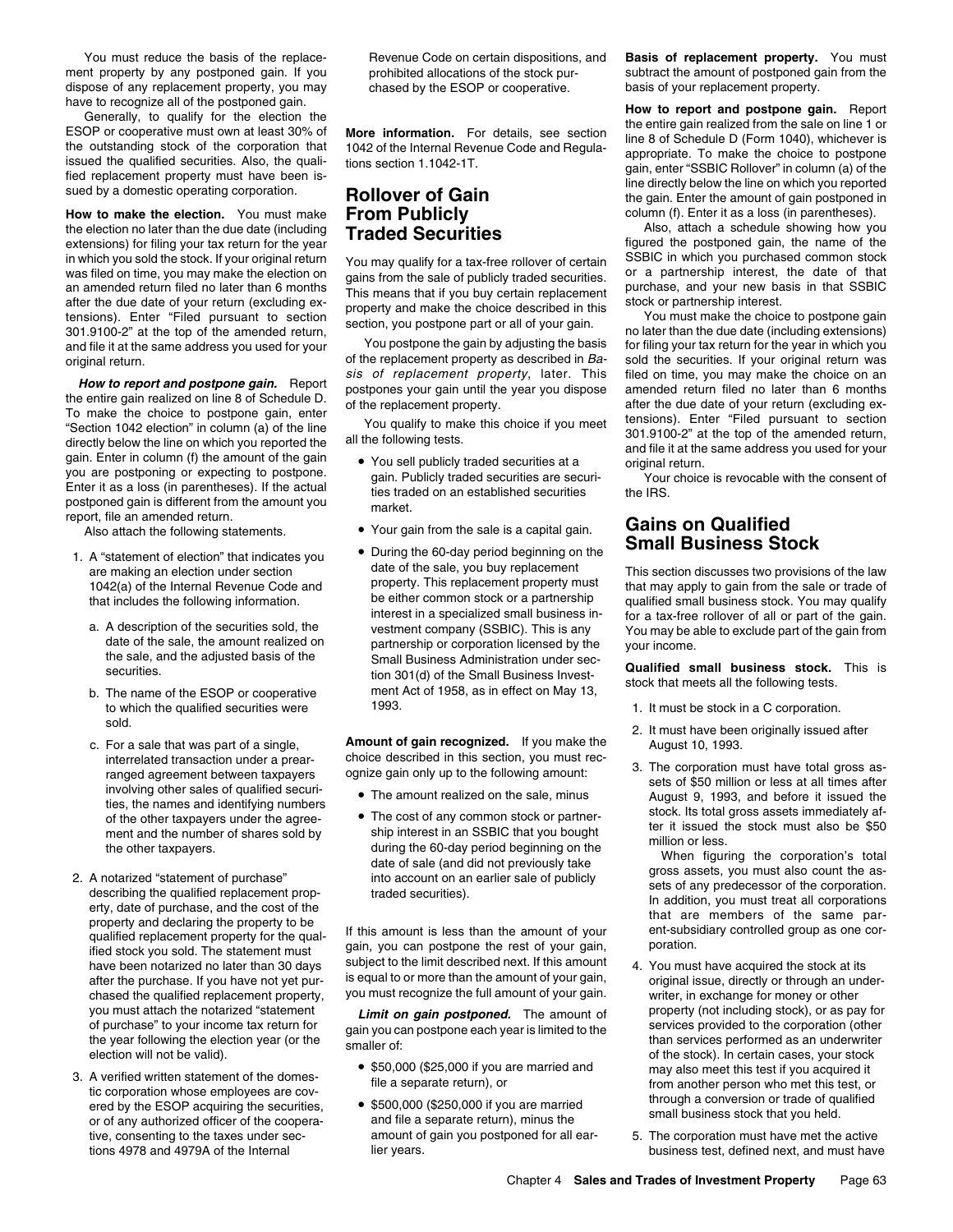- 
- 

nal Revenue Code. **Following tests.** following tests. And is address you used for your original return.

this test for any period of time if, during that sale. **Section 1202 Exclusion** period, both the following are true.<br>• The replacement stock is qualified small

- It was an eligible corporation, defined be-
- 

**Exception for SSBIC.** Any specialized<br>small business investment company (SSBIC) is<br>treated as meeting the active business test. An choice described in this section, you must rec-<br>section 1202 exclusion is a 28% rate gain. to operate under section 301(d) of the Small<br>Business Investment Act of 1958 as in effect on • The amount realized on the sale, minus business investment company (SSBIC) stock

- A Domestic International Sales Corpora-
- 
- 
- A real estate investment trust (REIT), example the state of: the state of: greater of: greater of:
- 
- A financial asset securitization investment
- 

- One involving services performed in the
- 
- 
- 
- Any business involving the production or

7. Within the period beginning 1 year before if you buy certain replacement stock and make parentheses).<br>and ending 1 year after the stock was is-<br>the choice described in this section, you post-<br>Nou must make the choice to and ending 1 year after the stock was is-<br>sued, the corporation cannot have bought mone part or all of vour gain.

- You buy replacement stock during the **Active business test.** A corporation meets 60-day period beginning on the date of the this test for any period of time if, during that sale.
	-
	-

- 
- 

• A corporation that has made, or whose if this amount is less than the amount of your section 1202 exclusion.<br>subsidiary has made, an election under capital gain, you can postpone the rest of that<br>section 936 of the Inter • A regulated investment company, amount of your capital gain, you must recognize gain from the stock of any one issuer that is

• A real estate mortgage investment conduit **Basis of replacement stock.** You must sub-

trust (FASIT), or **Holding period of replacement stock.** Your • \$10 million (\$5 million for married individu-• A cooperative. Tholding period for the replacement stock in-<br>cludes your holding period for the stock sold, and from the stock of the same issuer that cludes your holding period for the stock sold, gain from the stock of the same issuer that except for the purpose of applying the 6-month you used to figure your exclusion in earlier **Qualified trade or business.** This is any except for the purpose of applying the 6-month you us<br>trade or business other than: bolding period requirement for choosing to roll years.<br>over the gain on its sale.

• One whose principal asset is the reputa-<br>tion or skill of one or more employees,<br>http://wikipostponed gain if you held an interest in<br>the entity's postponed gain if you held an interest in<br>Enter it as a loss (in parenthe

• Any farming business (including the busi-<br>wou held an interest in the entity for the entire<br>ness of relating ar bequesting trace) you held an interest in the entity for the entire Any farming business (including the busi-<br>
you held an interest in the entity for the entity for the entity for the entity for the entity for the entit<br>  $\cos \theta$  of the gain, enter  $\frac{2}{3}$  of the exclusion. period the entity held the stock, you also may Any business involving the production or choose to postpone gain if you, rather than the **More information.** For information about ad-<br>extraction of products for which percent-<br>pass-through entity, buy the replacement stoc pass-through entity, buy the replacement stock ditional requirements that may apply, see secage depletion can be claimed, or within the 60-day period. The state of the Internal Revenue Code.

been a C corporation during substantially  $\bullet$  Any business of operating a hotel, motel, **How to report gain.** Report the entire gain all the time you held the stock. restaurant, or similar business. realized from the sale on line 1 or line 8 of<br>Schedule D (Form 1040), whichever is appropri-6. Within the period beginning 2 years before<br>and ending 2 years after the stock was<br>issued, the corporation cannot have<br>bought more than a *de minimis* amount of<br>its stock from you or a related party.<br>its stock from you o

sued, the corporation cannot have bought no later than the due date (including extensions)<br>more than a de minimis amount of its stock You postpone the gain by adjusting the basis for filing your tax return for the year in more than a *de minimis* amount of its stock<br>from anyone, unless the total value of the<br>stock it bought is 5% or less of the total<br>value of the replacement stock, later. This postpones your<br>value of all its stock.<br>For more For more information about tests 6 and 7, see<br>the regulations under section 1202 of the Inter-<br>following tests.<br>following tests.<br>and the of the amended return, and file it at the same<br>address you used for your original ret

You generally can exclude from your income up It was an eligible corporation, defined be-<br>It was an eligible corporation, defined be-<br>It business stock held by you for low. qualified small business stock held by you for •• The replacement stock continues to meet more than 5 years. The exclusion can be up to • the replacement stock continues to meet more than 5 years. The exclusion can be up to • the replacement for small and the state of t • It used at least 80% (by value) of its as-<br>sets in the active conduct of at least one<br>qualified trade or business, defined below. months after you buy it.<br>qualified trade or business, defined below. months after you buy

May 13, 1993. The cost of any qualified small business that you bought as replacement property for **Eligible corporation.** This is any U.S. cor-<br>poration other than:<br>poration other than:<br>poration other than:<br>poration other than:<br>poration other than:<br>poration other than:<br>poration other than:<br>poration other than:<br>previous A Domestic International Sales Corpora-<br>sale of qualified small business stock). Sale, as explained earlier under *Rollover of Gain*<br>From Publicly Traded Securities. But do not re-<br>From Publicly Traded Securities. But do n • A corporation that has made, or whose if this amount is less than the amount of your section 1202 exclusion.

the full amount of your gain. <br>
eligible for the exclusion in 2009 is limited to the<br>
eligible for the exclusion in 2009 is limited to the<br>
ereater of:

- A real estate mortgage investment conduit basis of replacement stock. To must sub-<br>(REMIC), tract the amount of postponed gain from the the issuer that you sold or exchanged<br>• A financial asset securitization investment
	-

• One involving services performed in the<br>
fields of health, law, engineering, architec-<br>
ture, accounting, actuarial science, per-<br>
forming arts, consulting, athletics, financial<br>
ture, accounting, actuarial science, per • Any banking, insurance, financing, leas-<br>ing, investing, or similar business, If a pass-through entity sold qualified small line 2 of the 28% Rate Gain Worksheet in the<br>line 2 of the 28% Rate Gain Worksheet in the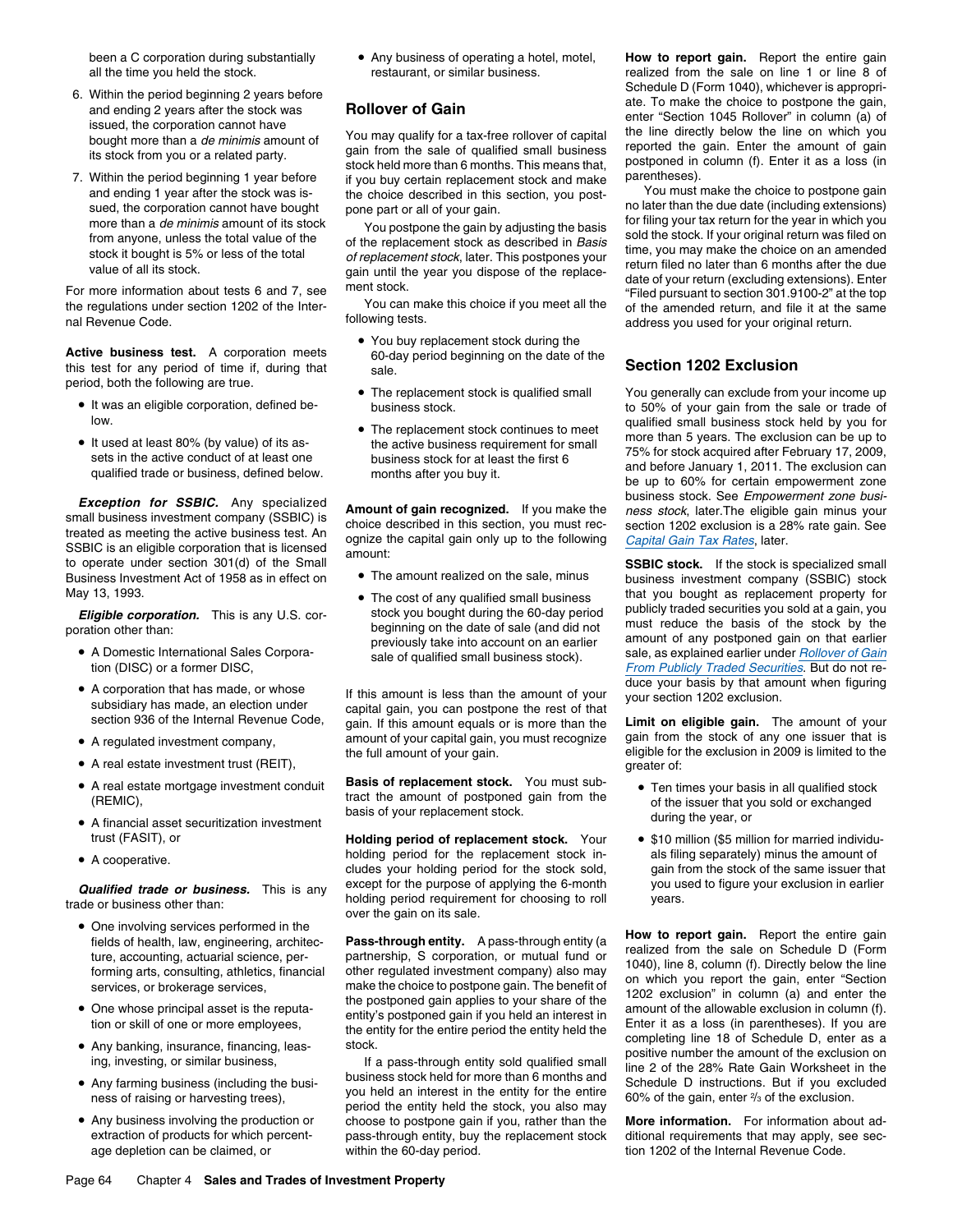can exclude up to 60% of your gain if you meet subtract the amount of postponed gain from the have gains or losses from a passive activity, you<br>all of the following additional requirements. basis of the qualified empowerme

- 
- 

begins on the date you acquired the stock. How-<br>
ever, the gain that qualifies for the 60% exclu-<br>
Report the gross proceeds

# **Rollover of Gain line 1 or line 8 of Schedule D, whichever applies. line 1 or line 8 of Schedule D, whichever applies.**

You may qualify for a tax-free rollover of certain **Section 1256** contracts and straddles. gains from the sale of qualified empowerment<br>zone assets. This means that if you buy certain<br>gains and losses on Schedule D (Form 1040). Section 1256 contracts and straddles before en-<br>replacement property and make the cho

- You hold a qualified empowerment zone
- 
- During the 60-day period beginning on the



**Qualified empowerment zone asset.** This to the difference tectographic of the same of your main took or partnership interests in the same of you had no taxable gain) not re-<br>ameans certain stock or partnership interests i

**Amount of gain recognized.** If you make the **Installment sales.** You cannot use the install-<br>choice described in this section, you must rechangle income of Schedule D, whichever applies.<br>ognize gain only up to the followi

- The amount realized on the sale, minus
- The cost of any qualified empowerment<br>
zone asset that you bought during the<br>
60-day period beginning on the date of<br>
sale (and did not previously take into ac-<br>
count in rolling over gain on an earlier sale<br>
of qualifie

amount of your gain, you must recognize the full an asset used in an activity to which the at-risk<br>amount of your gain. If this amount is less than rules apply. For more information, see Publicathe amount of your gain, you can postpone the tion 925, Passive Activity and At-Risk Rules. • Inherently permanent structures, including rest of your gain by adjusting the basis of your Use Form 6198, At-Risk Limitations, to figure any residential, commercial, or industrial replacement property as described next. the amount of loss you can deduct. building,

**Empowerment zone business stock.** You **Basis of replacement property.** You must **Passive activity gains and losses.** If you basis of the qualified empowerment zone assets

2. You acquired the stock after December 21, wise would without regard to the choice to post-<br>2000, and before February 18, 2009. pone gain. To make the choice to postpone gain, Form 1099-B transactions. If you sold prop-<br> the line directly below the line on which you ties, through a broker, you should receive Form Condition (1) will still be met if the corporation reported the gain. Enter the amount of gain 1099-B or an equivalent statement from the bro-<br>ceased to qualify after the 5-year period that postponed in column (f). Enter i

replacement property and make the choice de-<br>scribed in this section, you postpone part or all of etc., and real estate (if not reported on Form copy of Form 6781 with your income tax return.<br>the recognition of your gain.<br> You qualify to make this choice if you meet<br>all these transactions even if you did not receive<br>all the following tests.<br>all these transactions even if you did not receive<br>all the collowing tests. all these transactions even if you did not receive (Form 1040), line 1 or line 8. If the sale or trade<br>a Form 1099-B or 1099-S (or substitute state-

Be sure to add all sales price entries in col-<br>Be sure to add all sales price entries in column (a) and the amount of the accrued • Your gain from the sales in column (f) Also umn (d) of lines 1 and 2 and enter the total on and the discount as a loss in column (f). Also<br>line 3. Also add all sales price entries in column and many the amount of accrued market discount as • During the 60-day period beginning on the line 3. Also add all sales price entries in column report the amount of accrued market discount as date of the sale, you buy a replacement (d) of lines 8 and 9 and enter the tota (or on substitute statements):

- 
- Gross proceeds from real estate transac-

If this amount is equal to or more than the rules also apply to a loss from the sale or trade of • Improved or unimproved land, including air amount of your gain, you must recognize the full an asset used in an activity to

you bought as replacement property.<br>
The passive activity rules. Refer to Form 8582 and its<br>
qualifies as an empowerment zone busi-<br>
mess during substantially all of the time you<br>
Meport the entire gain realized from the s

ker. Use the Form 1099-B or equivalent state-

ever, the gain that qualifies for the 60% exclu-<br>sion cannot be more than the gain you would<br>have had if you had sold the stock on the date<br>the corporation ceased to qualify.<br>the corporation ceased to qualify.<br>Tor more inf enter that net sales price in column (d) of either

**From Sale of If the net sales price is entered in column (d), Empowerment Zone Assets Reporting Capital** do not include the commissions and option pre-<br>**Gains and Losses do not inclume** in column (e).

You hold a qualitied empowerment zone a Form 1099-B or 1099-S (or substitute state-<br>asset for more than 1 year and sell it at a ment). You can use Schedule D-1 as a continua-<br>gain.<br>Be sure to add all sales price entries in

Any part of the gain that is ordinary <br>Income cannot be postponed and must<br>be recognized.<br> **Examed and must**<br> **Examed and must**<br> **Examed and the securities, and the securities, and tion in which you own stock has had a cha** 

The amount realized on the sale of the sale of the entire gain traded reportable real estate, you generally in the vear of sale (the vear in which the trade should receive from the real estate reporting The cost of any qualified empowerment in the year of sale (the year in which the trade should receive from the real estate reporting in the vear of sale (the year in which the trade should receive from the real estate repo

- 
-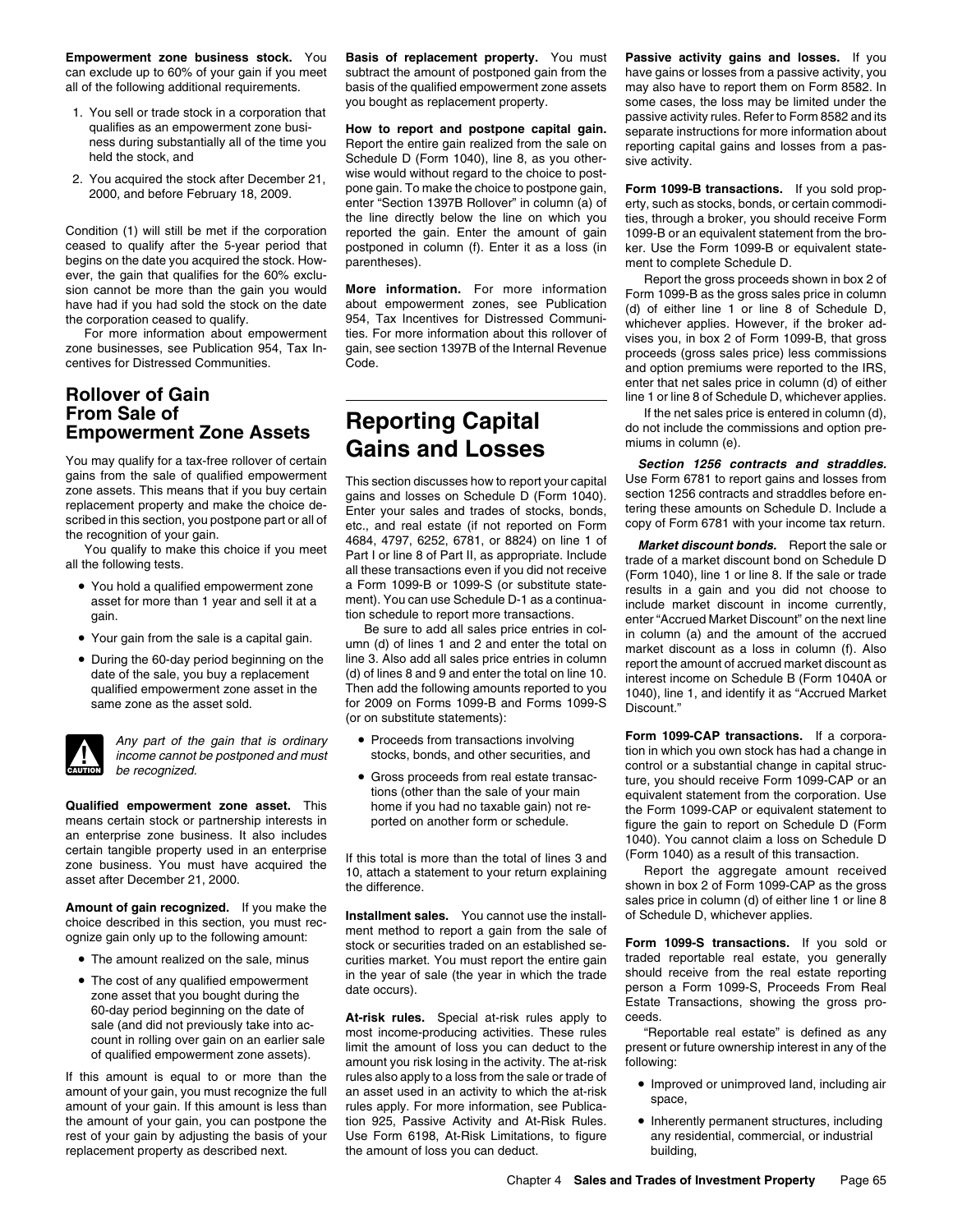- A condominium unit and its accessory fix-
- 

person to separately charge you for complying ure to file (or furnish) certain information returns, vith the requirement to file Form 1099.

**Nominees.** If you receive gross proceeds as a<br>nominee (that is, the gross proceeds are in your<br>name but actually belong to someone else),<br>report on Schedule D, lines 3 and 10, only the<br>proceeds are in you bought at vario lowing amounts reported to you for 2009 on loss on one line in Part II. Enter "Various" in<br>Forms 1099-B and 1099-S (or substitute state-<br>ments) that you are not reporting on another column (b) for the "Date acquired." See

- 
- 

If the total of (1) and (2) is more than the total of **Capital gain distributions only.** You do lines 3 and 10, attach a statement to your return **Short-term gains and losses.** Capital gain or not have to file Schedule D if both of the followexplaining the reason for the difference. loss on the sale or trade of investment property ing are true.

tures and common elements, including **IRS.** If you received gross proceeds as a nomi-<br>land. and and and and the states, show it land, and nee in 2009, you must file a Form 1099-B or amount you report in column (f) is a loss, show it • Stock in a cooperative housing corporation Form 1099-S for those proceeds with the IRS. in parentheses.<br>(as defined in soction 316 of the Internal Send the Form 1099-B or Form 1099-S with a You combine your share of shor Since the plus of the line of the Form 1099-B or Form 1099-B or Form 1099-B or Form 1099-B or Form 1099-B or Form 1099-B or Form 1099-B and That The you combine your share of short-term capital<br>Revenue Code).<br>
A "real esta with the requirement to file Form 1099-S. see the General Instructions for Forms 1099, a mutual fund (or other regulated invest-<br>ment company) or real estate investment

Sale expenses. Add to your cost or other ba- • Long-term capital loss carryovers. 1. Proceeds from transactions involving<br>sis any expense of sale such as broker's fees,<br>2. Gross proceeds from real estate transactions, state and local transfer taxes, and<br>2. Gross proceeds from real estate transaction opt home if you are not required to report it). D, whichever applies, unless you reported the Schedule D).<br>net sales price amount in column (d).

File Form 1099-B or Form 1099-S with the held 1 year or less is a short-term capital gain or

- ment company) or real estate investment
- 
- 
- 

2. Gross proceeds from real estate transac- option premiums. Enter this adjusted amount in your other long-term capital gains and losses is in estate transac- option premiums. Enter this adjusted amount in your other longtions (other than the sale of your main column (e) of either Part I or Part II of Schedule your net long-term capital gain or loss (line 15 of

### Worksheet 4-1. **Capital Loss Carryover Worksheet** Number 2008 and Number 2008 Keep for Your Records

Use this worksheet to figure your capital loss carryovers from 2009 to 2010 if Schedule D, line 21, is a loss and (a) that loss is a smaller loss than the loss on Schedule D, line 16, or (b) Form 1040, line 41, reduced by any amount on Form 8914, line 6, is less than zero. Otherwise, you do not have any carryovers.

| 1. Enter the amount from Form 1040, line 41. If a loss, enclose the amount in parentheses $\dots \dots \dots$                              |  |
|--------------------------------------------------------------------------------------------------------------------------------------------|--|
| 2. Did you file Form 8914 (to claim an exemption amount for housing a Midwestern displaced individual)?<br>No. Enter $-0$ -.               |  |
| 3. Subtract line 2 from line 1. If the result is less than zero, enclose it in parentheses $\dots \dots \dots \dots \dots$                 |  |
|                                                                                                                                            |  |
| 5. Combine lines 3 and 4. If zero or less, enter -0- $\ldots \ldots \ldots \ldots \ldots \ldots \ldots \ldots \ldots \ldots \ldots \ldots$ |  |
|                                                                                                                                            |  |
| If line 7 of Schedule D is a loss, go to line 7; otherwise, enter -0- on line 7 and go to line 11.                                         |  |
|                                                                                                                                            |  |
|                                                                                                                                            |  |
|                                                                                                                                            |  |
| 10. Short-term capital loss carryover to 2010. Subtract line 9 from line 7. If zero or less, enter -0- 10.                                 |  |
| If line 15 of Schedule D is a loss, go to line 11; otherwise, skip lines 11 through 15.                                                    |  |
|                                                                                                                                            |  |
|                                                                                                                                            |  |
|                                                                                                                                            |  |
|                                                                                                                                            |  |
| 15. Long-term capital loss carryover to 2010. Subtract line 14 from line 11. If zero or less, enter -0- 15.                                |  |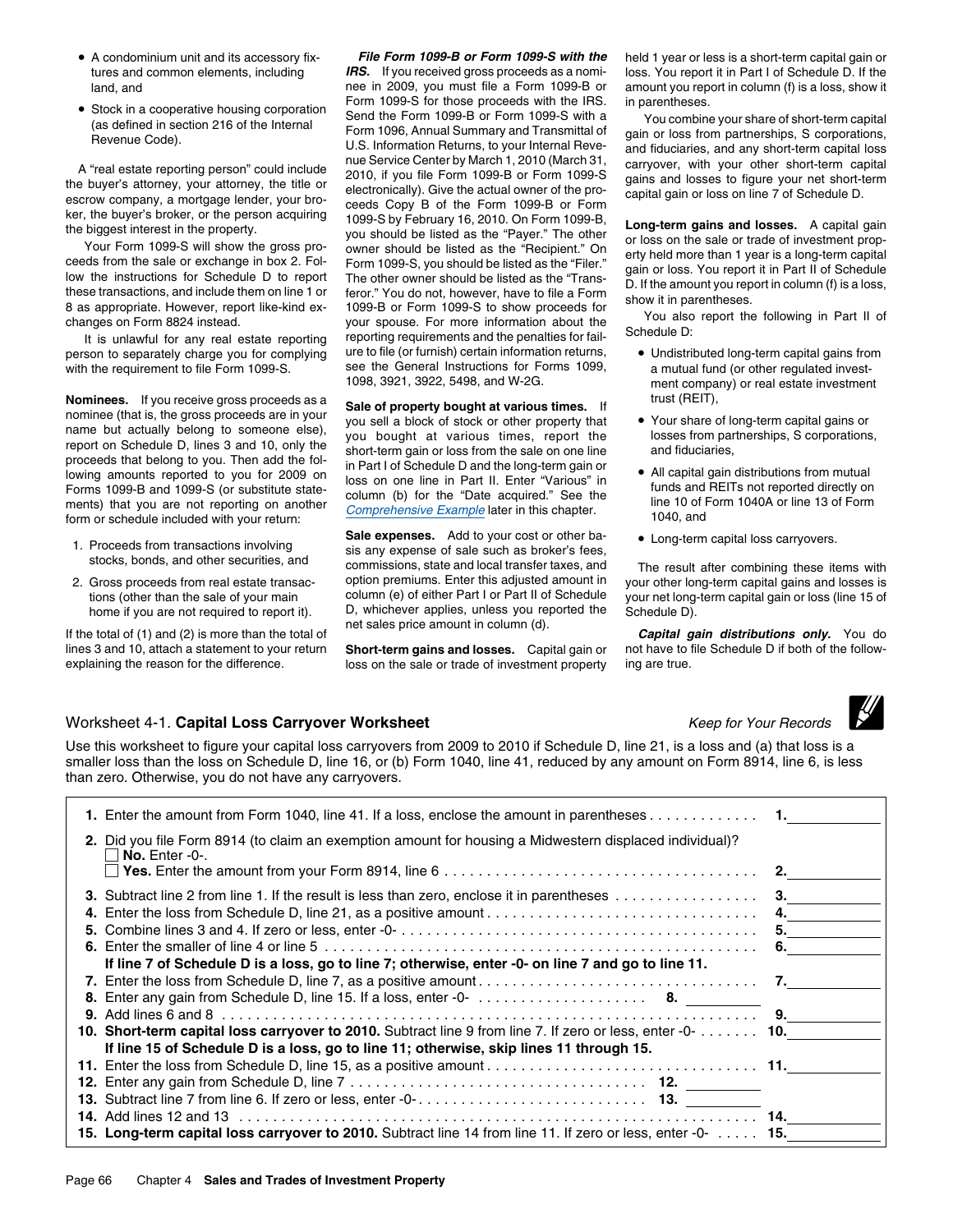- The only amounts you would have to re-
- 

You can report your capital gain distributions When you carry over a loss, it remains long *Joint and separate returns.* If you and your on line 10 of Form 1040A, instead of on Form term or short term A long-term capital

- 
- 

To figure your total net the year, or The tax rates that apply to a net capital gain are gain or loss, combine your net short-term capital and the year, or The tax rates that apply to a net capital gain are gain or loss, c Capital Losses are than your deduction for personal exemp-<br>
Schedule D, Part III, line 16. If your losses are then your deduction for personal exemp-<br>
The term "net capital gain" means the<br>
If both lines 15 and 16 are gain

- \$3,000 (\$1,500 if you are married and file
- •

**IF your net capital gain is from ... capital gain rate is ...** Tax Worksheet or the Qualified Dividends and Capital Gain Tax Worksheet. For more informa- collectibles gain **28%** eligible gain on qualified small business stock minus the Interest Expenses in chapter 3.<br>Section 1202 exclusion section 1202 exclusion **28% rate gain.** This gain includes gain or loss unrecaptured section 1250 gain **25%** *25%* **25%** *25% 25% 25% p 26% from the sale of collectibles and the eligible gain* other gain<sup>1</sup> and the regular tax rate that would apply is 25% minus the sale of qualified small business stock or higher **15%** minus the section 1202 exclusion. other gain<sup>1</sup> and the regular tax rate that would apply is lower<br>than 25% **Collectibles gain or loss.** This is gain or<br>**0% Collectibles gain or loss.** This is gain or<br>antique, metal (such as gold, silver, and plati-<sup>1</sup>"Other gain" means any gain that is not collectibles gain, gain on small business stock, or **1998** and pullion), gem, stamp, coin, or alcoholic bevunrecaptured section 1250 gain. example and the section 1250 gain. Example 1 year.

You can use your total net loss to reduce your short-term capital losses first, even if you inport on Schedule D are capital gain distri-<br>
lincome dollar for dollar, up to the \$3,000 limit. curred them aftern capital loss. If you

substitute statement). **Capital loss carryover.** If you have a total net deduction after using the short-term capital<br>loss on line 16 of Schedule D that is more than losses use the long-term capital losses until you Ioss on line 16 of Schedule D that is more than losses, use the long-term capital losses until you<br>• You do not have an amount in box 2b, 2c, the yearly limit on capital loss deductions, you reach the limit. You do not have an amount in box 2b, 2c, the yearly limit on capital loss deductions, you or 2d of any Form 1099-DIV (or substitute  $\sum_{n=1}^{\infty}$  can carry over the unused part to the next year or 2d of any Form 1099-DIV (or substitute<br>statement). and treat it as if you had incurred it in that next<br>and treat it as if you had incurred it in that next<br>year. If part of the loss is still unused, you can<br>If both of th

of Form 1040 and check the box on line 13. Also,<br>when you figure the amount of any capital<br>loss limits discussed earlier still apply in<br>this situation. The decedent's estate cannot de-<br>Tax Worksheet in the Form 1040 instru

on line 10 of Form 1040A, instead of on Form term or short term. A long-term capital loss you spouse once filed separate returns and are now<br>1040, if both of the following are true. extry over to the next tax year will re

• You do not have to file Form 1040 for any your capital loss carryover is the amount of your return of the spouse who actually had the loss. total net loss that is more than the lesser of: other capital gains or losses.

- 
- 

Report the deduction on line 13 of Form 1040, \$7,000. They had no other capital transactions. the regular tax computation applies.<br>Enclosed in parentheses. Their taxable income was \$26,000. On their joint

a separate return), or They would have no carryover. 28% rate does not apply.



butions from box 2a of Form 1099-DIV (or example and the limit on the capital loss carryover. If you have a total net deduction after using the short-term capital loss carryover. If you have a total net deduction after usi

• None of the Forms 1099-DIV (or substitute year's long-term capital gains before it reduces<br>statements) you received have an amount that year's short-term capital gains.<br>If the spouse once filed a joint return and are now

# 1. Your allowable capital loss deduction for **Capital Gain Tax Rates**

If your capital losses are more than your capital<br>gains, you can claim a capital loss deduction.<br>Report the deduction on line 13 of Form 1040,<br> $\frac{2009}{72000}$ . The sales resulted in a capital transportion results in a lo **TIP**

Limit on deduction. Your allowable capital a the search of the loss, \$4,000. The un-<br>loss deduction, figured on Schedule D, is the capital paid of the loss, \$4,000 (\$7,000 - \$3,000), selling collectibles, so the capital ga capital loss deduction would have been \$2,000. income will be taxed above the 15% rate. The

Your total net loss as shown on line 16 of **Use short-term losses first.** When you fig-<br>Schedule D. Conside D. The ure your capital loss carryover, use your deduction for investment interest, you may have to reduce the amount of your net capital gain Table 4-2. What is vour Maximum<br>Capital Gain Rate?<br>Capital Gain Rate?<br>Capital Gain Rate? When figuring the limit on your investment inter-<br> **THEN your maximum** est deduction. This is done on the Schedule D<br> **Capital gain rate is ...** Tay Worksheet or the Qualified Dividends and tion about the limit on investment interest, see

Collectibles gain includes gain from the sale of an interest in a partnership, S corporation, or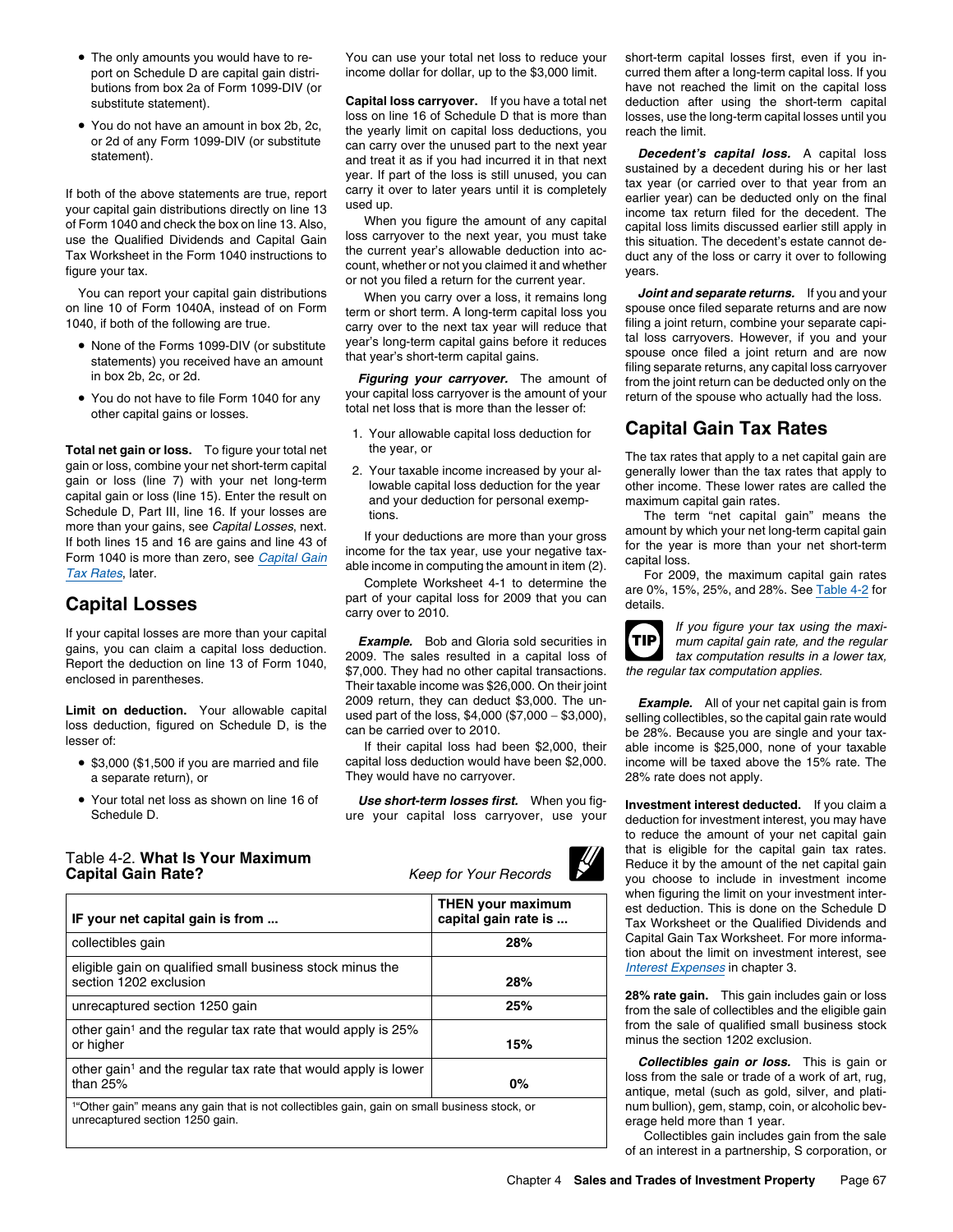lectibles. The rates are also used in figuring alternative mini- makes sure that the total of the amounts re-

from your income. The exclusion can be up to<br>75% for stock acquired after February 17, 2009, from her job, she has income from stocks and amount reported by the broker on Forms 1099-B<br>and before January 1, 2011. The exclus and before January 1, 2011. The exclusion can other securities. For the 2009 tax year, she had (not shown).<br>
be up to 60% for certain empowerment zone the following capital gains and losses, which she<br>
business stock. The

this is any part of your capital gain from selling she held for less than a year. In June, she sold return. (This \$1,000 must be subtracted from her section 1250 property (real property) that is due 100 shares of Trucking section 1250 property (real property) that is due 100 shares of Trucking Co. stock that she had 2009 profit.) These amounts are shown in boxes to depreciation (but not more than your net sec- bought in February. She had an adjusted basis 8, 9, and 10 of the Form 1099-B she received tion 1231 gain), reduced by any net loss in the of \$1,150 in the stock and sold it for \$400, for a from her broker for these transactions. Box 11 28% group. Use the Unrecaptured Section 1250 loss of \$750. In July, she sold 25 shares of shows her combined profit of \$15,000 (\$27,000 Cain Worksheet in the Schedule D instructions Computer Co. stock that she bought in Ju Gain Worksheet in the Schedule D instructions Computer Co. stock that she bought in June. – \$1,000 – \$11,000). She reports this gain in<br>to figure your unrecaptured section 1250 gain. She had an adjusted basis in the stock to figure your unrecaptured section 1250 gain. She had an adjusted basis in the stock of \$2,000 Part I of Form 6781 (not shown). She shows<br>For more information about section 1250 prop- and sold it for \$2.500, for a gain of For more information about section 1250 prop- and sold it for \$2,500, for a gain of \$500. She 40% (\$6,000) as short-term gain on line 4 of erty and section 1231 gain, see chapter 3 of reports these short-term transactions

**Tax computation using maximum capital** Emily had three other stock sales that she The Form 1099-B that Emily received from gains rates. Use the Qualified Dividends and reports as long-term transactions on line 8 in her broker, XYZ Trading Co., is shown later.<br>Capital Gain Tax Worksheet or the Schedule D Part II of Schedule D. In February, she

- 
- 

example of how to figure your tax using the basis in the stock is \$4,700. She has a \$300

**Qualified Dividends and Capital Gain Tax** enters in column (f) of line 8. on both lines 15 and 16 of Schedule D, she<br> **Worksheet**. If you do not have to use the ln December, she sold 20 shares of Toy Co.<br>
Schedule D Tax W

- 
- You do not have to file Schedule D and
- more than zero.  $$14,100$ .

Unrecaptured section 1250 gain. Generally, Emily sold stock in two different companies that marked to market gain of \$1,000 on her 2008 tax<br>this is any part of your capital gain from selling she held for less than a year.

Capital Gain Tax Worksheet or the Schedule D Part II of Schedule D. In February, she sold 60<br>Tax Worksheet (whichever applies) to figure shares of Car Co. for \$2,100. She had inherited<br>your tax if you have qualified divide **Schedule D Tax Worksheet.** You must use Because she had inherited the stock, her loss is<br>the Schedule D Tax Worksheet in the Schedule a long-term loss, regardless of how long she and<br>D instructions to figure your tax if:<br>

• Schedule D, line 18 (28% rate gain) or line<br>19 (unrecaptured section 1250 gain), is shares in 1997, for \$1,000. She had bought 100 of those<br>more than zero. the comprehensive Example later for an incompression 1250 gain), Schedule D Tax Worksheet. (\$5,000 − \$4,700) gain on this sale, which she **Tax computation.** Because Emily has gains<br>Outlified Dividends and Optifal Cain Tax Fences in column (f) of line 8. on both lines 15 and 16 of Sched

She has a \$1,500 section 1202 exclusion. She After entering the gain from line 16 on line 13<br>Claims the exclusion on the line below by enter-<br>of her Form 1040, she completes the rest of rou received qualified dividends: (Occurril claims the exclusion on the line below by enter-<br>
<u>Qualified Dividends</u> in chapter 1.) and the state of the state of the also Form 1040 through line 43. She enters the rest of in enters the exclusion as a positive amount on line you received capital gain distributions. 2 of the 28% Rate Gain Worksheet. Schedule D Tax Worksheet. After filling out the

(See Capital gain distributions only, ear-<br>Iier.)<br>She received a Form 1099-B (not shown)<br>From her broker for each of these transactions.<br>Schedule D lines 15 and 16 are both The entries shown in box 2 of these forms total<br> • Schedule D, lines 15 and 16, are both The entries shown in box 2 of these forms total

trust due to unrealized appreciation of col- **Alternative minimum tax.** These capital gain *Reconciliation of Forms 1099-B.* Emily Gain on qualified small business stock. If mum tax.<br>
you realized a gain from qualified small business<br>
stock that you held more than 5 years, you<br>
generally can exclude up to 50% of your gain<br>
from your income. The exclus

erty and section 1231 gain, see chapter 3 of reports these short-term transactions on line 1 in Schedule D and 60% (\$9,000) as long-term gain Publication 544. Publication 544.

Vou have to file Schedule D, and<br>In June, she sold 500 shares of Furniture Co.<br>■ She kept the completed Capital Loss Carry-<br>She kept the completed Capital Loss Carry-<br>She kept the completed Capital Loss Carry-<br>She kept th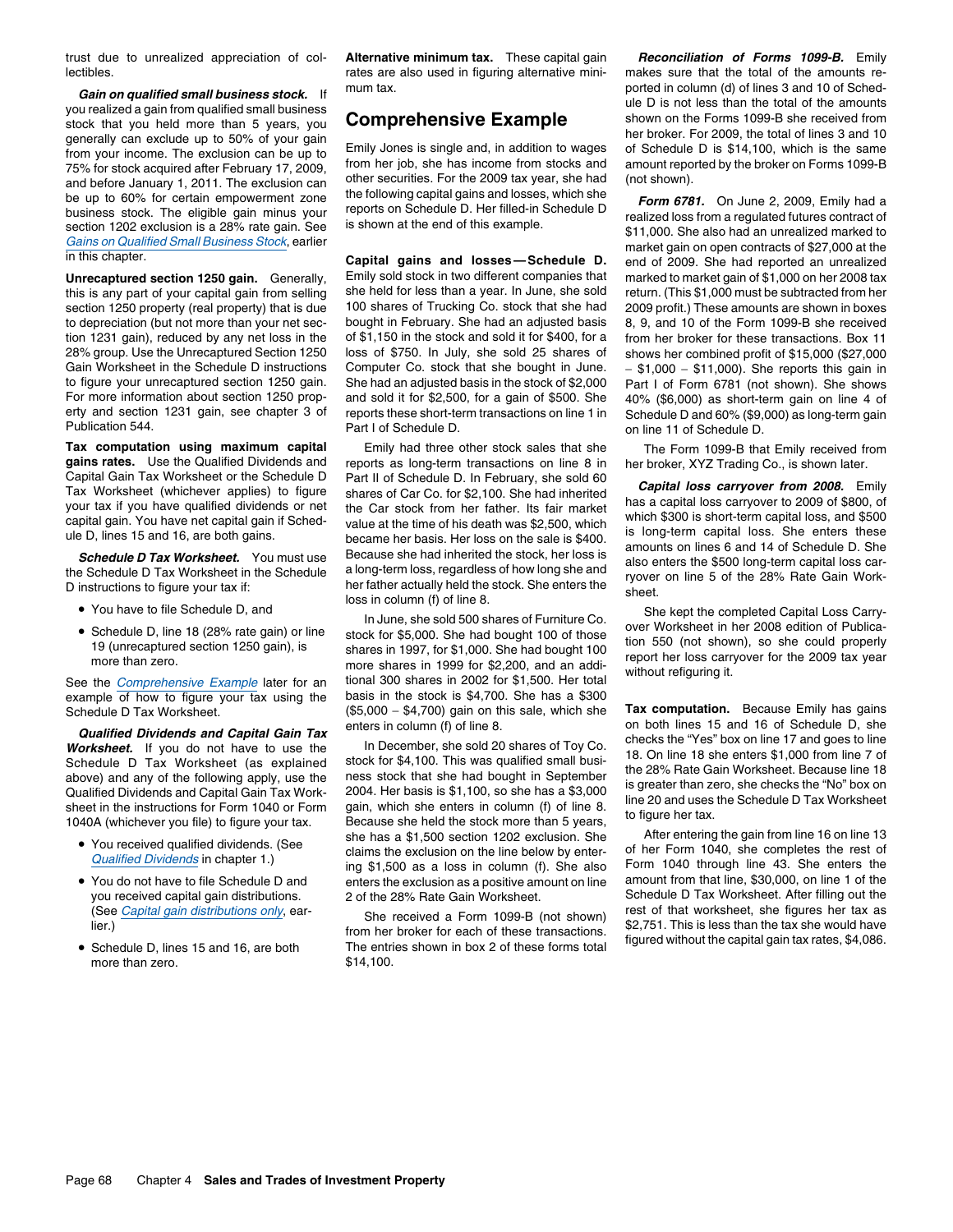### **SCHEDULE D (Form 1040)**

### Capital Gains and Losses

OMB No. 1545-0074 **2009**

Department of the Treasury Internal Revenue Service (99)

| ▶ Attach to Form 1040 or Form 1040NR. | See Instructions for Schedule D (Form 1040).                          |
|---------------------------------------|-----------------------------------------------------------------------|
|                                       | ► Use Schedule D-1 to list additional transactions for lines 1 and 8. |

Attachment Sequence No. **12** Name(s) shown on return **Your social security number Your social security number** 

Emily Jones 111-00-1111

### **Part I** Short-Term Capital Gains and Losses-Assets Held One Year or Less

| (a) Description of property<br>(Example: 100 sh. XYZ Co.)                                                                                                                                                                      | (b) Date acquired<br>(Mo., day, yr.)                                                                                                                                                                                                                                                                                                  | (c) Date sold<br>(Mo., day, yr.) |                |       |  | (d) Sales price<br>(e) Cost or other basis<br>(see page D-7 of<br>(see page D-7 of<br>the instructions)<br>the instructions) |   |       | (f) Gain or (loss)<br>Subtract (e) from (d) |
|--------------------------------------------------------------------------------------------------------------------------------------------------------------------------------------------------------------------------------|---------------------------------------------------------------------------------------------------------------------------------------------------------------------------------------------------------------------------------------------------------------------------------------------------------------------------------------|----------------------------------|----------------|-------|--|------------------------------------------------------------------------------------------------------------------------------|---|-------|---------------------------------------------|
| 100 sh<br>1.                                                                                                                                                                                                                   |                                                                                                                                                                                                                                                                                                                                       |                                  |                |       |  |                                                                                                                              |   |       |                                             |
| Trucking Co.                                                                                                                                                                                                                   | $2 - 12 - 09$                                                                                                                                                                                                                                                                                                                         | $6 - 12 - 09$                    |                | 400   |  | 1,150                                                                                                                        |   | 750)  |                                             |
| 25 sh                                                                                                                                                                                                                          |                                                                                                                                                                                                                                                                                                                                       |                                  |                |       |  |                                                                                                                              |   |       |                                             |
| Computer Co.                                                                                                                                                                                                                   | 6-30-09                                                                                                                                                                                                                                                                                                                               | 7-30-09                          |                | 2,500 |  | 2,000                                                                                                                        |   | 500   |                                             |
|                                                                                                                                                                                                                                |                                                                                                                                                                                                                                                                                                                                       |                                  |                |       |  |                                                                                                                              |   |       |                                             |
| 2 Enter your short-term totals, if any, from Schedule D-1,                                                                                                                                                                     |                                                                                                                                                                                                                                                                                                                                       |                                  |                |       |  |                                                                                                                              |   |       |                                             |
| $line 2$                                                                                                                                                                                                                       |                                                                                                                                                                                                                                                                                                                                       |                                  | $\overline{2}$ |       |  |                                                                                                                              |   |       |                                             |
|                                                                                                                                                                                                                                | 3 Total short-term sales price amounts. Add lines 1 and 2 in<br>2,900!<br>3<br>$\text{column (d)}$                                                                                                                                                                                                                                    |                                  |                |       |  |                                                                                                                              |   |       |                                             |
| 4                                                                                                                                                                                                                              | Short-term gain from Form 6252 and short-term gain or (loss) from Forms 4684, 6781, and 8824                                                                                                                                                                                                                                          |                                  |                |       |  |                                                                                                                              | 4 | 6,000 |                                             |
| Net short-term gain or (loss) from partnerships, S corporations, estates, and trusts from<br>5.<br>Schedule(s) K-1 $\cdots$ $\cdots$ $\cdots$ $\cdots$ $\cdots$ $\cdots$ $\cdots$ $\cdots$ $\cdots$ $\cdots$ $\cdots$ $\cdots$ |                                                                                                                                                                                                                                                                                                                                       |                                  |                |       |  |                                                                                                                              | 5 |       |                                             |
| 6                                                                                                                                                                                                                              | Short-term capital loss carryover. Enter the amount, if any, from line 10 of your Capital Loss<br><b>Carryover Worksheet</b> on page D-7 of the instructions enter the state of the control of the intervalse of the intervalse of the control of the control of the control of the control of the control of the control of the cont |                                  |                |       |  |                                                                                                                              | 6 | 300   |                                             |
| 7 Net short-term capital gain or (loss). Combine lines 1 through 6 in column (f)                                                                                                                                               |                                                                                                                                                                                                                                                                                                                                       |                                  |                |       |  |                                                                                                                              |   | 5,450 |                                             |

### **Part II Long-Term Capital Gains and Losses—Assets Held More Than One Year**

|                                                                | (a) Description of property<br>(Example: 100 sh. XYZ Co.)                                                                                                                                                                                                                                                                               | (b) Date acquired<br>(Mo., day, yr.) | (c) Date sold<br>(Mo., day, yr.) |                                 | (d) Sales price<br>(see page D-7 of<br>the instructions) | (e) Cost or other basis<br>(see page D-7 of<br>the instructions) |     | (f) Gain or (loss)<br>Subtract (e) from (d) |
|----------------------------------------------------------------|-----------------------------------------------------------------------------------------------------------------------------------------------------------------------------------------------------------------------------------------------------------------------------------------------------------------------------------------|--------------------------------------|----------------------------------|---------------------------------|----------------------------------------------------------|------------------------------------------------------------------|-----|---------------------------------------------|
| 8                                                              | 60 sh                                                                                                                                                                                                                                                                                                                                   |                                      |                                  |                                 |                                                          |                                                                  |     |                                             |
|                                                                | Car Co.                                                                                                                                                                                                                                                                                                                                 | <b>INHERITED</b>                     | $2 - 13 - 09$                    |                                 | 2,100<br>2,500                                           |                                                                  |     | (400`                                       |
|                                                                | 500 sh                                                                                                                                                                                                                                                                                                                                  |                                      |                                  |                                 |                                                          |                                                                  |     |                                             |
|                                                                | Furniture Co.                                                                                                                                                                                                                                                                                                                           | <b>VARIOUS</b>                       |                                  | $6 - 30 - 09$<br>5,000<br>4,700 |                                                          |                                                                  | 300 |                                             |
|                                                                | 20sh                                                                                                                                                                                                                                                                                                                                    |                                      |                                  |                                 |                                                          |                                                                  |     |                                             |
|                                                                | Toy Co.                                                                                                                                                                                                                                                                                                                                 | $9 - 29 - 04$                        | $12 - 15 - 09$                   |                                 | 4,100                                                    | 1,100                                                            |     | 3,000                                       |
|                                                                | Section 1202                                                                                                                                                                                                                                                                                                                            |                                      |                                  |                                 |                                                          |                                                                  |     |                                             |
|                                                                | exclusion                                                                                                                                                                                                                                                                                                                               |                                      |                                  |                                 |                                                          |                                                                  |     | (1,500)                                     |
|                                                                |                                                                                                                                                                                                                                                                                                                                         |                                      |                                  |                                 |                                                          |                                                                  |     |                                             |
| 9 Enter your long-term totals, if any, from Schedule D-1,<br>9 |                                                                                                                                                                                                                                                                                                                                         |                                      |                                  |                                 |                                                          |                                                                  |     |                                             |
|                                                                | 10 Total long-term sales price amounts. Add lines 8 and 9 in<br>$\text{column (d)}$                                                                                                                                                                                                                                                     |                                      |                                  | 10                              | 11,200                                                   |                                                                  |     |                                             |
|                                                                | 11 Gain from Form 4797, Part I; long-term gain from Forms 2439 and 6252; and long-term gain or                                                                                                                                                                                                                                          |                                      |                                  |                                 |                                                          |                                                                  | 11  | 9,000                                       |
|                                                                | 12 Net long-term gain or (loss) from partnerships, S corporations, estates, and trusts from<br>Schedule(s) K-1 $\ldots$ $\ldots$ $\ldots$ $\ldots$ $\ldots$ $\ldots$ $\ldots$ $\ldots$ $\ldots$ $\ldots$ $\ldots$                                                                                                                       |                                      |                                  |                                 |                                                          |                                                                  | 12  |                                             |
|                                                                | 13 Capital gain distributions. See page D-2 of the instructions                                                                                                                                                                                                                                                                         |                                      |                                  |                                 |                                                          |                                                                  | 13  |                                             |
|                                                                | 14 Long-term capital loss carryover. Enter the amount, if any, from line 15 of your Capital Loss<br><b>Carryover Worksheet</b> on page D-7 of the instructions enter the content of the content of the instructions of the content of the content of the content of the content of the content of the content of the content of content |                                      |                                  |                                 |                                                          |                                                                  | 14  | 500                                         |
|                                                                | 15 Net long-term capital gain or (loss). Combine lines 8 through 14 in column (f). Then go to Part                                                                                                                                                                                                                                      |                                      |                                  |                                 |                                                          |                                                                  | 15  | 9,900                                       |
|                                                                |                                                                                                                                                                                                                                                                                                                                         |                                      |                                  |                                 |                                                          |                                                                  |     |                                             |

**For Paperwork Reduction Act Notice, see Form 1040 or Form 1040NR instructions.** Cat. No. 11338H **Schedule D (Form 1040) 2009**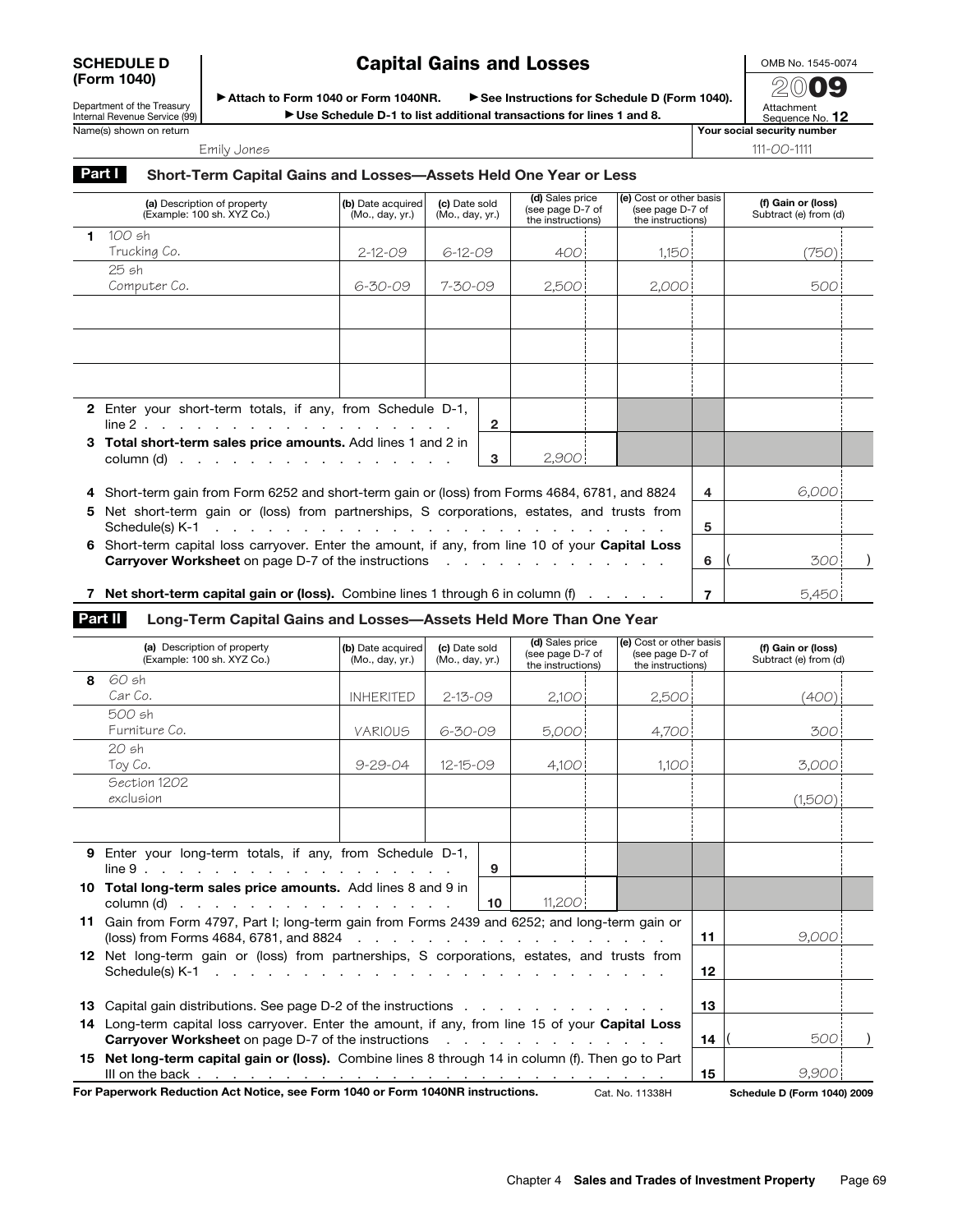## **Part III** Summary

|    | <b>16</b> Combine lines 7 and 15 and enter the result                                                                                                                                                                                                                                                                                                                    | 16     | 15,350 |
|----|--------------------------------------------------------------------------------------------------------------------------------------------------------------------------------------------------------------------------------------------------------------------------------------------------------------------------------------------------------------------------|--------|--------|
|    | If line 16 is:<br>• A gain, enter the amount from line 16 on Form 1040, line 13, or Form 1040NR, line 14. Then<br>go to line 17 below.<br>• A loss, skip lines 17 through 20 below. Then go to line 21. Also be sure to complete line 22.<br>• Zero, skip lines 17 through 21 below and enter -0- on Form 1040, line 13, or Form 1040NR,<br>line 14. Then go to line 22. |        |        |
|    | 17 Are lines 15 and 16 both gains?<br>$\sqrt{ }$ Yes. Go to line 18.<br>No. Skip lines 18 through 21, and go to line 22.                                                                                                                                                                                                                                                 |        |        |
|    | 18 Enter the amount, if any, from line 7 of the 28% Rate Gain Worksheet on page D-8 of the<br>instructions.                                                                                                                                                                                                                                                              | 18     | 1,000  |
|    | 19 Enter the amount, if any, from line 18 of the Unrecaptured Section 1250 Gain Worksheet on<br>page D-9 of the instructions.                                                                                                                                                                                                                                            | 19     |        |
|    | 20 Are lines 18 and 19 both zero or blank?                                                                                                                                                                                                                                                                                                                               |        |        |
|    | $\Box$ Yes. Complete Form 1040 through line 43, or Form 1040NR through line 40. Then complete<br>the Qualified Dividends and Capital Gain Tax Worksheet on page 39 of the Instructions<br>for Form 1040 (or in the Instructions for Form 1040NR). Do not complete lines 21 and 22<br>below.                                                                              |        |        |
|    | No. Complete Form 1040 through line 43, or Form 1040NR through line 40. Then complete<br>V<br>the Schedule D Tax Worksheet on page D-10 of the instructions. Do not complete lines 21<br>and 22 below.                                                                                                                                                                   |        |        |
|    | 21 If line 16 is a loss, enter here and on Form 1040, line 13, or Form 1040NR, line 14, the smaller<br>of:                                                                                                                                                                                                                                                               |        |        |
|    | • The loss on line 16 or<br>• (\$3,000), or if married filing separately, (\$1,500)                                                                                                                                                                                                                                                                                      | $21$ ( |        |
|    | Note. When figuring which amount is smaller, treat both amounts as positive numbers.                                                                                                                                                                                                                                                                                     |        |        |
| 22 | Do you have qualified dividends on Form 1040, line 9b, or Form 1040NR, line 10b?                                                                                                                                                                                                                                                                                         |        |        |
|    | Yes. Complete Form 1040 through line 43, or Form 1040NR through line 40. Then complete<br>the Qualified Dividends and Capital Gain Tax Worksheet on page 39 of the Instructions<br>for Form 1040 (or in the Instructions for Form 1040NR).<br>No. Complete the rest of Form 1040 or Form 1040NR.                                                                         |        |        |

**Schedule D (Form 1040) 2009**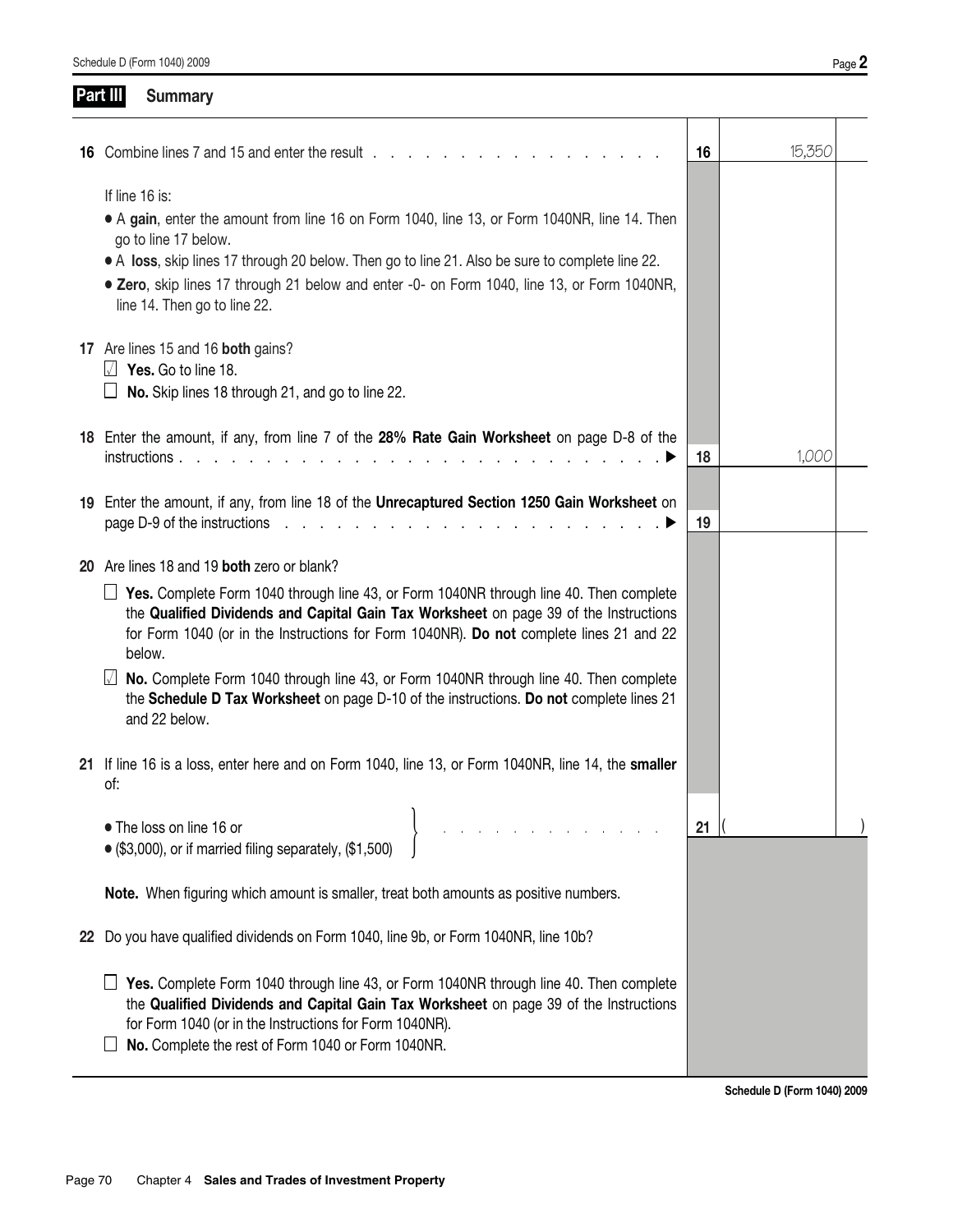# **Schedule D Tax Worksheet** Keep for Your Records

| Complete this worksheet only if line 18 or line 19 of Schedule D is more than zero. Otherwise, complete the Qualified Dividends and<br>Capital Gain Tax Worksheet on page 39 of the Instructions for Form 1040 (or in the Instructions for Form 1040NR) to figure your tax.                                                                                                                                                                                                                                                                                                                                                                                                                          |                       |
|------------------------------------------------------------------------------------------------------------------------------------------------------------------------------------------------------------------------------------------------------------------------------------------------------------------------------------------------------------------------------------------------------------------------------------------------------------------------------------------------------------------------------------------------------------------------------------------------------------------------------------------------------------------------------------------------------|-----------------------|
| Exception: Do not use the Qualified Dividends and Capital Gain Tax Worksheet or this worksheet to figure your tax if:<br>• Line 15 or line 16 of Schedule D is zero or less and you have no qualified dividends on Form 1040, line 9b (or Form 1040NR, line 10b); or<br>• Form 1040, line 43 (or Form 1040NR, line 40) is zero or less.                                                                                                                                                                                                                                                                                                                                                              |                       |
| Instead, see the instructions for Form 1040, line 44 (or Form 1040NR, line 41).                                                                                                                                                                                                                                                                                                                                                                                                                                                                                                                                                                                                                      |                       |
| 1. Enter your taxable income from Form 1040, line 43 (or Form 1040NR, line 40). (However, if you are filing Form 2555 or<br>2555-EZ (relating to foreign earned income), enter instead the amount from line 3 of the Foreign Earned Income Tax<br>2. Enter your qualified dividends from Form 1040, line 9b (or Form<br>3. Enter the amount from Form 4952 (used to<br>figure investment interest expense deduction),<br>4. Enter the amount from Form 4952, line $4e^* \ldots 4$ .<br>5. Subtract line 4 from line 3. If zero or less, enter -0- 5.<br>7. Enter the smaller of line 15 or line 16 of Schedule D. 7. 9,900<br>8. Enter the smaller of line 3 or line 4 8.<br>9.900<br>9,900<br>1,000 | 30,000<br>1.<br>8,900 |
| 15. Enter the smaller of:                                                                                                                                                                                                                                                                                                                                                                                                                                                                                                                                                                                                                                                                            | 21,100                |
| • The amount on line 1 or<br>• \$33,950 if single or married filing separately;<br>$\Big\}$ 15.<br>30,000<br>\$67,900 if married filing jointly or qualifying widow(er); or<br>\$45,500 if head of household<br>21,100<br>17. Subtract line 10 from line 1. If zero or less, enter -0- 17. 20,100<br>18.<br>21,100<br>If lines 15 and 16 are the same, skip line 19 and go to line 20. Otherwise, go to line 19.<br>8,900<br>19.<br>If lines 1 and 15 are the same, skip lines 20 through 32 and go to line 33. Otherwise, go to line 20.                                                                                                                                                            |                       |
|                                                                                                                                                                                                                                                                                                                                                                                                                                                                                                                                                                                                                                                                                                      | 23.                   |
| If Schedule D, line 19, is zero or blank, skip lines 24 through 29 and go to line 30. Otherwise, go to line 24.<br>24. Enter the smaller of line 9 above or Schedule D, line 19 24.<br><b>25.</b> Add lines 10 and 18<br>25 <sub>1</sub>                                                                                                                                                                                                                                                                                                                                                                                                                                                             |                       |
| If Schedule D, line 18, is zero or blank, skip lines 30 through 32 and go to line 33. Otherwise, go to line 30.                                                                                                                                                                                                                                                                                                                                                                                                                                                                                                                                                                                      |                       |
|                                                                                                                                                                                                                                                                                                                                                                                                                                                                                                                                                                                                                                                                                                      |                       |
|                                                                                                                                                                                                                                                                                                                                                                                                                                                                                                                                                                                                                                                                                                      | 32.                   |
| 33. Figure the tax on the amount on line 18. Use the Tax Table or Tax Computation Worksheet, whichever applies 33.                                                                                                                                                                                                                                                                                                                                                                                                                                                                                                                                                                                   | 2,751                 |
| 35. Figure the tax on the amount on line 1. Use the Tax Table or Tax Computation Worksheet, whichever applies 35.                                                                                                                                                                                                                                                                                                                                                                                                                                                                                                                                                                                    | 2,751<br>4,086        |
| 36. Tax on all taxable income (including capital gains and qualified dividends). Enter the smaller of line 34 or line 35.<br>Also include this amount on Form 1040, line 44 (or Form 1040NR, line 41). (If you are filing Form 2555 or 2555-EZ, do<br>not enter this amount on Form 1040, line 44. Instead, enter it on line 4 of the Foreign Earned Income Tax Worksheet in                                                                                                                                                                                                                                                                                                                         |                       |
|                                                                                                                                                                                                                                                                                                                                                                                                                                                                                                                                                                                                                                                                                                      | 2,751                 |
| *If applicable, enter instead the small amount you entered on the dotted line next to line 4e of Form 4952.                                                                                                                                                                                                                                                                                                                                                                                                                                                                                                                                                                                          |                       |
| **If you are filing Form 2555 or 2555-EZ, see the footnote in the Foreign Income Tax Worksheet on page 38 of the Form                                                                                                                                                                                                                                                                                                                                                                                                                                                                                                                                                                                |                       |
| 1040 instructions before completing this line.                                                                                                                                                                                                                                                                                                                                                                                                                                                                                                                                                                                                                                                       |                       |

Chapter 4 **Sales and Trades of Investment Property** Page 71

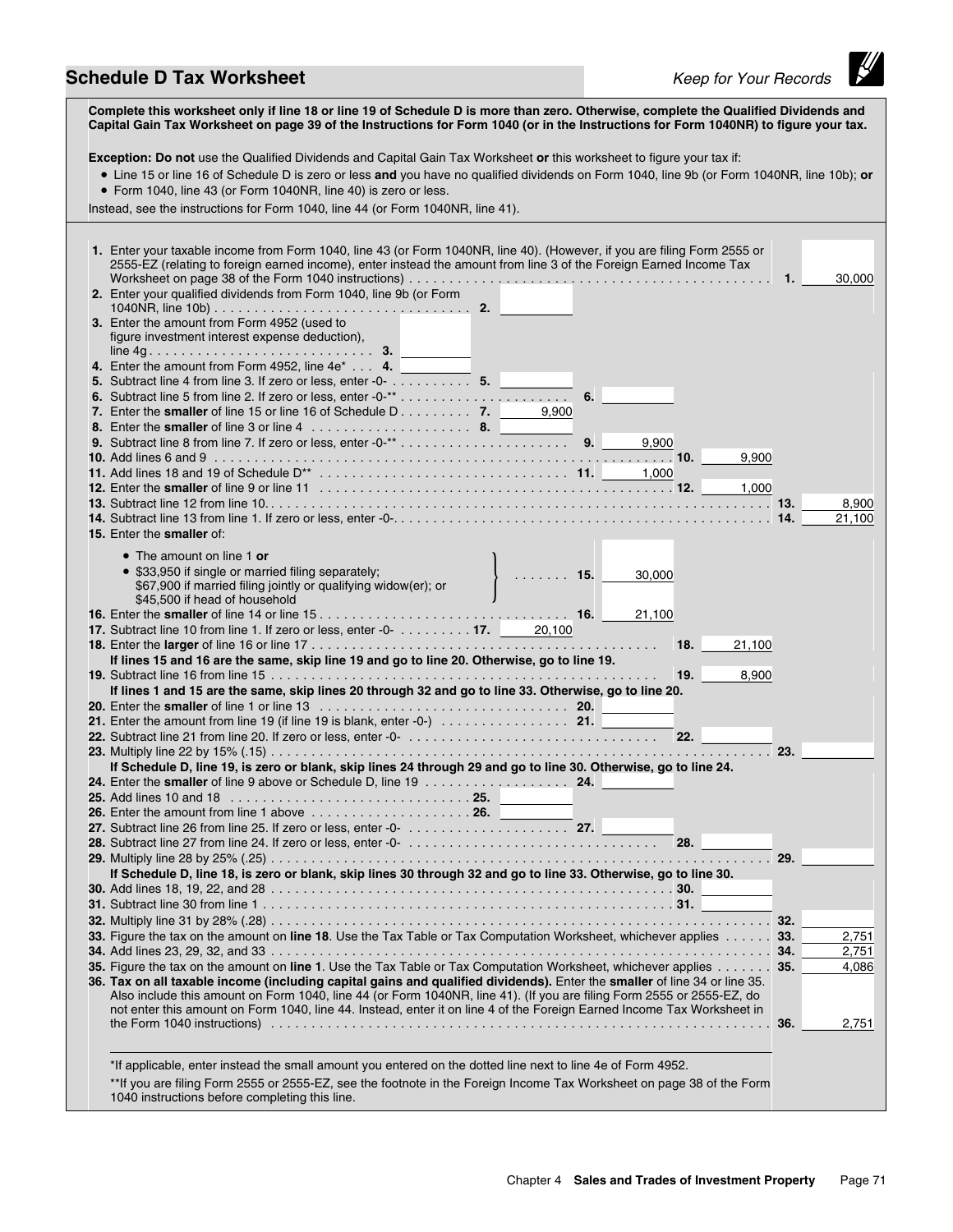# **28% Rate Gain Worksheet—Line 18**

| 1. Enter the total of all collectibles gain or (loss) from items you reported on line 8, column (f), of                                                                                                                                                                                                                                 |    |          |
|-----------------------------------------------------------------------------------------------------------------------------------------------------------------------------------------------------------------------------------------------------------------------------------------------------------------------------------------|----|----------|
| 2. Enter as a positive number the amount of any section 1202 exclusion you reported on line 8, column (f),<br>of Schedules D and D-1, for which you excluded 50% of the gain, plus $\frac{2}{3}$ of any section 1202 exclusion<br>you reported on line 8, column (f), of Schedules D and D-1, for which you excluded 60% of the gain 2. |    | 1.500.00 |
| 3. Enter the total of all collectibles gain or (loss) from Form 4684, line 4 (but only if Form 4684, line 15, is                                                                                                                                                                                                                        |    |          |
| 4. Enter the total of any collectibles gain reported to you on:                                                                                                                                                                                                                                                                         |    |          |
| $\bullet$ Form 1099-DIV, box 2d;<br>• Form 2439, box 1d; and<br>• Schedule K-1 from a partnership, S corporation, estate, or trust.                                                                                                                                                                                                     |    |          |
| 5. Enter your long-term capital loss carryovers from Schedule D, line 14, and Schedule K-1 (Form 1041),                                                                                                                                                                                                                                 | 5. | 500.00   |
| 7. Combine lines 1 through 6. If zero or less, enter -0-. If more than zero, also enter this amount on                                                                                                                                                                                                                                  |    |          |
|                                                                                                                                                                                                                                                                                                                                         |    | 1.000.00 |

|                                                                                                 |                                   | CORRECTED (if checked)                                                                                         |                                                               |                                                                            |
|-------------------------------------------------------------------------------------------------|-----------------------------------|----------------------------------------------------------------------------------------------------------------|---------------------------------------------------------------|----------------------------------------------------------------------------|
| PAYER'S name, street address, city, state, ZIP code, and telephone no.                          |                                   | 1a Date of sale or exchange                                                                                    | OMB No. 1545-0715                                             | <b>Proceeds From</b><br><b>Broker and</b><br><b>Barter Exchange</b>        |
| XYZ Trading Co.<br>203 Bond St.<br>Any City, PA 18605                                           |                                   | 1b CUSIP no.                                                                                                   | 2009                                                          | <b>Transactions</b>                                                        |
|                                                                                                 |                                   |                                                                                                                |                                                               |                                                                            |
|                                                                                                 |                                   |                                                                                                                | Form 1099-B                                                   |                                                                            |
|                                                                                                 |                                   | 2 Stocks, bonds, etc.                                                                                          | Gross proceeds<br>Reported l<br>to IRS                        |                                                                            |
|                                                                                                 |                                   | \$                                                                                                             |                                                               | Gross proceeds less commissions and option premiums                        |
| PAYER'S federal identification number                                                           | RECIPIENT'S identification number | 3 Bartering                                                                                                    | 4 Federal income tax withheld                                 |                                                                            |
|                                                                                                 |                                   |                                                                                                                |                                                               |                                                                            |
| 10-1111111                                                                                      | $111 - OO - 1111$                 | \$                                                                                                             | \$                                                            |                                                                            |
| <b>RECIPIENT'S name</b>                                                                         |                                   | 5 No. of shares exchanged                                                                                      | 6 Classes of stock<br>exchanged                               | Copy B<br><b>For Recipient</b>                                             |
| Emily Jones                                                                                     |                                   |                                                                                                                |                                                               | This is important tax<br>information and is                                |
| Street address (including apt. no.)                                                             |                                   | 7 Description                                                                                                  |                                                               | being furnished to the<br>Internal Revenue                                 |
| 8307 Daisy Lane                                                                                 |                                   | RFC                                                                                                            |                                                               | Service. If you are<br>required to file a return,                          |
| City, state, and ZIP code                                                                       |                                   | 8 Profit or (loss) realized in<br>2009                                                                         | 9 Unrealized profit or (loss) on<br>open contracts-12/31/2008 | a negligence penalty or<br>other sanction may be<br>imposed on you if this |
| Hometown, AL 36309                                                                              |                                   | \$<br>(11,000)                                                                                                 | \$<br>1.000                                                   | income is taxable and<br>the IRS determines that                           |
| <b>CORPORATION'S name</b>                                                                       |                                   | 10 Unrealized profit or (loss) on<br>open contracts-12/31/2009                                                 | 11 Aggregate profit or (loss)                                 | it has not been<br>reported.                                               |
|                                                                                                 |                                   |                                                                                                                |                                                               |                                                                            |
|                                                                                                 |                                   | \$27,000                                                                                                       | \$15,000                                                      |                                                                            |
| Account number (see instructions)                                                               |                                   | 12 If the box is checked, the recipient cannot take a loss on<br>their tax return based on the amount in box 2 |                                                               |                                                                            |
|                                                                                                 |                                   |                                                                                                                |                                                               |                                                                            |
| Form 1099-B<br>(keep for your records)<br>Department of the Treasury - Internal Revenue Service |                                   |                                                                                                                |                                                               |                                                                            |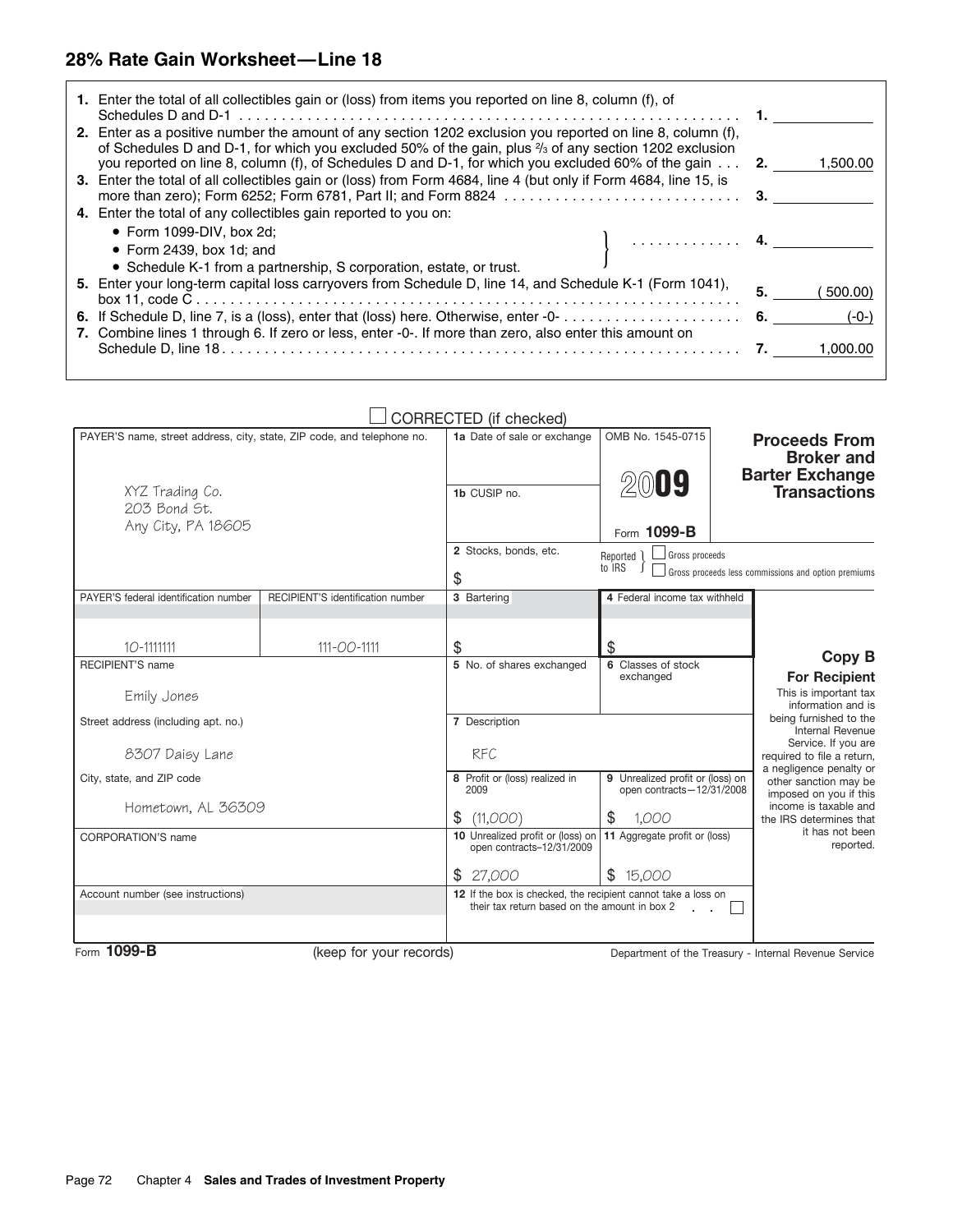ties in the business of buying and selling securi-<br>ties for your own account. To be engaged in Transactions from trading activities result in cap- for an extension of time to file that return. The ties for your own account. To be engaged in Transactions from trading activities result in cap-<br>business as a trader in securities, you must ital gains and losses and must be reported on statement must include the followin

- You must seek to profit from daily market You must seek to profit from daily market losses explained earlier in this chapter.<br>
movements in the prices of securities and securities and securities and section 475(f) of the Internal Revenue<br>
Code
- 
- 

be considered in determining if your activity is a reacquired) for fair market value on the last tax return, you make the election by placing the securities trading business on business day of the year. But do not mark to securities trading business. The statement in your business day of the year. But do not mark to

- 
- The frequency and dollar amount of your
- The extent to which you pursue the activity
- The amount of time you devote to the ac-

If your trading activities do not meet the above<br>definition of a business, you are considered an<br>investor, and not a trader. It does not matter which applies to investment interest expense,<br>whether you call yourself a trad

You must keep detailed records to distinguish 7256 Contracts Marked to Market.

the securities. The securities held for investment **How To Make the Special Rules for** must be identified as such in your records on the **Mark-to-Market Election** day you got them (for example, by holding them **Traders in Securities** in a separate brokerage account). To make the mark-to-market election for 2010,

meet all the following conditions. Schedule D (Form 1040). Losses from these transactions are subject to the limit on capital . That you are making an election under

not from dividends, interest, or capital ap-<br>
Mark-to-market election made. If you made preciation. The mark-to-market election, you should report • The first tax year for which the election is The first tax year for which the election is all gains and losses from trading as ordinary effective. •gains and losses in Part II of Form 4797, instead You must carry on the activity with con-<br>that case, securities held at the end of the year<br>tinuity and regularity.<br>making the election. in your business as a trader are marked to mar-The following facts and circumstances should ket by treating them as if they were sold (and If you are not required to file a 2009 income The formation of your activity is a reacquired) for fair market value on the last ta market any securities you held for investment. Iater than March 15, 2010. Attach a copy of the<br>• Typical holding periods for securities water on Schedule statement to your 2010 return.

The nequency and dollar amount of you<br>trades during the year.<br>The extent to which you pursue the activity<br>The extent to which you pursue the activity<br>Schedule A (Form 1040) are deducted by a<br>Consistence of the successor) a The extent to which you pursue the activity Schedule A (Form 1040) are deducted by a (or its successor) available at <u>www.irs.gov/irb/</u><br>to produce income for a livelihood. trader on Schedule C (Form 1040), Profit or  $\frac{2$ The amount of time you devote to the ac-<br>the trading business. Commissions and other<br>trading or disposing of securities are trom and other<br>costs of acquiring or disposing of securities are instructions. Enter "64" on line

trader." **Self-employment tax.** Gains and losses from making the election is described under<br>selling securities as a trader are not subject to *Mark-to-market election made*, earlier. selling securities as a trader are not subject to **Note.** You may be a trader in some securi- self-employment tax. This is true whether the For more information on this election, see ties and have other securities you hold for in-<br>vestment. The special rules discussed here do applies to section 1256 contracts, see nal Revenue Bulletin 1999-7 at applies to section 1256 contracts, see not apply to the securities held for investment. Self-Employment Income earlier under Section www.irs.gov/pub/irs-irbs/irb99-07.pdf.

you must file a statement by April 15, 2010. This Special rules apply if you are a trader in securi-<br> **How To Report** Security Statement should be attached to either your<br>
2009 individual income tax return or a request

- 
- 
- 

The from those securities on Schedule statement of your sales from those securities on Schedule Statement of your period of accounting for 2009 is<br>The from and sold. D, not Form 4797. If your method of accounting for 2009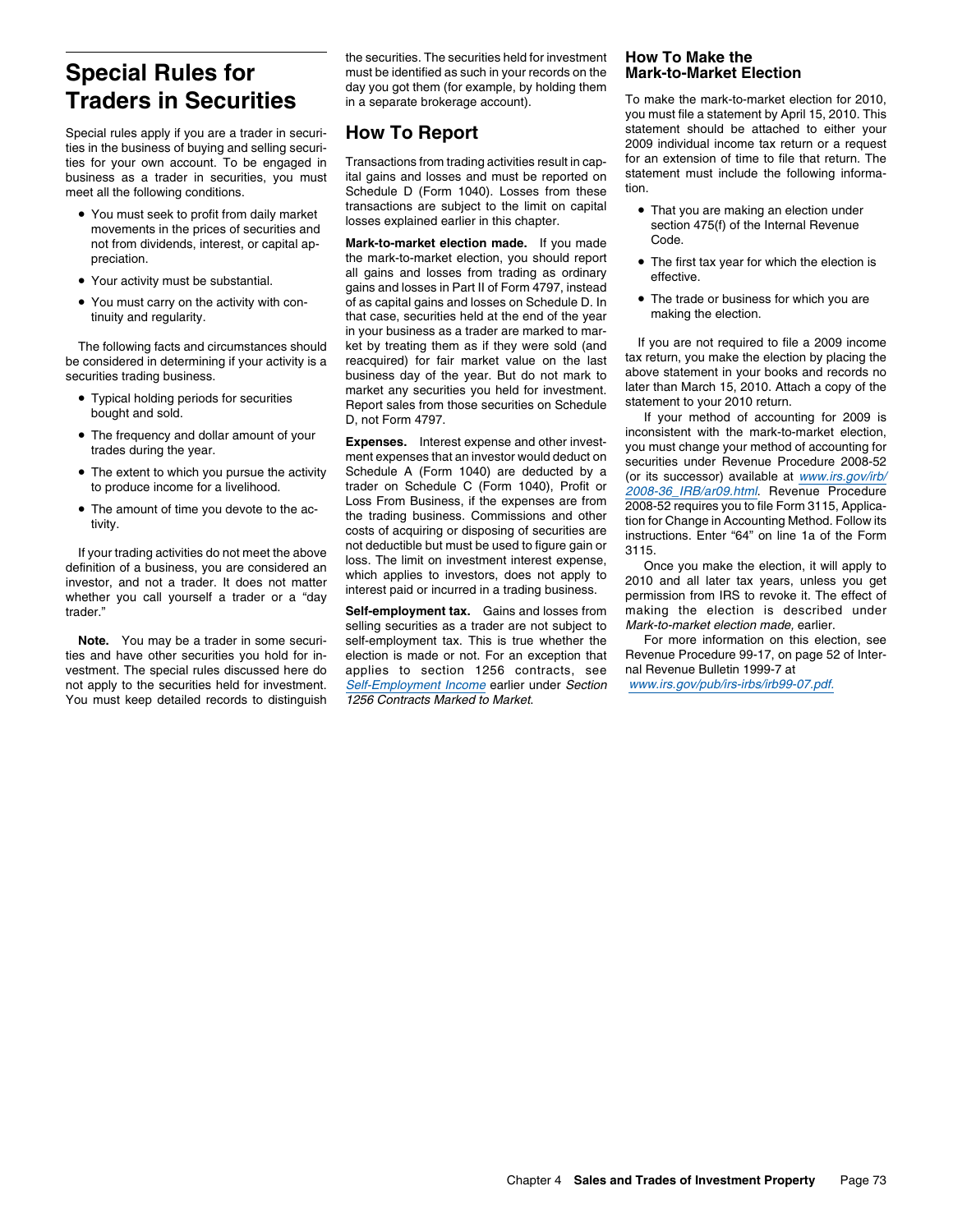# **How To Get Tax**<br>Free tax services. To find out what services a small business.

- TAS is your voice at the IRS.
- 
- You may be eligible for TAS help if you through normal IRS channels and have www.aarp.org/money/taxaide.<br>gotten nowhere, or you believe an IRS For more information on these programs, go to TTY/TDD equipment, coll
- TAS helps taxpayers whose problems are order right-hand corner.<br>● TAS helps taxpayers whose problems are order forms and publications. causing financial difficulty or significant **Internet.** You can access the IRS web-<br>cost, including the cost of professional site at www.irs.gov 24 hours a day, 7 to the the pre-receded messenges equating TeleTax topics. Call 1-800-829-4477 to lis- cost, including the cost of professional site at www.irs.gov 24 hours a day, 7 ten to pre-recorded messages covering representation. This includes businesses days a week to: various tax topics. as well as individuals. •
- TAS employees know the IRS and how to • TAS employees know the IRS and how to cial tax preparation and *e-file* services where the services<br>
navigate it. We will listen to your problem, available free to eligible taxpayers.<br>
help you understand what needs to b
- 
- You can learn about your rights and re-<br>sponsibilities as a taxpayer by visiting our

 Search publications online by topic or *Low Income Taxpayer Clinics (LITCs).* keyword. The Low Income Taxpayer Clinic program *Evaluating the quality of our telephone* serves individuals who have a problem with the . Use the online Internal Revenue Code, services. To ensure IRS representatives give

about taxpayer rights and responsibilities. For • Determine if Form 6251 must be filed by more information, see Publication 4134, Low using our Alternative Minimum Tax (AMT)<br>Income Taxpayer Clinic List. This publication is Assistant. Income Taxpayer Clinic List. This publication is Assistant.<br>
available at www.irs.gov, by calling • Sign up to receive local and national tax Sign up to recent and national tax 1-800-829-3676), or at your<br>local IRS office.

**Free tax services.** To find out what services are available, get Publication 910, IRS Guide to **Help** Free Tax Services. It contains lists of free tax<br>
information sources, including publications, Vou can get help with unresolved tax issues,<br>
order free publications and forms, ask tax ques-<br>
order free publications and forms, ask tax ques-<br>
tions, and get information from the IRS in sev-<br>
feleTax topics (recorded ta

Contacting your Taxpayer Advocate. The **Free help with your return**. Free help in pre-<br>
Taxpayer Advocate Service (TAS) is an inde-<br>
pendent organization within the IRS whose em-<br>
ployees assist taxpayers who are experienc claim. To find the nearest VITA or TCE site, call ment plan. Call your local Taxpayer Assis-

Our service is riee, commember, and tal-<br>lored to meet your needs.<br>Tax-Aide counseling program. To find the near- tacts or look in the phone book under est AARP Tax-Aide site, call 1-888-227-7669 or United States Government, Internal Reve-<br>visit AARP's website at unital Reve-nue Service. have tried to resolve your tax problem visit AARP's website at nue Service.



- $\bullet$  *E-file* your return. Find out about commer-<br>cial tax preparation and *e-file* services
- From the status of your 2009 refund. Go (automated refund information 24 hours a<br>done to resolve it, and stay with you every<br>step of the way until your problem is re-<br>solved. IRS acknowledges receipt of your e-filed of you • TAS has at least one local taxpayer advo- return, or 3 to 4 weeks after mailing a mailing a paper return. If you filed Form cate in every state, the District of Colum- paper return. If you filed Form 8379 with 8379 with your return, wait 14 weeks (11 bia, and Puerto Rico. You can call your your return, wait 14 weeks (11 weeks if weeks if you filed electronically). Have local advocate, whose number is in your you filed electronically). Have your 2009 your 2009 tax return available so you can phone book, in Pub. 1546, Taxpayer Ad- tax return available so you can provide provide your social security number, your vocate Service—Your Voice at the IRS, your social security number, your filing filing status, and the exact whole dollar<br>and on our website at www.irs.gov/advo-<br>and on our website at www.irs.gov/advo-<br>and the exact whole d and on our website at www.irs.gov/advo-status, and the exact whole dollar amount cate. You can also call our toll-free line at of your refund. The same out weekly on Fridays. If you check the
	-
	-
	-
	- Search publications online by topic or
	-
	-
- clinics can provide multilingual information irs.gov/individuals. **end of the call.** end of the call.
- 
- 
- 

- eral ways. By selecting the method that is best<br>for you, you will have quick and easy access to<br>tax help.<br>alternative formats for people with disabilities.<br>alternative formats for people with disabilities.<br>alternative form
	-
	- Our service is free, confidential, and tai-<br>
	1-800-829-1040. The mumber of the TCE program, AARP offers the the number, go to www.irs.gov/localcon-
	- gotten nowhere, or you believe an IRS<br>procedure just isn't working as it should. to www.irs.gov and enter keyword "VITA" in the<br>example isn't working as it should. to www.irs.gov and enter keyword "VITA" in the<br>example the
		-
		- Refund information. To check the status of 1-877-777-4778 or TTY/TDD <br>1-800-829-4059. Status of your refund and are not given the **status of your refund and are not given the 1-800-829-4059.** Download forms, instructions, and publica- 1-800-829-4059. date it will be issued, please wait until the tions. next week before checking back. •
		- Other refund information. To check the online tax toolkit at www.taxtoolkit.irs.gov. • Research your tax questions online. status of a prior year refund or amended<br>return refund, call 1-800-829-1954.

IRS and whose income is below a certain level. <br>Regulations, or other official guidance. <br>accurate, courteous, and professional answers, LITCs are independent from the IRS. Most <br>LITCs can provide representation before the windinhad in the last forming respectively of our telephone services. One method is for a LITCs can provide representation before the explorer the published in the last few years.<br>IRS or in court on audits, tax collection disputes, published in the last few years.<br>Second IRS representative to listen in on or and other issues for free or a small fee. If an • Figure your withholding allowances using record random telephone calls. Another is to ask individual's native language is not English, some the withholding calculator online at www. some callers to complete a short survey at the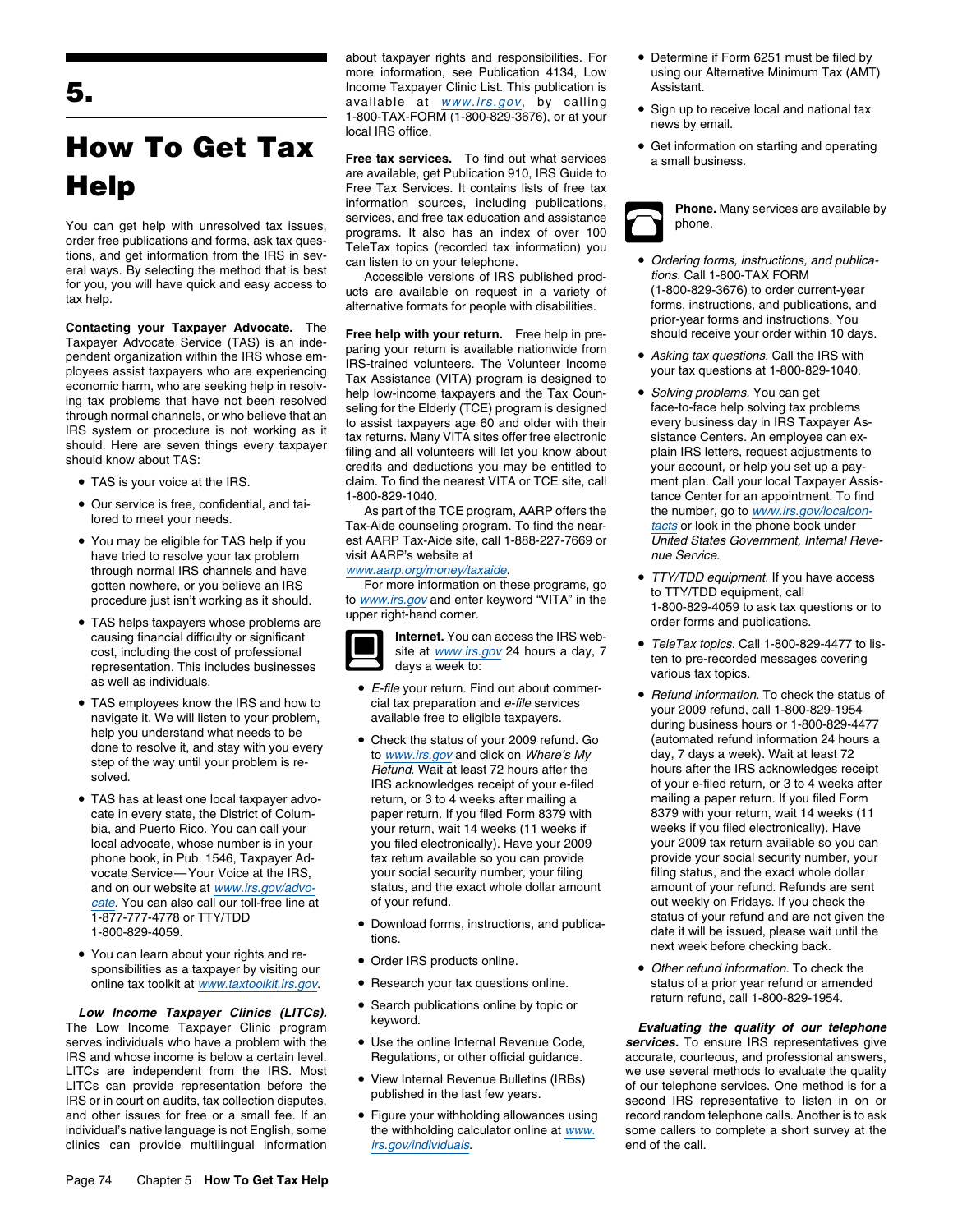

- Products. You can walk in to many post<br>
offices, libraries, and IRS offices to pick up<br>
certain forms, instructions, and publica-<br>
tions. Some IRS offices, libraries, grocery<br>
stores, come in the supply stores are comet from reproducible proofs. Also, some IRS<br>
offices and libraries have the Internal Rev-<br>
phone book under United States Govern-<br>
phone book under United States Governenue Code, regulations, Internal Revenue book under United States<br>Bulletins, and Cumulative Bulletins avail. *Internal Revenue Service*. ment, Internal Revenue Service • Internal Revenue Bulletins. Bulletins, and Cumulative Bulletins avail- . able for research purposes. • Toll-free and email technical support.
- Services. You can walk in to your local Taxpayer Assistance Center every busi-<br>
Taxpayer Assistance Center every busi-<br>
the address below. You should receive<br>
the address below. You should receive<br>
the address below. You or help you set up a payment plan. If you need to resolve a tax problem, have ques-<br>
Internal Revenue Service Purchase the DVD from National Technical<br>
There about house the Avalous problem, have ques-<br>
There are the DVD from National Technical Technical Technical fortable talking with someone in person,<br>visit your local Taxpayer Assistance<br>Center where you can spread out your<br>records and talk with an IRS representa-<br>records and talk with an IRS representa-<br>DVD, and obtain: essary-just walk in. If you prefer, you lications.

Walk-in. Many products and services can call your local Center and leave a • Prior-year forms, instructions, and publicaare available on a walk-in basis. The message requesting an appointment to resolve a tax account issue. A representa-<br>
• Tax Map: an electronic research tool and • Products. You can walk in to many post tive will call you back within 2 business Finding aid.<br>
offices libraries and IBS offices to pick up days to schedule an in-person appoint-

• *Services*. You can walk in to your local **Mail.** You can send your order for **• Mail.** You can send your order for **Forms**, instructions, and publications to



tive face-to-face. No appointment is nec- • Current-year forms, instructions, and pub-

- 
- 
- 
- 
- 
- 
- 
- 
- 
- 

tions about how the tax law applies to your 1201 N. Mitsubishi Motorway Information Service (NTIS) at www.irs.gov/<br>individual tax return or you are more com- Bloomington, IL 61705-6613 colorders for \$30 (no bandling fee) o individual tax return, or you are more com-<br>fortable talking with someone in person, **come in the second contract of the contract** of the to buy the DVD for \$30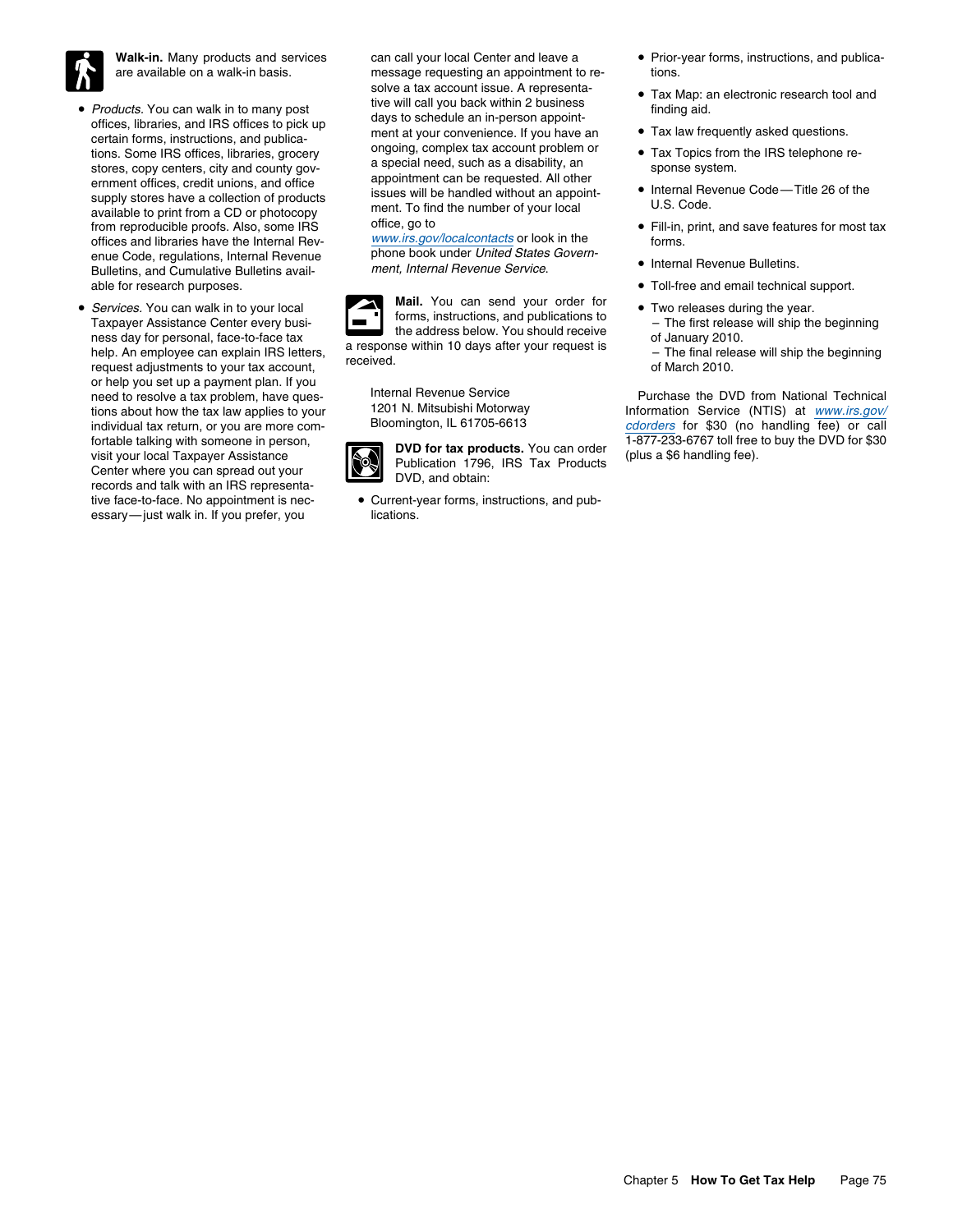## **Glossary**

whether or not actively<br>
whether or not actively<br>
whether or not actively<br>
whether or not you have received it.<br>
traded by the amount of the amount of the mount of<br>
penses when you incur a liabisoity for<br>
penses when you i

purposes. The basis of property<br>you buy is usually the cost. Basis is<br>usually the cost. Basis is full at any time upon demand by the the year.<br>sale or disposition of investment the lender.<br>Sale or disposition of investment

more than the present value of all<br>
payments due under the loan.<br> **Call:** An option that entitles the<br>
payments due under the loan.<br> **Call:** An option that entitles the<br>
payments due under the loan.<br> **Call:** An option that

your income in the year in which

by a actually or constructively re-<br>
expenses in the year you pay them. The price is the year of the pay-<br>
expenses in the year you pay them. The state of the price is the pay-<br>
expenses in the year you pay them. The state

**Commodity future:** A contract substantially fixed price.<br>
made on a commodity exchange,<br>
calling for the sale or purchase of a **Futures contract:** An ex- tions. realling for the sale or purchase of a **Futures contract:** An ex-<br>fixed amount of a commodity at a change-traded contract to buy or fixed amount of a commodity at a change-traded contract to buy or

after April 30, 1993, that meets

- -
	-
	-

- 
- 

**Cash method:** An accounting a willing seller, both having reason-<br>
method under which you report able knowledge of the relevant and reason-<br>
method under which you report able knowledge of the relevant method under which you report able knowledge of the relevant • U.S. savings bonds, and ceeds are to be used for a vour income in the vear in which facts.

Insed amount or a commodity at a specified commodity or finan-<br>future date for a fixed price. Sell a specified commodity or finan-<br>cial instrument at a specified price istered with an appropriate national purchaser to sell cial instrument at a specified price istered with an appropriate national<br>at a specified future date. See also securities exchange as a market **Conversion transaction:** Any at a specified future date. See also securities exchange as a market before a specified future date, transaction that you entered into Commodity future that the maker or specialist in listed o

The definitions in this glossary 2. The transaction is one of the **Investment interest:** The inter- **Passive activity:** An activity inare the meanings of the terms as following. est you paid or accrued on money volving the conduct of a trade or used in this publication. The same<br>term used in another publication a. A straddle, including any you borrowed that is allocable to business in which you do not mate-<br>roperty held for investment.

ing.<br>Imited partner: A partner estate is not a passive activity if<br>h Any transaction in which whose participation in partnership both of the following are true. Accrual method: An accounting b. Any transaction in which whose participation in partnership both of the following are true.<br>Accrual method: An accounting you acquire property activities is restricted, and whose **More than** method under which you report you acquire property personal liability for partnership • More than one-half of the per-<br>your income when you earn it, whether or not actively debts is limited to the amount of sonal services

**Below-market loan:** A demand<br>loan (defined later) on which inter-<br>est is payable at a rate below the<br>applicable federal rate, or a term<br>loan where the amount loaned is<br>loan where the amount loaned is<br>loan where the amount

- 
- 
- 
- 

both of these tests. **Gift loan:** Any below-market loan<br>1. Substantially all of your ex-<br>pected return from the trans-<br>pected return from the trans-<br>pected return from the trans-<br>redemption price at maturity of a **ment con** 

term used in another publication a. A straddle, including any property held for investment. The railly participate and any rental ac-<br>may have a slightly different mean-<br>on stock. **Limited partner:** A partner estate is not

- 
- 

property. **Dividend:** A distribution of demption price of a bond at matur-<br>property. **Dividend:** A distribution of demption price of a bond at matur-<br>monev or other property made by a it minus your basis in the bond an int

- 
- -
	-

Commodity future. The specialist in listed op-<br>commodity future. property such as a stated number<br>finds. property such as a stated number<br>of shares of stock at a specified

action is due to the time value **Interest:** Compensation for the debt instrument is more than its is- tity that is formed for the purpose of of your net investment. 
use or forbearance of money. 
sue price.

sue price.  $\blacksquare$ sue price.  $\blacksquare$ sue price.  $\blacksquare$   $\blacksquare$   $\blacksquare$   $\blacksquare$   $\blacksquare$   $\blacksquare$   $\blacksquare$   $\blacksquare$   $\blacksquare$   $\blacksquare$   $\blacksquare$   $\blacksquare$   $\blacksquare$   $\blacksquare$   $\blacksquare$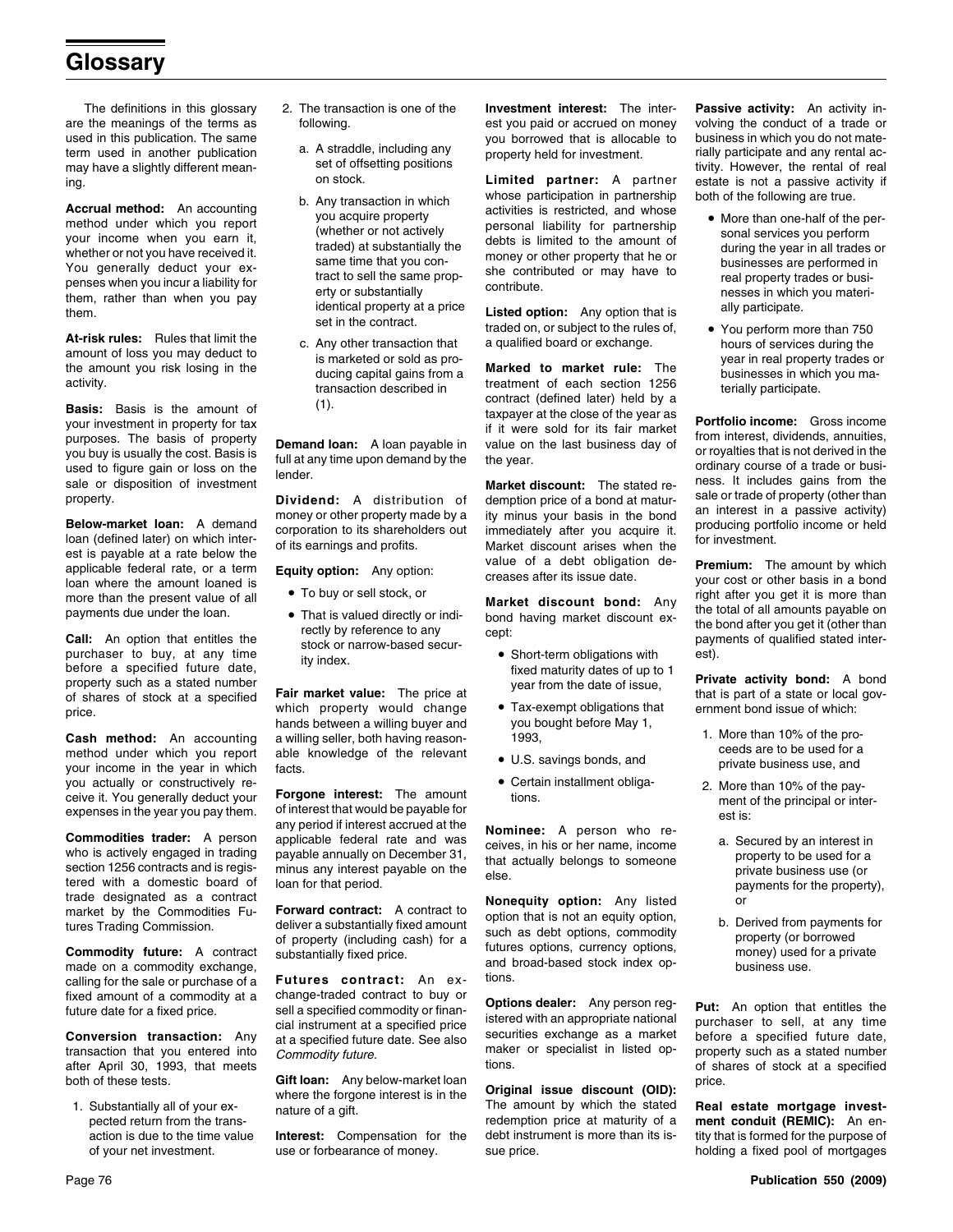interests may be either regular or substantial risk of forfeiture. **interests may be either regular or substantia**<br>**Section 1256 contract:** Any: **Straddle:** Generally, a set of off- price. price.

- Provides that amounts that<br>
must be deposited to, or may<br>
be withdrawn from, your mar-<br>
gin account depend on daily<br>
market conditions (a system<br>
of marking to market), and<br>
be aller equity option,<br>
be with the same exer
- Is traded on, or subject to the **Preader securities futures con-** indeterming look. It is traded on, or subject to the  **Preader securities** futures conexchange, such as a domes- in ownership between the trade or exchange approved

secured by interests in real prop- **Restricted stock:** Stock you get borrow the property to deliver to a b. Does not participate in corerty, with multiple classes of inter- for services you perform that is buyer and, at a later date, you buy porate growth to any signif-<br>ests held by investors. These nontransferable and is subiect to a substantially identi ests held by investors. These nontransferable and is subject to a substantially identical property interests may be either regular or substantial risk of forfeiture. deliver it to the lender.

- 
- 
- 
- 
- Dealer securities futures con-

as a contract market by the contract of sale for future delivery stock that has not become<br>Commodity Futures Trading of a single security or of a nar-<br>Commission or any board of row-based security index. 2. The stock:

by the Secretary of the Trea- **Short sale:** The sale of property a. Is limited and preferred as sury. that you generally do not own. You to dividends,

**Regulated futures contract:** A <br>setting positions on personal prop-<br>section 1256 contract that: <br>a Regulated futures contract, erry. A straddle may consist of a erty. A straddle may consist of a **Term loan:** Any loan that is not a extract that:<br>• Provides that amounts that extend in change of a strandary consist of a **Ferm loan:** Any loan that is not a •<br>• Provides that amounts t • Foreign currency contract as purchased option to buy and a pur-<br>defined in chapter 4 under chased option to sell on the same

- rules of, a qualified board of tract. 1. There has been a separation tic board of trade designated<br>as a contract market by the contract of sale for future delivery<br>contract of sale for future delivery<br>stock that has not become
	-
	-
- 
- 

• Dealer equity option, or **Stripped preferred stock:** Stock contract or option to buy, substan-<br> **• Dealer sequities futures separation** that meets the following tests.<br> **• Dealer sequities** futures separation of the foll

■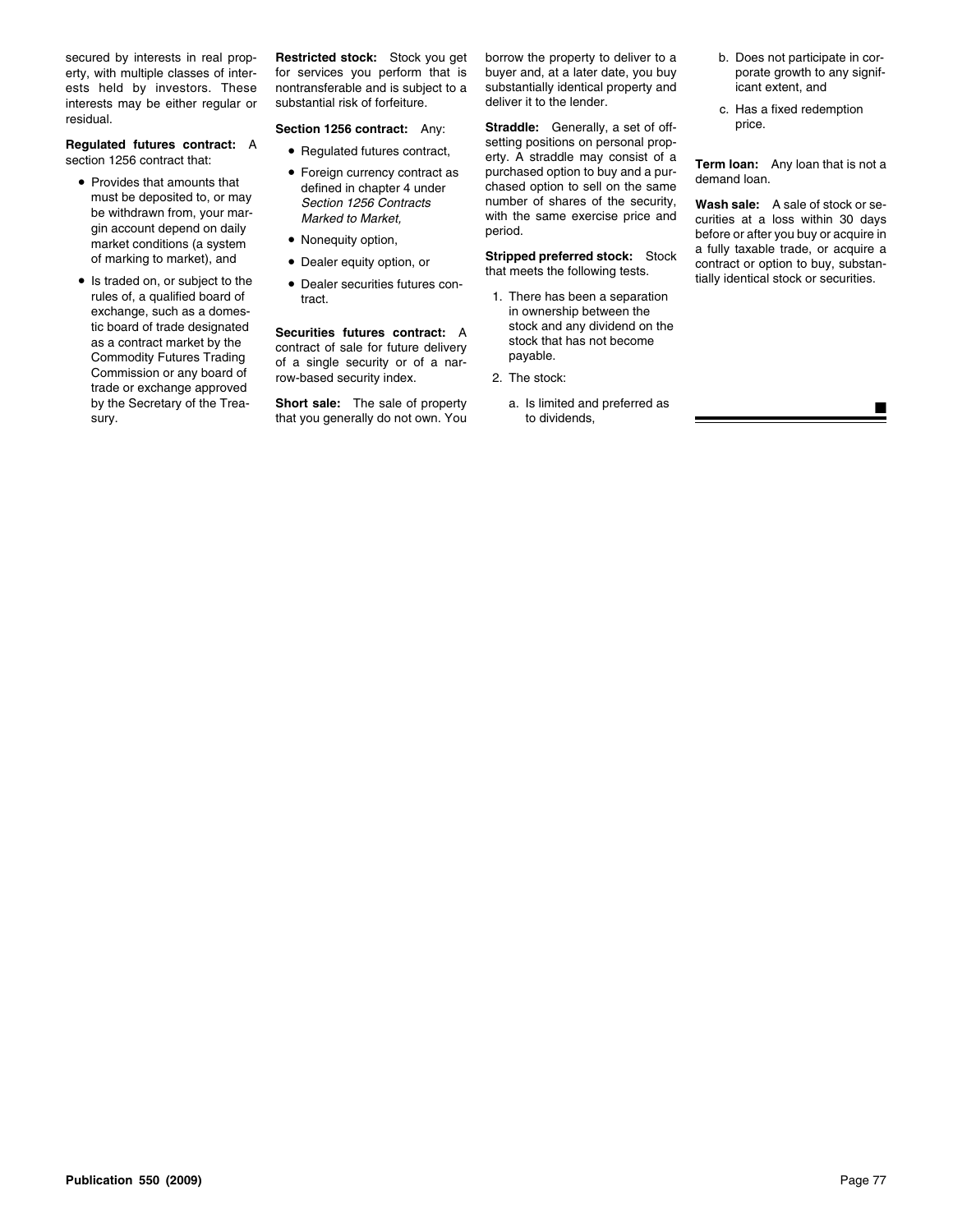To help us develop a more useful index, please let us know if you have ideas for index entries.<br>**Index** See "Comments and Suggestions" in the "Introduction" for the ways you can reach us.

| Abusive tax shelters (See Tax<br>shelters)                                 |
|----------------------------------------------------------------------------|
| Accounting fees 3                                                          |
|                                                                            |
| <b>Accrual method</b> $\frac{7}{.7}$ , $\frac{17}{.33}$ , $\frac{25}{.70}$ |
| Accuracy-related penalty                                                   |
| Acquisition discount  16, 4                                                |
| Adjusted basis  22, 43, 4                                                  |
| <b>Alaska Permanent Fund</b>                                               |
| dividends  23, 3                                                           |
| <b>Amortization of bond</b>                                                |
| premium <u>35-3</u>                                                        |
| <b>Annuities:</b>                                                          |
| Borrowing on 3                                                             |
| Interest on $\ldots$                                                       |
| Life insurance proceeds used to                                            |
|                                                                            |
|                                                                            |
|                                                                            |
|                                                                            |
| Applicable federal rate                                                    |
| <b>Appreciated financial</b>                                               |
| positions <u>4</u>                                                         |
| Arbitrage bonds  1                                                         |
| <b>Assistance</b> (See Tax help)                                           |
| At-risk rules <u>32, 65, 7</u>                                             |
| Attorneys' fees  3                                                         |
| <b>Automatic investment</b>                                                |
| <b>service</b> <u>36, 44,</u> 5                                            |

| <b>Bad debts</b> 51, 54                        |
|------------------------------------------------|
| <b>Bankrupt financial institutions:</b>        |
| Deposit in 51                                  |
| Bargain purchases  42                          |
| <b>Basis</b> 42-48, 76                         |
| Adjusted <u>22, 43, 49</u>                     |
|                                                |
| Inherited property $\dots \dots \overline{45}$ |
| Investment property  42                        |
| Like-kind exchanges 46                         |
|                                                |
|                                                |
| REMIC, residual interest 26                    |
| Replacement stock  64                          |
| Stocks and bonds $22, 23$                      |
| 35, 44                                         |
| Bearer obligations  14, 51                     |
| Below-market loans  6-7, 76                    |
| Bonds:                                         |
| Accrued interest on  19                        |
|                                                |
|                                                |
|                                                |
|                                                |
| Capital asset  50                              |
|                                                |
|                                                |
|                                                |
|                                                |
|                                                |
| Market discount  13, 33, 45                    |

|                                               | New York Liberty bonds  13                  | <b>Certificates of deposit</b>         | Discount on debt       |
|-----------------------------------------------|---------------------------------------------|----------------------------------------|------------------------|
| <b>Abusive tax shelters</b> (See Tax          | Par value  45                               |                                        | instruments            |
| shelters)                                     | Premiums on 35, 45, 76                      | Children:                              | Certificates of de     |
| Accounting fees 36                            | Private activity $\ldots \ldots 12,76$      | Alaska Permanent Fund                  | Election to repor      |
| <b>Accrual method</b> 7, 17, 25,              | Redemption or retirement                    |                                        | $OID$                  |
| 33, 76                                        |                                             | Capital gain distributions 34          | Face-amount ce         |
| Accuracy-related penalty  5                   | Sold between interest                       | Custodian account for $\dots$ 3        | Gain or loss trea      |
| Acquisition discount  16, 45                  |                                             |                                        | Inflation-indexed      |
|                                               | State and local                             | Investment income of $\dots$ 3, 34     | Market discount        |
| <b>Adjusted basis  22, 43, 45</b>             | government $\ldots \ldots \ldots \ldots 50$ | Qualified dividends  34                | Market discou          |
| Alaska Permanent Fund                         | Stripped  12, 15, 45                        | Savings account with parent as         | Original issue dis     |
| dividends $\ldots$ 23, 34                     | Tax credit bonds  12                        |                                        | Original issue         |
| <b>Amortization of bond</b>                   | Tax-exempt $\ldots \ldots \ldots \ldots 50$ | U.S. savings bond owner $\ldots$ 8     | Short-term obliga      |
| $premium \dots \dots \dots \dots \dots 35-36$ |                                             | Clerical help 36                       |                        |
| <b>Annuities:</b>                             | U.S. savings (See U.S. savings              | <b>Collateralized debt obligations</b> | Stripped bonds a       |
| Borrowing on $\dots \dots \dots \dots 37$     | bonds)                                      |                                        | coupons                |
| Interest on $\dots\dots\dots\dots\dots$ 6     | U.S. Treasury (See U.S.                     | Comments on publication  2             | <b>Discounted debt</b> |
| Life insurance proceeds used to               | Treasury bills, notes, and                  |                                        | instruments            |
|                                               | bonds)                                      | Commodities traders  76                | Discounted tax-ex      |
|                                               | Brokerage fees  36, 66                      | Commodity futures  52, 54,             | obligations            |
| Single-premium $\ldots \ldots \ldots 37$      | Build America Bonds  12                     | $\frac{76}{2}$                         | Dividends (See a       |
|                                               |                                             | <b>Community property:</b>             | 1099-DIV)              |

 $\equiv$ 

| Appreciated Illiancial                        | <b>Calls and puts  58, 76</b>                     | transactions $\ldots$ 49, 52                  |                                                 |
|-----------------------------------------------|---------------------------------------------------|-----------------------------------------------|-------------------------------------------------|
| positions 40                                  |                                                   |                                               | Exempt-interest  5, 23, 54                      |
| Arbitrage bonds  12                           |                                                   | Constructive receipt 17                       | Extraordinary  56                               |
| <b>Assistance</b> (See Tax help)              | Capital assets  49                                | Constructive sales  40                        | Holding period  20                              |
| At-risk rules  32, 65, 76                     | Capital gain                                      | <b>Contractors, insolvency</b>                | Insurance policies  23                          |
| Attorneys' fees  36                           | distributions  21-22, 24,                         |                                               | Money market funds  21                          |
| <b>Automatic investment</b>                   | 34, 54                                            | Conversion                                    | Nominees 20, 25                                 |
| service  36, 44, 54                           | Capital gain tax                                  | transactions $\ldots \ldots \ldots 52,76$     | Ordinary  20                                    |
|                                               | computation  68                                   | <b>Convertible stocks and</b>                 | Patronage  23                                   |
|                                               | Capital gains and                                 |                                               | Payments in lieu of  56                         |
|                                               | losses 49-54                                      | Cooperatives, sales of stock                  | Qualified  20, 24, 34                           |
| Backup withholding 3                          | Constructive ownership                            |                                               | Qualified foreign                               |
| <b>Bad debts</b> 51, 54                       | transactions  52                                  | Co-owners of U.S. savings                     | corporation  21                                 |
| <b>Bankrupt financial institutions:</b>       | Definition  49                                    |                                               | Received in January  20                         |
|                                               | <b>Empowerment zone</b>                           | Corporate distributions  20                   | Reinvestment plans  21, 36,                     |
| Deposit in 51                                 |                                                   | Capital gain 24, 34, 54                       |                                                 |
| Bargain purchases  42                         | Investment property  50                           | Constructive  22                              | Reporting requirements  20,                     |
| Basis 42-48, 76                               |                                                   | Dividends (See Dividends)                     | 23-25                                           |
| Adjusted  22, 43, 45                          | Long-term debt                                    | Fractional shares  23                         | Restricted stock  24                            |
|                                               | $instruments$ 50                                  | Liquidating $\ldots \ldots \ldots$ 22, 25     | Sale or trade vs. 39                            |
| Inherited property  43                        | Losses, limit on $\ldots \ldots \ldots$ 67        | Nondividend $\overline{22}$ , $\overline{25}$ | Scrip  23                                       |
| Investment property  42                       | Passive activities  65                            | Return of capital  22                         | Sold stock  20                                  |
| Like-kind exchanges  46                       | Qualified covered call                            | Stock rights  22                              | Stock  44, 54                                   |
| Other than cost 42                            | options  60                                       | Undistributed capital                         | Underreported  4                                |
| REITS  44                                     | Qualified small business                          |                                               | Veterans' insurance  5, 23                      |
| REMIC, residual interest 26                   |                                                   | Corporate                                     | Divorce  43, 48                                 |
| Replacement stock  64                         | Reporting requirements  60,                       | reorganizations  47                           |                                                 |
| Stocks and bonds  22, 23,                     | 64, 65                                            |                                               | Е                                               |
| $\overline{35}$ , 44                          | Rollover of gain from sale of                     | Coupon bonds  17                              |                                                 |
| Bearer obligations 14, 51                     | securities $\ldots \ldots \ldots \ldots 63$       |                                               | <b>Education Savings Bond</b><br>Program  10-11 |
| Below-market loans  6-7, 76                   | Short-term  56,66                                 |                                               | Interest excluded under 19                      |
| Bonds:                                        | Tax rates $\ldots \ldots \ldots \ldots \ldots 67$ | D                                             | Recordkeeping                                   |
| Accrued interest on  19                       | 28% rate gain worksheet,                          |                                               | requirements 11                                 |
| Amortization of premium 34                    | completed sample  67                              | Dealer equity options  41                     | Employee stock options  2                       |
|                                               | Table 4-2  67                                     | <b>Dealer securities futures</b>              |                                                 |
| Basis  35,44                                  | Capital loss carryover  61,                       |                                               | Employee stock ownership                        |
| Build America Bonds  12                       | 67,68                                             |                                               | plans (ESOPs), sales of stock                   |
| Capital asset  50                             | Worksheet 4-1  66                                 | Debt instruments, retirement                  |                                                 |
| Convertible  47                               | Cash method  7, 17, 33, 76                        |                                               | <b>Employer identification</b>                  |
|                                               | Reporting options for savings                     | <b>Decedents 43,67</b>                        | numbers (EINs)  27                              |
| Enterprise zone facility  13                  | bond interest 8                                   | U.S. savings bond interest,                   | Empowerment zone  65                            |
| Federally guaranteed  12                      | Cash-settled options  41                          |                                               | Endowment contracts  37                         |
| Identification  44                            | Casualty losses  51                               | Demand loans  76                              | <b>Enterprise zone facility</b>                 |
| Market discount  13, 33, 45,                  | <b>CDOs (Collateralized debt</b>                  | Demutualization  48                           |                                                 |
| $\overline{51}, \overline{65}, \overline{76}$ | obligations)  26                                  | Deposits, loss on  51                         | <b>Equity option  41,76</b>                     |
|                                               |                                                   |                                               |                                                 |

|                                                   | New York Liberty bonds  13                     | Certificates of deposit                       | <b>Discount on debt</b>                  |
|---------------------------------------------------|------------------------------------------------|-----------------------------------------------|------------------------------------------|
| <b>Abusive tax shelters</b> (See Tax              | Par value  45                                  |                                               | <b>instruments</b> 13-17                 |
| shelters)                                         | Premiums on 35, 45, 76                         | Children:                                     | Certificates of deposit14                |
| Accounting fees $\ldots \ldots \ldots \ldots 36$  | Private activity  12,76                        | Alaska Permanent Fund                         | Election to report all interest as       |
| <b>Accrual method</b> 7, 17, 25,                  | Redemption or retirement                       | dividends $\dots\dots\dots\dots\dots$ 34      |                                          |
| 33.76                                             | of  39                                         | Capital gain distributions 34                 | Face-amount certificates  14             |
|                                                   | Sold between interest                          | Custodian account for  3                      | Gain or loss treatment 50                |
| Accuracy-related penalty $\ldots$ . $5$           |                                                | Gifts to  5                                   | Inflation-indexed  15                    |
| Acquisition discount  16, 45                      | State and local                                | Investment income of  3, 34                   | Market discount bonds (See               |
| <b>Adjusted basis  22, 43, 45</b>                 | government $\ldots \ldots \ldots \ldots 50$    | Qualified dividends  34                       | Market discount bonds)                   |
| Alaska Permanent Fund                             | Stripped  12, 15, 45                           | Savings account with parent as                | Original issue discount (See             |
| dividends $\ldots$ 23, 34                         | Tax credit bonds  12                           |                                               | Original issue discount (OID))           |
| Amortization of bond                              | Tax-exempt $\ldots \ldots \ldots \ldots 50$    |                                               | Short-term obligations  16,              |
| $premium$ 35-36                                   |                                                | U.S. savings bond owner $\ldots$ 8            |                                          |
| <b>Annuities:</b>                                 | U.S. savings (See U.S. savings                 | Clerical help 36                              | Stripped bonds and                       |
| Borrowing on $\dots \dots \dots \dots 37$         | bonds)                                         | <b>Collateralized debt obligations</b>        | coupons  15                              |
| Interest on $\dots\dots\dots\dots\dots\dots$ 6    | U.S. Treasury (See U.S.                        |                                               | <b>Discounted debt</b>                   |
|                                                   | Treasury bills, notes, and                     | Comments on publication  2                    | instruments  13                          |
| Life insurance proceeds used to                   | bonds)                                         | Commodities traders  76                       |                                          |
|                                                   |                                                | Commodity futures  52, 54,                    | <b>Discounted tax-exempt</b>             |
|                                                   | Brokerage fees  36, 66                         | 76                                            | obligations  45                          |
| Single-premium $\ldots \ldots \ldots$ 37          | Build America Bonds  12                        | <b>Community property:</b>                    | Dividends (See also Form                 |
| Trade for  39, 48                                 |                                                | U.S. savings bonds $\dots \dots 8$            | 1099-DIV)  20-25, 76                     |
| Applicable federal rate  6                        | C                                              |                                               | Alaska Permanent                         |
| <b>Appreciated financial</b>                      |                                                | <b>Constructive ownership</b>                 | Fund  23, 34                             |
| $positions \ldots \ldots \ldots \ldots \ldots 40$ | <b>Calls and puts</b> 58, 76                   | transactions $\ldots \ldots \ldots$ 49, 52    | Exempt-interest  5, 23, 54               |
| Arbitrage bonds 12                                |                                                | Constructive receipt 17                       | Extraordinary  56                        |
| <b>Assistance</b> (See Tax help)                  | Capital assets  49                             | Constructive sales  40                        | Holding period  20                       |
| <b>At-risk rules</b> 32, 65, 76                   | Capital gain                                   | <b>Contractors, insolvency</b>                | Insurance policies  23                   |
| Attorneys' fees  36                               | distributions  21-22, 24,                      |                                               | Money market funds 21                    |
|                                                   | 34, 54                                         | <b>Conversion</b>                             | Nominees 20, 25                          |
| <b>Automatic investment</b>                       | Capital gain tax                               | transactions $\ldots \ldots \ldots 52, 76$    | Ordinary  20                             |
| service  36, 44, 54                               | computation  68                                | Convertible stocks and                        | Patronage  23                            |
|                                                   | Capital gains and                              |                                               | Payments in lieu of  56                  |
| в                                                 | <b>losses</b> 49-54                            | Cooperatives, sales of stock                  | Qualified  20, 24, 34                    |
|                                                   | Constructive ownership                         |                                               | Qualified foreign                        |
| Backup withholding  3                             | transactions $\ldots \ldots \ldots 52$         | Co-owners of U.S. savings                     | corporation  21                          |
| <b>Bad debts</b> 51, 54                           | Definition  49                                 |                                               | Received in January  20                  |
| <b>Bankrupt financial institutions:</b>           | Empowerment zone                               | Corporate distributions  20                   | Reinvestment plans  21, 36,              |
| Deposit in 51                                     | assets  65                                     |                                               |                                          |
| Bargain purchases  42                             | Investment property  50                        | Capital gain  24, 34, 54                      | Reporting requirements 20,               |
| <b>Basis</b> 42-48,76                             | Long-term $\ldots \ldots \ldots \ldots 56, 66$ | Constructive  22                              | 23-25                                    |
| Adjusted  22, 43, 45                              | Long-term debt                                 | Dividends (See Dividends)                     | Restricted stock  24                     |
| Cost  42                                          |                                                | Fractional shares  23                         | Sale or trade vs. 39                     |
| Inherited property  43                            |                                                | Liquidating $\ldots$ 22, 25                   | Scrip  23                                |
| Investment property  42                           | Passive activities  65                         | Nondividend $\overline{22}$ , $\overline{25}$ | Sold stock  20                           |
| Like-kind exchanges $\ldots$ 46                   | Qualified covered call                         | Return of capital 22                          |                                          |
| Other than cost 42                                |                                                | Stock rights  22                              |                                          |
| REITS  44                                         | Qualified small business                       | Undistributed capital                         | Veterans' insurance $\dots \dots 5$ , 23 |
| REMIC, residual interest  26                      |                                                | gains  21                                     | Divorce  43,48                           |
| Replacement stock  64                             | Reporting requirements  60,                    | Corporate                                     |                                          |
| Stocks and bonds  22, 23,                         | 64.65                                          | reorganizations  47                           |                                          |
| 35.44                                             | Rollover of gain from sale of                  | Cost basis  42                                | Е                                        |
| 14E<br>Rearer obligatione                         | securities                                     | Coupon bonds  17                              | <b>Education Savings Bond</b>            |

| ┚                                                 |  |
|---------------------------------------------------|--|
| Day traders 73                                    |  |
| Dealer equity options 41                          |  |
| <b>Dealer securities futures</b>                  |  |
| $contracts \ldots \ldots \ldots \ldots \ldots 41$ |  |
| <b>Debt instruments, retirement</b>               |  |
|                                                   |  |
| <b>Decedents</b> 43,67                            |  |
| U.S. savings bond interest,                       |  |
| reporting of  9                                   |  |
| Demand loans  76                                  |  |
| Demutualization  48                               |  |
| Deposits, loss on $\ldots \ldots \ldots 51$       |  |

| uni on debi                                             |                 |
|---------------------------------------------------------|-----------------|
| instruments  13-17                                      |                 |
| Certificates of deposit 14                              |                 |
| Election to report all interest as                      |                 |
|                                                         |                 |
|                                                         |                 |
|                                                         |                 |
|                                                         |                 |
| Inflation-indexed                                       |                 |
| Market discount bonds (See                              |                 |
| Market discount bonds)                                  |                 |
| Original issue discount (See                            |                 |
| Original issue discount (OID))                          |                 |
| Short-term obligations                                  | 16,             |
|                                                         | $\overline{50}$ |
|                                                         |                 |
|                                                         |                 |
|                                                         |                 |
| iscounted debt                                          |                 |
| instruments <u>13</u>                                   |                 |
| iscounted tax-exempt                                    |                 |
| obligations 45                                          |                 |
|                                                         |                 |
| <b>ividends</b> (See also Form                          |                 |
| 1099-DIV)  20-25, 76                                    |                 |
| Alaska Permanent                                        |                 |
|                                                         |                 |
|                                                         |                 |
|                                                         |                 |
|                                                         |                 |
|                                                         |                 |
|                                                         |                 |
|                                                         |                 |
|                                                         |                 |
|                                                         |                 |
|                                                         |                 |
|                                                         |                 |
| Qualified  20, 24, 34                                   |                 |
|                                                         |                 |
| Qualified foreign                                       |                 |
| corporation  21                                         |                 |
| Received in January 20                                  |                 |
| Reinvestment plans  21, 36,                             |                 |
|                                                         | $\overline{44}$ |
| Reporting requirements 20,                              |                 |
| $23 - 25$                                               |                 |
|                                                         |                 |
|                                                         |                 |
|                                                         |                 |
|                                                         |                 |
|                                                         |                 |
|                                                         |                 |
| Sold stock<br>$\frac{20}{20}$<br>Stock<br>Underreported |                 |
|                                                         |                 |
| Veterans' insurance $\dots \dots 5$ , 23                |                 |
| livorce  43,48                                          |                 |
|                                                         |                 |

| Program  10-11                   |
|----------------------------------|
| Interest excluded under 19       |
| Recordkeeping                    |
| requirements 11                  |
| <b>Employee stock options  2</b> |
| <b>Employee stock ownership</b>  |
| plans (ESOPs), sales of stock    |
| to  62                           |
| <b>Employer identification</b>   |
| numbers (EINs)  27               |
| <b>Empowerment zone</b> 65       |
| Endowment contracts  37          |
| <b>Enterprise zone facility</b>  |
|                                  |
| <b>Equity option 41, 76</b>      |
|                                  |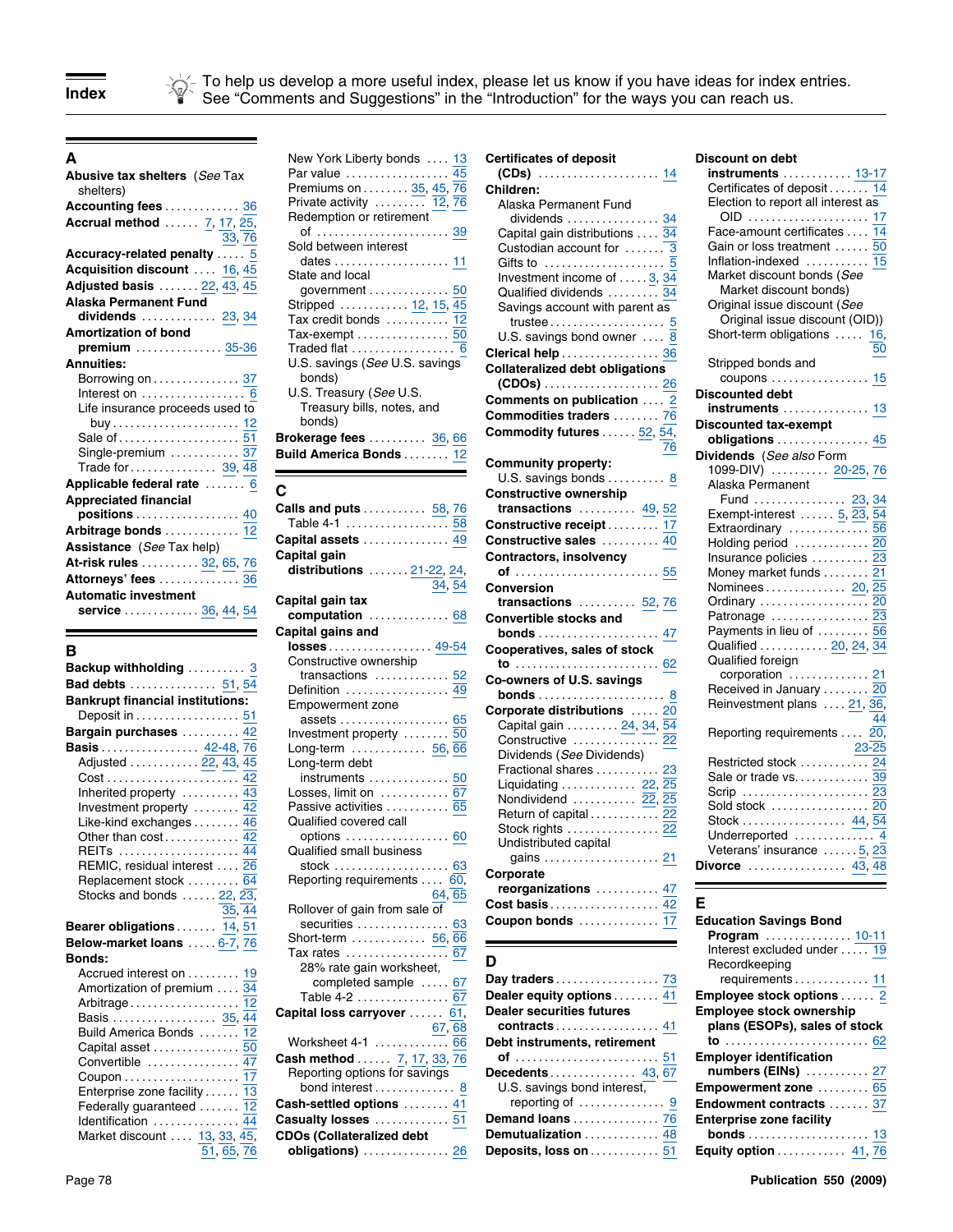| Estate income received by           |     |
|-------------------------------------|-----|
|                                     |     |
| <b>Exempt-interest dividends on</b> |     |
| mutual fund stock  54               |     |
| <b>Expenses of producing</b>        |     |
|                                     | -36 |

| Face-amount certificates  14<br>Fair market value $\frac{42}{76}$ , $\frac{43}{76}$ |  |
|-------------------------------------------------------------------------------------|--|
| Federal quarantee on                                                                |  |
|                                                                                     |  |
| Fees to buy or sell  36                                                             |  |
| <b>Financial asset securitization</b>                                               |  |
| investment trusts                                                                   |  |
|                                                                                     |  |
| Foreign accounts and                                                                |  |
| Foreign currency                                                                    |  |
| transactions $\frac{4}{1}$                                                          |  |
| Foreign income $\ldots \ldots \ldots \ldots$                                        |  |
| Forgone interest  7                                                                 |  |
| Form:                                                                               |  |
| 1066 (Schedule Q)  37                                                               |  |
|                                                                                     |  |
|                                                                                     |  |
|                                                                                     |  |
|                                                                                     |  |
|                                                                                     |  |
|                                                                                     |  |
| Worksheet, completed                                                                |  |
|                                                                                     |  |
|                                                                                     |  |
|                                                                                     |  |
|                                                                                     |  |
|                                                                                     |  |
|                                                                                     |  |
| Form 1066, Schedule Q 26                                                            |  |
| Form 1096 19, 25, 66                                                                |  |
| <b>Form 1099-B</b> $\frac{39}{65}$ , $\frac{66}{66}$ , $\frac{68}{66}$              |  |
|                                                                                     |  |
|                                                                                     |  |
| Form 1099-INT $\frac{3}{5}$ , $\frac{5}{5}$ , $\frac{10}{10}$ , $\frac{18}{5}$      |  |
|                                                                                     |  |
|                                                                                     |  |
| Form 1099-OID $\underline{5}$ , 14, $\underline{18}$ , 25<br>26                     |  |
| Form 1099-S  65, 66                                                                 |  |
| Form 1120 27                                                                        |  |
| Form 2439 $\frac{2^2}{2}$                                                           |  |
| Form 3115 …………. <u>8, 36, 7(</u>                                                    |  |
| $\frac{1}{1}$ $\frac{1}{5}$<br>Form $4684$                                          |  |
| Form 4797 <u>47, 53</u>                                                             |  |
|                                                                                     |  |
| Form 6198 65                                                                        |  |
| Form 6781  . 42, 52, 60, 65, 68                                                     |  |
| Form 8275 <u>3<sup>-</sup></u>                                                      |  |
|                                                                                     |  |
| Form 8275-R <u>31</u><br>Form 8582 27                                               |  |
| Form 8614                                                                           |  |
| Form 8815 <u>10, 11, 19</u>                                                         |  |
|                                                                                     |  |
| Form 8832 27                                                                        |  |
|                                                                                     |  |
| Form 8886 30, 3<br>Form SS-4 <u>27</u>                                              |  |
|                                                                                     |  |
|                                                                                     |  |
|                                                                                     |  |
| Forward contracts  76                                                               |  |

| Free tax services  74<br>Frozen deposits $\ldots \ldots \ldots 6, 19$ |    |
|-----------------------------------------------------------------------|----|
| <b>Futures contracts:</b>                                             |    |
| Definition $\ldots \ldots \ldots \ldots \ldots$ 76                    |    |
| Regulated  40, 77                                                     |    |
| Securities  54, 57                                                    |    |
| Futures, commodity $\ldots$ 52, 54,                                   | 76 |
|                                                                       |    |
| Э<br>Gains on qualified small<br>business stock  63                   |    |

| Gains on sales or trades (See |  |
|-------------------------------|--|
| also Capital gains and        |  |
| losses) $\ldots$ 46, 48, 49   |  |
|                               |  |
| Glossary  76-77               |  |
| Government obligations  16    |  |
|                               |  |

| Hedging transactions  41<br>42, 52 |  |
|------------------------------------|--|
| Help (See Tax help)                |  |
| Holding period:                    |  |
| Investment property  53            |  |
| Replacement stock  64              |  |
|                                    |  |

| 57, 64, 68                                    | Income from sources outside                           | Allocated  26                                    | Marked to market rules  41.     |
|-----------------------------------------------|-------------------------------------------------------|--------------------------------------------------|---------------------------------|
| Worksheet, completed                          |                                                       | At-risk rules 32                                 | 73,76                           |
| sample  71                                    | Income tax treaties (Table                            | Deductible  36                                   | Market discount bonds  13.      |
| Form 1040A  17                                |                                                       | Limits on deductions $\overline{32}$             | 15-16, 33, 45, 51, 65, 76       |
|                                               |                                                       | Nondeductible  37                                | Accrued market                  |
| Form 1041  28                                 | Indian tribal government  12                          | Pass-through entities  37                        | discount  15                    |
|                                               | <b>Individual retirement</b>                          | Reporting requirements  38                       | Mark-to-market election  73     |
|                                               | arrangements (IRAs):                                  | Investment income  3                             | Maximum rate of capital gains   |
| Form 1066, Schedule Q 26                      | Interest income 5                                     | Children  3, 34                                  | (Table 4-2)  67                 |
| Form 1096 19, 25, 66                          | Inflation-indexed debt                                | General Information  3                           | Mechanics' and suppliers'       |
| Form 1099-B  39, 65, 66, 68                   |                                                       |                                                  | liens  55                       |
|                                               | Inherited property:                                   | Records to keep 3                                | Meetings, expenses of           |
|                                               | Basis  43                                             | Reporting of (Table 1-1)  4                      | attending 37                    |
| Form 1099-DIV  3, 20, 23, 25                  | Holding period  54                                    | Investment property  32                          | Missing children, photographs   |
| Form 1099-INT $\ldots$ 3, 5, 10, 18,          | Transfer by inheritance  39                           | Basis  42                                        |                                 |
| $\overline{19}, \overline{25}, \overline{26}$ | Insolvency of                                         | Definition  39                                   |                                 |
| Form 1099-MISC 20, 56                         | contractors $\dots\dots\dots\dots \dots$ 55           | Gain or loss treatment  50                       | Mixed straddles  56, 61         |
| Form 1099-OID  5, 14, 18, 25,                 | Installment sales  65                                 | Gift, received as  43                            | Money market funds  21          |
| 26                                            | Insurance:                                            |                                                  |                                 |
|                                               | Borrowing on  37                                      | Liquidation, received in  45                     | More information (See Tax help) |
| Form 1120 27                                  | Dividends, interest on  6, 23                         | Nontaxable trades, received                      | Mortgages:                      |
| Form 2439 21                                  | Interest option on  12                                | in  43                                           | Revenue bonds  12               |
| Form 3115 8, 36, 73                           | Life insurance companies,                             |                                                  | Secondary liability on          |
| Form 4684 51                                  | demutualization  48                                   | Services, received for $\ldots$ $\frac{1}{42}$   | home 55                         |
| Form 4797  47, 53                             | Life, paid to beneficiary  12                         | Spouse, received from  43                        | Seller-financed  19             |
| Form 4952 34                                  |                                                       | Taxable trades, received                         | Municipal bonds (See also State |
|                                               | Single-premium life  37                               | in  43                                           | or local government             |
|                                               | Trades 48                                             |                                                  | obligations)  12, 17, 50        |
| Form 6781 <u>42, 52, 60, 65, 68</u>           | Veterans' dividends, interest                         | J                                                | Mutual funds  21, 32, 34, 37,   |
|                                               |                                                       |                                                  | 44.54                           |
| Form 8275-R $\ldots$ , 31                     | Interest expenses:                                    |                                                  |                                 |
| Form 8582 27                                  | Allocation of  32                                     | Joint and separate                               |                                 |
| Form 8614 3                                   | Investment interest  . 32, $\overline{76}$            | returns  31, 67                                  | N                               |
| Form 8815 10, 11, 19                          |                                                       |                                                  | New York Liberty bonds  13      |
| Form 8824 47                                  | When to deduct $\ldots \ldots \overline{33}$          |                                                  | <b>Nominee distributions:</b>   |
|                                               | Margin accounts  33                                   |                                                  | Dividends  20, 25               |
| Form 8886 30, 31                              | Paid in advance $\ldots \ldots \ldots \overline{33}$  | Life insurance companies:<br>demutualization  48 |                                 |
| Form SS-4 27                                  | Straddles $\ldots \ldots \ldots \ldots \frac{37}{37}$ |                                                  | Original issue discount  14     |
| Form $W$ -8BEN 4                              | Unstated 42                                           | Like-kind exchanges  46, 48<br>Basis of property | Nominee, defined  76            |
| Form W-9 $\dots\dots\dots\dots\dots\dots4$    |                                                       | received $\ldots$ 46                             | Nonbusiness bad debts 51.       |
| Forward contracts $\ldots \ldots \ldots 76$   | Bonds traded flat $\ldots \ldots \ldots$ 6            | Reporting requirements  47                       |                                 |
| Fractional shares 23, 54                      |                                                       |                                                  |                                 |
|                                               | Certificates of deposits $\ldots$ 5                   |                                                  | Noncapital assets  49           |

| Estate income received by                                  |                                               | Condemnation awards  6                               | Liquidating                                            |
|------------------------------------------------------------|-----------------------------------------------|------------------------------------------------------|--------------------------------------------------------|
| beneficiary  3                                             | Frozen deposits  6, 19                        | Deferred interest                                    | distributions  22, 45                                  |
| Exempt-interest dividends on                               | <b>Futures contracts:</b>                     |                                                      | Listed options  41,76                                  |
| mutual fund stock  54                                      |                                               | Dividends on deposit or share                        | Loans:                                                 |
| <b>Expenses of producing</b>                               | Regulated  40, 77                             |                                                      | Below-market  6-7, 76                                  |
| $income \ldots \ldots \ldots \ldots \ldots \ldots 36$      |                                               | Frozen deposits  6, 19                               | Gift and demand $\ldots \ldots \ldots \ldots$ 6, 76    |
|                                                            | Futures, commodity  52, 54,                   | Gift for opening account  6                          | Guarantees  55                                         |
|                                                            |                                               | Individual retirement                                |                                                        |
|                                                            | Wash sales  56                                | arrangements (IRAs)  5                               | Local government obligations                           |
| Face-amount certificates  14                               |                                               | Installment sale                                     | (See State or local government                         |
| Fair market value <u>42, 43, 46,</u>                       | G                                             | payments $\ldots \ldots \ldots \ldots \ldots 6$      | obligations)                                           |
| 76                                                         |                                               | Insurance dividends $\ldots \ldots \ldots$ 6         | Long-term capital gains and                            |
| Federal guarantee on                                       | Gains on qualified small                      | Money market funds  5                                |                                                        |
|                                                            | business stock $\ldots$ . $\ldots$ . 63       | Nominee distributions  5                             | Long-term debt                                         |
| Fees to buy or sell  36                                    | Gains on sales or trades (See                 | Prepaid insurance                                    | instruments  50                                        |
| Financial asset securitization                             | also Capital gains and                        | premiums $6$                                         | Losses on sales or trades (See                         |
| investment trusts                                          | losses)  46, 48, 49                           | Reporting  17-20                                     | also Capital gains and                                 |
| (FASITs)  26                                               |                                               | Seller-financed                                      |                                                        |
| Foreign accounts and                                       | Glossary  76-77                               | mortgage $17, 19$                                    | Amount calculation  46                                 |
|                                                            | Government obligations  16                    | Tax refunds $\ldots \ldots \ldots \ldots \ldots \ 6$ | Carryback election  41, 42                             |
| Foreign currency                                           |                                               | Taxable  5-6, 11, 12<br>Tax-exempt  12, 17           | Mutual fund or REIT stock held                         |
| transactions  41                                           | н.                                            | U.S. savings bonds, person                           | 6 months or less  54                                   |
| Foreign income  2                                          | Hedging transactions  41,                     | responsible for tax (Table                           | Passive activities  27, 32, 34                         |
| Forgone interest  76                                       | 42, 52                                        |                                                      | Related parties  48                                    |
| Form:                                                      | <b>Help</b> ( <i>See</i> Tax help)            | Underreported  4                                     | Section 1244 (small business)                          |
| 1066 (Schedule Q)  37                                      | <b>Holding period:</b>                        | Usurious interest  6                                 |                                                        |
| 3115  8                                                    | Investment property  53                       | VA insurance dividends  5                            | Small business investment                              |
|                                                            | Replacement stock  64                         | Investment clubs  27-28                              | company stock  53                                      |
| Form 1040 17, 23                                           | Straddles  61                                 |                                                      | Wash sales  60                                         |
|                                                            |                                               |                                                      |                                                        |
|                                                            |                                               | Investment counsel and                               |                                                        |
|                                                            |                                               | advice 37                                            |                                                        |
| Form 1040, Schedule D  55,                                 |                                               | Investment expenses 32-38                            | м                                                      |
| 57, 64, 68                                                 | Income from sources outside                   | Allocated  26                                        | Marked to market rules  41,                            |
| Worksheet, completed                                       |                                               | At-risk rules  32                                    | 73, 76                                                 |
|                                                            | Income tax treaties (Table                    | Deductible $\ldots \ldots \ldots \ldots \ldots$ 36   | Market discount bonds  13,                             |
| Form 1040A  17                                             |                                               | Limits on deductions  32                             | 15-16, 33, 45, 51, 65, 76                              |
| Form 1040X  40                                             | Indian tribal government  12                  | Nondeductible  37                                    | Accrued market                                         |
| Form 1041  28                                              | <b>Individual retirement</b>                  | Pass-through entities  37                            |                                                        |
| Form 1065 27                                               | arrangements (IRAs):                          | Reporting requirements  38                           | Mark-to-market election  73                            |
| Schedule K-1  27                                           |                                               | Investment income  3                                 | Maximum rate of capital gains                          |
| Form 1066, Schedule Q 26                                   | Inflation-indexed debt                        | Children  3, 34                                      |                                                        |
| Form 1096 19, 25, 66                                       |                                               | General Information  3                               | Mechanics' and suppliers'                              |
| Form 1099-B  39, 65, 66, 68                                | Inherited property:                           | Net income  33                                       | liens  55                                              |
| Form 1099-CAP  65                                          | Basis  43                                     | Records to keep 3                                    | Meetings, expenses of                                  |
| Form 1099-DIV  3, 20, 23, 25                               | Holding period  54                            | Reporting of (Table 1-1)  4                          | attending 37                                           |
| Form 1099-INT $\ldots$ 3, 5, 10, 18,                       | Transfer by inheritance  39                   | Investment property  32<br>Basis  42                 | Missing children, photographs                          |
|                                                            | Insolvency of                                 |                                                      |                                                        |
| $\frac{19}{19}$ , $\frac{25}{26}$<br>Form 1099-MISC 20, 56 | contractors $\dots\dots\dots\dots\dots 55$    | Gain or loss treatment 50                            | Mixed straddles  56, 61                                |
|                                                            | Installment sales $\dots\dots\dots 65$        | Gift, received as  43                                | Money market funds  21                                 |
| Form 1099-OID  5, 14, 18, 25,<br>26                        | Insurance:                                    |                                                      | Interest income 5                                      |
|                                                            | Borrowing on 37                               | Liquidation, received in  45                         | More information (See Tax help)                        |
| Form 1120 27                                               | Dividends, interest on 6, 23                  | Nontaxable trades, received                          | Mortgages:                                             |
|                                                            |                                               | in  43                                               | Revenue bonds  12                                      |
| Form 2439  21                                              | Life insurance companies,                     | Sales and trades  39                                 | Secondary liability on                                 |
| Form 3115 8, 36, 73                                        | demutualization  48                           | Services, received for $\overline{42}$               | home 55                                                |
| Form 4684 51                                               | Life, paid to beneficiary $\overline{12}$     | Spouse, received from $\dots$ 43                     | Seller-financed  19                                    |
| Form 4797  47, 53                                          | Single-premium life $\ldots \ldots \ldots$ 37 | Taxable trades, received                             | Municipal bonds (See also State<br>or local government |

| Life insurance companies:           |  |
|-------------------------------------|--|
| demutualization  48                 |  |
| Like-kind exchanges $\ldots$ 46, 48 |  |
| Basis of property                   |  |
| received  46                        |  |
| Reporting requirements 47           |  |
| Limited partners 76                 |  |

| Liguidating                                   |
|-----------------------------------------------|
| distributions $\ldots \ldots \ldots$ 22, 45   |
| Listed options $\ldots \ldots \ldots 41,76$   |
| Loans:                                        |
| Below-market  6-7, 76                         |
| Gift and demand $\ldots \ldots \ldots 6$ , 76 |
| Guarantees  55                                |
|                                               |
| <b>Local government obligations</b>           |
| (See State or local government                |
| obligations)                                  |
| Long-term capital gains and                   |
| losses 56,66                                  |
| Long-term debt                                |
| instruments  50                               |
| Losses on sales or trades (See                |
| also Capital gains and                        |
|                                               |
| Amount calculation  46                        |
| Carryback election  41, 42                    |
| Mutual fund or REIT stock held                |
| 6 months or less  54                          |
| Passive activities  27, 32, 34                |
| Related parties  48                           |
| Section 1244 (small business)                 |
|                                               |
| Small business investment                     |
| company stock  53                             |
| Wash sales  60                                |

| Marked to market rules $\dots$ 41.                          |
|-------------------------------------------------------------|
| $\overline{73}, \overline{76}$                              |
|                                                             |
|                                                             |
| Accrued market                                              |
| discount  15                                                |
| Mark-to-market election  73                                 |
| Maximum rate of capital gains                               |
| (Table 4-2)  67                                             |
| Mechanics' and suppliers'                                   |
| liens <u>55</u>                                             |
| Meetings, expenses of                                       |
| attending  37                                               |
| Missing children, photographs                               |
|                                                             |
| Mixed straddles  56, 61                                     |
| Money market funds  21                                      |
| Interest income 5                                           |
| More information (See Tax help)                             |
| Mortgages:                                                  |
| Revenue bonds  12                                           |
| Secondary liability on                                      |
| home 55                                                     |
| Seller-financed $\ldots \ldots \ldots \ldots \overline{19}$ |
| Municipal bonds (See also State                             |
|                                                             |
| or local government                                         |
| obligations)  12, 17, 50                                    |
| Mutual funds <u>21, 32, 34, 37</u>                          |
|                                                             |
|                                                             |

| New York Liberty bonds  13                 |
|--------------------------------------------|
| <b>Nominee distributions:</b>              |
| Dividends  20, 25                          |
| Interest income $\dots \dots \dots 5$ , 19 |
| Original issue discount  14                |
| Nominee, defined  76                       |
| Nonbusiness bad debts  51,                 |
| 54                                         |
| Noncapital assets  49                      |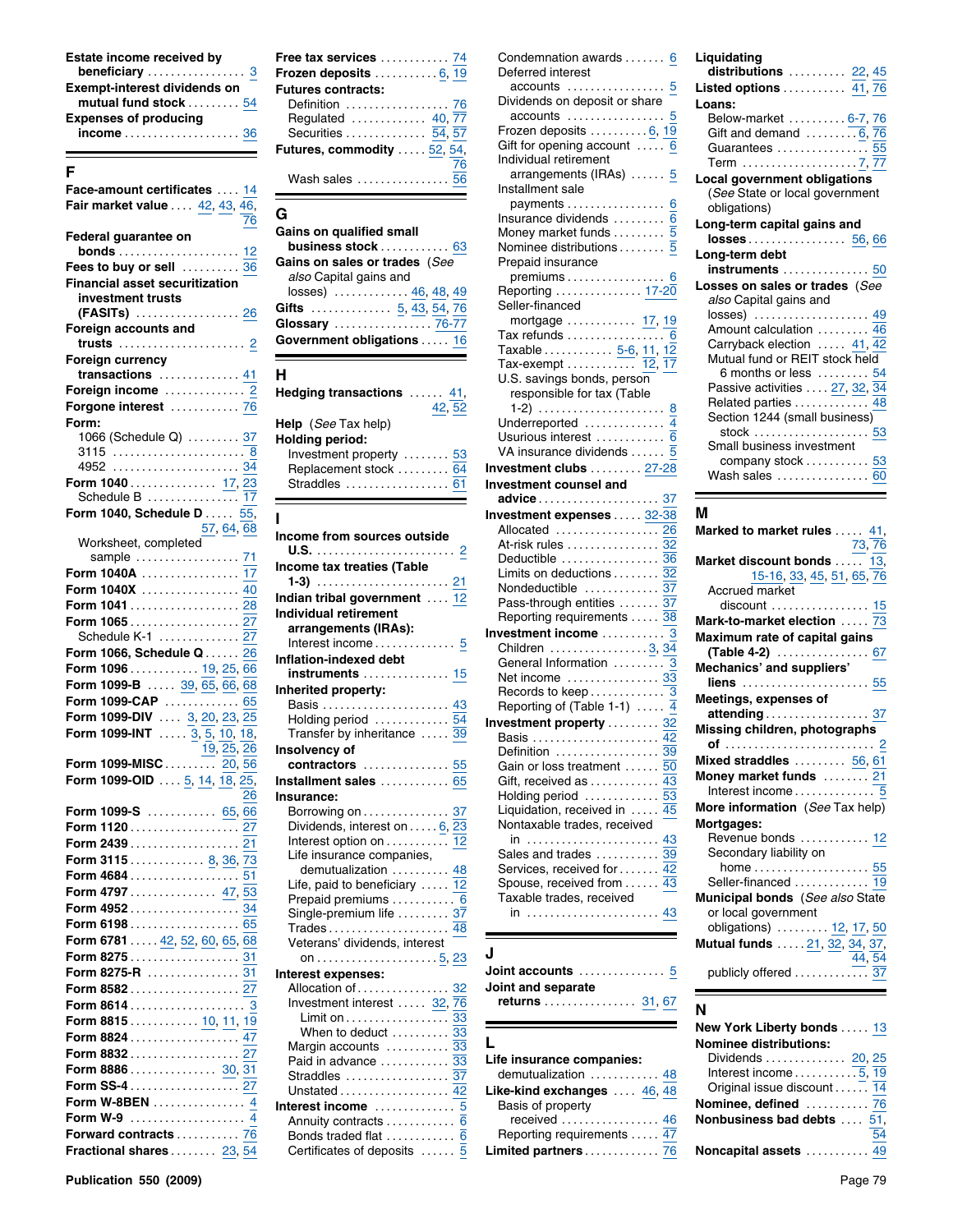| Nondeductible investment      |
|-------------------------------|
| expenses  3                   |
| Nondividend                   |
| distributions  22             |
| Nonequity options  41, 76     |
| <b>Nonqualified preferred</b> |
|                               |
| <b>Nonresident aliens:</b>    |
| Backup withholding            |
| Nontaxable return of          |
| capital  22                   |
| Nontaxable stock rights  54   |
| Nontaxable trades  46, 54     |
| Notes:                        |
| Individuals, bought at        |
|                               |
| U.S. Treasury (See U.S.       |
| Treasury bills, notes, and    |
|                               |

| Office expenses  36                               |  |
|---------------------------------------------------|--|
| Options  57-58                                    |  |
| Calls and puts  58, 76                            |  |
| Cash settlement $\overline{41}$ , $\overline{55}$ |  |
| Dealer equity 41                                  |  |
| Deep-in-the-money 60                              |  |
|                                                   |  |
| Equity  41, 76                                    |  |
| Gain or loss 57, 60                               |  |
| Holding period  54                                |  |
| Listed  41, 76                                    |  |
| Nonequity 41, 76                                  |  |
| Qualified covered call 60                         |  |
| Reporting requirements 58                         |  |
| Section 1256 contracts $\overline{40}$            |  |
| - 58                                              |  |
|                                                   |  |
| Options dealer  76                                |  |
| Ordinary gains and                                |  |
| losses <u>49, 51</u>                              |  |
| Original issue discount                           |  |
| (OID) $\ldots$ 12, 13-15, 45, 76                  |  |
|                                                   |  |
| Reporting requirements 13                         |  |
| 14                                                |  |
|                                                   |  |

| Passive activities 76                     |
|-------------------------------------------|
| Gains and losses 27, 32,                  |
| 34, 65                                    |
| Pass-through entities:                    |
| Rollover of gain  64                      |
| Patronage dividends  23                   |
| Penalties:                                |
| Accuracy-related 5, 31                    |
| Backup withholding $\ldots \ldots \ldots$ |
| Civil fraud 31                            |
| Early withdrawal $\frac{5}{20}$           |
| Failure to pay tax 31                     |
| Failure to supply SSN 3                   |
| Substantial                               |
| understatement  31                        |
| Valuation misstatement  31                |
| <b>Political parties:</b>                 |
| Debts owed by  55                         |
| Portfolio income  76                      |
| Preferred stock:                          |
| Nonqualified  47                          |
| Redeemable at a                           |
| premium 22                                |

| Stripped  25, 77<br>Premiums on bonds  35, 45,<br>76 |  |
|------------------------------------------------------|--|
| Private activity bonds  12,                          |  |
| <b>Public utility stock</b>                          |  |
| reinvestment  44                                     |  |
| <b>Publications</b> (See Tax help)                   |  |
| <b>Puts and calls  58,76</b><br>Table 4-1  58        |  |
|                                                      |  |

| <b>ntaxable trades</b> 46, 54             |                                 |                    |        |
|-------------------------------------------|---------------------------------|--------------------|--------|
| rtes:                                     | Qualified dividends  24         | Securities  63, 64 | Regi   |
| Individuals, bought at                    | <b>Qualified small business</b> |                    | Taxa   |
| discount $\ldots \ldots \ldots \ldots 51$ |                                 |                    | Tax-   |
| U.S. Treasury ( <i>See</i> U.S.           | Gains on 63 $\bullet$           |                    | Stock: |
|                                           |                                 |                    |        |

|                                                   | <b>Heal estate investment trusts</b>       | property 39-73                             | Convertible  47                              |
|---------------------------------------------------|--------------------------------------------|--------------------------------------------|----------------------------------------------|
|                                                   | $(REITS)$ 21, 44, 54                       | Definition  39                             |                                              |
| fice expenses …………… 36                            | Real estate mortgage                       | Savings bonds (See U.S.                    | Dividends (See Dividends)                    |
| <b>otions</b> 57-58                               | investment conduits                        | savings bonds)                             | Fractional shares  23, 54                    |
| Calls and puts $\ldots \ldots \ldots 58,76$       | <b>(REMICs)</b> 25-26, 37, 76              | <b>SBIC stock</b> (See Small business      | Identification  44                           |
| Cash settlement  41, 58                           | Regular interest  25                       | investment company stock)                  | Installment sales  65                        |
| Dealer equity 41                                  | Residual interest  26, 57                  | Scrip dividends  23                        | Nonqualified preferred                       |
| Deep-in-the-money  60                             | Recordkeeping  53                          | <b>Section 1202 gain</b> 64                |                                              |
| Employee stock  2                                 | <b>Recordkeeping requirements:</b>         | <b>Section 1244 stock  53</b>              | Options for employees 2                      |
| Equity  41,76                                     | <b>Education Savings Bond</b>              | Section 1256 contracts  40,                | Public utility,                              |
| Gain or loss 57, 60                               | Program  11                                |                                            | reinvestment  44                             |
| Holding period $\ldots \ldots \ldots$             | Investment income  3                       | 54, 58, 65, 77                             | Redemption of  39                            |
| Listed  41, <i>7</i> 6                            | Small business stock 53                    | Net gain on  41                            | Replacement stock  64                        |
| Nonequity 41,76                                   | Redemption of stock  39                    | Net loss on $\dots\dots\dots\dots\dots$ 41 | Restricted stock  24, 77                     |
| Qualified covered call  60                        | Redemption or retirement of                | Reporting requirements  42                 | Rights  22, 45, 54                           |
| Reporting requirements  58                        |                                            | Securities:                                | S corporations  45                           |
| Section 1256 contracts  40,                       | <b>Regulated futures</b>                   |                                            | Sales to ESOPs or                            |
|                                                   | <b>contract</b> 40,77                      | Installment sales  65                      | cooperatives  62                             |
| Wash sales $\dots\dots\dots\dots\ 56$             | <b>REITs</b> (See Real estate)             | Lost, stolen, etc., cost of                | Small business  45, 54                       |
| otions dealer  76                                 | investment trusts (REITs))                 | replacing $\ldots \ldots \ldots \ldots 36$ | Specialized small business                   |
| dinary gains and                                  |                                            | Rollover of gain from                      | investment company  45                       |
| losses 49, 51                                     | <b>Related party</b>                       | sale  63, 64                               |                                              |
| iginal issue discount                             | transactions  38, 48-49                    | Traders in 68                              | Straddles (See Straddles)                    |
| <b>(OID)</b> 12, 13-15, 45, 76                    | Related persons  59                        | Worthless  40, 55                          | Stripped preferred stock  25,                |
| Adjustment to  20                                 | <b>REMICs</b> (See Real estate             | <b>Securities futures</b>                  |                                              |
| Reporting requirements  13,                       | mortgage investment conduits               | contracts 41, 54, 57, 77                   | Surrender of  39                             |
|                                                   | (REMICs))                                  | Self-employment income  42                 | Trades 47                                    |
|                                                   | Reorganizations,                           | Self-employment tax  73                    | Trust instruments treated                    |
|                                                   | corporate  47                              | Seller-financed                            |                                              |
|                                                   | <b>Reporting requirements:</b>             | <b>mortgages</b> 19                        | Straddles  59-62                             |
|                                                   | Bad debts  55                              | <b>Short sales</b> 55-56                   | Defined  77                                  |
| $\textsf{ssive activities}\dots\dots\dots\quad76$ | Bond premium                               | Adjusted basis  45                         |                                              |
| Gains and losses  27, 32,                         | amortization  36                           | Defined  77                                | Interest expense and carrying                |
| 34, 65                                            | Capital gains and                          |                                            | charges  37                                  |
| ss-through entities:                              | losses  60, 64, 65                         | Extraordinary dividends  56                | Loss deferral rules 59                       |
| Rollover of gain  64                              | Dividend income  23                        |                                            | Mixed  56, 61, 62                            |
|                                                   | Exempt-interest dividends 5                | Small business investment                  | Reporting requirements  65                   |
| tronage dividends  23                             | Interest on U.S. savings                   | company stock  53                          |                                              |
| nalties:                                          | bonds  8                                   | Short-term capital gains and               | Stripped bonds and                           |
| Accuracy-related 5, 31                            | Investment expenses  38                    | losses 56, 66                              | coupons  12, 15, 45                          |
| Backup withholding $\ldots \ldots \ldots 5$       | Like-kind exchanges $\dots \dots$ 47       |                                            | Stripped preferred stock  25,                |
| Civil fraud 31                                    |                                            | <b>Short-term obligations</b> 16,          |                                              |
| Early withdrawal5, 20                             | Original issue discount  14                | 45, 50                                     | Substitute payments  56                      |
| Failure to pay tax 31                             | S corporation income,                      | Interest deduction, limit                  | <b>Suggestions for</b>                       |
| Failure to supply SSN 3                           | deductions, and                            |                                            |                                              |
| Substantial                                       | credits 27                                 | Sixty/forty rule  41                       |                                              |
| understatement  31                                | Section 1256 contracts  42                 | <b>Small business investment</b>           |                                              |
| Valuation misstatement 31                         | State or local government                  | company stock $53,64$                      | Τ                                            |
| litical parties:                                  | obligations  12                            | Reporting requirements  53                 | Tables:                                      |
| Debts owed by $\dots\dots\dots \dots 55$          |                                            | Small business stock 45,                   | Capital gains maximum rate                   |
|                                                   | Substitute payments  56                    | 53, 54, 63                                 | $(Table 4-2) \ldots \ldots \ldots \ldots 67$ |
| eferred stock:                                    | Tax-exempt interest                        | Social security number (SSN):              | Income tax treaties (Table                   |
| Nonqualified  47                                  | income  17                                 | Custodial accounts  3                      |                                              |
| Redeemable at a                                   |                                            |                                            |                                              |
|                                                   |                                            | Joint accounts  3                          | Investment income, reporting of              |
| premium 22                                        | Wash sales $\dots\dots\dots\dots \quad 57$ | Requirement to give  3                     |                                              |

| Nondeductible investment                       | Stripped  25, 77                     | Repossession of real                    | <b>Specialized small business</b>   |
|------------------------------------------------|--------------------------------------|-----------------------------------------|-------------------------------------|
| 37<br>$expenses$                               | Premiums on bonds  35, 45,           |                                         | investment company                  |
| Nondividend                                    | 76                                   |                                         | 45, 64                              |
| $distributions \ldots \ldots \ldots \ldots 22$ | <b>Private activity bonds</b><br>12, | Restricted stock<br>24, 77              | Spouses:                            |
| Nonequity options 41,76                        | 76                                   | <b>Retirement of debt</b>               | Transfers between (See also         |
| Nonqualified preferred                         | <b>Public utility stock</b>          | $instrument \dots \dots \dots \dots 51$ | Related party                       |
|                                                | reinvestment44                       | Return of capital (See                  | transactions) $\ldots$ 43, 48       |
| Nonresident aliens:                            | <b>Publications</b> (See Tax help)   | Nondividend distributions)              | State or local government           |
| Backup withholding $\ldots \ldots \ldots$ 4    | <b>Puts and calls</b> 58, 76         | Revocable trust, trustee's              | <b>obligations</b> 12-13            |
| Nontaxable return of                           | Table 4-1  58                        | commissions for  37                     | Market discount bonds (See          |
| <b>capital</b> 22                              |                                      | Rollover of gain from sale:             | Market discount bonds)              |
| Nontaxable stock rights  54                    |                                      | Empowerment zone                        | Private activity bonds  12,         |
| Nontaxable trades  46, 54                      | Q                                    | assets 65                               |                                     |
| <b>Notes:</b>                                  | Qualified dividends  24              | Securities  63, 64                      | Registration requirement 12         |
|                                                |                                      |                                         | $\overline{10}$<br>Tavahla interest |

| Treasury bills, notes, and                                                     |                                                   | S corporations $\ldots$ 26, 45                         | Basis  22, 23, 44, 64           |
|--------------------------------------------------------------------------------|---------------------------------------------------|--------------------------------------------------------|---------------------------------|
| bonds)                                                                         |                                                   | Safe deposit box  37                                   | Capital asset  50               |
|                                                                                | R.                                                | Sales and trades of investment                         | Constructive ownership  49      |
|                                                                                | Real estate investment trusts                     | property 39-73                                         | Convertible  47                 |
|                                                                                | $(REITS)$ 21, 44, 54                              | Definition  39                                         | Corporate  47                   |
| <b>Office expenses</b> 36                                                      | Real estate mortgage                              | Savings bonds (See U.S.                                | Dividends (See Dividends)       |
| Options  57-58                                                                 | investment conduits                               | savings bonds)                                         | Fractional shares  23, 54       |
| Calls and puts $58, 76$                                                        | (REMICs)  25-26, 37, 76                           | <b>SBIC stock</b> (See Small business                  | Identification  44              |
| Cash settlement $\overline{4}1,58$                                             | Regular interest  25                              | investment company stock)                              | Installment sales  65           |
| Dealer equity  41                                                              | Residual interest  26, 57                         | Scrip dividends  23                                    | Nonqualified preferred          |
| Deep-in-the-money  60                                                          | Recordkeeping  53                                 | Section 1202 gain  64                                  |                                 |
|                                                                                | <b>Recordkeeping requirements:</b>                |                                                        | Options for employees 2         |
| Equity  41,76                                                                  | <b>Education Savings Bond</b>                     | Section 1244 stock  53                                 | Public utility,                 |
| Gain or loss  57,60                                                            | Program  11                                       | Section 1256 contracts  40,                            | reinvestment  44                |
| Holding period  54                                                             | Investment income  3                              | 54, 58, 65, 77                                         | Redemption of  39               |
| Listed  41,76                                                                  | Small business stock  53                          | Net gain on  41                                        | Replacement stock  64           |
| Nonequity 41,76                                                                | Redemption of stock  39                           | Net loss on  41                                        | Restricted stock  24, 77        |
| Qualified covered call  60                                                     | Redemption or retirement of                       | Reporting requirements  42                             | Rights  22, 45, 54              |
| Reporting requirements  58                                                     | <b>bonds</b> 39                                   | <b>Securities:</b>                                     | S corporations  45              |
| Section 1256 contracts  40,                                                    | <b>Regulated futures</b>                          | Holding period  53                                     | Sales to ESOPs or               |
|                                                                                | contract  40, 77                                  | Installment sales  65                                  | cooperatives  62                |
|                                                                                | <b>REITs</b> (See Real estate                     | Lost, stolen, etc., cost of                            | Small business  45, 54          |
| Options dealer  76                                                             | investment trusts (REITs))                        | replacing $\ldots \ldots \ldots \ldots 36$             | Specialized small business      |
| Ordinary gains and                                                             | <b>Related party</b>                              | Rollover of gain from                                  | investment company  45          |
|                                                                                | <b>transactions</b> 38, 48-49                     | sale  63, 64                                           |                                 |
| Original issue discount                                                        | Related persons 59                                |                                                        | Straddles (See Straddles)       |
| (OID) $\ldots$ $\ldots$ $\frac{12}{13}$ , $\frac{13-15}{15}$ , $\frac{45}{16}$ | <b>REMICs</b> (See Real estate                    | Worthless  40, 55                                      | Stripped preferred stock  25,   |
| Adjustment to  20                                                              | mortgage investment conduits                      | <b>Securities futures</b>                              |                                 |
| Reporting requirements 13,                                                     | (REMICs))                                         | contracts 41, 54, 57, 77                               | Surrender of  39                |
|                                                                                | Reorganizations,                                  | Self-employment income  42                             |                                 |
|                                                                                | corporate  47                                     | Self-employment tax  73                                | Trust instruments treated       |
|                                                                                |                                                   | Seller-financed                                        |                                 |
|                                                                                | <b>Reporting requirements:</b>                    | mortgages  19                                          | <b>Straddles</b> 59-62          |
|                                                                                | Bad debts 55                                      | <b>Short sales</b> 55-56                               | Defined  77                     |
| Passive activities 76                                                          | Bond premium<br>amortization  36                  | Adjusted basis  45                                     | Holding period  61              |
| Gains and losses  27, 32,                                                      | Capital gains and                                 |                                                        | Interest expense and carrying   |
| 34,65                                                                          |                                                   |                                                        | charges  37                     |
| Pass-through entities:                                                         | losses  60, 64, 65                                | Extraordinary dividends  56                            | Loss deferral rules 59          |
| Rollover of gain  64                                                           | Exempt-interest dividends5                        |                                                        | Mixed  56, 61, 62               |
| Patronage dividends  23                                                        | Interest on U.S. savings                          | Small business investment                              | Reporting requirements  65      |
| Penalties:                                                                     | bonds  8                                          | company stock  53                                      | Stripped bonds and              |
| Accuracy-related 5, 31                                                         | Investment expenses  38                           | Short-term capital gains and                           | coupons  12, 15, 45             |
| Backup withholding  5                                                          | Like-kind exchanges 47                            | losses 56,66                                           | Stripped preferred stock  25,   |
| Civil fraud 31                                                                 |                                                   | Short-term obligations  16,                            |                                 |
| Early withdrawal $5, 20$                                                       | Original issue discount  14                       | 45, 50                                                 | Substitute payments  56         |
| Failure to pay tax  31                                                         | S corporation income,                             | Interest deduction, limit                              | <b>Suggestions for</b>          |
| Failure to supply SSN  3                                                       | deductions, and                                   |                                                        | publication                     |
| Substantial                                                                    | 27                                                | Sixty/forty rule  41                                   |                                 |
| understatement  31                                                             | Section 1256 contracts  42                        | <b>Small business investment</b>                       |                                 |
| Valuation misstatement  31                                                     | State or local government                         | company stock 53, 64                                   | т                               |
| <b>Political parties:</b>                                                      | obligations  12                                   | Reporting requirements  53                             | Tables:                         |
| Debts owed by  55                                                              | Straddles $\ldots \ldots \ldots \ldots \ldots$ 65 | Small business stock 45,                               | Capital gains maximum rate      |
| Portfolio income  76                                                           |                                                   |                                                        |                                 |
|                                                                                | Substitute payments  56                           | 53, 54, 63                                             |                                 |
| <b>Preferred stock:</b>                                                        |                                                   |                                                        | Income tax treaties (Table      |
|                                                                                | Tax-exempt interest<br>income  17                 | Social security number (SSN):<br>Custodial accounts  3 |                                 |
| Nonqualified  47<br>Redeemable at a                                            |                                                   | Joint accounts $\dots\dots\dots\dots$ 3                | Investment income, reporting of |

| ndeductible investment                                     | Stripped  25, 77                   | <b>Repossession of real</b>                       | <b>Specialized small business</b> |
|------------------------------------------------------------|------------------------------------|---------------------------------------------------|-----------------------------------|
| $express \dots \dots \dots \dots \ 37$                     | Premiums on bonds  35, 45,         | property $\ldots \ldots \ldots \ldots \ldots 54$  | investment company                |
| ndividend                                                  | 76                                 | Restricted property  42                           | stock 45,64                       |
| distributions  22                                          | Private activity bonds  12,        | Restricted stock  24, 77                          | Spouses:                          |
| onequity options  41,76                                    | 76                                 | <b>Retirement of debt</b>                         | Transfers between (See also       |
| nqualified preferred                                       | <b>Public utility stock</b>        | $instrument \dots \dots \dots \dots \dots 51$     | Related party                     |
| stock 47                                                   | reinvestment  44                   | Return of capital (See                            | transactions) $\ldots$ 43, 48     |
| nresident aliens:                                          | <b>Publications</b> (See Tax help) | Nondividend distributions)                        | State or local government         |
| Backup withholding  4                                      |                                    |                                                   | obligations  12-13                |
| ntaxable return of                                         |                                    | Revocable trust, trustee's<br>commissions for  37 | Market discount bonds (See        |
|                                                            |                                    |                                                   | Market discount bonds)            |
| <b>capital</b> 22                                          |                                    | Rollover of gain from sale:                       | Private activity bonds  12,       |
| intaxable stock rights  54                                 | Q                                  | Empowerment zone                                  |                                   |
| <b>ntaxable trades</b> 46, 54                              | Qualified dividends  24            | assets 65                                         | Registration requirement 12       |
| vtes:                                                      |                                    | Securities  63, 64                                | Taxable interest  12              |
| Individuals, bought at                                     | <b>Qualified small business</b>    |                                                   | Tax-exempt interest  12           |
|                                                            | stock 45, 54, 63                   | s                                                 | Stock:                            |
| U.S. Treasury (See U.S.                                    | Gains on  63                       |                                                   |                                   |
| Treasury bills, notes, and                                 |                                    | S corporations  26, 45                            | Basis  22, 23, 44, 64             |
| bonds)                                                     | R.                                 | Safe deposit box  37                              | Capital asset  50                 |
|                                                            |                                    | Sales and trades of investment                    | Constructive ownership  49        |
|                                                            | Real estate investment trusts      | property 39-73                                    | Convertible  47                   |
|                                                            | (REITs)  21, 44, 54                | Definition  39                                    | Corporate  47                     |
| fice expenses $\,\ldots\,\ldots\,\ldots\,\,36$             | Real estate mortgage               | Savings bonds (See U.S.                           | Dividends (See Dividends)         |
| <b>tions</b> 57-58                                         | investment conduits                | savings bonds)                                    | Fractional shares  23, 54         |
| Calls and puts $\ldots \ldots \ldots 58,76$                | (REMICs)  25-26, 37, 76            | <b>SBIC stock</b> (See Small business             | Identification  44                |
| $\textsf{Cash} \textsf{setllement} \ldots \ldots \; 41,58$ | Regular interest  25               | investment company stock)                         | Installment sales  65             |
| Dealer equity  41                                          | Residual interest  26, 57          | Scrip dividends  23                               | Nonqualified preferred            |
| Deep-in-the-money  60                                      | Recordkeeping  53                  | Section 1202 gain  64                             | stock  47                         |
| Employee stock $\ldots \ldots \ldots \overline{2}$         | Recordkeeping requirements:        | Section 1244 stock  53                            | Options for employees 2           |
| Equity  41,76                                              | <b>Education Savings Bond</b>      | Section 1256 contracts  40,                       | Public utility,                   |
| Gain or loss 57, 60                                        | Program  11                        |                                                   | reinvestment  44                  |
| Holding period $\ldots \ldots \ldots 54$                   | Investment income  3               | 54, 58, 65, 77                                    | Redemption of  39                 |
| Listed  41, $\overline{76}$                                | Small business stock 53            | Net gain on  41                                   | Replacement stock  64             |
| Nonequity 41,76                                            | Redemption of stock  39            | Net loss on  41                                   | Restricted stock  24, 77          |
| Qualified covered call  60                                 | Redemption or retirement of        | Reporting requirements  42                        | Rights  22, 45, 54                |
| Reporting requirements  58                                 | <b>bonds</b> 39                    | Securities:                                       | S corporations  45                |
| Section 1256 contracts  40,                                | <b>Regulated futures</b>           | Holding period  53                                | Sales to ESOPs or                 |
| 58                                                         | contract $40, 77$                  |                                                   | cooperatives  62                  |
|                                                            | <b>REITs</b> (See Real estate      | Lost, stolen, etc., cost of                       | Small business  45, 54            |
| otions dealer  76                                          | investment trusts (REITs))         | replacing  36                                     | Specialized small business        |
| dinary gains and                                           | <b>Related party</b>               | Rollover of gain from                             | investment company  45            |
| losses 49,51                                               | transactions  38, 48-49            | sale  63, 64                                      | Splits  45                        |
| iginal issue discount                                      |                                    |                                                   | Straddles (See Straddles)         |
| (OID) $\ldots \ldots \frac{12}{13}$ , 13-15, 45, 76        | Related persons 59                 | Worthless  40, 55                                 | Stripped preferred stock  25,     |
| Adjustment to …………… 20                                     | <b>REMICs</b> (See Real estate     | <b>Securities futures</b>                         |                                   |
| Reporting requirements  13,                                | mortgage investment conduits       | contracts 41, 54, 57, 77                          |                                   |
|                                                            | (REMICs))                          | Self-employment income  42                        |                                   |
|                                                            | Reorganizations,                   | Self-employment tax  73                           | Trust instruments treated         |
|                                                            | corporate  47                      | Seller-financed                                   |                                   |
|                                                            | <b>Reporting requirements:</b>     |                                                   | <b>Straddles</b> 59-62            |
|                                                            | Bad debts  55                      | <b>Short sales  55-56</b>                         |                                   |
| issive activities 76 $\,$                                  | Bond premium                       | Adjusted basis  45                                | Holding period  61                |
| Gains and losses $\ldots \ldots 27, 32,$                   | amortization  36                   |                                                   | Interest expense and carrying     |
| 34, 65                                                     | Capital gains and                  |                                                   |                                   |
| ss-through entities:                                       | losses  60, 64, 65                 | Extraordinary dividends  56                       |                                   |
| Rollover of gain  64                                       |                                    |                                                   | Mixed  56, 61, $62$               |
| tronage dividends  23                                      | Exempt-interest dividends5         | Small business investment                         | Reporting requirements  65        |
| nalties:                                                   | Interest on U.S. savings           | company stock  53                                 | <b>Stripped bonds and</b>         |
| Accuracy-related 5, 31                                     | bonds  8                           | Short-term capital gains and                      | coupons  12, 15, 45               |
| Backup withholding  5                                      | Investment expenses  38            | losses 56,66                                      | Stripped preferred stock  25,     |
| Civil fraud 31                                             | Like-kind exchanges  47            | Short-term obligations  16,                       | 77                                |
| Early withdrawal5, 20                                      | Options  58                        | 45, 50                                            |                                   |
| Failure to pay tax  31                                     | Original issue discount  14        | Interest deduction, limit                         | Substitute payments  56           |
| Failure to supply SSN  3                                   | S corporation income,              |                                                   | <b>Suggestions for</b>            |
| Substantial                                                | deductions, and<br>cardite<br>27   | Sixty/forty rule  41                              |                                   |
|                                                            |                                    |                                                   |                                   |

| Capital gains maximum rate                   |  |
|----------------------------------------------|--|
| $(Table 4-2) \ldots \ldots \ldots \ldots 67$ |  |
| Income tax treaties (Table                   |  |
|                                              |  |
| Investment income, reporting of              |  |
|                                              |  |
|                                              |  |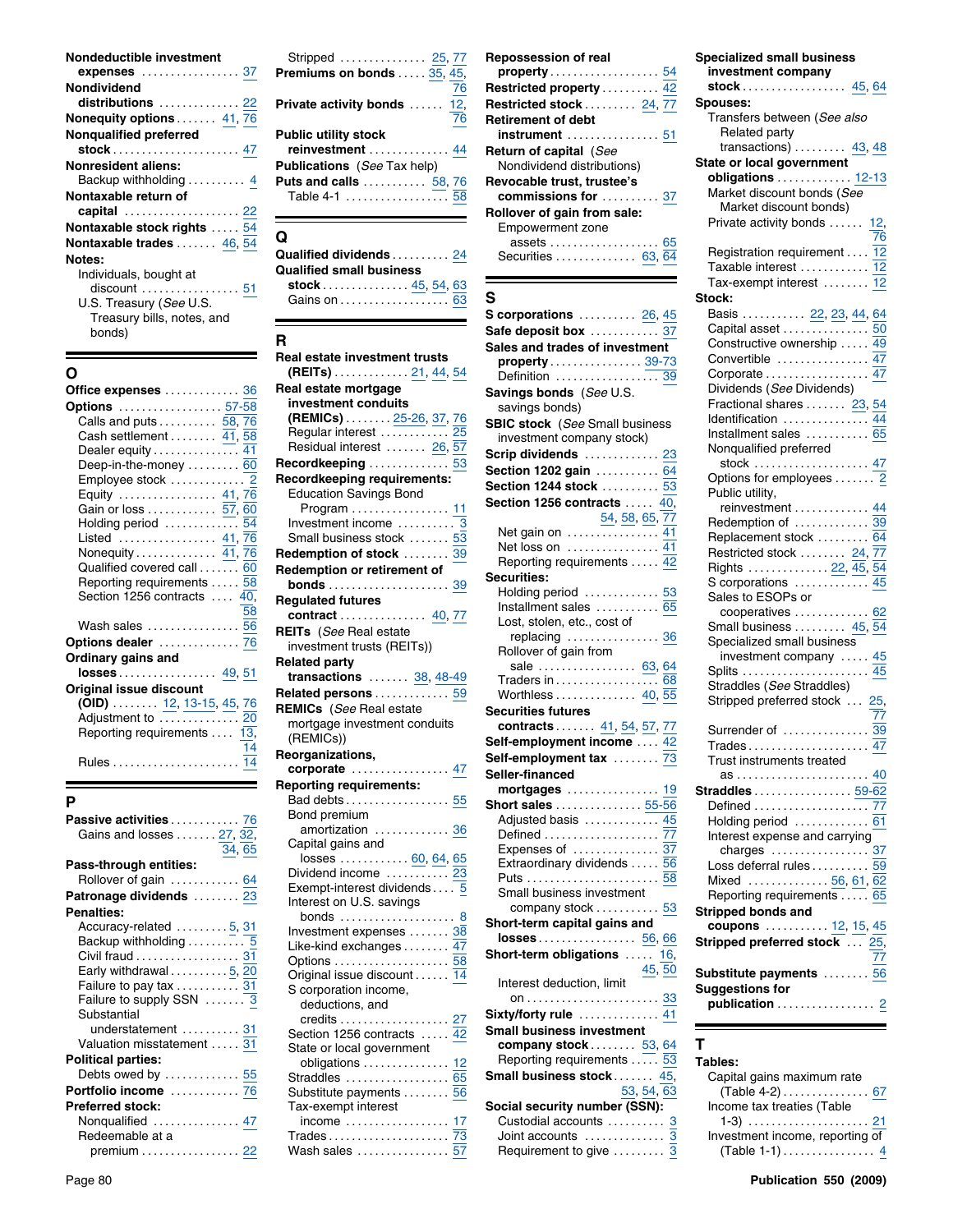| Tables: (Cont.)                                | Interest on $\ldots \ldots \ldots$ 12, 17             | <b>Treasury inflation-indexed</b>                      | Usurious interest  6                  |
|------------------------------------------------|-------------------------------------------------------|--------------------------------------------------------|---------------------------------------|
| Puts and calls (Table                          | Tax-exempt obligations  12,                           | securities $\ldots \ldots \ldots \ldots \frac{15}{15}$ |                                       |
|                                                | 15, 45                                                | <b>Treasury inflation-protected</b>                    |                                       |
| U.S. savings bonds, person                     | Taxpayer Advocate  74                                 | securities (TIPS) $\ldots$ 11, 15                      | Veterans' insurance:                  |
| responsible for tax (Table                     | <b>Taxpayer identification</b>                        | Treaties, income tax (Table                            | Dividends on  23                      |
|                                                | numbers (TINs):                                       |                                                        |                                       |
| Tax credit bonds  12                           |                                                       |                                                        | W                                     |
|                                                | Term loans $\ldots \ldots \ldots \ldots \ldots$ 7, 77 |                                                        |                                       |
| Tax rates:                                     | Trade or business  32                                 | Trustee's commission for                               | <b>Warrants</b> 57                    |
| Capital gain and losses  67                    | Traders in securities  73                             |                                                        | Wash sales  56-57, 77                 |
| Tax refunds:                                   | Trades:                                               | <b>TTY/TDD information</b> 74                          | Holding period $\dots \dots \dots 54$ |
|                                                | Insurance $\ldots \ldots \ldots \ldots \ldots$        |                                                        | Loss deferral rules,                  |
| Tax shelters  29-31                            | Investment property  39                               | u                                                      |                                       |
| Penalties  30                                  | Like-kind 46, 48                                      | <b>U.S. savings bonds</b> (See also                    | Reporting requirements 57             |
| Reporting requirements  30                     | Nontaxable  43, 46, 54                                | <b>Education Savings Bond</b>                          | Withholding, backup  3                |
| Rules to curb abuse  29                        | Reporting requirements  73                            | Program)  6, 7-11, 11                                  | <b>Worksheets:</b>                    |
| Taxable income, expenses                       |                                                       | Reporting interest on  6, 7                            | Capital gains, 28% rate               |
|                                                | Taxable 43                                            | Retirement or profit-sharing                           | worksheet, completed                  |
| Taxes:                                         | U.S. Treasury notes or                                | plan, distributed from  9                              | sample  72                            |
| State and local transfer  37                   |                                                       | Worksheet 19                                           | Capital loss carryover 66             |
| State income  37                               | Treasury bills, notes, and bonds                      | Tax, responsible person (Table                         | Worthless securities  40, 55          |
| Tax-exempt bonds  50                           | (See U.S. Treasury bills, notes,                      |                                                        |                                       |
| Tax-exempt income:                             | and bonds)                                            | U.S. Treasury bills, notes, and                        |                                       |
| Expenses of $\dots\dots\dots\dots\frac{37}{2}$ |                                                       | <b>bonds</b> 6.11-13.48.54                             |                                       |

| Interest on $\dots \dots \dots 12, 17$            |  |
|---------------------------------------------------|--|
| Fax-exempt obligations  12,                       |  |
| 15, 45                                            |  |
| <b>Faxpayer Advocate  74</b>                      |  |
| <b>Faxpayer identification</b>                    |  |
| numbers (TINs):                                   |  |
|                                                   |  |
| <b>Ferm loans</b> 7,77                            |  |
| Frade or business  32                             |  |
| <b>Traders in securities</b> 73                   |  |
| <b>Trades:</b>                                    |  |
| $Insurance \ldots \ldots \ldots \ldots \ldots 48$ |  |
| Investment property  39                           |  |
| Like-kind 46, $\overline{48}$                     |  |
| Nontaxable  43, 46, 54                            |  |
| Reporting requirements 73                         |  |
| Stock  47                                         |  |
| Taxable  43                                       |  |
| U.S. Treasury notes or                            |  |
| bonds  48                                         |  |
| <b>Freasury bills, notes, and bonds</b>           |  |
| (See U.S. Treasury bills, notes,                  |  |
| and bonds)                                        |  |

| Tables: (Cont.)                                                                   | Interest on $\dots \dots \dots \dots$ 12, 17                                                                                                                                                                                                                                               | <b>Treasury inflation-indexed</b>                                                                       | Usurious interest  6                     |
|-----------------------------------------------------------------------------------|--------------------------------------------------------------------------------------------------------------------------------------------------------------------------------------------------------------------------------------------------------------------------------------------|---------------------------------------------------------------------------------------------------------|------------------------------------------|
| Puts and calls (Table<br>U.S. savings bonds, person<br>responsible for tax (Table | Tax-exempt obligations  12,<br>15, 45<br>Taxpayer Advocate  74<br><b>Taxpayer identification</b><br>numbers (TINs):                                                                                                                                                                        | <b>Treasury inflation-protected</b><br>securities (TIPS) $\ldots$ 11, 15<br>Treaties, income tax (Table | Veterans' insurance:<br>Dividends on  23 |
| Tax credit bonds $\ldots \ldots \ldots 12$                                        |                                                                                                                                                                                                                                                                                            | Trust income received by                                                                                | W                                        |
|                                                                                   |                                                                                                                                                                                                                                                                                            | beneficiary $\ldots \ldots \ldots \ldots 3$                                                             |                                          |
| Tax rates:                                                                        | Trade or business  32                                                                                                                                                                                                                                                                      | Trustee's commission for                                                                                | <b>Warrants</b> 57                       |
| Capital gain and losses  67                                                       | Traders in securities  73                                                                                                                                                                                                                                                                  | revocable trust                                                                                         | <b>Wash sales  56-57, 77</b>             |
| Tax refunds:                                                                      | Trades:                                                                                                                                                                                                                                                                                    | <b>TTY/TDD information</b> 74                                                                           | Holding period $\ldots \ldots \ldots 54$ |
| Interest on $\dots\dots\dots\dots\dots\dots$ 6                                    | Insurance $\dots \dots \dots \dots \dots$ 48                                                                                                                                                                                                                                               | _______                                                                                                 | Loss deferral rules,                     |
| Tax shelters 29-31                                                                | Investment property  39 U                                                                                                                                                                                                                                                                  |                                                                                                         |                                          |
|                                                                                   | $\frac{1}{2}$ iko kind and $\frac{1}{2}$ and $\frac{1}{2}$ and $\frac{1}{2}$ and $\frac{1}{2}$ and $\frac{1}{2}$ and $\frac{1}{2}$ and $\frac{1}{2}$ and $\frac{1}{2}$ and $\frac{1}{2}$ and $\frac{1}{2}$ and $\frac{1}{2}$ and $\frac{1}{2}$ and $\frac{1}{2}$ and $\frac{1}{2}$ and $\$ |                                                                                                         | Reporting requirements 57                |

## **U.S. savings bonds** (See also Education Savings Bond Rules to curb abuse ........ <sup>29</sup> Education Savings Bond **Worksheets:** Reporting requirements ..... <sup>73</sup> Program) .......... 6, 7-11, <sup>11</sup> **Taxable income, expenses** Capital gains, 28% rate Stock ...................... <sup>47</sup> Reporting interest on ...... 6, <sup>7</sup> **of** ......................... <sup>37</sup> worksheet, completed Taxable .................... <sup>43</sup> Retirement or profit-sharing sample .................. <sup>72</sup> **Taxes:** U.S. Treasury notes or plan, distributed from ...... <sup>9</sup> Capital loss carryover ....... <sup>66</sup> State and local transfer ..... <sup>37</sup> bonds ................... <sup>48</sup> Worksheet ............... <sup>19</sup> plan, distributed from .......  $\frac{9}{12}$ <br>Tax, responsible person (Table<br>1-2) **Tax-exempt income:** and bonds) **U.S. Treasury bills, notes, and** Expenses of ............... <sup>37</sup> **bonds** ........ 6, 11-13, 48, <sup>54</sup>

| Veterans' insurance:<br>Dividends on  23 |
|------------------------------------------|
| W                                        |
| Warrants  57                             |
| Wash sales  56-57, 77                    |
| Holding period $\ldots \ldots \ldots 54$ |
| Loss deferral rules,                     |
| straddles  60                            |
| Reporting requirements  57               |
| Withholding, backup  3                   |
| Worksheets:                              |
| Capital gains, 28% rate                  |
| worksheet, completed                     |
| sample  72                               |
| Capital loss carryover  66               |
| Worthless securities  40, 55             |
|                                          |